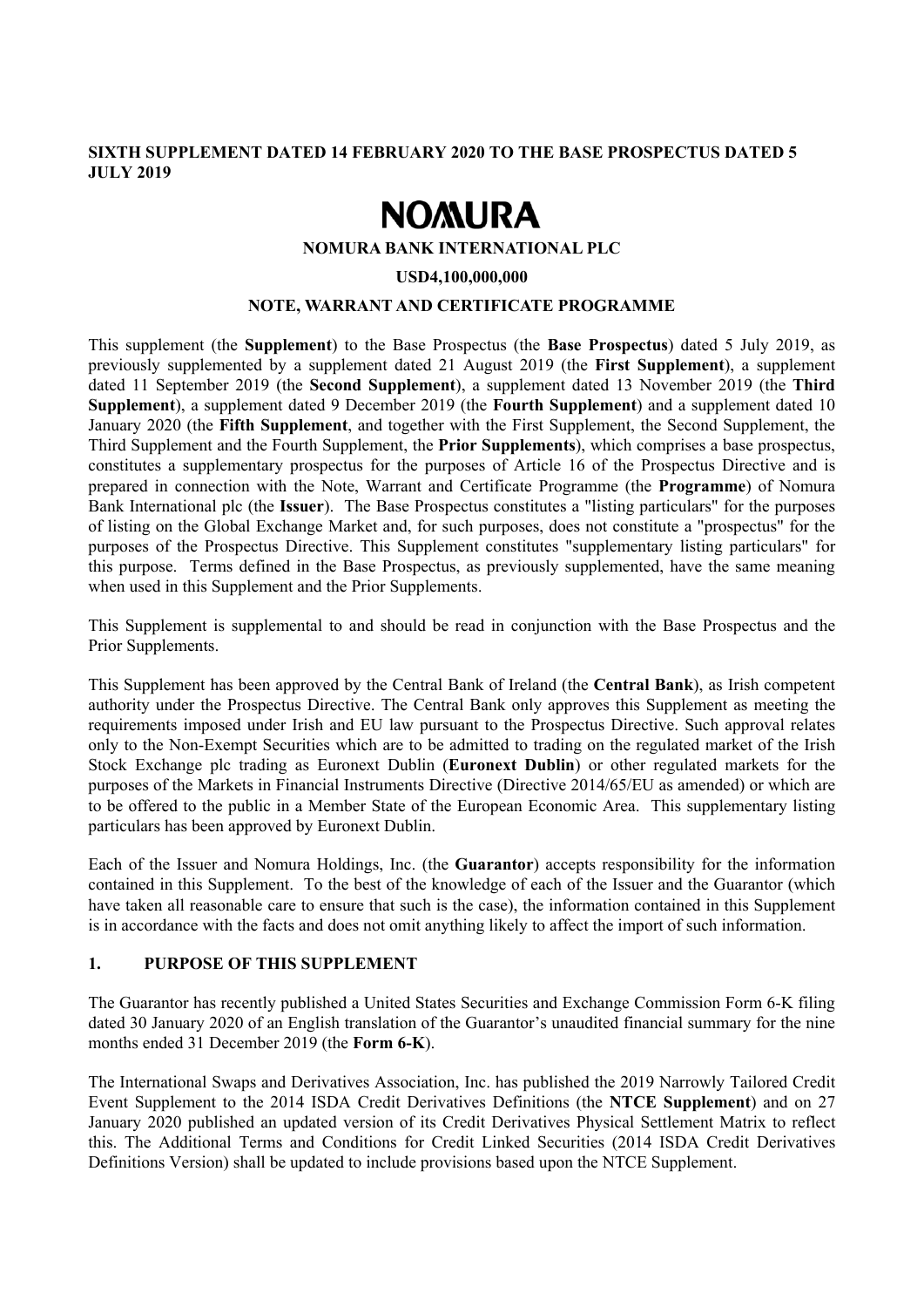The purpose of this Supplement is to (a) incorporate by reference the Form 6-K, (b) update the significant change statement in relation to the Guarantor, (c) update the "Summary of the Programme", (d) amend Annex 15 of the Terms and Conditions (Additional Terms and Conditions for Credit Linked Securities (2014 ISDA Credit Derivatives Definitions Version)) (the **Credit Linked Conditions Amendments**), (e) amend the Form of Final Terms for Non-Exempt N&C Securities to reflect the Credit Linked Conditions Amendments, (f) amend the Form of Pricing Supplement for Exempt N&C Securities to reflect the Credit Linked Conditions Amendments, (g) amend the Form of Pricing Supplement for Exempt W&C Securities to reflect the Credit Linked Conditions Amendments, and (h) update the Risk Factors section of the Base Prospectus to reflect the Credit Linked Conditions Amendments.

# **2. PUBLICATION OF THE GUARANTOR'S FORM 6-K**

The Guarantor has recently published the Form 6-K.

A copy of the Form 6-K (available at https://www.nomuraholdings.com/investor/library/sec/6k/200130/200130\_1.pdf) has been filed with the Central Bank and Euronext Dublin and, by virtue of this Supplement, the Form 6-K is incorporated by reference in, and forms part of, the Base Prospectus.

# **3. UPDATE OF THE SIGNIFICANT CHANGE STATEMENT**

There has been no significant change in the financial or trading position of the Guarantor or the Nomura Group since 31 December 2019. There has been no significant change in the financial position of the Issuer since 30 September 2019. There has been no material adverse change in the prospects of the Issuer or the Guarantor since 31 March 2019.

#### **4. UPDATE OF THE "SUMMARY OF THE PROGRAMME"**

The Summary of the Base Prospectus (as amended by the Prior Supplements) shall be deemed updated and replaced with the Summary in Annex 1 to this Supplement.

#### **5. NTCE SUPPLEMENT AMENDMENTS**

Annex 15 of the Terms and Conditions (Additional Terms and Conditions for Credit Linked Securities (2014 ISDA Credit Derivatives Definitions Version)) shall be amended as set out in Annex 2 to this Supplement.

The Form of Final Terms for Non-Exempt N&C Securities shall be amended as set out in Annex 3 to this Supplement.

The Form of Pricing Supplement for Exempt N&C Securities shall be amended as set out in Annex 4 to this Supplement.

The Form of Pricing Supplement for Exempt W&C Securities shall be amended as set out in Annex 5 to this Supplement.

The Risk Factors section of the Base Prospectus shall be amended as set out in Annex 6 to this Supplement.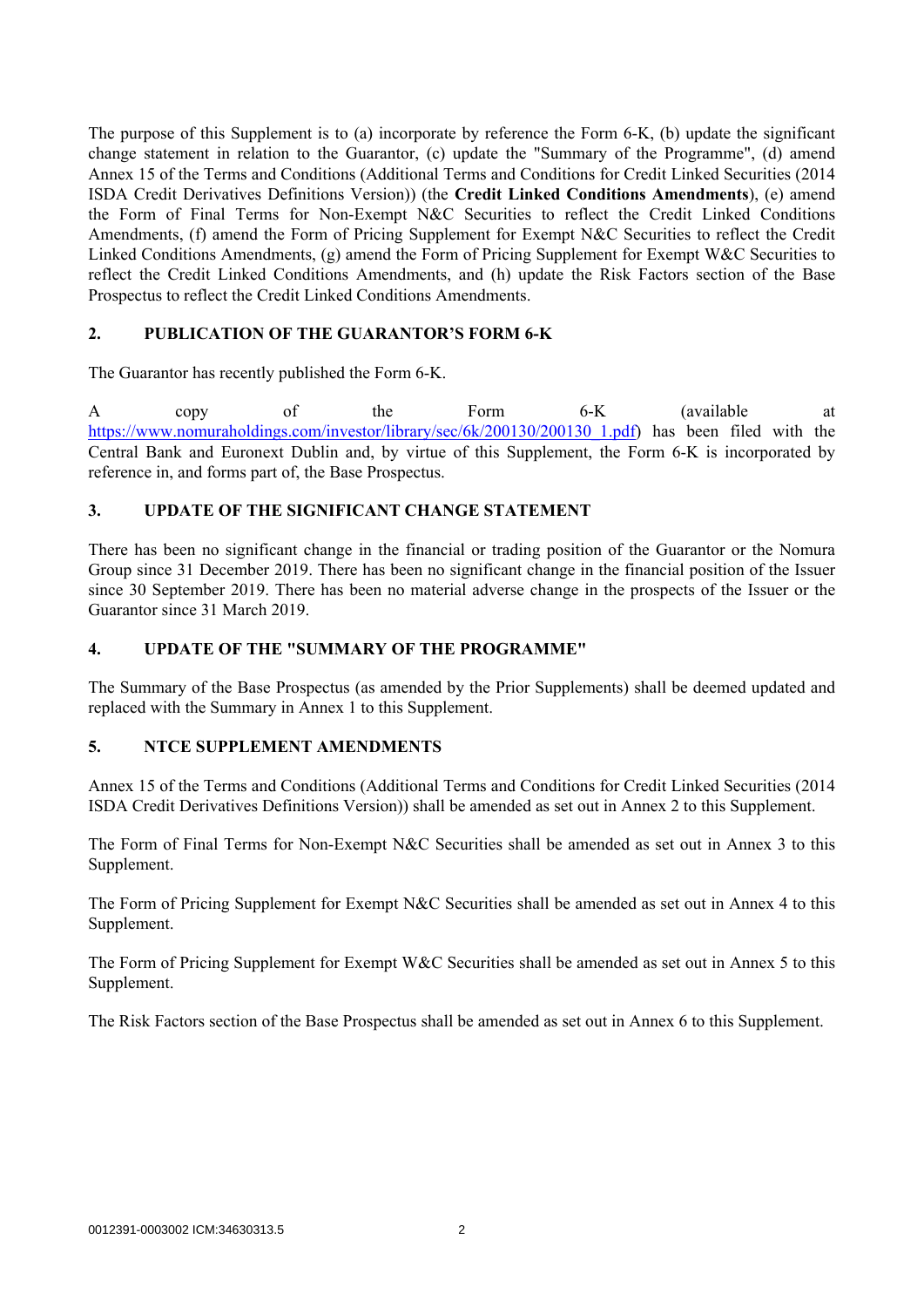## **6. GENERAL**

All references to pages in this Supplement are to the original unsupplemented Base Prospectus, notwithstanding any amendments described herein.

To the extent that there is any inconsistency between (a) any statement in this Supplement or any statement incorporated by reference into this Supplement and (b) any other statement in or incorporated by reference in the Base Prospectus, the statements in (a) above will prevail.

Save as disclosed in this Supplement and the Prior Supplements, there has been no other significant new factor, material mistake or inaccuracy relating to information included in the Base Prospectus since the publication of the Base Prospectus.

Copies of all documents incorporated by reference in the Base Prospectus can be obtained from the Principal Agent as described on page 180 of the Base Prospectus.

If documents which are incorporated by reference themselves incorporate any information or other documents therein, either expressly or implicitly, such information or other documents will not form part of this Supplement for the purposes of the Prospectus Directive.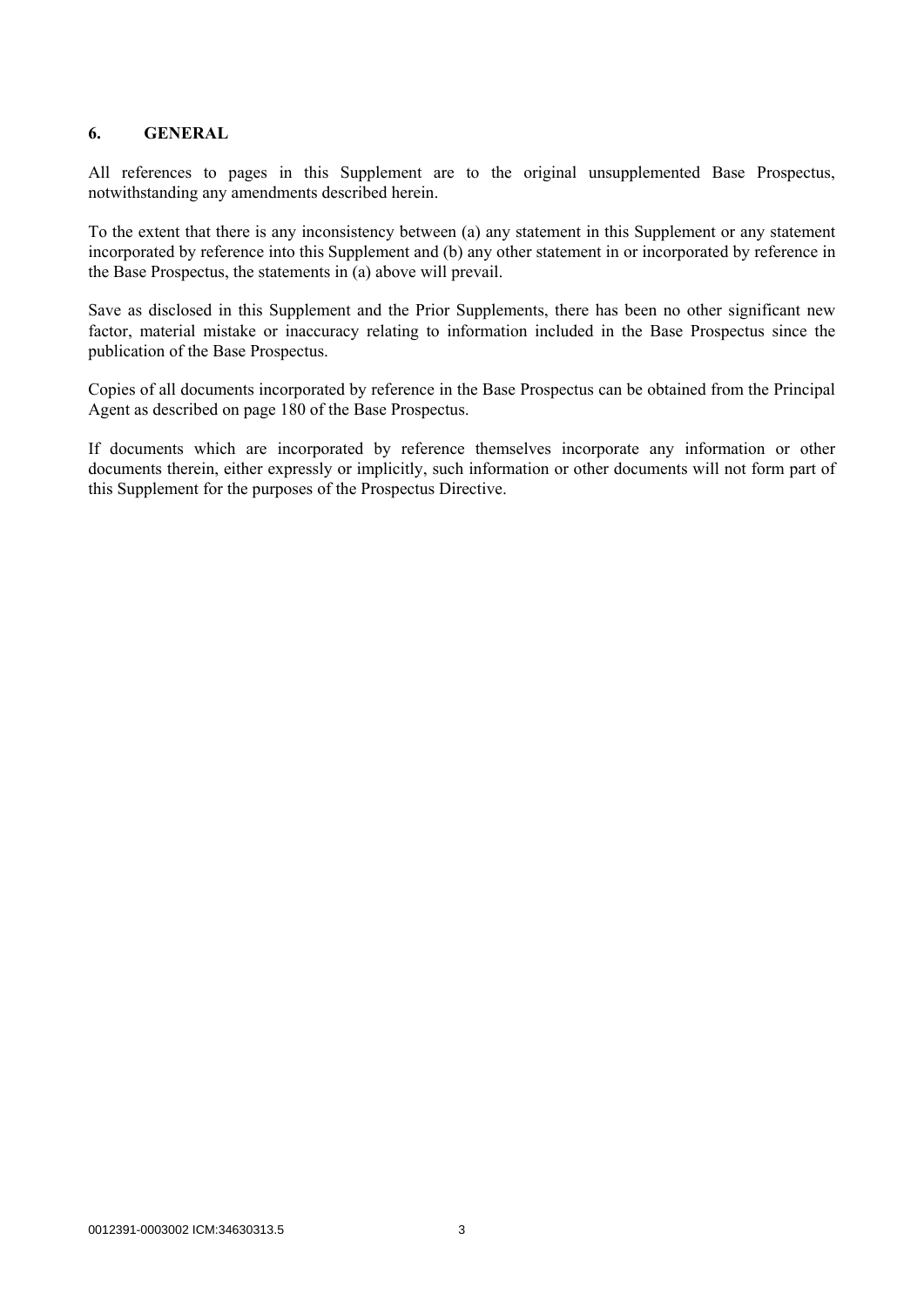# **ANNEX 1**

#### **SUMMARY OF THE PROGRAMME**

#### *The following section applies to Non-Exempt Securities only.*

*Summaries are made up of disclosure requirements known as "Elements". These Elements are numbered in Section A – E (A.1 – E.7). This Summary contains all the Elements required to be included in a summary for this type of Security, the Issuer and the Guarantor. Because some Elements are not required to be addressed, there may be gaps in the numbering sequence of the Elements. Even though an Element may be required to be inserted in the summary because of the type of Security, the Issuer and the Guarantor, it is possible that no relevant information can be given regarding the Element. In this case a short description of the Element is included in the summary with the mention of "not applicable". Information described in the italicised drafting prompts will be completed (where applicable) when preparing the issue specific summary for a Series of Securities.*

| <b>Element</b> | <b>Title</b>                                                                                              |                                                                                                                                                                                                                                                                                                                                                                                                                                                                                                                                                                                                                                                                                                            |
|----------------|-----------------------------------------------------------------------------------------------------------|------------------------------------------------------------------------------------------------------------------------------------------------------------------------------------------------------------------------------------------------------------------------------------------------------------------------------------------------------------------------------------------------------------------------------------------------------------------------------------------------------------------------------------------------------------------------------------------------------------------------------------------------------------------------------------------------------------|
| A.1            | Warning that the<br>summary should<br>be read as an<br>introduction and<br>provision as to<br>claims      | This summary should be read as an introduction to the Base<br>$\bullet$<br>Prospectus and the applicable Final Terms.<br>Any decision to invest in the Securities should be based on<br>$\bullet$<br>consideration of the Base Prospectus as a whole, including any<br>documents incorporated by reference and the applicable Final<br>Terms.<br>Where a claim relating to the information contained in the Base<br>$\bullet$<br>Prospectus and the applicable Final Terms is brought before a<br>court, the plaintiff investor might, under the national legislation of<br>the Member State, have to bear the costs of translating the Base<br>Prospectus and the applicable Final Terms before the legal |
|                |                                                                                                           | proceedings are initiated.<br>Civil liability attaches only to those persons who have tabled the<br>$\bullet$<br>summary, including any translation hereof, but only if the summary<br>is misleading, inaccurate or inconsistent when read together with<br>the other parts of this Base Prospectus and the applicable Final<br>Terms or it does not provide, when read together with the other<br>parts of the Base Prospectus and the applicable Final Terms, key<br>information in order to aid investors when considering whether to<br>invest in the Securities.                                                                                                                                      |
| A.2            | Consent as to use<br>of the Base<br>Prospectus, period<br>of validity and<br>other conditions<br>attached | Certain Tranches of Securities with a denomination or issue price of less<br>than $£100,000$ (or its equivalent in any other currency) may be offered<br>in circumstances where there is no exemption from the obligation under<br>the Prospectus Directive to publish a prospectus. Any such offer is<br>referred to as a Non-Exempt Offer.<br>Issue specific summary:                                                                                                                                                                                                                                                                                                                                    |

#### **Section A − Introduction and warnings**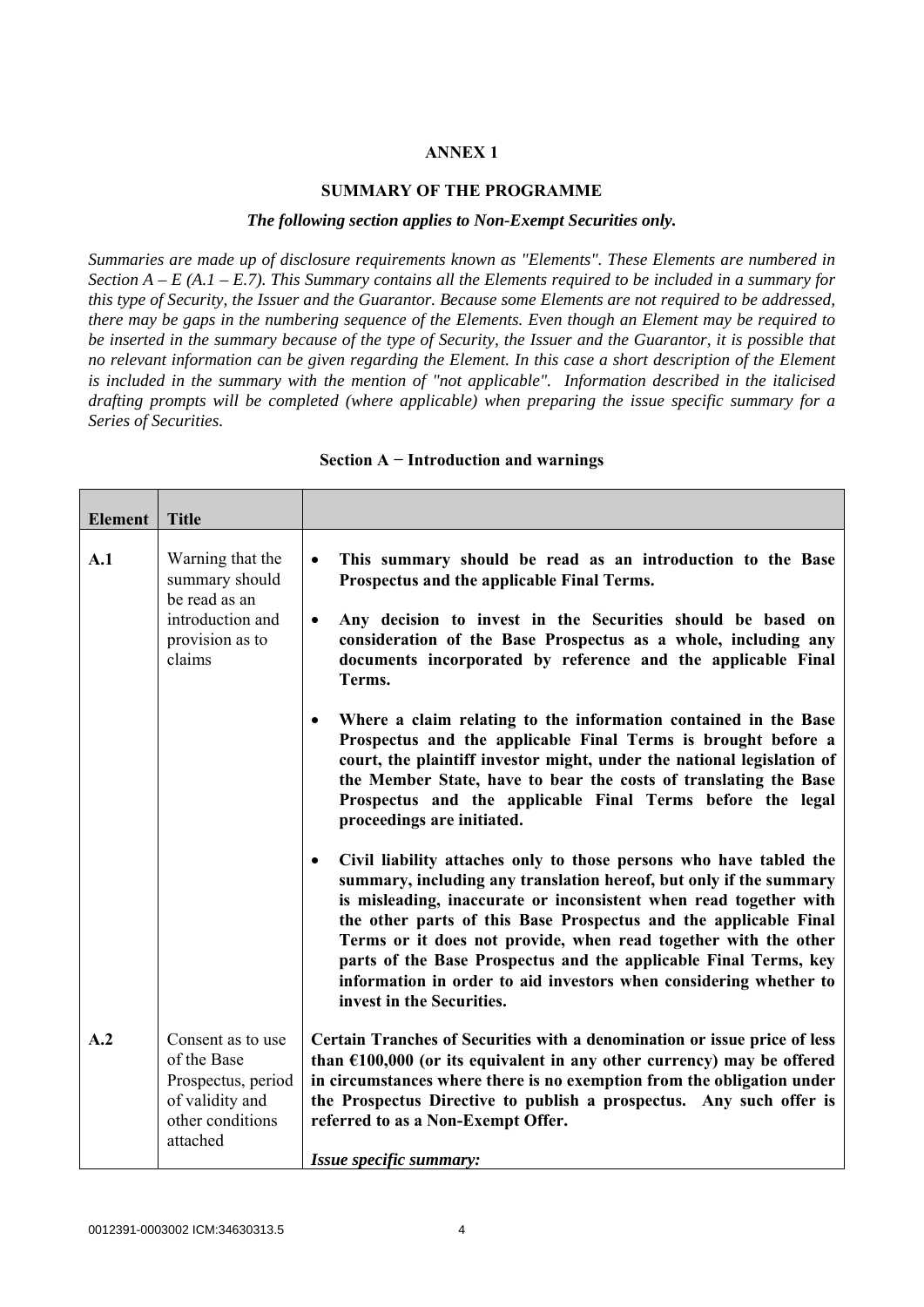| <b>Element</b> | <b>Title</b> |                                                                                                                                                                                                                                                                                                                                                                                                                                                                                                                           |
|----------------|--------------|---------------------------------------------------------------------------------------------------------------------------------------------------------------------------------------------------------------------------------------------------------------------------------------------------------------------------------------------------------------------------------------------------------------------------------------------------------------------------------------------------------------------------|
|                |              | [Not Applicable – the Securities are not being offered to the public as part of<br>a Non-Exempt Offer.]                                                                                                                                                                                                                                                                                                                                                                                                                   |
|                |              | [ <i>Consent:</i> Subject to the conditions set out below, the Issuer consents to the<br>use of the Base Prospectus in connection with a Non-Exempt Offer of<br>Securities by the relevant Dealer, [names of specific financial intermediaries<br>listed in final terms,] [and] [each financial intermediary whose name is<br>published on the Issuer's website (see the "Corporate Disclosure" section at<br>www.nomuranow.com) and identified as an Authorised Offeror in respect of<br>the relevant Non-Exempt Offer]. |
|                |              | Offer period: The Issuer's consent referred to above is given for Non-Exempt<br>Offers of Securities during [offer period for the issue to be specified here]<br>(the Offer Period).                                                                                                                                                                                                                                                                                                                                      |
|                |              | Conditions to consent: The conditions to the Issuer's consent are that such<br>consent (a) is only valid during the Offer Period; and (b) only extends to the<br>use of the Base Prospectus to make Non-Exempt Offers of these Securities<br>in [specify each relevant Member State in which the particular Tranche of<br>Securities can be offered.                                                                                                                                                                      |
|                |              | AN INVESTOR INTENDING TO PURCHASE OR PURCHASING<br>ANY SECURITIES IN A NON-EXEMPT OFFER FROM AN<br><b>AUTHORISED OFFEROR WILL DO SO, AND OFFERS AND SALES</b><br>OF SUCH TO AN INVESTOR BY SUCH AUTHORISED OFFEROR<br>WILL BE MADE, IN ACCORDANCE WITH THE TERMS AND<br><b>CONDITIONS OF THE OFFER IN PLACE BETWEEN SUCH</b>                                                                                                                                                                                              |
|                |              | <b>AUTHORISED OFFEROR AND SUCH INVESTOR INCLUDING</b><br>ARRANGEMENTS IN RELATION TO PRICE, ALLOCATIONS,                                                                                                                                                                                                                                                                                                                                                                                                                  |
|                |              | <b>EXPENSES AND SETTLEMENT. THE RELEVANT INFORMATION</b><br>WILL BE PROVIDED BY THE AUTHORISED OFFEROR AT THE                                                                                                                                                                                                                                                                                                                                                                                                             |
|                |              | <b>TIME OF SUCH OFFER.</b>                                                                                                                                                                                                                                                                                                                                                                                                                                                                                                |

# **Section B – Issuer [and Guarantor]**

| <b>Element</b> | <b>Title</b>                                                           |                                                                                                                                                                         |
|----------------|------------------------------------------------------------------------|-------------------------------------------------------------------------------------------------------------------------------------------------------------------------|
| B.1            | Legal and<br>commercial<br>name of the<br>Issuer                       | Nomura Bank International plc.                                                                                                                                          |
| B.2            | Domicile/legal<br>form/<br>legislation/<br>country of<br>incorporation | The Issuer is a public limited company registered in England and Wales<br>under number 1981122 and was incorporated under the Companies Act<br>1985 on 22 January 1986. |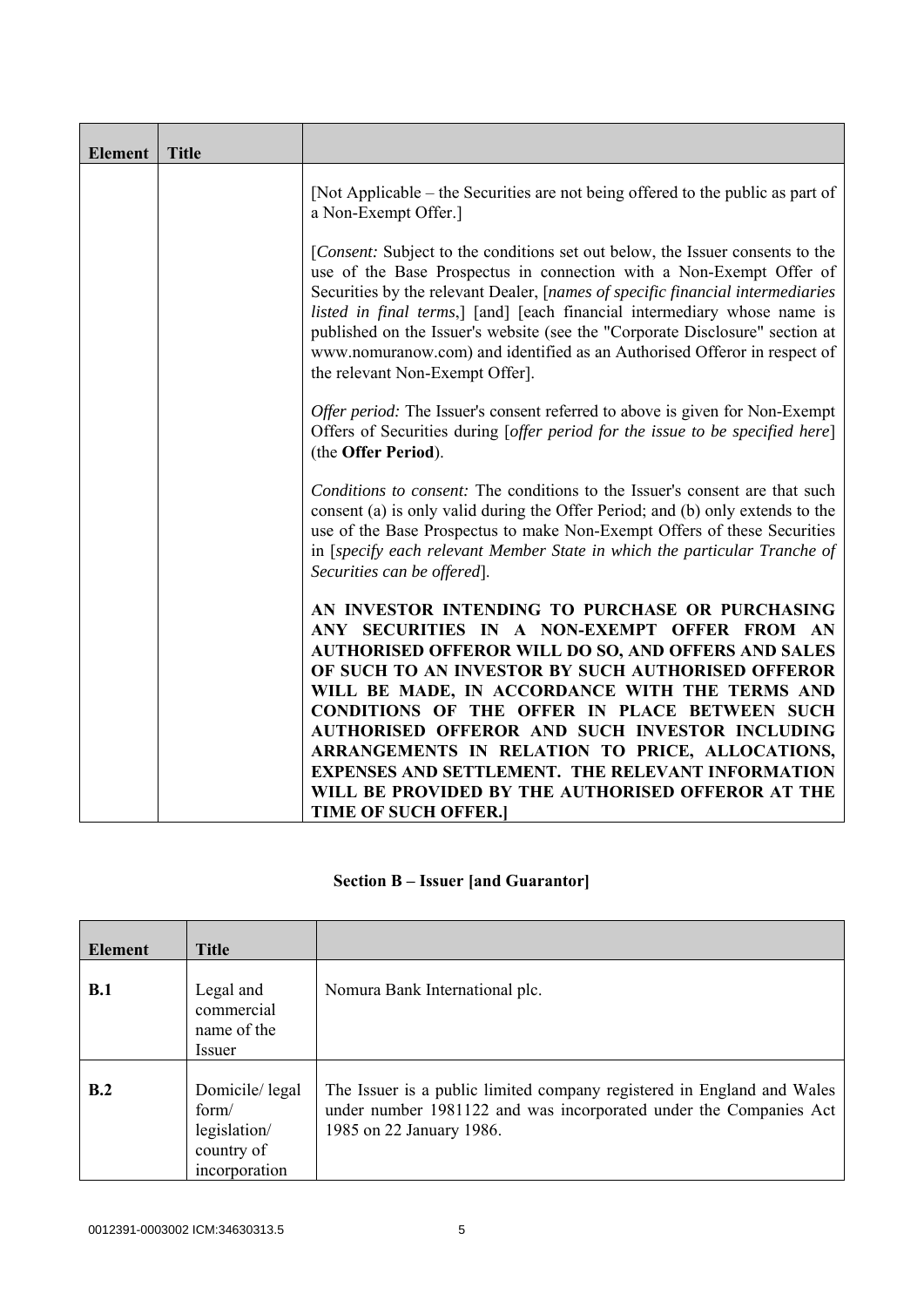| B.4b        | Trend<br>information<br>affecting the<br>Issuer and the<br>industries<br>in which it<br>operates                                                                                           | financial year.                                                                                                                                                                                                                                                                                                                                                                                                                                                                                        | Not applicable, there are no known trends, uncertainties, demands,<br>commitments or events that are reasonably likely to have a material effect<br>on the Issuer and the industries in which it operates for at least the current |               |
|-------------|--------------------------------------------------------------------------------------------------------------------------------------------------------------------------------------------|--------------------------------------------------------------------------------------------------------------------------------------------------------------------------------------------------------------------------------------------------------------------------------------------------------------------------------------------------------------------------------------------------------------------------------------------------------------------------------------------------------|------------------------------------------------------------------------------------------------------------------------------------------------------------------------------------------------------------------------------------|---------------|
| B.5         | Description of<br>the Group                                                                                                                                                                | The Issuer is a wholly owned subsidiary of Nomura Europe Holdings plc<br>(the main European holding company of the Nomura Group (as defined<br>below)) which in turn is a wholly owned subsidiary of Nomura Holdings,<br>Inc. (the Guarantor). The Guarantor is the ultimate holding company of a<br>group of companies and manages financial operations for those subsidiary<br>companies (together the Nomura Group). Nomura Holdings, Inc. was<br>formerly known as The Nomura Securities Co., Ltd. |                                                                                                                                                                                                                                    |               |
| B.9         | Profit<br>forecast<br>or estimate                                                                                                                                                          |                                                                                                                                                                                                                                                                                                                                                                                                                                                                                                        | Not applicable, no profit forecasts or estimates have been made in the<br>Base Prospectus in relation to the Issuer.                                                                                                               |               |
| B.10        | Audit<br>report<br>qualifications                                                                                                                                                          |                                                                                                                                                                                                                                                                                                                                                                                                                                                                                                        | Not applicable, no qualifications are contained in any audit report<br>included in the Base Prospectus in relation to the Issuer.                                                                                                  |               |
| <b>B.12</b> |                                                                                                                                                                                            | Selected historical key financial information <sup>1</sup>                                                                                                                                                                                                                                                                                                                                                                                                                                             |                                                                                                                                                                                                                                    |               |
|             | <b>Income Statement</b>                                                                                                                                                                    |                                                                                                                                                                                                                                                                                                                                                                                                                                                                                                        |                                                                                                                                                                                                                                    |               |
|             | The key financial information below is extracted from the Issuer's audited non-consolidated<br>income statement and statement of comprehensive income for the year ended 31 March<br>2019: |                                                                                                                                                                                                                                                                                                                                                                                                                                                                                                        |                                                                                                                                                                                                                                    |               |
|             |                                                                                                                                                                                            |                                                                                                                                                                                                                                                                                                                                                                                                                                                                                                        | 31 March 2018                                                                                                                                                                                                                      | 31 March 2019 |
|             |                                                                                                                                                                                            |                                                                                                                                                                                                                                                                                                                                                                                                                                                                                                        | (Thousands of USD)                                                                                                                                                                                                                 |               |
|             | Net interest income                                                                                                                                                                        |                                                                                                                                                                                                                                                                                                                                                                                                                                                                                                        | 65,062                                                                                                                                                                                                                             | 59,478        |
|             | Fee and commission income                                                                                                                                                                  |                                                                                                                                                                                                                                                                                                                                                                                                                                                                                                        | 49,057                                                                                                                                                                                                                             | 56,555        |
|             | Dealing loss                                                                                                                                                                               |                                                                                                                                                                                                                                                                                                                                                                                                                                                                                                        | (75,320)                                                                                                                                                                                                                           | (80, 440)     |
|             | Administrative expenses                                                                                                                                                                    |                                                                                                                                                                                                                                                                                                                                                                                                                                                                                                        | (12,902)                                                                                                                                                                                                                           | (12, 174)     |
|             | Profit on ordinary activities before<br>taxation                                                                                                                                           |                                                                                                                                                                                                                                                                                                                                                                                                                                                                                                        | 19,840                                                                                                                                                                                                                             | 18,970        |
|             | Tax charge on profit on ordinary<br>activities                                                                                                                                             |                                                                                                                                                                                                                                                                                                                                                                                                                                                                                                        | (3,709)                                                                                                                                                                                                                            | (3,779)       |

<sup>&</sup>lt;sup>1</sup> By virtue of a Supplement dated 21 August 2019, selected key financial information for the year ended 31 March 2019 has been included. By virtue of a Supplement dated 10 January 2020, selected key financial information for the six months ended 30 September 2019 together with comparative financial information for the same period in the previous financial year has been included. The significant and material adverse change statements have been updated accordingly.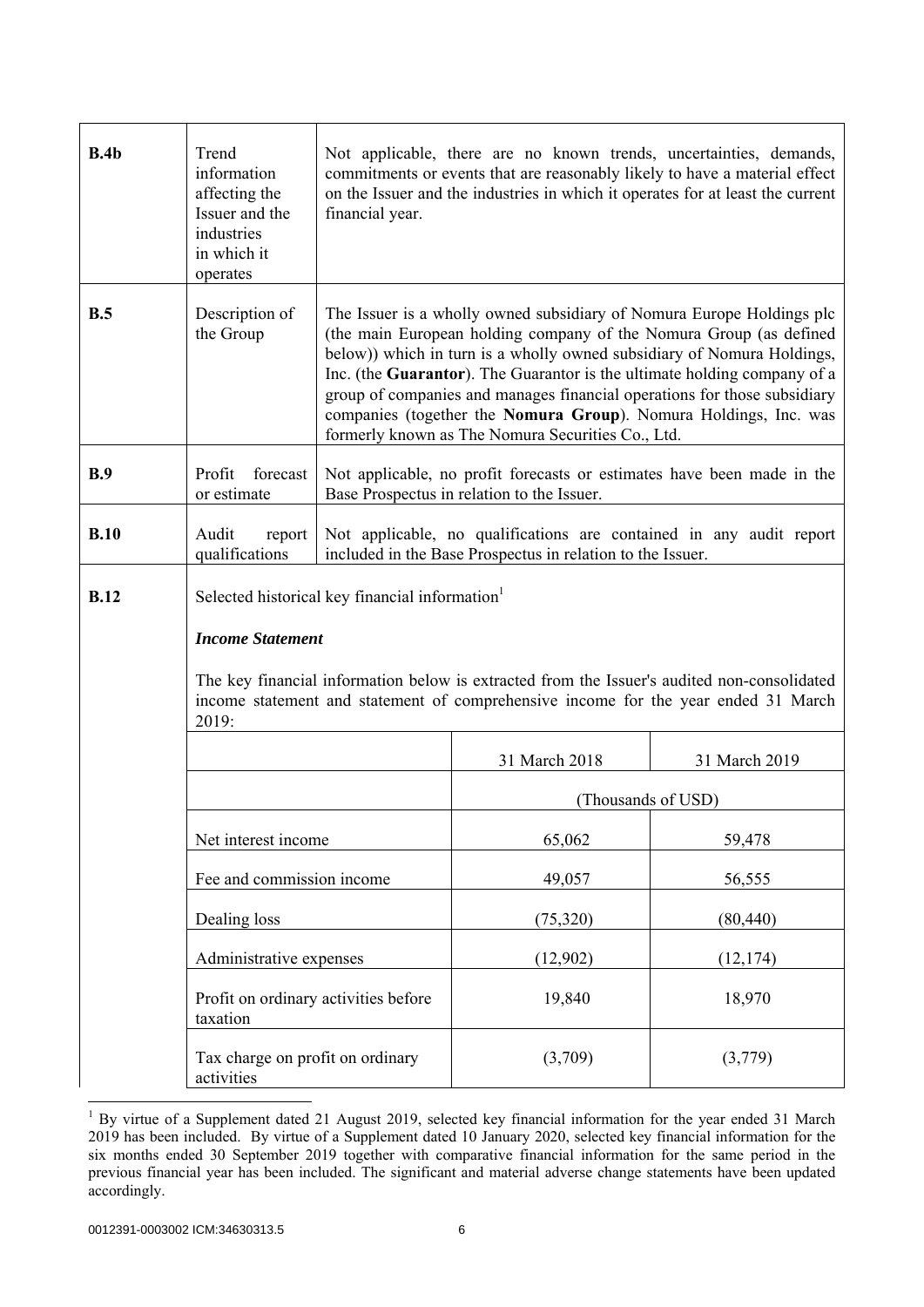| Profit for the year                                                                                                                                                             | 16,131             | 15,191            |  |  |
|---------------------------------------------------------------------------------------------------------------------------------------------------------------------------------|--------------------|-------------------|--|--|
| Total comprehensive income for<br>the year                                                                                                                                      | 7,580              | 51,407            |  |  |
| The key financial information below is extracted from the Issuer's unaudited income<br>statement and statement of comprehensive income for the period ending 30 September 2019: |                    |                   |  |  |
|                                                                                                                                                                                 | 30 September 2018  | 30 September 2019 |  |  |
|                                                                                                                                                                                 | (Thousands of USD) |                   |  |  |
| Net interest income                                                                                                                                                             | 29,770             | 34,341            |  |  |
| Fee and commission income                                                                                                                                                       | 35,317             | 15,812            |  |  |
| Fee and commission expense                                                                                                                                                      | (2,405)            | (1,706)           |  |  |
| Dealing loss                                                                                                                                                                    | (46, 253)          | (35,580)          |  |  |
| Administrative expenses                                                                                                                                                         | (6, 115)           | (5,209)           |  |  |
| Profit on ordinary activities before<br>taxation                                                                                                                                | 10,314             | 7,718             |  |  |
| Income tax expense                                                                                                                                                              | (1,960)            | (1, 466)          |  |  |
| Profit for the period                                                                                                                                                           | 8,354              | 6,252             |  |  |
| Total comprehensive loss for the<br>period                                                                                                                                      | (3,614)            | (6,746)           |  |  |
| <b>Statement of Financial Position</b>                                                                                                                                          |                    |                   |  |  |
| The key financial information below is extracted from the Issuer's audited non-consolidated<br>statement of financial position as at 31 March 2019:                             |                    |                   |  |  |
|                                                                                                                                                                                 | 31 March 2018      | 31 March 2019     |  |  |
|                                                                                                                                                                                 | (Thousands of USD) |                   |  |  |
| Total assets                                                                                                                                                                    | 7,844,926          | 6,638,475         |  |  |
| Total equity                                                                                                                                                                    | 482,740            | 235,205           |  |  |
|                                                                                                                                                                                 | 7,362,186          | 6,403,270         |  |  |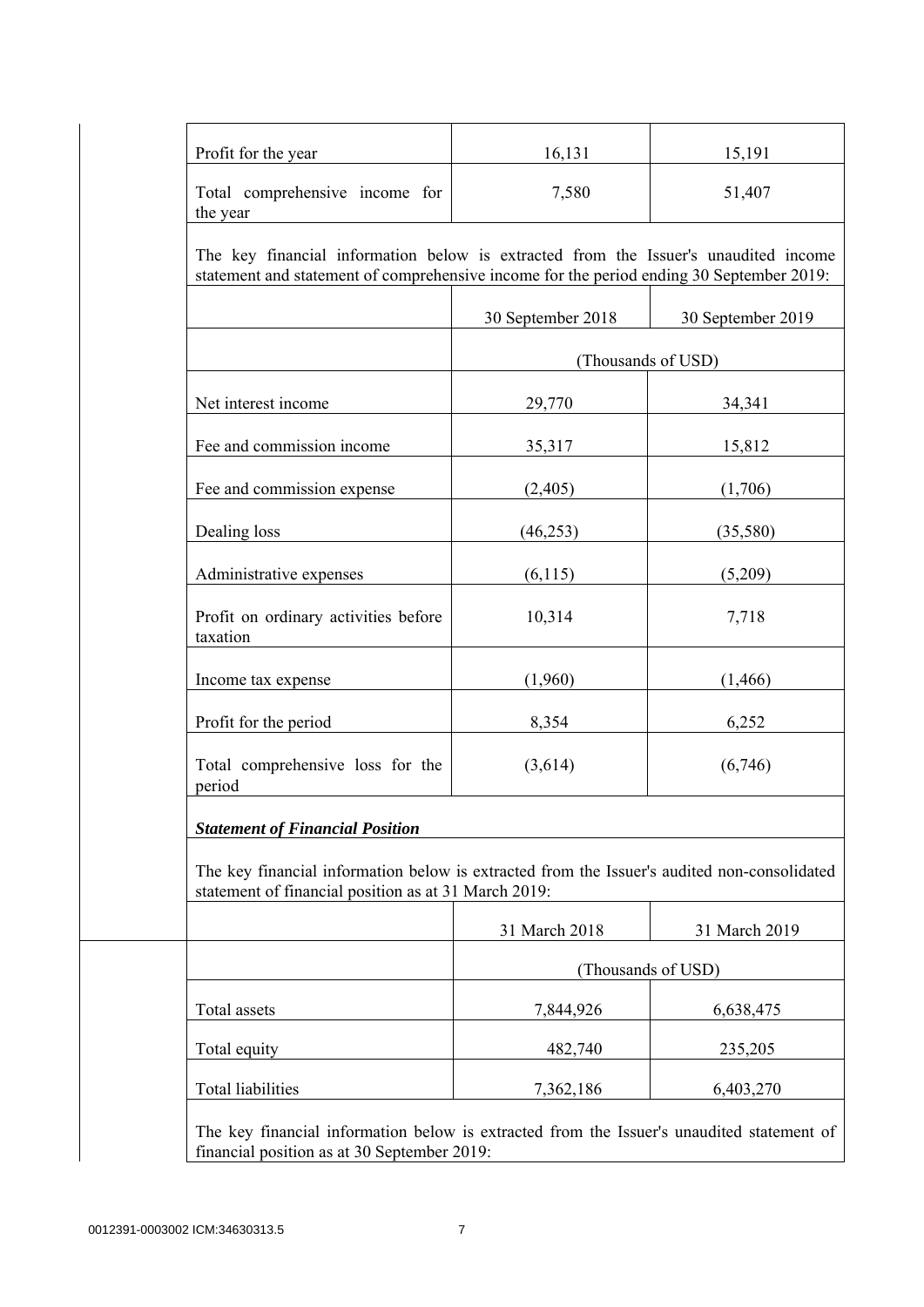|             |                                                 |                                                                                                                                                                                                                                                                                                                                                                                                                                                                                                                                                                                                                                                                                                                                                                                                                                                           | 30 September 2019                                                                                                                                                                                                                                            |
|-------------|-------------------------------------------------|-----------------------------------------------------------------------------------------------------------------------------------------------------------------------------------------------------------------------------------------------------------------------------------------------------------------------------------------------------------------------------------------------------------------------------------------------------------------------------------------------------------------------------------------------------------------------------------------------------------------------------------------------------------------------------------------------------------------------------------------------------------------------------------------------------------------------------------------------------------|--------------------------------------------------------------------------------------------------------------------------------------------------------------------------------------------------------------------------------------------------------------|
|             |                                                 |                                                                                                                                                                                                                                                                                                                                                                                                                                                                                                                                                                                                                                                                                                                                                                                                                                                           | (Thousands of USD)                                                                                                                                                                                                                                           |
|             | Total assets                                    |                                                                                                                                                                                                                                                                                                                                                                                                                                                                                                                                                                                                                                                                                                                                                                                                                                                           | 6,212,506                                                                                                                                                                                                                                                    |
|             | Total equity                                    |                                                                                                                                                                                                                                                                                                                                                                                                                                                                                                                                                                                                                                                                                                                                                                                                                                                           | 213,459                                                                                                                                                                                                                                                      |
|             | <b>Total liabilities</b>                        |                                                                                                                                                                                                                                                                                                                                                                                                                                                                                                                                                                                                                                                                                                                                                                                                                                                           | 5,999,047                                                                                                                                                                                                                                                    |
|             |                                                 | Statements of no significant or material adverse change                                                                                                                                                                                                                                                                                                                                                                                                                                                                                                                                                                                                                                                                                                                                                                                                   |                                                                                                                                                                                                                                                              |
|             | since 31 March 2019.                            |                                                                                                                                                                                                                                                                                                                                                                                                                                                                                                                                                                                                                                                                                                                                                                                                                                                           | There has been no significant change in the financial position of the Issuer since 30<br>September 2019 and there has been no material adverse change in the prospects of the Issuer                                                                         |
| <b>B.13</b> | Events<br>impacting the<br>Issuer's<br>solvency |                                                                                                                                                                                                                                                                                                                                                                                                                                                                                                                                                                                                                                                                                                                                                                                                                                                           | Not applicable, there are no recent events particular to the Issuer which are<br>to a material extent relevant to the evaluation of the Issuer's solvency.                                                                                                   |
| <b>B.14</b> | Dependence<br>upon<br>other<br>group entities   | Nomura Group. See also Element B.5 above.                                                                                                                                                                                                                                                                                                                                                                                                                                                                                                                                                                                                                                                                                                                                                                                                                 | The Issuer is dependent upon the Guarantor and other members of the                                                                                                                                                                                          |
| <b>B.15</b> | Principal<br>activities                         | The Issuer's primary role is to support the Global Wholesale Business of<br>the Nomura Group. Its principal activities include (i) issuance of<br>guaranteed credit and equity-linked notes and certificates, (ii) provision of<br>sub-participation and structured loans (including bridge and warehouse<br>financing), (iii) purchase of structured credit assets and structured loans,<br>(iv) provision of traditional banking products such as loans and credit<br>facilities in major currencies, repurchase and reverse repurchase<br>transactions, letters of credit and guarantees; and (v) taking deposits<br>(including foreign exchange and other reference-linked deposits).<br>The<br>Issuer has a representative office in Istanbul, Turkey. The Issuer has closed<br>its branch in Milan, Italy and its representative office in Beijing. |                                                                                                                                                                                                                                                              |
| <b>B.16</b> | Controlling<br>shareholders                     | Guarantor.<br>the Issuer.<br>subsidiary of the Guarantor.                                                                                                                                                                                                                                                                                                                                                                                                                                                                                                                                                                                                                                                                                                                                                                                                 | The Issuer is an indirectly owned wholly owned subsidiary of the<br>Nomura Europe Holdings plc (the main European holding<br>company of the Nomura Group) holds 100 per cent. of the share capital of<br>Nomura Europe Holdings plc is a direct wholly owned |
| <b>B.17</b> | Credit ratings                                  | $(JCR)$ <sup>2</sup>                                                                                                                                                                                                                                                                                                                                                                                                                                                                                                                                                                                                                                                                                                                                                                                                                                      | The long-term debt of the Issuer has been rated A- by S&P Global Ratings<br>Japan Inc. (S&P Japan) and AA- by Japan Credit Rating Agency, Ltd.                                                                                                               |
|             |                                                 |                                                                                                                                                                                                                                                                                                                                                                                                                                                                                                                                                                                                                                                                                                                                                                                                                                                           | The Securities issued under the Programme may be rated or unrated. <sup>3</sup>                                                                                                                                                                              |

 $\frac{2}{3}$  By virtue of a Supplement dated 21 August 2019, the credit ratings of the Issuer have been updated.<br><sup>3</sup> By virtue of a Supplement dated 10 January 2020, the credit ratings have been updated to remove the referen programme rating.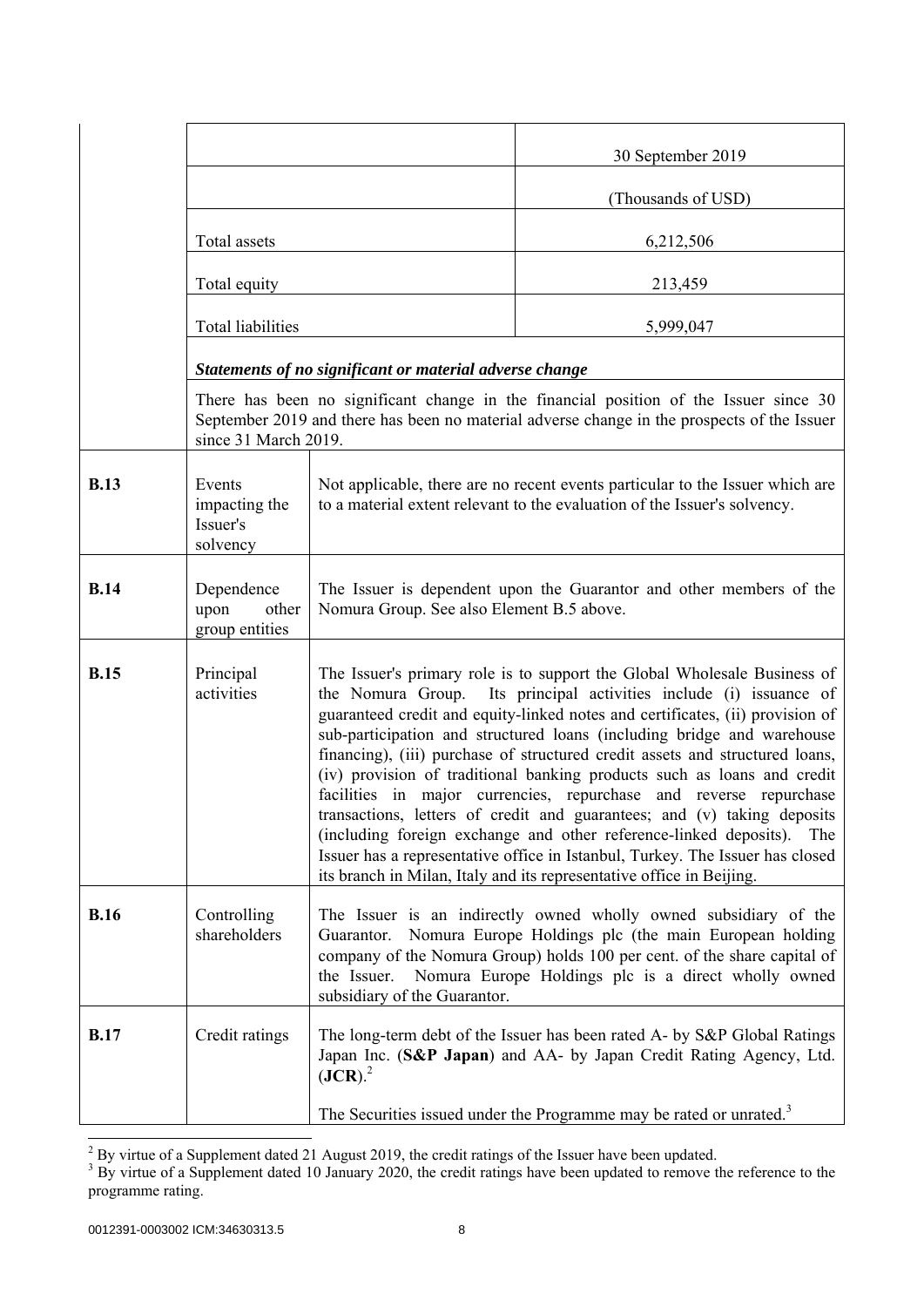|             |                                                                                                    | Issue specific summary:                                                                                                                                                                                                                                                                                                                                                                                                                                                                                                                                                                                                                                                                                                                                                                                                                                                                                                                                                                                                                                                                                                                                                                             |
|-------------|----------------------------------------------------------------------------------------------------|-----------------------------------------------------------------------------------------------------------------------------------------------------------------------------------------------------------------------------------------------------------------------------------------------------------------------------------------------------------------------------------------------------------------------------------------------------------------------------------------------------------------------------------------------------------------------------------------------------------------------------------------------------------------------------------------------------------------------------------------------------------------------------------------------------------------------------------------------------------------------------------------------------------------------------------------------------------------------------------------------------------------------------------------------------------------------------------------------------------------------------------------------------------------------------------------------------|
|             |                                                                                                    | [The Securities [have been/are expected to be] rated [specify rating(s) of<br>Tranche being issued] by [specify rating agent(s)].                                                                                                                                                                                                                                                                                                                                                                                                                                                                                                                                                                                                                                                                                                                                                                                                                                                                                                                                                                                                                                                                   |
|             |                                                                                                    | A security rating is not a recommendation to buy, sell or hold securities<br>and may be subject to suspension, reduction or withdrawal at any time by<br>the assigning rating agency.                                                                                                                                                                                                                                                                                                                                                                                                                                                                                                                                                                                                                                                                                                                                                                                                                                                                                                                                                                                                               |
|             |                                                                                                    | [Not applicable - No ratings have been assigned to the debt securities at the<br>request of or with the co-operation of the Issuer in the rating process.                                                                                                                                                                                                                                                                                                                                                                                                                                                                                                                                                                                                                                                                                                                                                                                                                                                                                                                                                                                                                                           |
| <b>B.18</b> | Description of<br>the Guarantee                                                                    | Securities issued under the Programme may be unguaranteed or may be<br>issued with the benefit of a guarantee from the Guarantor.                                                                                                                                                                                                                                                                                                                                                                                                                                                                                                                                                                                                                                                                                                                                                                                                                                                                                                                                                                                                                                                                   |
|             | (Only<br>insert                                                                                    | Issue specific summary:                                                                                                                                                                                                                                                                                                                                                                                                                                                                                                                                                                                                                                                                                                                                                                                                                                                                                                                                                                                                                                                                                                                                                                             |
|             | this<br>Element<br>B.18<br>if<br>the<br>Securities are<br>guaranteed)                              | [If the Securities are N&C Securities insert: The payment of [principal][,]<br>[interest] and all other amounts [payable] [or] [deliverable] by the Issuer in<br>respect of the Securities] [If the Securities are W&C Securities insert: the<br>Issuer's [payment] [and/or] [delivery] obligations in respect of the<br>Securities] are unconditionally and irrevocably guaranteed pursuant to a<br>deed of guarantee executed by the Guarantor on or about 5 July 2019 (the<br>The obligations of the Guarantor under the Guarantee<br>Guarantee).<br>constitute direct, unconditional, unsubordinated and [If the Securities are<br><i>N&amp;C Securities insert:</i> (subject to the provisions of a negative pledge)]<br>unsecured obligations of the Guarantor and will ( $[If the Securities are N&C]$<br>Securities insert: subject as aforesaid and] save for obligations in respect of<br>national and local taxes and certain other statutory exceptions) at all times<br>rank at least equally with all other present and future unsecured and<br>unsubordinated obligations of the Guarantor.<br>The Guarantee will be governed by, and construed in accordance with,<br>English law.] |
| B.19        | Information<br>the<br>about<br>Guarantor                                                           |                                                                                                                                                                                                                                                                                                                                                                                                                                                                                                                                                                                                                                                                                                                                                                                                                                                                                                                                                                                                                                                                                                                                                                                                     |
|             | (Only<br>insert<br>this<br>Element<br>B.19<br>if<br>the<br><b>Securities</b><br>are<br>guaranteed) |                                                                                                                                                                                                                                                                                                                                                                                                                                                                                                                                                                                                                                                                                                                                                                                                                                                                                                                                                                                                                                                                                                                                                                                                     |
| B.19/B.1    | Legal and<br>commercial<br>name of the<br>Guarantor                                                | Nomura Holdings, Inc.                                                                                                                                                                                                                                                                                                                                                                                                                                                                                                                                                                                                                                                                                                                                                                                                                                                                                                                                                                                                                                                                                                                                                                               |
| B.19/B.2    | Domicile/<br>legal form/<br>legislation/                                                           | The Guarantor was established in Japan and is a joint stock corporation<br>incorporated under the laws of Japan.                                                                                                                                                                                                                                                                                                                                                                                                                                                                                                                                                                                                                                                                                                                                                                                                                                                                                                                                                                                                                                                                                    |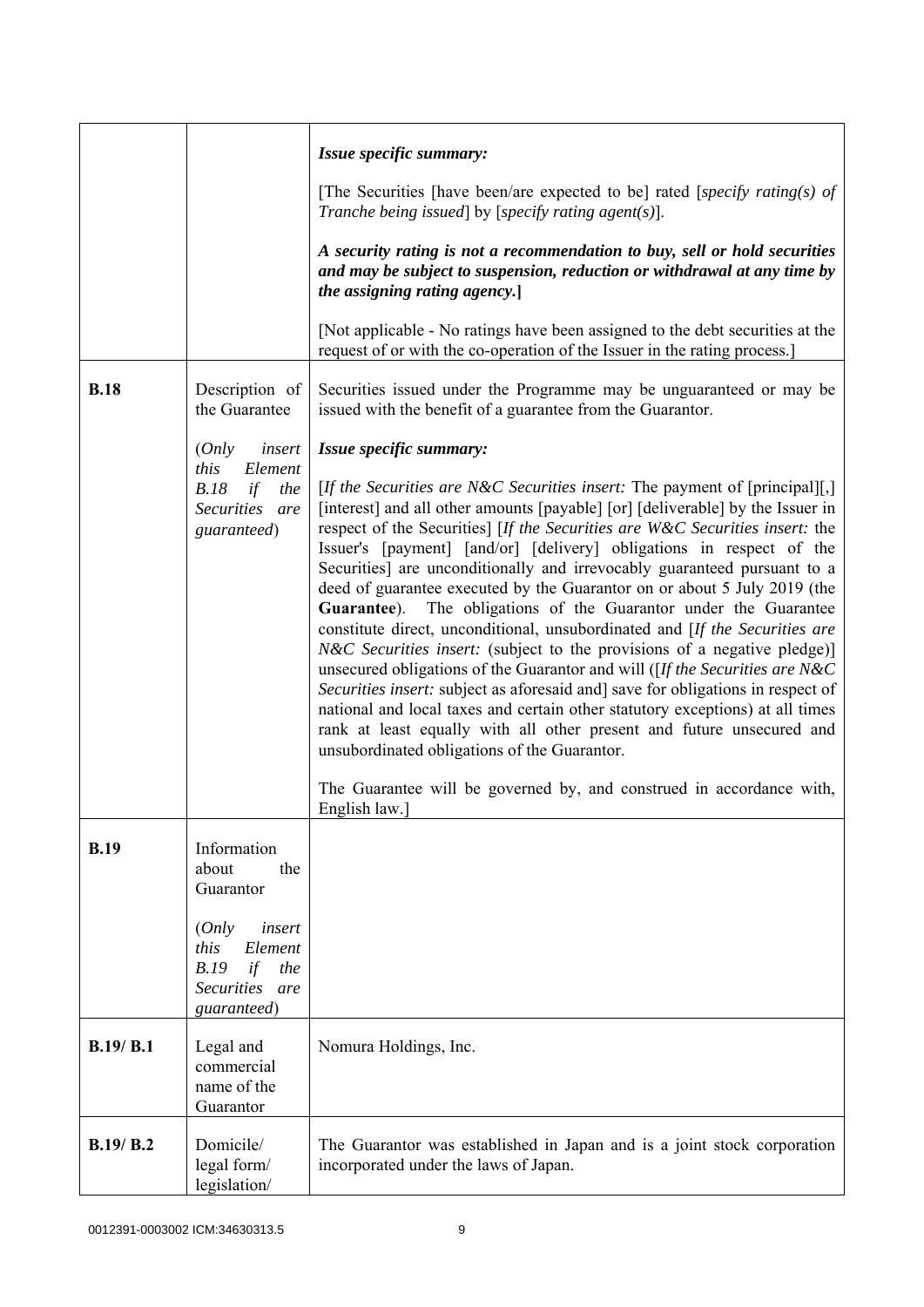|                                   | country of<br>incorporation                                                                                                                                                                          |                                                                                                                                                                                                                                                                                                                                                                                                                                                                                     |               |                   |
|-----------------------------------|------------------------------------------------------------------------------------------------------------------------------------------------------------------------------------------------------|-------------------------------------------------------------------------------------------------------------------------------------------------------------------------------------------------------------------------------------------------------------------------------------------------------------------------------------------------------------------------------------------------------------------------------------------------------------------------------------|---------------|-------------------|
| <b>B19/ B.4b</b>                  | Trend<br>information<br>affecting the<br>Guarantor and<br>the industries<br>in which it<br>operates                                                                                                  | Not applicable, there are no known trends, uncertainties, demands,<br>commitments or events that are reasonably likely to have a material effect<br>on the Guarantor's prospects and the industries in which it operates, for its<br>current financial year.                                                                                                                                                                                                                        |               |                   |
| <b>B19/B.5</b>                    | Description of<br>the Group                                                                                                                                                                          | The Guarantor is the ultimate holding company of a group of companies<br>and manages financial operations for those subsidiary companies (together<br>the Nomura Group). Nomura Holdings, Inc. was formerly known as The<br>Nomura Securities Co., Ltd. The Issuer is a wholly owned subsidiary of<br>Nomura Europe Holdings plc (the main European holding company of the<br>Nomura Group) which in turn is a wholly owned subsidiary of Nomura<br>Holdings, Inc. (the Guarantor). |               |                   |
| <b>B19/B.9</b>                    | Profit forecast<br>or estimate                                                                                                                                                                       | Not applicable, no profit forecasts or estimates have been made in the Base<br>Prospectus in relation to the Guarantor.                                                                                                                                                                                                                                                                                                                                                             |               |                   |
| <b>B19/ B.10</b>                  | Audit report<br>qualifications                                                                                                                                                                       | Not applicable, no qualifications are contained in any audit report included<br>in the Base Prospectus in relation to the Guarantor.                                                                                                                                                                                                                                                                                                                                                |               |                   |
| B <sub>19</sub> /B <sub>.12</sub> |                                                                                                                                                                                                      | Selected historical key financial information <sup>4</sup> :                                                                                                                                                                                                                                                                                                                                                                                                                        |               |                   |
|                                   | <b>Income Statement</b>                                                                                                                                                                              |                                                                                                                                                                                                                                                                                                                                                                                                                                                                                     |               |                   |
|                                   | The key financial information below is extracted from the Guarantor's audited consolidated<br>statements of income for each of the two years ended 31 March 2018 and 31 March 2019,<br>respectively: |                                                                                                                                                                                                                                                                                                                                                                                                                                                                                     |               |                   |
|                                   |                                                                                                                                                                                                      |                                                                                                                                                                                                                                                                                                                                                                                                                                                                                     | 31 March 2018 | 31 March 2019     |
|                                   |                                                                                                                                                                                                      |                                                                                                                                                                                                                                                                                                                                                                                                                                                                                     |               | (Millions of Yen) |
|                                   | Total revenue                                                                                                                                                                                        |                                                                                                                                                                                                                                                                                                                                                                                                                                                                                     | 1,972,158     | 1,835,118         |
|                                   | Interest expense                                                                                                                                                                                     |                                                                                                                                                                                                                                                                                                                                                                                                                                                                                     | 475,189       | 718,348           |
|                                   | Net revenue                                                                                                                                                                                          |                                                                                                                                                                                                                                                                                                                                                                                                                                                                                     | 1,496,969     | 1,116,770         |
|                                   | Total non-interest expenses                                                                                                                                                                          |                                                                                                                                                                                                                                                                                                                                                                                                                                                                                     | 1,168,811     | 1,154,471         |
|                                   |                                                                                                                                                                                                      | Income (loss) before income taxes                                                                                                                                                                                                                                                                                                                                                                                                                                                   | 328,158       | (37,701)          |
|                                   | Income tax expense                                                                                                                                                                                   |                                                                                                                                                                                                                                                                                                                                                                                                                                                                                     | 103,866       | 57,010            |
|                                   | Net income (loss)                                                                                                                                                                                    |                                                                                                                                                                                                                                                                                                                                                                                                                                                                                     | 224,292       | (94, 711)         |

 4 By virtue of a Supplement dated 14 February 2020, selected key financial information for the nine months ended 31 December 2019, together with comparative financial information for the same period in the previous financial year has been included. The significant change statement has been updated accordingly.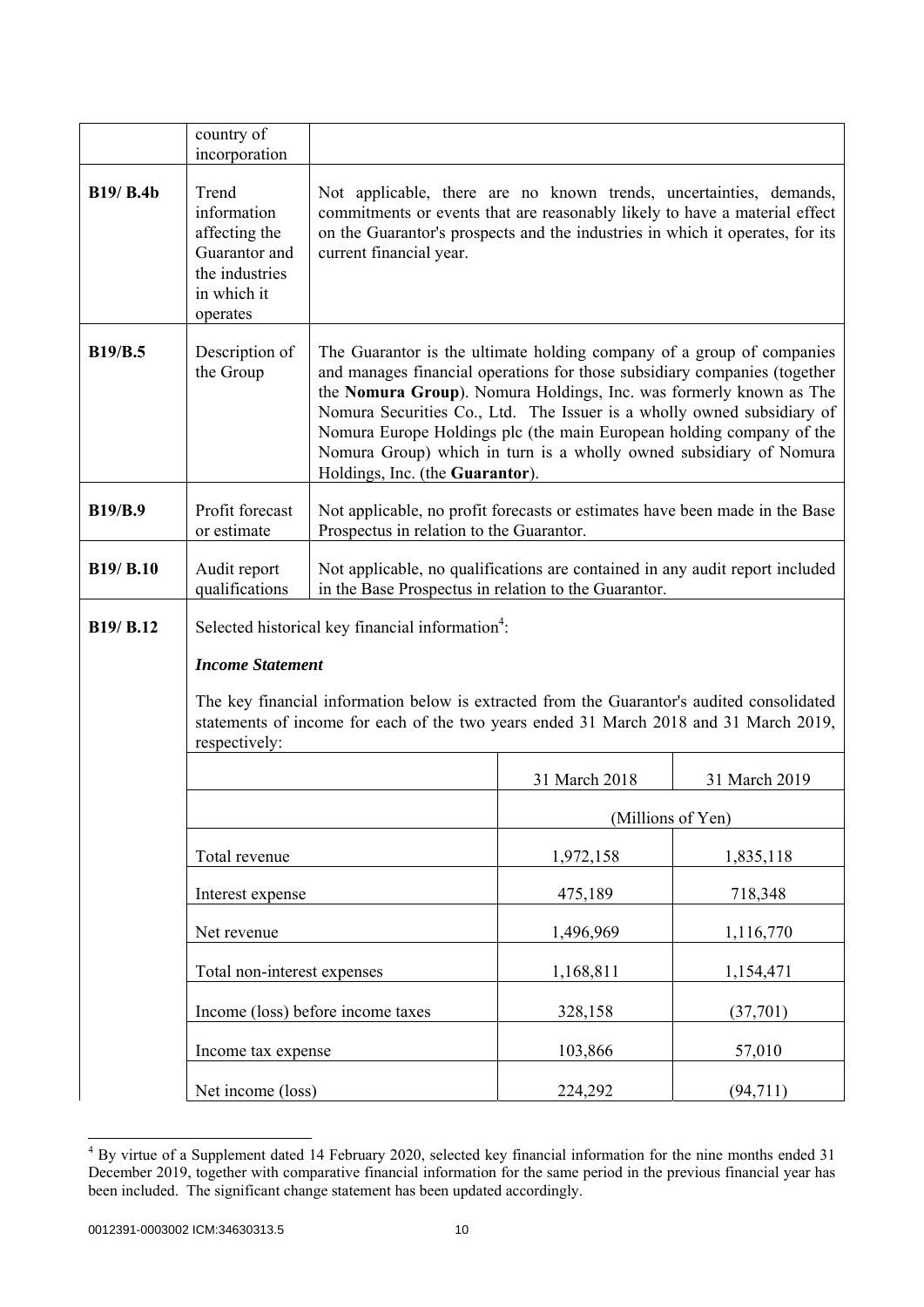| Net income (loss) attributable to NHI<br>shareholders                                                                                                                                                                                                                                                      | 219,343                             | (100, 442)       |
|------------------------------------------------------------------------------------------------------------------------------------------------------------------------------------------------------------------------------------------------------------------------------------------------------------|-------------------------------------|------------------|
| Return on equity <sup>(1)</sup>                                                                                                                                                                                                                                                                            | 7.9%                                | $(3.7\%)$        |
| $^{(1)}$ Calculated as net income (loss) attributable to NHI shareholders divided by total NHI shareholders' equity.                                                                                                                                                                                       |                                     |                  |
| The key financial information below is extracted from the Guarantor's unaudited<br>consolidated statements of income for the nine months ended 31 December 2019 as they<br>appear in the English translation of the Guarantor's unaudited financial summary for the nine<br>months ended 31 December 2019: |                                     |                  |
|                                                                                                                                                                                                                                                                                                            | 31 December 2018                    | 31 December 2019 |
|                                                                                                                                                                                                                                                                                                            | (Millions of Yen)                   |                  |
| Total revenue                                                                                                                                                                                                                                                                                              | 1,336,766                           | 1,582,733        |
| Interest expense                                                                                                                                                                                                                                                                                           | 521,250                             | 532,374          |
| Net revenue                                                                                                                                                                                                                                                                                                | 815,516                             | 1,050,359        |
| Total non-interest expenses                                                                                                                                                                                                                                                                                | 877,570                             | 777,380          |
| Income (loss) before income taxes                                                                                                                                                                                                                                                                          | (62, 054)                           | 272,979          |
| Income tax expense                                                                                                                                                                                                                                                                                         | 36,331                              | 16,379           |
| Net income (loss)                                                                                                                                                                                                                                                                                          | (98, 385)                           | 256,600          |
| Net income (loss) attributable to NHI<br>shareholders                                                                                                                                                                                                                                                      | (101, 286)                          | 251,473          |
| Return on equity $(1)$                                                                                                                                                                                                                                                                                     | $(5.0\%)$                           | 12.6%            |
| <sup>(1)</sup> Calculated as net income (loss) attributable to NHI shareholders divided by total NHI shareholders' equity (annualised).                                                                                                                                                                    |                                     |                  |
| <b>Statement of Financial Position</b>                                                                                                                                                                                                                                                                     |                                     |                  |
| The key financial information below is extracted from the Guarantor's audited consolidated<br>balance sheets as at 31 March 2018 and 31 March 2019:                                                                                                                                                        |                                     |                  |
|                                                                                                                                                                                                                                                                                                            | 31 March 2018<br>$(Restated)^{(1)}$ | 31 March 2019    |
|                                                                                                                                                                                                                                                                                                            | (Millions of Yen)                   |                  |
| Total assets                                                                                                                                                                                                                                                                                               | 40,343,947                          | 40,969,439       |
| Total equity                                                                                                                                                                                                                                                                                               | 2,799,824                           | 2,680,793        |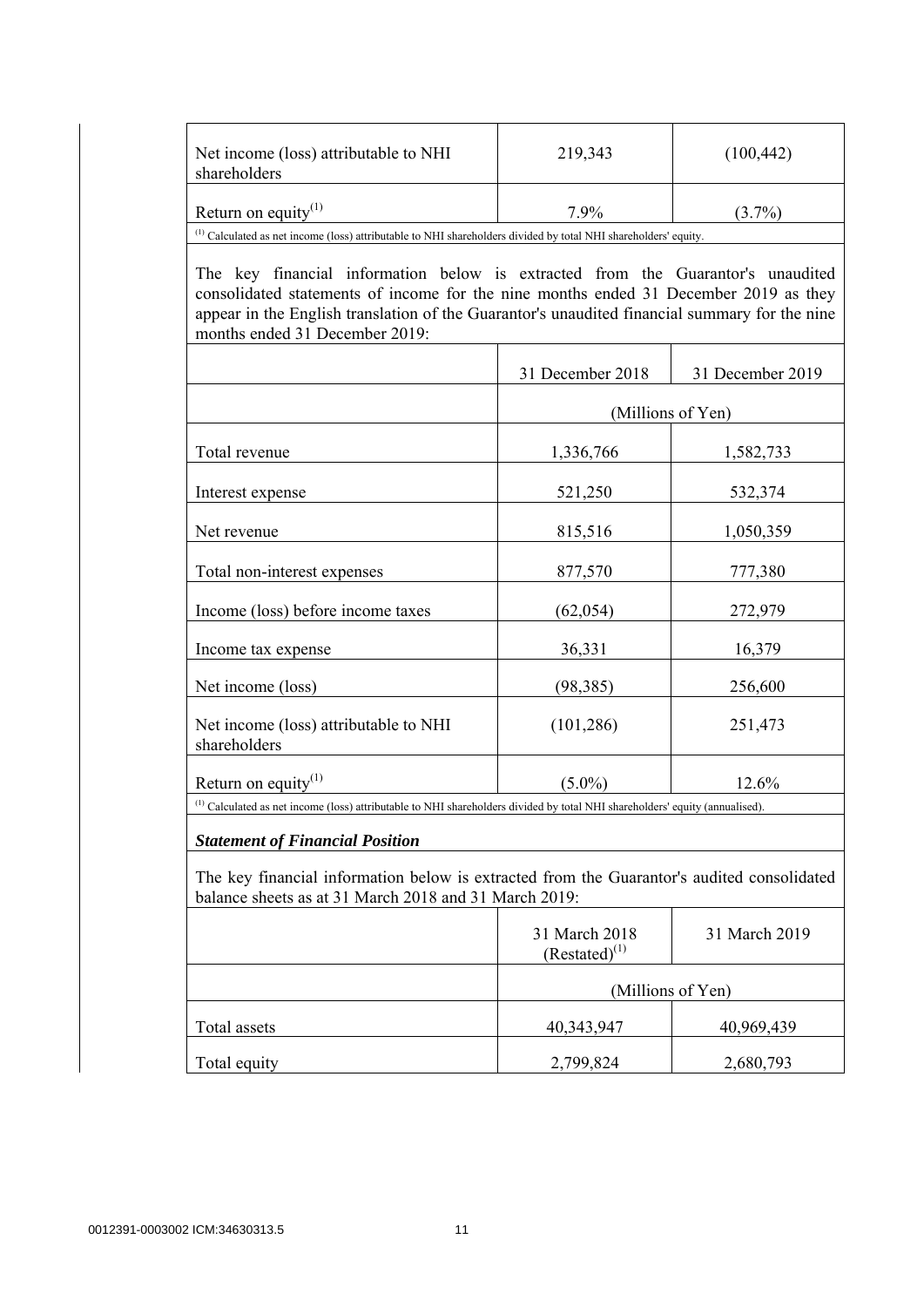|                  | Total liabilities                                                                                                                                                                                                                                                                |                                                                                                                                                                                                                                                                                                                       | 37,544,123        | 38,288,646 |
|------------------|----------------------------------------------------------------------------------------------------------------------------------------------------------------------------------------------------------------------------------------------------------------------------------|-----------------------------------------------------------------------------------------------------------------------------------------------------------------------------------------------------------------------------------------------------------------------------------------------------------------------|-------------------|------------|
|                  | 2018.                                                                                                                                                                                                                                                                            | <sup>(1)</sup> The numbers for the year ended 31 March 2018 have been restated to reflect changes in accounting policy adopted on 1 April                                                                                                                                                                             |                   |            |
|                  | The key financial information below is extracted from the Guarantor's unaudited<br>consolidated balance sheets as at 31 December 2019 as they appear in the English translation<br>of the Guarantor's unaudited financial summary for the nine months ended 31 December<br>2019: |                                                                                                                                                                                                                                                                                                                       |                   |            |
|                  |                                                                                                                                                                                                                                                                                  |                                                                                                                                                                                                                                                                                                                       | 31 December 2019  |            |
|                  |                                                                                                                                                                                                                                                                                  |                                                                                                                                                                                                                                                                                                                       | (Millions of Yen) |            |
|                  | Total assets                                                                                                                                                                                                                                                                     |                                                                                                                                                                                                                                                                                                                       | 46,242,334        |            |
|                  | Total equity                                                                                                                                                                                                                                                                     |                                                                                                                                                                                                                                                                                                                       | 2,789,623         |            |
|                  | Total liabilities                                                                                                                                                                                                                                                                |                                                                                                                                                                                                                                                                                                                       | 43,452,711        |            |
|                  |                                                                                                                                                                                                                                                                                  | Statements of no significant or material adverse change                                                                                                                                                                                                                                                               |                   |            |
|                  |                                                                                                                                                                                                                                                                                  | There has been no significant change in the financial or trading position of the Guarantor or<br>the Nomura Group since 31 December 2019.                                                                                                                                                                             |                   |            |
|                  | 2019.                                                                                                                                                                                                                                                                            | There has been no material adverse change in the prospects of the Guarantor since 31 March                                                                                                                                                                                                                            |                   |            |
| B19/ B.13        | Events<br>impacting the<br>Guarantor's<br>solvency                                                                                                                                                                                                                               | Not applicable, there are no recent events particular to the Guarantor which<br>are to a material extent relevant to the evaluation of its solvency.                                                                                                                                                                  |                   |            |
| <b>B19/ B.14</b> | Dependence<br>upon other<br>Group entities                                                                                                                                                                                                                                       | See Element B.5 above. The Guarantor is the ultimate holding company<br>for the Nomura Group. The Guarantor depends on dividends, distributions<br>and other payments from subsidiaries to make payments on its obligations.                                                                                          |                   |            |
| B19/ B.15        | The<br>Guarantor's<br>Principal<br>activities                                                                                                                                                                                                                                    | The Guarantor is a holding company of one of the leading financial<br>services groups in Japan. The Nomura Group operates offices in countries<br>and regions worldwide including Japan, the United States, the United<br>Kingdom, Singapore and Hong Kong Special Administrative Region<br>through its subsidiaries. |                   |            |
|                  |                                                                                                                                                                                                                                                                                  | The Nomura Group's clients include individuals, corporations, financial<br>institutions, governments and governmental agencies.                                                                                                                                                                                       |                   |            |
|                  |                                                                                                                                                                                                                                                                                  | The Nomura Group's business consists of Retail, Asset Management,<br>Wholesale and Merchant Banking.                                                                                                                                                                                                                  |                   |            |
|                  |                                                                                                                                                                                                                                                                                  | In its Retail segment, the Nomura Group provides investment consultation<br>services mainly to individual clients in Japan. In its Asset Management<br>segment, the Nomura Group develops and manages investment trusts, and<br>provides investment advisory services. In its Wholesale segment, the                  |                   |            |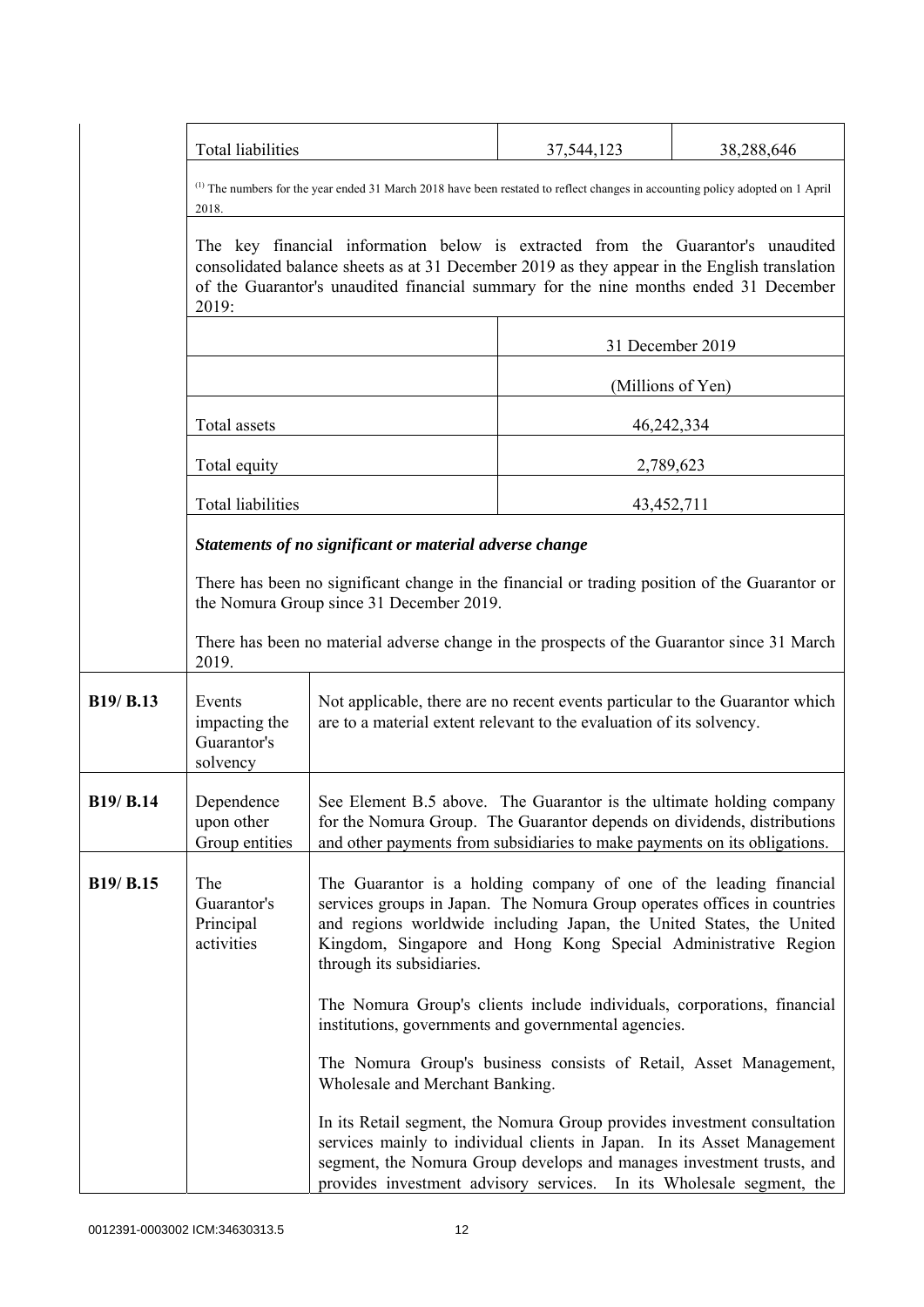|                  |                             | acquisitions and financial advice.<br>management buyouts.                                                                                                                                                                                                                                                                                  | Nomura Group is engaged in the sales and trading of debt and equity<br>securities, derivatives, and currencies on a global basis to various<br>institutions, and provides investment banking services such as the<br>underwriting of debt and equity securities as well as mergers and<br>The Nomura Group established a Merchant Banking Division in January<br>2018. In the Merchant Banking Division, the Nomura Group has embarked<br>on principal business to primarily provide equity to transactions such as<br>business reorganisations and revitalisations, business succession as well as |
|------------------|-----------------------------|--------------------------------------------------------------------------------------------------------------------------------------------------------------------------------------------------------------------------------------------------------------------------------------------------------------------------------------------|-----------------------------------------------------------------------------------------------------------------------------------------------------------------------------------------------------------------------------------------------------------------------------------------------------------------------------------------------------------------------------------------------------------------------------------------------------------------------------------------------------------------------------------------------------------------------------------------------------|
| <b>B19/ B.16</b> | Controlling<br>shareholders | To its knowledge, the Guarantor is not directly or indirectly owned or<br>controlled by another corporation, by any government or by any other<br>natural or legal person severally or jointly. The Guarantor knows of no<br>arrangements the operation of which may at a later time result in a change<br>of control of the Nomura Group. |                                                                                                                                                                                                                                                                                                                                                                                                                                                                                                                                                                                                     |
| B19/ B.17        | Credit ratings              | Long-term credit ratings of the Guarantor: <sup>5</sup>                                                                                                                                                                                                                                                                                    |                                                                                                                                                                                                                                                                                                                                                                                                                                                                                                                                                                                                     |
|                  |                             | S&P Global Ratings Japan Inc.                                                                                                                                                                                                                                                                                                              | $BBB+$                                                                                                                                                                                                                                                                                                                                                                                                                                                                                                                                                                                              |
|                  |                             | Moody's Japan K.K.                                                                                                                                                                                                                                                                                                                         | Baa1                                                                                                                                                                                                                                                                                                                                                                                                                                                                                                                                                                                                |
|                  |                             | Fitch Ratings Japan Limited                                                                                                                                                                                                                                                                                                                | $A-$                                                                                                                                                                                                                                                                                                                                                                                                                                                                                                                                                                                                |
|                  |                             | Rating and Investment<br>Information, Inc.                                                                                                                                                                                                                                                                                                 | $A+$                                                                                                                                                                                                                                                                                                                                                                                                                                                                                                                                                                                                |
|                  |                             | Japan Credit Rating Agency,<br>Ltd.                                                                                                                                                                                                                                                                                                        | $AA-$                                                                                                                                                                                                                                                                                                                                                                                                                                                                                                                                                                                               |

# **Section C – Securities**

| Element | <b>Title</b>                         |                                                                                                                                                                                                                                                                                                                                                                                                                                                                                                                                                                                                                                                                                                                                                                                                                                                                                                                                                                                                                                                                                                                                    |
|---------|--------------------------------------|------------------------------------------------------------------------------------------------------------------------------------------------------------------------------------------------------------------------------------------------------------------------------------------------------------------------------------------------------------------------------------------------------------------------------------------------------------------------------------------------------------------------------------------------------------------------------------------------------------------------------------------------------------------------------------------------------------------------------------------------------------------------------------------------------------------------------------------------------------------------------------------------------------------------------------------------------------------------------------------------------------------------------------------------------------------------------------------------------------------------------------|
|         |                                      |                                                                                                                                                                                                                                                                                                                                                                                                                                                                                                                                                                                                                                                                                                                                                                                                                                                                                                                                                                                                                                                                                                                                    |
| C.1     | Type and class of<br>Securities/ISIN | The Securities described in this section are debt securities, warrants or<br>exercisable certificates with a denomination or issue price of less than<br>$\epsilon$ 100,000 (or its equivalent in any other currency). The Programme<br>allows for the issuance of Notes, Warrants and Certificates. The<br>Securities to be issued under the Programme may be Fixed Rate N&C<br>Securities, Floating Rate N&C Securities, Zero Coupon N&C<br>Securities, Securities for which the coupon, redemption and/or cash<br>settlement amount payments (as applicable) are linked to currency<br>exchange rates (Fixed FX Interest N&C Securities, FX Redemption<br>N&C Securities, Fixed Denomination FX Redemption N&C<br>Securities, FX Basket Knock-Out W&C Securities or FX Basket<br>Knock-In W&C Securities), a share or a basket of shares (Equity<br>Basket Conditional Interest N&C Securities, Equity Basket Knock-In<br>N&C Securities, Equity Basket Barrier Knock-In N&C Securities,<br>Equity Basket Bonus Barrier N&C Securities, Equity Basket Autocall<br>N&C Securities, Equity Delta One Redemption N&C Securities or |

<sup>&</sup>lt;sup>5</sup> By virtue of a Supplement dated 21 August 2019, the credit ratings of the Guarantor have been updated.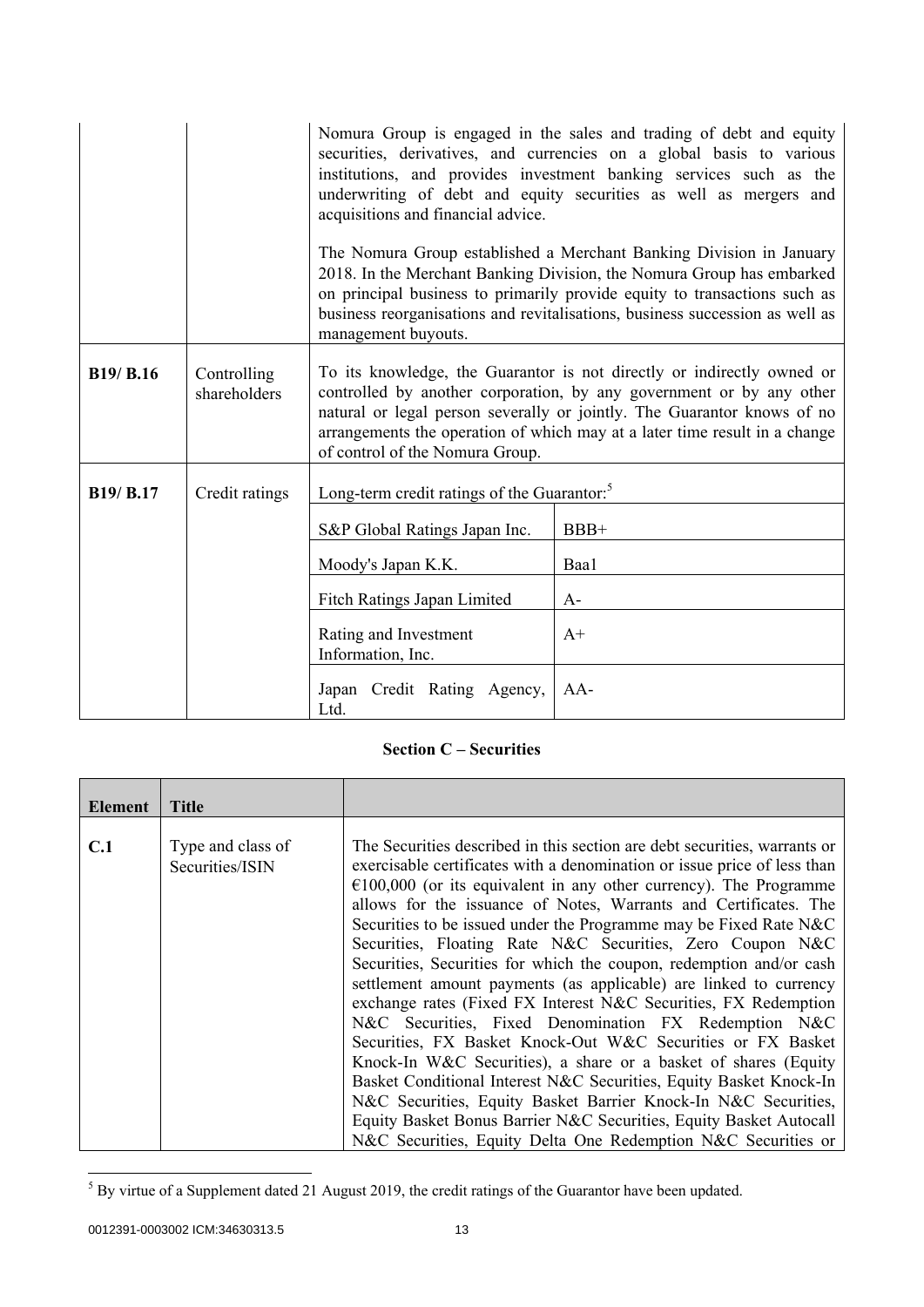| <b>Element</b> | <b>Title</b> |                                                                                                                                                                                                                                                                                                                                                                                                                                                                                                                                                                                                                                                                                                                                                                                                                                                                                                                                                                                                                                                                                                                                                                                                          |
|----------------|--------------|----------------------------------------------------------------------------------------------------------------------------------------------------------------------------------------------------------------------------------------------------------------------------------------------------------------------------------------------------------------------------------------------------------------------------------------------------------------------------------------------------------------------------------------------------------------------------------------------------------------------------------------------------------------------------------------------------------------------------------------------------------------------------------------------------------------------------------------------------------------------------------------------------------------------------------------------------------------------------------------------------------------------------------------------------------------------------------------------------------------------------------------------------------------------------------------------------------|
|                |              | Equity Delta One W&C Securities), an index or basket of indices<br>(Index Basket Conditional Interest N&C Securities, Index Basket<br>Knock-In N&C Securities, Index Basket Barrier Knock-In N&C<br>Securities, Index Basket Bonus Barrier N&C Securities or Index<br>Basket Autocall N&C Securities), one or more fixed or floating<br>interest rates (Multi-Rate Interest N&C Securities, Range Accrual<br>Interest N&C Securities or Dual Range Accrual Interest N&C<br>Securities), an inflation index (Leveraged Inflation Interest N&C<br>Securities), one or more swap rates (Swap Rate Linked Interest N&C<br>Securities, Reverse Convertible Swap Rate Redemption N&C<br>Securities or Geared Put Swap Rate Redemption N&C Securities) or<br>the creditworthiness of a single reference entity, a basket or index of<br>reference entities or a tranche of reference entities comprising an<br>index (Auction to Cash Settled Credit Linked N&C Securities or Zero<br>Recovery Single Name Credit Linked N&C Securities, Zero Recovery<br>Basket Credit Linked N&C Securities and Tranched Zero Recovery<br>Credit Linked N&C Securities (respectively)), or a combination of the<br>foregoing. |
|                |              | Issue specific summary:                                                                                                                                                                                                                                                                                                                                                                                                                                                                                                                                                                                                                                                                                                                                                                                                                                                                                                                                                                                                                                                                                                                                                                                  |
|                |              | The Securities are <i>[insert title of Securities]</i> . The Series Number of the<br>Securities is $\lceil \bullet \rceil$ . The Tranche number is $\lceil \bullet \rceil$ .                                                                                                                                                                                                                                                                                                                                                                                                                                                                                                                                                                                                                                                                                                                                                                                                                                                                                                                                                                                                                             |
|                |              | International Securities Identification Number (ISIN): [ $\bullet$ ].                                                                                                                                                                                                                                                                                                                                                                                                                                                                                                                                                                                                                                                                                                                                                                                                                                                                                                                                                                                                                                                                                                                                    |
|                |              | [Committee on Uniform Securities Identification Procedures (CUSIP)<br>$number: [$ ]]                                                                                                                                                                                                                                                                                                                                                                                                                                                                                                                                                                                                                                                                                                                                                                                                                                                                                                                                                                                                                                                                                                                     |
|                |              | [The Securities will be consolidated and form a single series with<br>[identify earlier Tranches] on [the Issue Date/ exchange of the<br>Temporary Bearer Global N&C Security for interests in the<br>Permanent Bearer Global N&C Security, which is expected to occur<br>on or about [ <i>date</i> ]]                                                                                                                                                                                                                                                                                                                                                                                                                                                                                                                                                                                                                                                                                                                                                                                                                                                                                                   |
| C.2            | Currency     | Subject to compliance with all applicable laws, regulations and<br>directives, Securities may be issued in any currency agreed between<br>the Issuer and the relevant Dealer at the time of issue.                                                                                                                                                                                                                                                                                                                                                                                                                                                                                                                                                                                                                                                                                                                                                                                                                                                                                                                                                                                                       |
|                |              | Issue specific summary:                                                                                                                                                                                                                                                                                                                                                                                                                                                                                                                                                                                                                                                                                                                                                                                                                                                                                                                                                                                                                                                                                                                                                                                  |
|                |              | [If the Securities are W&C Securities, insert: The Securities are<br>payable in $\lceil \bullet \rceil$ (the Specified Currency).]                                                                                                                                                                                                                                                                                                                                                                                                                                                                                                                                                                                                                                                                                                                                                                                                                                                                                                                                                                                                                                                                       |
|                |              | [If the Securities are N&C Securities, insert: The Securities are<br>[denominated] in $[\bullet]$ (the Specified Currency) and payable in $[\bullet]$<br>(the Settlement Currency).]                                                                                                                                                                                                                                                                                                                                                                                                                                                                                                                                                                                                                                                                                                                                                                                                                                                                                                                                                                                                                     |
|                |              | [Insert if the payments in respect of the Securities are payable in<br>Renminbi and CNY Currency Event applies: If the Issuer determines,<br>in respect of the date for payment of any amount payable in respect of<br>the Securities, that the Issuer will be unable to make a payment in                                                                                                                                                                                                                                                                                                                                                                                                                                                                                                                                                                                                                                                                                                                                                                                                                                                                                                               |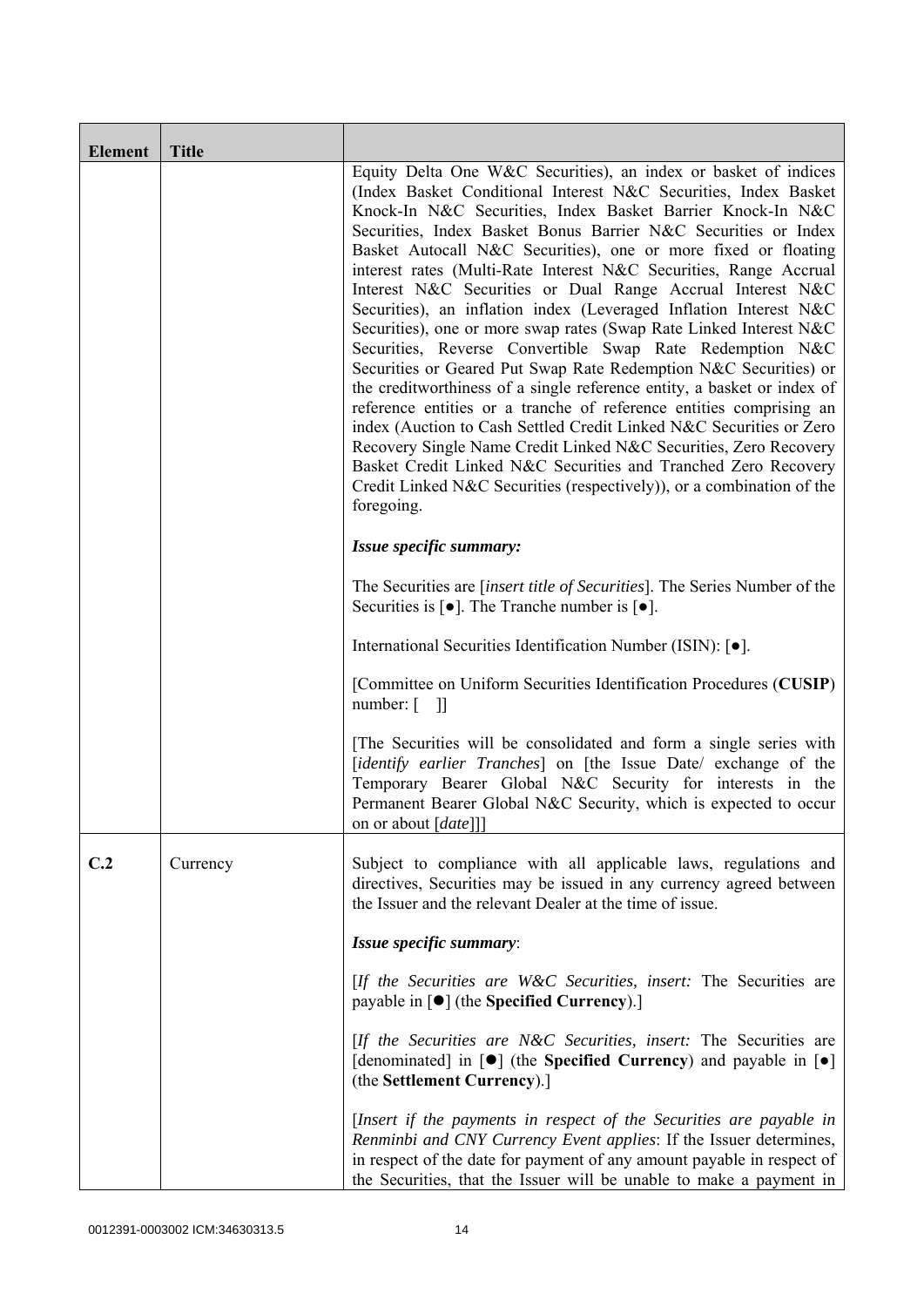| <b>Element</b> | <b>Title</b>                                                                                   |                                                                                                                                                                                                                                                                                                                                                                                                                                                                                                                                                                                                                                                                                                                                                                                                                                                                                                    |
|----------------|------------------------------------------------------------------------------------------------|----------------------------------------------------------------------------------------------------------------------------------------------------------------------------------------------------------------------------------------------------------------------------------------------------------------------------------------------------------------------------------------------------------------------------------------------------------------------------------------------------------------------------------------------------------------------------------------------------------------------------------------------------------------------------------------------------------------------------------------------------------------------------------------------------------------------------------------------------------------------------------------------------|
|                |                                                                                                | Renminbi in accordance with the terms of the Securities on such date<br>due to illiquidity, inconvertibility or non-transferability of Renminbi,<br>the Issuer's obligation to pay such amount in Renminbi may be<br>replaced by an obligation to pay such amount in U.S. dollars<br>converted using the spot rate for exchange of Renminbi into U.S.<br>dollars in respect of the relevant payment date.]                                                                                                                                                                                                                                                                                                                                                                                                                                                                                         |
| C.5            | Restrictions on<br>transferability                                                             | The Securities will be freely transferable, subject to the offering and<br>selling restrictions in Australia, Argentina, Belgium, Brazil, Chile,<br>Colombia, Denmark, the Dubai International Financial Centre, El<br>Salvador, France, Guatemala, Hungary, Hong Kong Special<br>Administrative Region, Ireland, Italy, Japan, the Republic of Korea,<br>Kuwait, Malaysia, Mexico, Panama, the People's Republic of China,<br>Peru, the Philippines, Poland, Portugal, Qatar, Romania, Singapore,<br>Spain, Sweden, Switzerland, Taiwan, Thailand, the United Arab<br>Emirates, the United Kingdom, the United States, Venezuela and<br>under the Prospectus Directive and the laws of any jurisdiction in<br>which the relevant Securities are offered or sold. Purchasers of<br>Securities in the U.S. are advised to consult legal counsel prior to<br>making any transfer of such Securities. |
| C.8            | Rights attaching to the<br>Securities, including<br>ranking and limitations<br>on those rights | Securities issued under the Programme will have terms and conditions<br>relating to, among other matters:<br><b>Status (Ranking)</b>                                                                                                                                                                                                                                                                                                                                                                                                                                                                                                                                                                                                                                                                                                                                                               |
|                |                                                                                                | Securities are direct, unconditional, unsubordinated and [If the<br>Securities are N&C Securities, insert: (subject to the provisions of a<br>negative pledge)] unsecured obligations of the Issuer and rank pari<br><i>passu</i> and without prejudice among themselves and ([If the Securities]<br>are N&C Securities, insert: subject as aforesaid and] save for such<br>exceptions as may be provided by applicable legislation) at least<br>equally with all other unsecured and unsubordinated obligations of the<br>Issuer, from time to time outstanding.                                                                                                                                                                                                                                                                                                                                  |
|                |                                                                                                | <b>Taxation</b>                                                                                                                                                                                                                                                                                                                                                                                                                                                                                                                                                                                                                                                                                                                                                                                                                                                                                    |
|                |                                                                                                | [If the Securities are N&C Securities, insert: All payments of principal<br>and interest in respect of the Securities will be made free and clear of,<br>and without withholding taxes (or other similar withholdings or<br>deductions) in the United Kingdom (in the case of the Issuer) [or Japan<br>(in the case of the Guarantor)], unless such withholding or deduction<br>is required by law. In the event any such deduction is made, the<br>Issuer [or the Guarantor, as applicable] [Insert if tax gross-up does not<br>apply to the N&C Securities: will not be required to pay additional<br>amounts to cover the amounts so deducted.] [Insert if tax gross-up<br>applies to the N&C Securities: will, save in certain limited<br>circumstances, be required to pay additional amounts to cover the<br>amounts so deducted.]                                                           |
|                |                                                                                                | [If the Securities are W&C Securities, insert: [The Issuer shall not be]                                                                                                                                                                                                                                                                                                                                                                                                                                                                                                                                                                                                                                                                                                                                                                                                                           |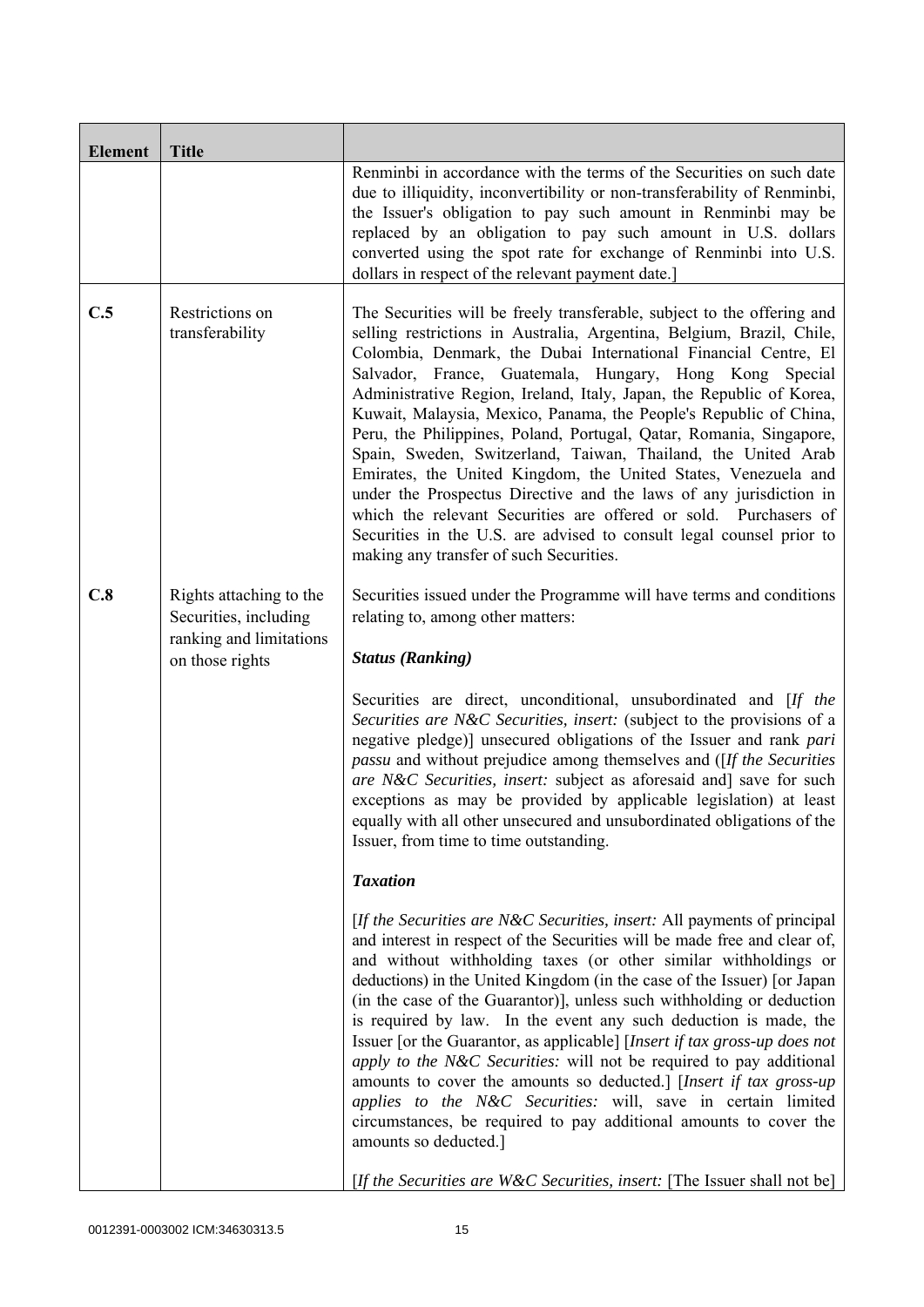| <b>Element</b> | <b>Title</b> |                                                                                                                                                                                                                                                                                                                                                                                                                                                                                                                                                                                                                                                                                                                                                                                                                                                                                                                                                                                                                                                                                                                                                                                       |
|----------------|--------------|---------------------------------------------------------------------------------------------------------------------------------------------------------------------------------------------------------------------------------------------------------------------------------------------------------------------------------------------------------------------------------------------------------------------------------------------------------------------------------------------------------------------------------------------------------------------------------------------------------------------------------------------------------------------------------------------------------------------------------------------------------------------------------------------------------------------------------------------------------------------------------------------------------------------------------------------------------------------------------------------------------------------------------------------------------------------------------------------------------------------------------------------------------------------------------------|
|                |              | [Neither the Issuer nor the Guarantor shall be] liable for or otherwise<br>obliged to pay any tax, duty, withholding or other payment (including<br>any stamp or transfer tax) which may arise as a result of the<br>ownership, transfer, exercise or enforcement of any Security by any<br>person and all payments made by the Issuer [or the Guarantor] shall<br>be made subject to any such tax, duty, withholding, deduction or other<br>payment which may be required to be made, paid, withheld or<br>deducted.]                                                                                                                                                                                                                                                                                                                                                                                                                                                                                                                                                                                                                                                                |
|                |              | [All payments in respect of the Securities will be subject in all cases to<br>(i) any fiscal or other laws and regulations applicable thereto in the<br>place of payment, (ii) any withholding or deduction required pursuant<br>to Section 871(m) of the U.S. Internal Revenue Code of 1986 (the<br>Code), and (iii) any withholding or deduction required pursuant to an<br>agreement described in Section 1471(b) of the Code or otherwise<br>imposed pursuant to Sections 1471 through 1474 of the Code, any<br>regulations or agreements thereunder, any official interpretations<br>thereof, or (without prejudice to the provisions of N&C Securities<br>Condition 9 (Taxation)) any law implementing an intergovernmental<br>approach thereto.]                                                                                                                                                                                                                                                                                                                                                                                                                               |
|                |              | [If the Securities are N&C Securities, insert:                                                                                                                                                                                                                                                                                                                                                                                                                                                                                                                                                                                                                                                                                                                                                                                                                                                                                                                                                                                                                                                                                                                                        |
|                |              | [Issuer's] [N][n]egative pledge                                                                                                                                                                                                                                                                                                                                                                                                                                                                                                                                                                                                                                                                                                                                                                                                                                                                                                                                                                                                                                                                                                                                                       |
|                |              | So long as any of the Securities remain outstanding, the Issuer will not<br>create or have outstanding any mortgage, charge, pledge or other<br>security interest upon the whole or any part of its undertaking, assets<br>or revenues, present or future, to secure any of its own Indebtedness<br>or to secure its guarantee of or any indemnity in respect of any<br>Indebtedness of any third party for the benefit of the existing or future<br>holders thereof, without at the same time either securing the Securities<br>at least equally and rateably with such Indebtedness or, as the case<br>may be, such guarantee or indemnity or according to the Securities<br>such other security or guarantee as shall have been approved by an<br>Extraordinary Resolution of the Securityholders for the time being,<br>where Indebtedness means any indebtedness represented by<br>securities which have a maturity of greater than one year and are for<br>the time being, or are intended to be, quoted, listed, ordinarily dealt in<br>or traded on any stock exchange or over-the-counter or other securities<br>market in the jurisdiction of incorporation of the Issuer.] |
|                |              | [If the Securities are Guaranteed N&C Securities insert:                                                                                                                                                                                                                                                                                                                                                                                                                                                                                                                                                                                                                                                                                                                                                                                                                                                                                                                                                                                                                                                                                                                              |
|                |              | Guarantor's negative pledge                                                                                                                                                                                                                                                                                                                                                                                                                                                                                                                                                                                                                                                                                                                                                                                                                                                                                                                                                                                                                                                                                                                                                           |
|                |              | So long as the Securities remain outstanding, the Guarantor will not<br>create or permit to be outstanding any mortgage, charge, pledge or<br>other security interest upon the whole or any part of its property,<br>assets or revenues, present or future, to secure for the benefit of the<br>holders of any securities (i) payment of any sum due in respect of any<br>securities or (ii) any payment under any guarantee of securities or (iii)                                                                                                                                                                                                                                                                                                                                                                                                                                                                                                                                                                                                                                                                                                                                   |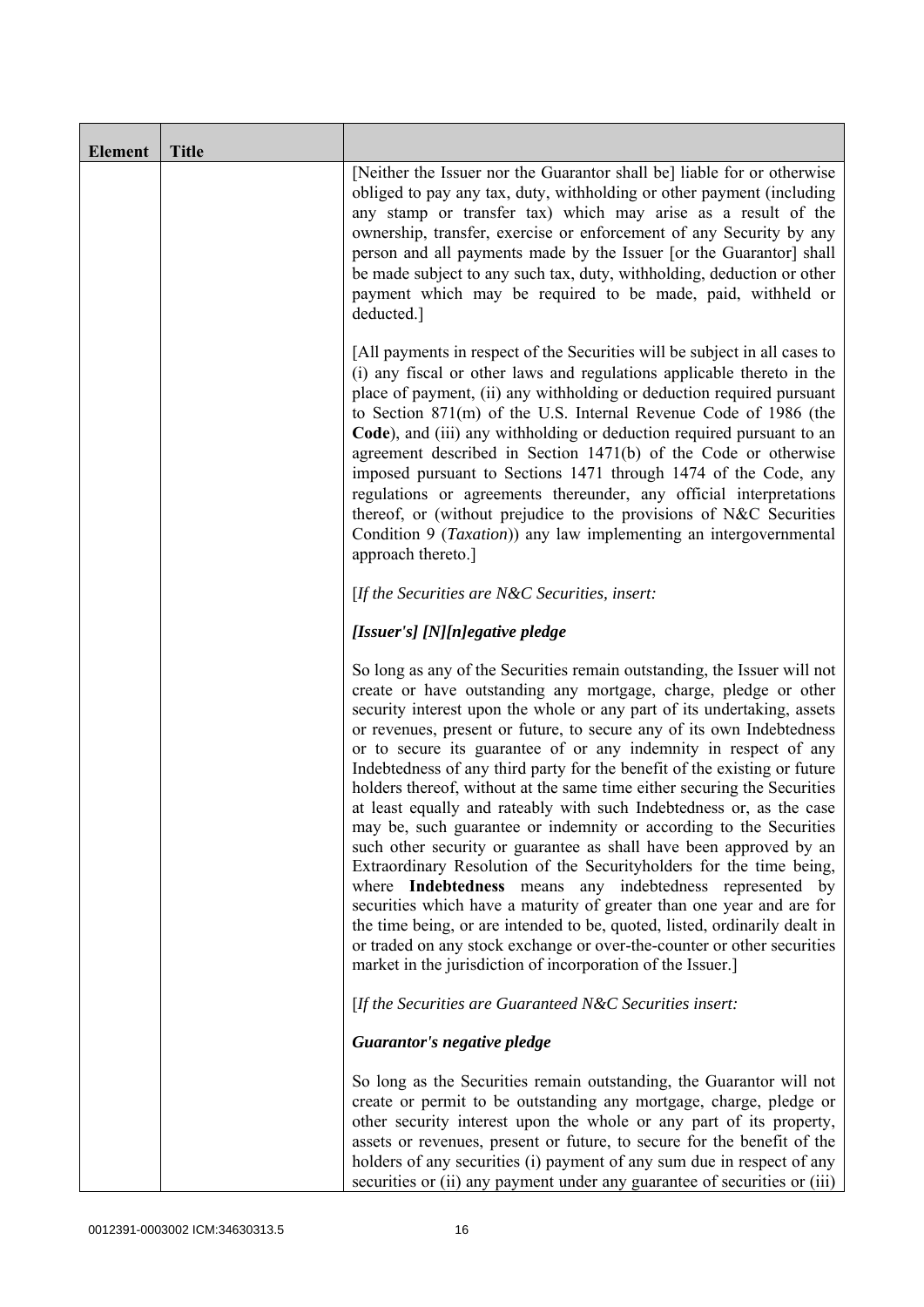| <b>Element</b> | <b>Title</b> |                                                                                                                                                                                                                                                                                                                                                                                                                                                                                                                                                                                                      |
|----------------|--------------|------------------------------------------------------------------------------------------------------------------------------------------------------------------------------------------------------------------------------------------------------------------------------------------------------------------------------------------------------------------------------------------------------------------------------------------------------------------------------------------------------------------------------------------------------------------------------------------------------|
|                |              | any payment under any indemnity or other like obligation relating to<br>securities, in any such case in which:                                                                                                                                                                                                                                                                                                                                                                                                                                                                                       |
|                |              | either such securities are by their terms payable, or confer a<br>(a)<br>right to receive payment, in any currency other than the<br>currency of the jurisdiction of incorporation of the Guarantor<br>which is Japanese Yen, or such securities are denominated in<br>Japanese Yen and more than 50 per cent. of the aggregate<br>principal amount thereof is initially distributed outside the<br>jurisdiction of incorporation of the Guarantor which is Japan,<br>by or with the authorisation of the Guarantor or (if not the<br>Guarantor) the Issuer; and                                     |
|                |              | (b)<br>such securities are for the time being, or are intended to be,<br>quoted, listed, ordinarily dealt in or traded on any stock<br>exchange or over-the-counter or other securities market<br>outside Japan,                                                                                                                                                                                                                                                                                                                                                                                     |
|                |              | without in any such case at the same time according to the Guarantee<br>either the same security as is granted to or is outstanding in respect of<br>such securities, guarantee, indemnity or other like obligation or such<br>other security or guarantee as shall be approved by an Extraordinary<br>Resolution of the Securityholders. For the purposes of the above,<br>"securities" means bonds, debentures, notes or other similar<br>investment securities of the Issuer or the Guarantor, or any other<br>person with a stated maturity of more than one year from the creation<br>thereof.] |
|                |              | [If the Securities are $W\&C$ Securities, insert:                                                                                                                                                                                                                                                                                                                                                                                                                                                                                                                                                    |
|                |              | Negative pledge                                                                                                                                                                                                                                                                                                                                                                                                                                                                                                                                                                                      |
|                |              | The terms of the Securities will not contain a negative pledge<br>provision in respect of either the Issuer [or the Guarantor].]                                                                                                                                                                                                                                                                                                                                                                                                                                                                     |
|                |              | <b>Events of default</b>                                                                                                                                                                                                                                                                                                                                                                                                                                                                                                                                                                             |
|                |              | [If the Securities are $N\&C$ Securities, insert:                                                                                                                                                                                                                                                                                                                                                                                                                                                                                                                                                    |
|                |              | The terms of the Securities will contain, amongst others, the following<br>events of default:                                                                                                                                                                                                                                                                                                                                                                                                                                                                                                        |
|                |              | default for a period of 30 days or more in payment of any sum<br>(a)<br>due in respect of the Securities;                                                                                                                                                                                                                                                                                                                                                                                                                                                                                            |
|                |              | failure by the Issuer [or the Guarantor] to perform or observe<br>(b)<br>any of [its][their respective] other covenants or agreements<br>under the Securities[, the Guarantee] or (where such other<br>covenants or agreements are for the benefit of the<br>Securityholders) the Agency Agreement continuing for a<br>period of 90 days after the date on which written notice is<br>given to the Issuer [and the Guarantor] by any Securityholder                                                                                                                                                  |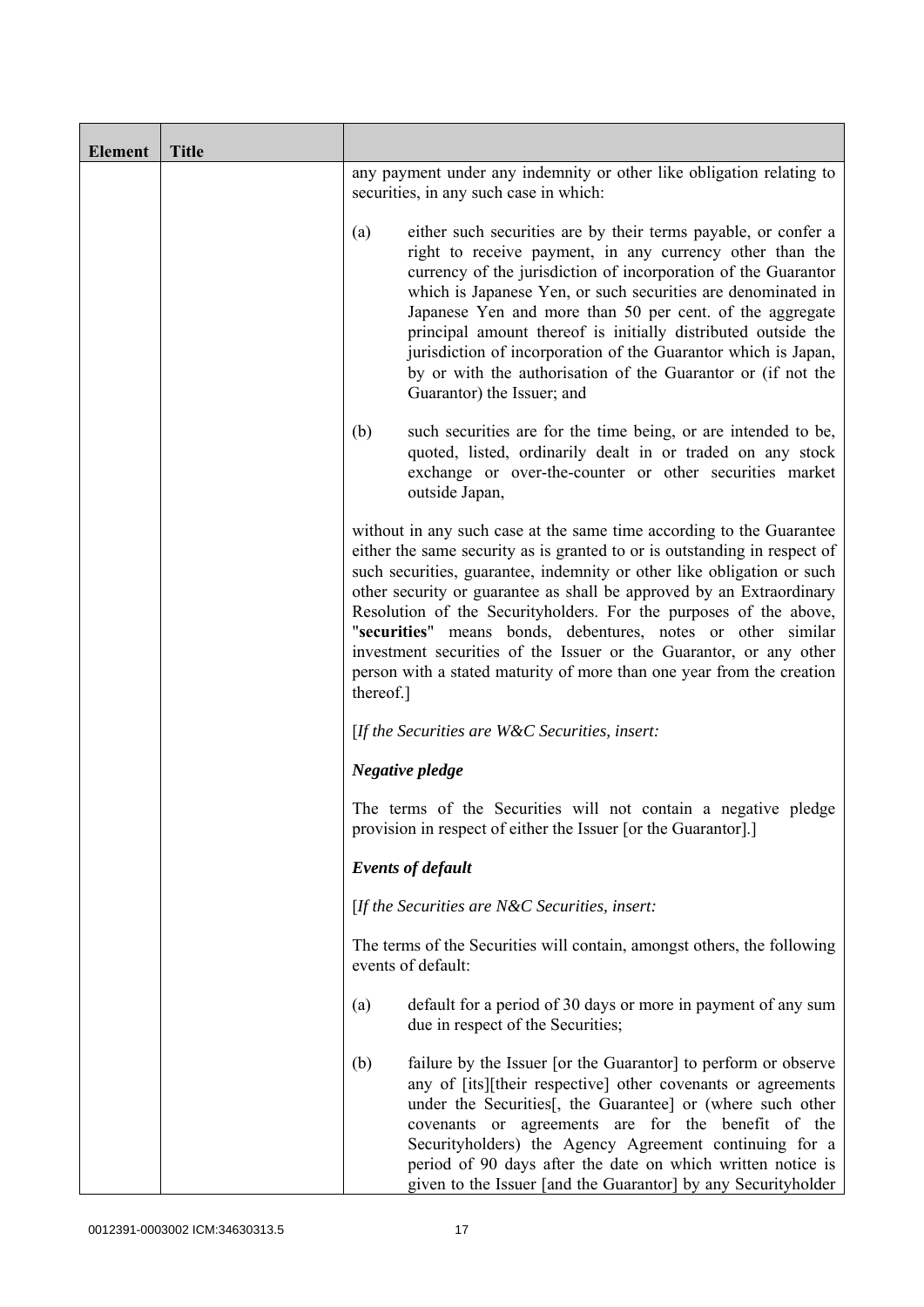| <b>Element</b> | <b>Title</b> |     |                                                                                                                                                                                                                                                                                                                                                                                                                                                                                                                                                                                                                                                                                                                                                                                                                                                                                                                                                                                                                                                                                             |
|----------------|--------------|-----|---------------------------------------------------------------------------------------------------------------------------------------------------------------------------------------------------------------------------------------------------------------------------------------------------------------------------------------------------------------------------------------------------------------------------------------------------------------------------------------------------------------------------------------------------------------------------------------------------------------------------------------------------------------------------------------------------------------------------------------------------------------------------------------------------------------------------------------------------------------------------------------------------------------------------------------------------------------------------------------------------------------------------------------------------------------------------------------------|
|                |              |     | requiring remedy of such default;                                                                                                                                                                                                                                                                                                                                                                                                                                                                                                                                                                                                                                                                                                                                                                                                                                                                                                                                                                                                                                                           |
|                |              | (c) | any indebtedness for borrowed money other than the<br>Securities having an aggregate outstanding principal amount<br>equal to or greater than U.S.\$10,000,000 (or its equivalent) of<br>the Issuer [or the Guarantor] becomes prematurely repayable<br>following a default, or the Issuer [or the Guarantor] defaults in<br>the repayment of any such indebtedness at the maturity<br>thereof or at the expiration of any applicable grace period<br>therefor (or in the case of such indebtedness due on demand,<br>defaults in the payment of such indebtedness at the expiration<br>of three business days after demand therefor or, if longer, any<br>applicable grace period therefor) or any guarantee of or<br>indemnity in respect of any indebtedness for borrowed money<br>of others having a principal amount or aggregate principal<br>amount for the time being outstanding of at least<br>U.S.\$10,000,000 (or its equivalent) given by the Issuer [or the<br>Guarantor] shall not be honoured when due and called upon at<br>the expiration of any applicable grace period; |
|                |              | (d) | subject to certain exceptions, and, in certain instances, the<br>passing of a specified time period, events resulting from a<br>decree or order by a court relating to the reorganisation,<br>winding up, insolvency, bankruptcy or similar procedure of<br>the Issuer [or the Guarantor];                                                                                                                                                                                                                                                                                                                                                                                                                                                                                                                                                                                                                                                                                                                                                                                                  |
|                |              | (e) | events resulting from the instigation by the Issuer [or the<br>Guarantor] of, or the consent of the Issuer [or the Guarantor]<br>to, proceedings relating to the reorganisation, bankruptcy or<br>similar procedure of the Issuer [or the Guarantor] or the<br>moratorium of payments in respect of the Issuer; [or]                                                                                                                                                                                                                                                                                                                                                                                                                                                                                                                                                                                                                                                                                                                                                                        |
|                |              | (f) | subject to certain exceptions, the Issuer [or the Guarantor]<br>ceasing to carry on the whole or substantially the whole of its<br>business or disposing of the whole or substantially the whole<br>of its assets[.] $\lceil$ ; or                                                                                                                                                                                                                                                                                                                                                                                                                                                                                                                                                                                                                                                                                                                                                                                                                                                          |
|                |              | (g) | for any reason whatsoever the Guarantee not being (or being<br>claimed by the Guarantor not to be) in full force and effect.]]                                                                                                                                                                                                                                                                                                                                                                                                                                                                                                                                                                                                                                                                                                                                                                                                                                                                                                                                                              |
|                |              |     | [If the Securities are $W\&C$ Securities, insert:                                                                                                                                                                                                                                                                                                                                                                                                                                                                                                                                                                                                                                                                                                                                                                                                                                                                                                                                                                                                                                           |
|                |              |     | The terms of the Securities will contain; amongst others, the following<br>events of default:                                                                                                                                                                                                                                                                                                                                                                                                                                                                                                                                                                                                                                                                                                                                                                                                                                                                                                                                                                                               |
|                |              | (a) | events resulting from a decree or order by a court relating to<br>the reorganisation, winding-up, insolvency, bankruptcy or<br>similar procedure of the Issuer [or the Guarantor] (subject to<br>certain exceptions); or                                                                                                                                                                                                                                                                                                                                                                                                                                                                                                                                                                                                                                                                                                                                                                                                                                                                    |
|                |              | (b) | events resulting from the instigation by the Issuer [or the<br>Guarantor] of, or the consent of the Issuer [or the Guarantor]                                                                                                                                                                                                                                                                                                                                                                                                                                                                                                                                                                                                                                                                                                                                                                                                                                                                                                                                                               |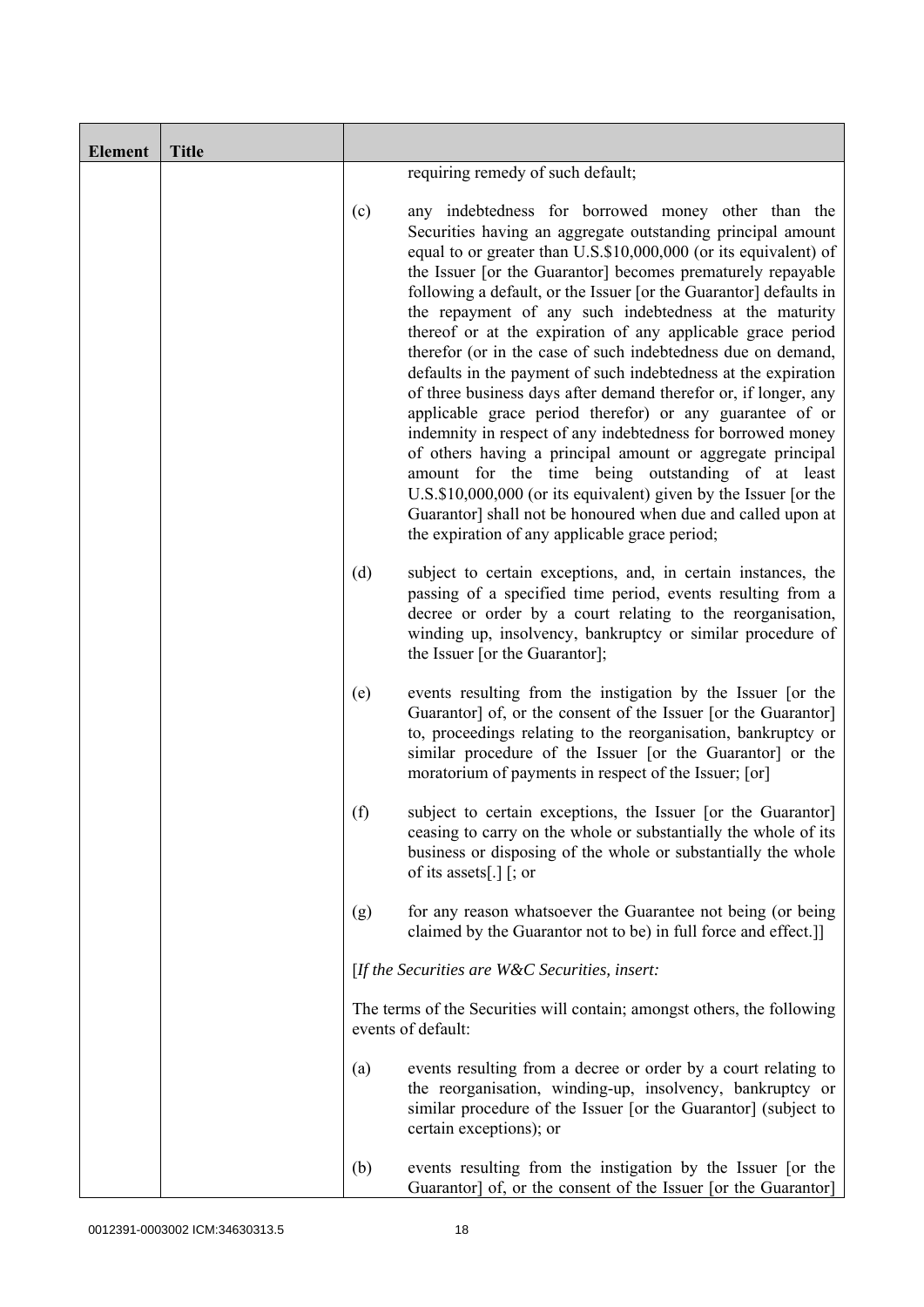| <b>Element</b>  | <b>Title</b>                                                                                                                            |                                                                                                                                                                                                                                                                                                                                                                                                                                                                                                                                            |
|-----------------|-----------------------------------------------------------------------------------------------------------------------------------------|--------------------------------------------------------------------------------------------------------------------------------------------------------------------------------------------------------------------------------------------------------------------------------------------------------------------------------------------------------------------------------------------------------------------------------------------------------------------------------------------------------------------------------------------|
|                 |                                                                                                                                         | to, proceedings relating to the reorganisation, bankruptcy or<br>similar procedure of the Issuer [or the Guarantor] or the<br>moratorium of payments in respect of the Issuer.]                                                                                                                                                                                                                                                                                                                                                            |
|                 |                                                                                                                                         | <b>Meetings</b>                                                                                                                                                                                                                                                                                                                                                                                                                                                                                                                            |
|                 |                                                                                                                                         | The relevant Conditions contain provisions for calling meetings of<br>Securityholders to consider matters affecting their interests generally.<br>These provisions permit defined majorities to bind all Securityholders<br>including Securityholders who did not attend and vote at the relevant<br>meeting and Securityholders who voted in a manner contrary to the<br>majority.                                                                                                                                                        |
| $\mathcal{C}.9$ | Interest/Redemption of<br>N&C Securities                                                                                                | <b>Interest</b>                                                                                                                                                                                                                                                                                                                                                                                                                                                                                                                            |
|                 | (Do not include this<br>Element C.9 if the<br>relevant Securities are<br>derivative securities for                                      | Securities may or may not bear interest. Interest-bearing Securities<br>will either bear interest payable at a fixed rate, a floating rate, a<br>structured floating rate, an FX linked rate, an equity linked rate, an<br>index linked rate, an inflation index linked rate or a swap rate linked<br>rate.                                                                                                                                                                                                                                |
|                 | the purpose of<br><b>Commission Regulation</b>                                                                                          | Issue specific summary:                                                                                                                                                                                                                                                                                                                                                                                                                                                                                                                    |
|                 | $(EC)$ No. 809/2004 (as<br>amended) (being<br>Securities which may<br>redeem at an amount<br>other than 100% of<br>their nominal amount | [For fixed rate interest Securities: The Securities bear interest [from<br>their date of issue/from $\lceil \bullet \rceil$ at the fixed rate of $\lceil \bullet \rceil$ per cent. per<br>annum. As of the Issue Date, the yield of the Securities is $\lceil \bullet \rceil$ per<br>cent. Interest will be paid [annually] in arrear on $\lceil \bullet \rceil$ in each year.<br>The first interest payment will be made on $[\bullet]$ .]                                                                                                |
|                 | <i>(Derivative Securities))</i>                                                                                                         | [For floating rate interest Securities: The Securities bear interest<br>[from their date of issue/from $\lceil \bullet \rceil$ ] at floating rates calculated by<br>reference to [specify reference rate for Securities being issued]<br>[plus/minus] a margin of [ $\bullet$ ] per cent. Interest will be paid<br>[quarterly/semi-annually/annually] in arrear on [ $\bullet$ ] in each year[,<br>subject to adjustment for non-business days]. The first interest<br>payment will be made on $\lceil \bullet \rceil$ .]                  |
|                 |                                                                                                                                         | [For Securities with a derivative component to the interest payment:<br>The Securities bear interest [from their date of issue/from $\lceil \bullet \rceil$ ] at [a<br>structured floating rate/a FX linked rate/an equity linked rate/an index<br>linked rate/an inflation index linked rate/a swap rate linked rate] as set<br>out in item C.10. Interest will be paid [quarterly/semi-annually/annually]<br>in arrear on $\lceil \bullet \rceil$ in each year. The first interest payment will be made<br>on $\lceil \bullet \rceil$ .] |
|                 |                                                                                                                                         | [Include for floating rate securities only where a maximum and/or<br>minumum rate of interest applies: The Rate of Interest [for any<br>Coupon Period] shall not [exceed the Maximum Rate of Interest] [or]<br>[be less than the Minimum Rate of Interest].<br>[The<br>[Maximum][Minimum] Rate of Interest for [each Coupon Period] will<br>be [specify (per Coupon Period if Maximum/Minimum Rate of Interest<br>varies between Coupon Periods)].                                                                                         |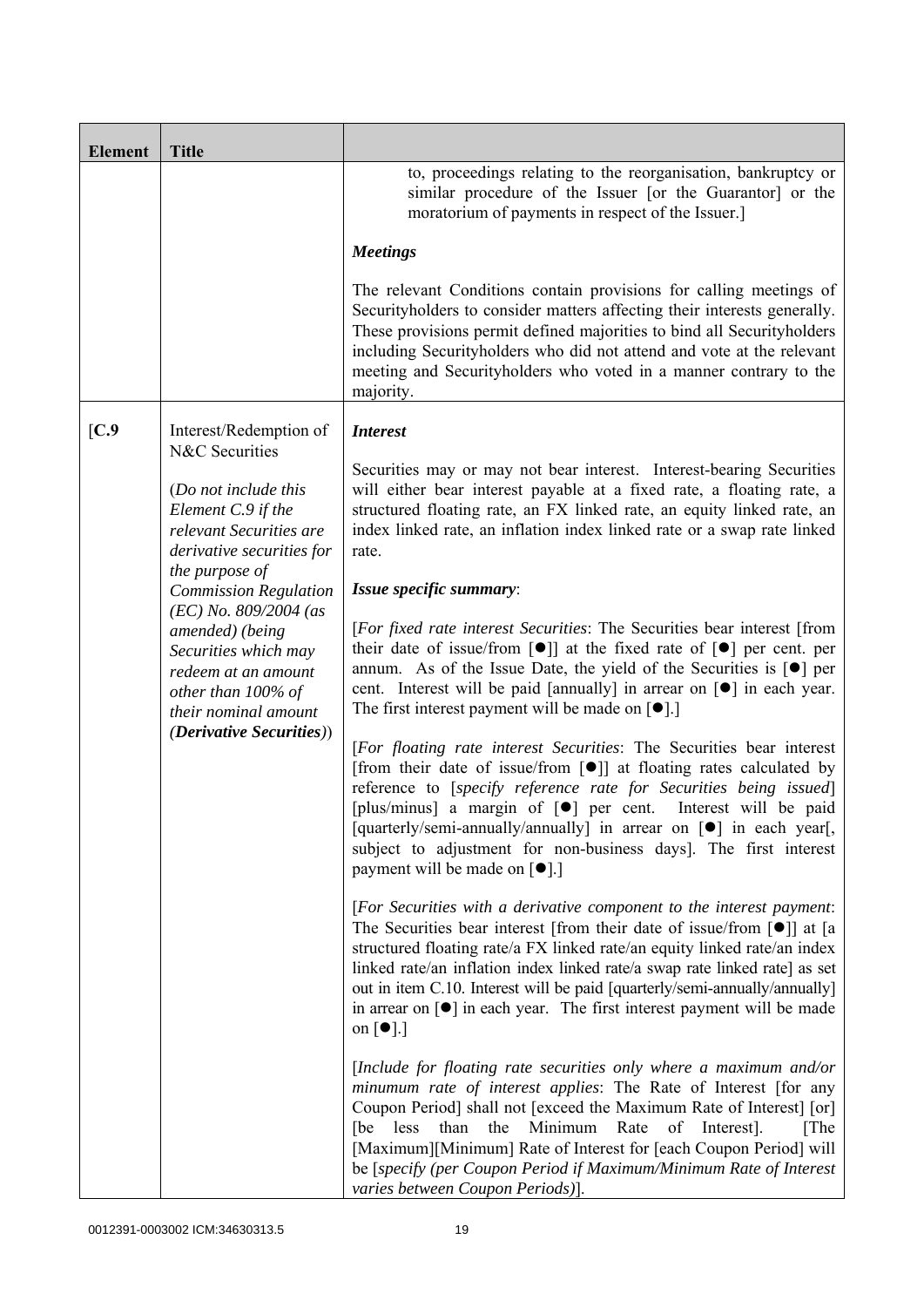|        |                                                                                                                                                | [Not Applicable - The Securities do not bear any interest [and will be<br>offered and sold at a discount to their nominal amount].]                                                                                                                                                                                                                                                                                                                                                                                                                                                                                                                                                                                                                                                                                                                                                                                                                                                                                                                                                                                                                                                   |
|--------|------------------------------------------------------------------------------------------------------------------------------------------------|---------------------------------------------------------------------------------------------------------------------------------------------------------------------------------------------------------------------------------------------------------------------------------------------------------------------------------------------------------------------------------------------------------------------------------------------------------------------------------------------------------------------------------------------------------------------------------------------------------------------------------------------------------------------------------------------------------------------------------------------------------------------------------------------------------------------------------------------------------------------------------------------------------------------------------------------------------------------------------------------------------------------------------------------------------------------------------------------------------------------------------------------------------------------------------------|
|        |                                                                                                                                                | Redemption                                                                                                                                                                                                                                                                                                                                                                                                                                                                                                                                                                                                                                                                                                                                                                                                                                                                                                                                                                                                                                                                                                                                                                            |
|        |                                                                                                                                                | The terms under which Securities may be redeemed (including the<br>maturity date and the price at which they will be redeemed on the<br>maturity date as well as any provisions relating to early redemption)<br>will be agreed between the Issuer and the relevant Dealer at the time<br>of issue of the relevant Securities.                                                                                                                                                                                                                                                                                                                                                                                                                                                                                                                                                                                                                                                                                                                                                                                                                                                        |
|        |                                                                                                                                                | Issue specific summary:                                                                                                                                                                                                                                                                                                                                                                                                                                                                                                                                                                                                                                                                                                                                                                                                                                                                                                                                                                                                                                                                                                                                                               |
|        |                                                                                                                                                | Unless previously redeemed or cancelled, each Security will be<br>redeemed on [ <i>Insert relevant Maturity Date</i> ] at $\lceil par/\lceil \bullet \rceil$ per cent. of<br>its nominal amount].                                                                                                                                                                                                                                                                                                                                                                                                                                                                                                                                                                                                                                                                                                                                                                                                                                                                                                                                                                                     |
|        |                                                                                                                                                | The Securities may be redeemed early [for tax reasons][[,] at the<br>option of the Issuer][[,] at the option of security holders][[,][and] upon<br>the occurrence of certain regulatory events or inconvertibility<br>events]][[,][and] in circumstances where the performance of the<br>Issuer's [or the Guarantor's] obligations under the Securities [or the<br>Guarantee (as applicable)] has or will become unlawful, illegal or<br>otherwise prohibited] [and following the occurrence of certain events<br>relating to [the][any] [asset][or][basis] by reference to which the<br>return on the Securities may be determined including those<br>[Adjustment][and][Disruption] Events described in Element C.10<br>below] at [specify each permutation of the early redemption price<br>from the Conditions (including, where relevant, replicating the<br>method by which the relevant early redemption price will be<br>calculated from the Conditions) and the circumstances in which each<br>such permutation may apply in accordance with the Conditions. If<br>relevant, specify any maximum or minimum redemption amounts,<br>applicable to the Securities being issued. |
|        |                                                                                                                                                | <b>Representative of Securityholders</b>                                                                                                                                                                                                                                                                                                                                                                                                                                                                                                                                                                                                                                                                                                                                                                                                                                                                                                                                                                                                                                                                                                                                              |
|        |                                                                                                                                                | Not Applicable – No representative of the Security holders has been<br>appointed by the Issuer.                                                                                                                                                                                                                                                                                                                                                                                                                                                                                                                                                                                                                                                                                                                                                                                                                                                                                                                                                                                                                                                                                       |
|        |                                                                                                                                                | Please also refer to item C.8 above for rights attaching to the<br>Securities.                                                                                                                                                                                                                                                                                                                                                                                                                                                                                                                                                                                                                                                                                                                                                                                                                                                                                                                                                                                                                                                                                                        |
| [C.10] | Derivative component<br>in the interest payment                                                                                                | [Not Applicable – There is no derivative component to the interest<br>payment for the Securities]                                                                                                                                                                                                                                                                                                                                                                                                                                                                                                                                                                                                                                                                                                                                                                                                                                                                                                                                                                                                                                                                                     |
|        | (Do not include this<br>Element C.10 if the<br>relevant Securities are<br>Derivative Securities as<br>defined in Element C.9<br><i>above</i> ) | (This Element should be specified as "Not Applicable" if there is no<br>derivative component to the interest payment for the Securities)<br>[Payments of interest in respect of the Securities will be determined<br>by reference to the performance of the [insert relevant Reference<br><i>Item(s)</i> ]. The Calculation Agent for the Securities is $[•]$ .                                                                                                                                                                                                                                                                                                                                                                                                                                                                                                                                                                                                                                                                                                                                                                                                                       |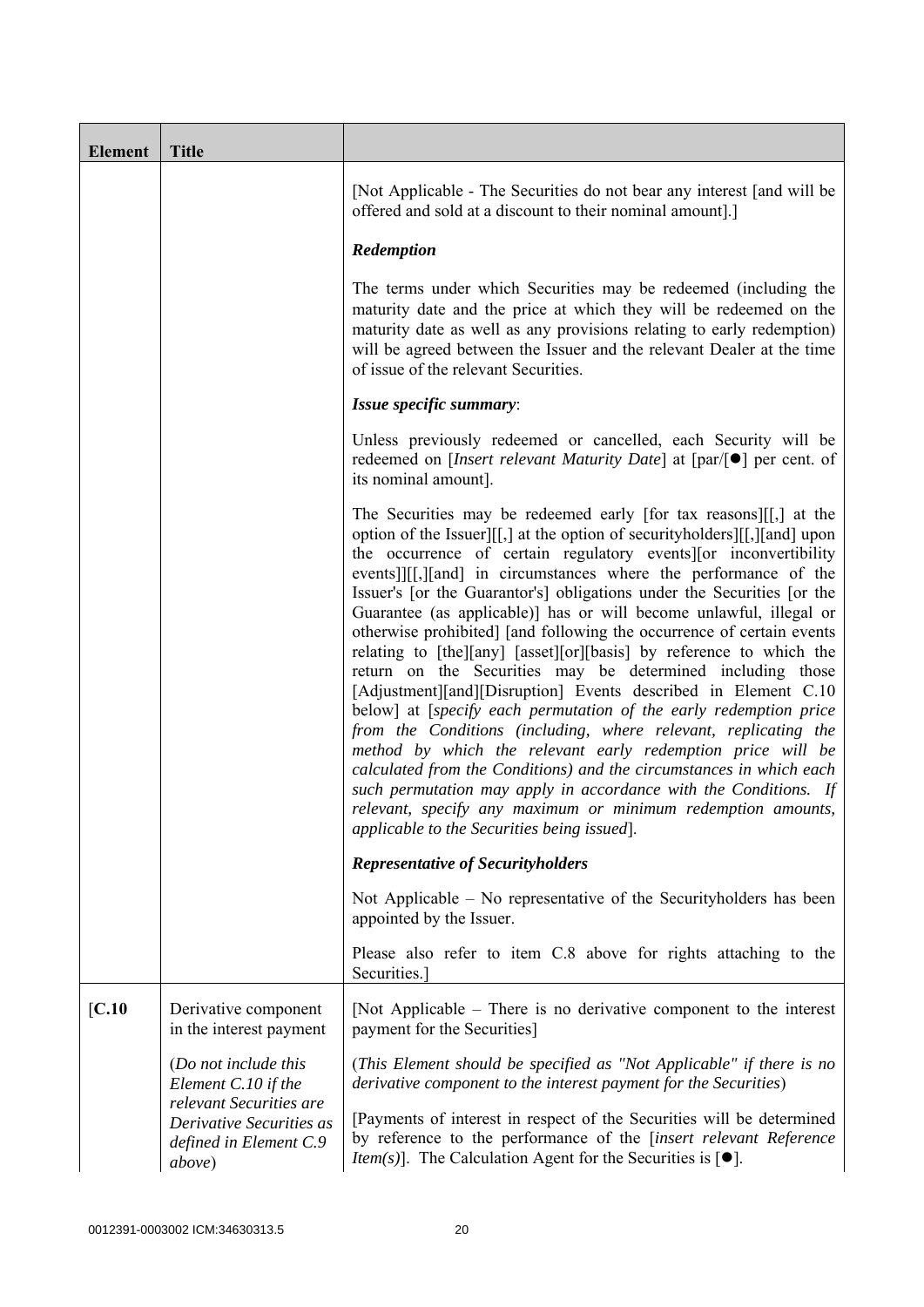| <b>Element</b> | <b>Title</b> |                                                                                                                                                                                                                                                                                                                                                                                                                                                                                                                                                                                                                                                                                                                        |
|----------------|--------------|------------------------------------------------------------------------------------------------------------------------------------------------------------------------------------------------------------------------------------------------------------------------------------------------------------------------------------------------------------------------------------------------------------------------------------------------------------------------------------------------------------------------------------------------------------------------------------------------------------------------------------------------------------------------------------------------------------------------|
|                |              | [Insert if applicable:                                                                                                                                                                                                                                                                                                                                                                                                                                                                                                                                                                                                                                                                                                 |
|                |              | Coupon Accrual Date means [ $\bullet$ ].                                                                                                                                                                                                                                                                                                                                                                                                                                                                                                                                                                                                                                                                               |
|                |              | Coupon Period means [insert coupon period].                                                                                                                                                                                                                                                                                                                                                                                                                                                                                                                                                                                                                                                                            |
|                |              | Coupon Payment Date means [ $\bullet$ ].]                                                                                                                                                                                                                                                                                                                                                                                                                                                                                                                                                                                                                                                                              |
|                |              | [Include where a maximum and/or minumum rate of interest<br><i>applies:</i> Notwithstanding the Rate of Interest that may be<br>calculated in accordance with the provisions set out below, the<br>Rate of Interest [for any Coupon Period] shall not [exceed the<br>Maximum Rate of Interest [or] [be less than the Minimum Rate<br>of Interest]. [The [Maximum][Minimum] Rate of Interest for<br>[each Coupon Period] will be [specify (per Coupon Period if<br>Maximum/Minimum Rate of Interest varies between Coupon<br>$Periods$ ].]                                                                                                                                                                              |
|                |              | [In the case of Fixed FX Interest N&C Securities: The interest<br>payable in respect of the Securities will be an amount in the<br>Settlement Currency.                                                                                                                                                                                                                                                                                                                                                                                                                                                                                                                                                                |
|                |              | The Rate of Interest for each Coupon Period shall be a rate expressed as<br>a percentage (which will not be less than, but may be equal to, zero)<br>calculated by the Calculation Agent equal to [in the case of a Fixed FX<br>Interest N&C Security specified as a Currency 2 Fixed Rate N&C<br>Security: the Base Rate of Interest multiplied by the relevant Settlement<br>Rate, calculated by the Calculation Agent as of the relevant Valuation<br>Date] [in the case of a Fixed FX Interest N&C Security specified as a<br>Currency 1 Fixed Rate N&C Security: the Base Rate of Interest divided<br>by the relevant Settlement Rate, calculated by the Calculation Agent as<br>of the relevant Valuation Date]. |
|                |              | Where:                                                                                                                                                                                                                                                                                                                                                                                                                                                                                                                                                                                                                                                                                                                 |
|                |              | <b>Currency Pair</b> means [specify Currency Pairs in form of [insert first]<br>currency]/[insert second currency]] (repeat for each Currency Pair).                                                                                                                                                                                                                                                                                                                                                                                                                                                                                                                                                                   |
|                |              | <b>Base Rate of Interest means <math>\lceil \bullet \rceil</math> per cent.</b>                                                                                                                                                                                                                                                                                                                                                                                                                                                                                                                                                                                                                                        |
|                |              | <b>FX Price Source</b> means [specify per Settlement Rate Option].                                                                                                                                                                                                                                                                                                                                                                                                                                                                                                                                                                                                                                                     |
|                |              | Reference Exchange Rate means the spot exchange rate for the<br>Specified Currency quoted against the Settlement Currency expressed<br>as the number of units of the Specified Currency quoted per one unit<br>of the Settlement Currency.                                                                                                                                                                                                                                                                                                                                                                                                                                                                             |
|                |              | Relevant Currency means each of the Specified Currency and the<br>Settlement Currency.                                                                                                                                                                                                                                                                                                                                                                                                                                                                                                                                                                                                                                 |
|                |              | <b>Settlement Rate</b> means the Reference Exchange Rate on the relevant<br>Valuation Date at the Valuation Time as determined by the<br>Calculation Agent by reference to the Settlement Rate Option (and                                                                                                                                                                                                                                                                                                                                                                                                                                                                                                             |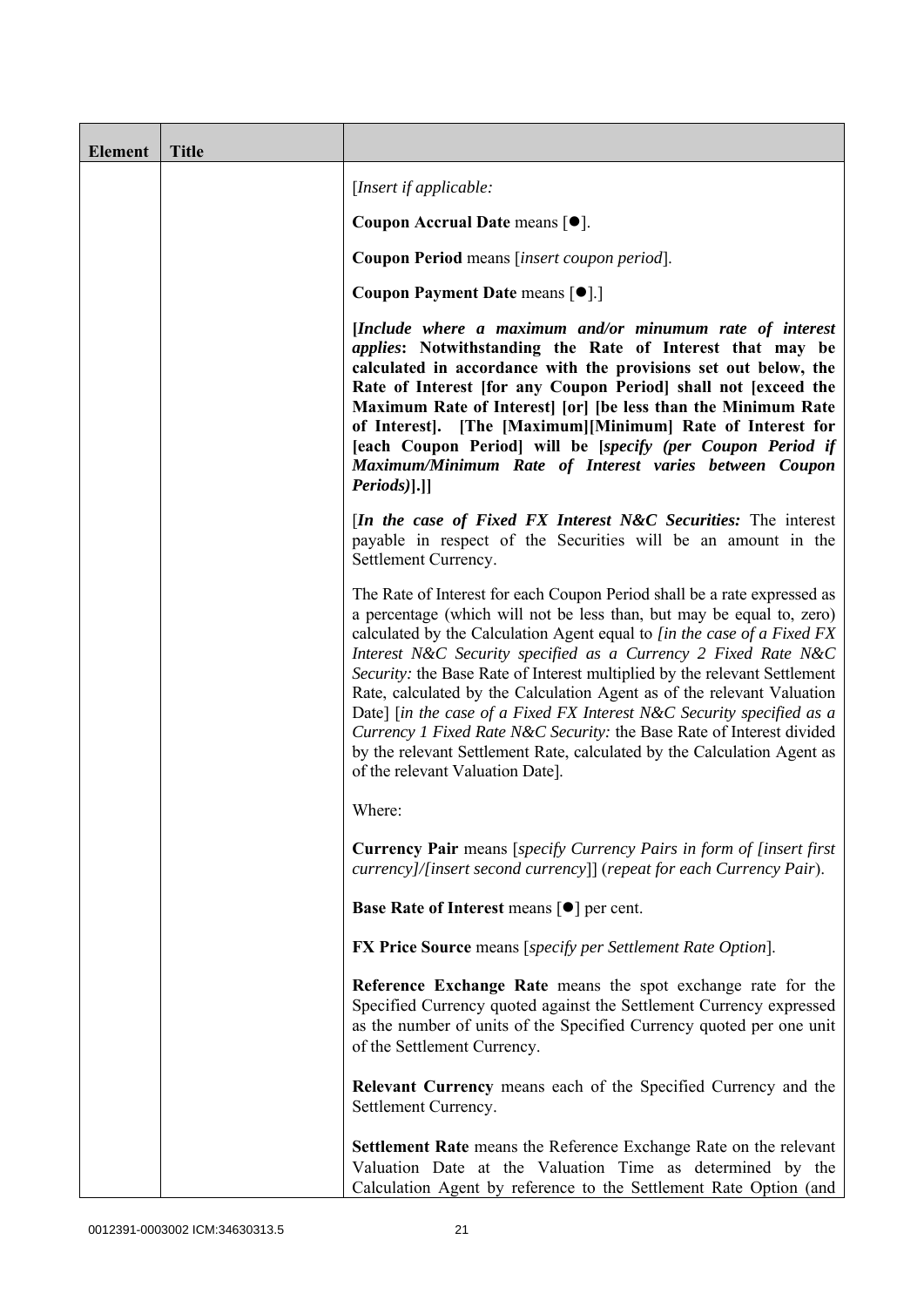| <b>Element</b> | <b>Title</b> |                                                                                                                                                                                                                                                                                                                                                                                                                                                                                    |
|----------------|--------------|------------------------------------------------------------------------------------------------------------------------------------------------------------------------------------------------------------------------------------------------------------------------------------------------------------------------------------------------------------------------------------------------------------------------------------------------------------------------------------|
|                |              | such determination may be made, without limitation, with such<br>adjustments as are, at the discretion of the Calculation Agent,<br>necessary to the published quoting conventions and/or implying the<br>Reference Exchange Rate from more than one Settlement Rate<br>Option) unless any applicable disruption event exists or occurs, in<br>which case, the Settlement Rate will be determined by the Calculation<br>Agent.                                                     |
|                |              | <b>Settlement Rate Option</b> means the rate published for the Specified<br>Currency/Settlement Currency fixing rate on the FX Price Source at or<br>about the Valuation Time on the relevant Valuation Date or, if the<br>Reference Exchange Rate is to be implied from more than one<br>Settlement Rate Option, the rate, for each Currency Pair, published for<br>the Currency Pair fixing rate on the FX Price Source at or about the<br>Valuation Time on the Valuation Date. |
|                |              | Valuation Date means $[•]$ .                                                                                                                                                                                                                                                                                                                                                                                                                                                       |
|                |              | <b>Valuation Time means <math>\lceil \bullet \rceil</math>.</b>                                                                                                                                                                                                                                                                                                                                                                                                                    |
|                |              | [In the case of Equity Basket Conditional Interest N&C Securities:<br>The Rate of Interest in respect of a Coupon Payment Date shall be a<br>rate expressed as a percentage (which will not be less than, but may be<br>equal to, zero) calculated by the Calculation Agent equal to:                                                                                                                                                                                              |
|                |              | if no Conditional Coupon Barrier Event has occurred on the<br>(a)<br>Observation Date immediately preceding such Coupon<br>Payment Date, the Base Rate of Interest; or                                                                                                                                                                                                                                                                                                             |
|                |              | if a Conditional Coupon Barrier Event has occurred on the<br>(b)<br>Observation Date immediately preceding such Coupon<br>Payment Date, the Floor Rate of Interest.                                                                                                                                                                                                                                                                                                                |
|                |              | All Equity Basket Conditional Interest N&C Securities<br>are<br>Conditional Interest N&C Securities.                                                                                                                                                                                                                                                                                                                                                                               |
|                |              | Where:                                                                                                                                                                                                                                                                                                                                                                                                                                                                             |
|                |              | <b>Base Rate of Interest means [<math>\bullet</math>] per cent. per annum.</b>                                                                                                                                                                                                                                                                                                                                                                                                     |
|                |              | <b>Conditional Coupon Barrier Event means the Coupon Reference</b><br>Performance in respect of any Share on an Observation Date is equal<br>to or less than the Conditional Coupon Barrier Level in respect of<br>such Observation Date.                                                                                                                                                                                                                                          |
|                |              | <b>Conditional Coupon Barrier Level means [specify % for each</b><br>Observation Date].                                                                                                                                                                                                                                                                                                                                                                                            |
|                |              | Coupon Reference Performance means, in respect of an Observation<br>Date and a Share, a percentage determined by the Calculation Agent<br>equal to the Reference Performance of such Share in respect of such<br>Observation Date.                                                                                                                                                                                                                                                 |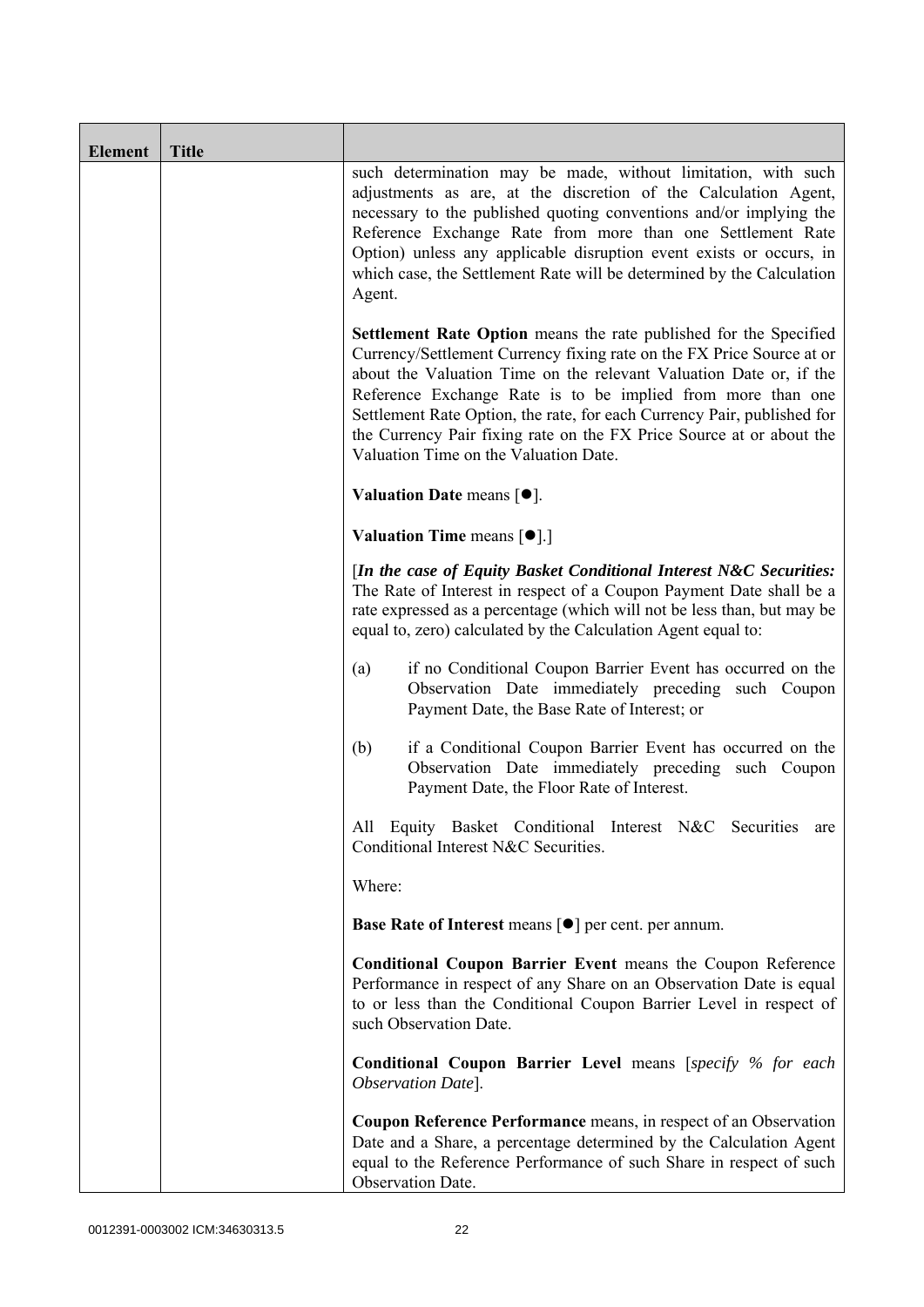| <b>Element</b> | <b>Title</b> |                                                                                                                                                                                                                                                                                      |
|----------------|--------------|--------------------------------------------------------------------------------------------------------------------------------------------------------------------------------------------------------------------------------------------------------------------------------------|
|                |              | <b>Floor Rate of Interest means <math>\lceil \bullet \rceil</math> per cent.</b>                                                                                                                                                                                                     |
|                |              | i means a Share.                                                                                                                                                                                                                                                                     |
|                |              | Initial Valuation Date means $[•]$ .                                                                                                                                                                                                                                                 |
|                |              | o means an Observation Date.                                                                                                                                                                                                                                                         |
|                |              | <b>Observation Date means <math>\lceil \bullet \rceil</math>.</b>                                                                                                                                                                                                                    |
|                |              | <b>Observation Price</b> means, in respect of an Observation Date and a<br>Share, an amount equal to the price per share in respect of such Share<br>quoted on the applicable exchange at the Valuation Time on such<br>Observation Date.                                            |
|                |              | Reference Performance means, in respect of an Observation Date<br>and a Share, a rate expressed as a percentage (which will not be less<br>than, but may be equal to, zero) calculated by the Calculation Agent in<br>accordance with the following formula:                         |
|                |              | Observation Price <sub>i.o</sub><br>Strike Price <sub>i</sub>                                                                                                                                                                                                                        |
|                |              | <b>Share</b> means $[①]$ .                                                                                                                                                                                                                                                           |
|                |              | <b>Strike Price</b> means, in relation to a Share, the price per share in<br>respect of such Share quoted on the applicable exchange at the<br>Valuation Time on the Initial Valuation Date.                                                                                         |
|                |              | <b>Valuation Time means <math>\lceil \bullet \rceil</math>.</b>                                                                                                                                                                                                                      |
|                |              | [In the case of Index Basket Conditional Interest N&C Securities:<br>The Rate of Interest in respect of a Coupon Payment Date shall be a<br>rate expressed as a percentage (which will not be less than, but may be<br>equal to, zero) calculated by the Calculation Agent equal to: |
|                |              | if no Conditional Coupon Barrier Event has occurred on the<br>(a)<br>Observation Date immediately preceding such Coupon<br>Payment Date, the Base Rate of Interest; or                                                                                                               |
|                |              | if a Conditional Coupon Barrier Event has occurred on the<br>(b)<br>Observation Date immediately preceding such Coupon<br>Payment Date, the Floor Rate of Interest.                                                                                                                  |
|                |              | All Index Basket Conditional Interest N&C Securities are Conditional<br>Interest N&C Securities.                                                                                                                                                                                     |
|                |              | Where:                                                                                                                                                                                                                                                                               |
|                |              | <b>Base Rate of Interest means [O] per cent.</b>                                                                                                                                                                                                                                     |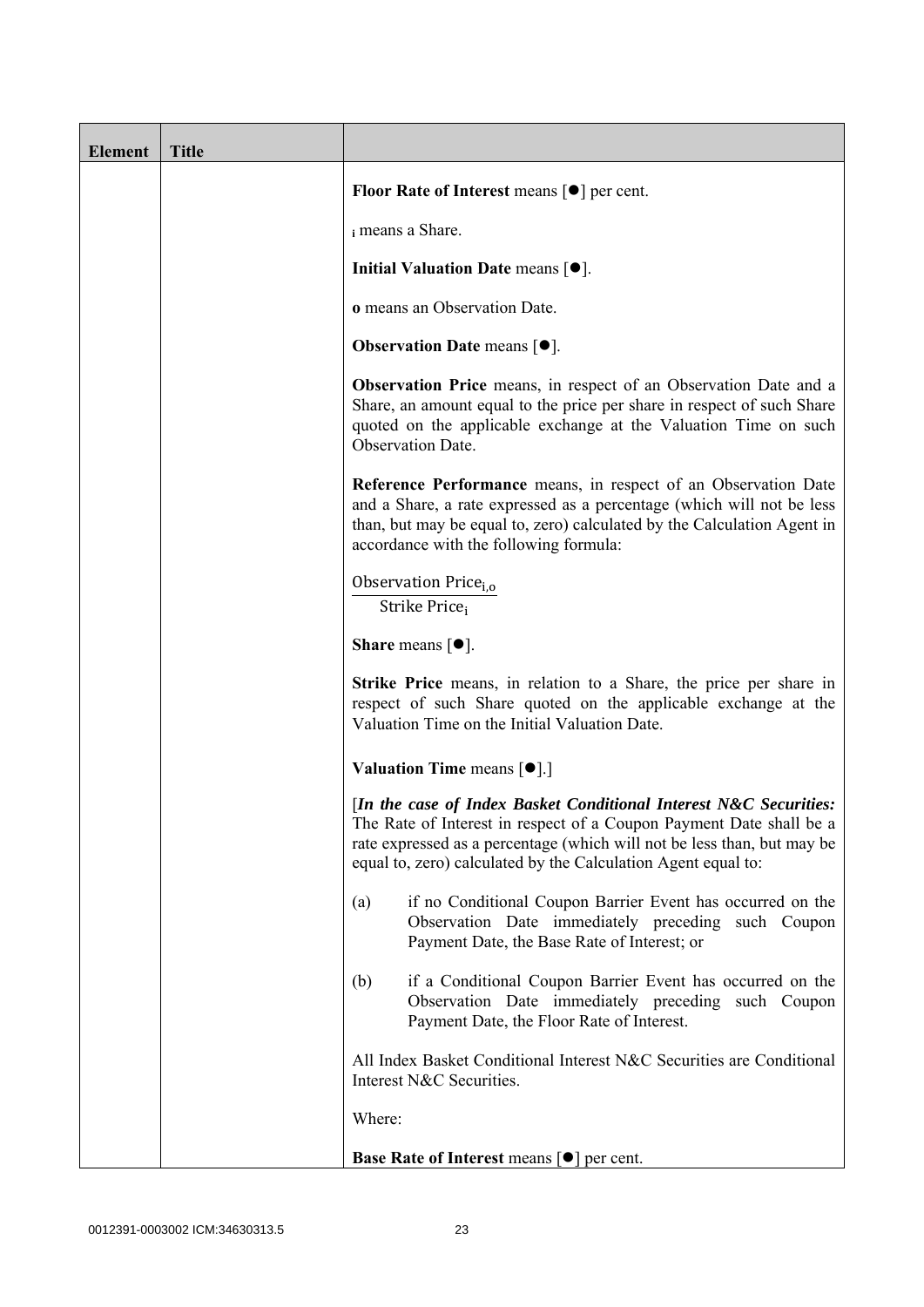| <b>Element</b> | <b>Title</b> |                                                                                                                                                                                                                                                               |
|----------------|--------------|---------------------------------------------------------------------------------------------------------------------------------------------------------------------------------------------------------------------------------------------------------------|
|                |              | Conditional Coupon Barrier Event means the Coupon Reference<br>Performance in respect of any Index on an Observation Date is equal<br>to or less than the Conditional Coupon Barrier Level in respect of<br>such Observation Date.                            |
|                |              | <b>Conditional Coupon Barrier Level means [specify % for each</b><br>Observation Date].                                                                                                                                                                       |
|                |              | Coupon Reference Performance means, in respect of an Observation<br>Date and an Index, a percentage determined by the Calculation Agent<br>equal to the Reference Performance of such Index in respect of such<br>Observation Date.                           |
|                |              | Floor Rate of Interest means [●] per cent.                                                                                                                                                                                                                    |
|                |              | i means an Index.                                                                                                                                                                                                                                             |
|                |              | <b>Index</b> means $\lceil \bullet \rceil$ .                                                                                                                                                                                                                  |
|                |              | Initial Valuation Date means $[•]$ .                                                                                                                                                                                                                          |
|                |              | o means an Observation Date.                                                                                                                                                                                                                                  |
|                |              | <b>Observation Date means <math>\lceil \bullet \rceil</math>.</b>                                                                                                                                                                                             |
|                |              | <b>Observation Level</b> means, in respect of an Observation Date and an<br>Index, an amount equal to the closing level of such Index, as<br>calculated and announced by the relevant index sponsor, at the<br>Valuation Time on such Observation Date.       |
|                |              | Reference Performance means, in respect of an Observation Date and<br>an Index, a rate expressed as a percentage (which will not be less than,<br>but may be equal to, zero) calculated by the Calculation Agent in<br>accordance with the following formula: |
|                |              | Observation Level <sub>i,o</sub><br>Strike Level <sub>i</sub>                                                                                                                                                                                                 |
|                |              | <b>Strike Level</b> means, in relation to an Index, the closing level of such<br>Index, as calculated and announced by the relevant index sponsor, at<br>the Valuation Time on the Initial Valuation Date.                                                    |
|                |              | <b>Valuation Time means [O].]</b>                                                                                                                                                                                                                             |
|                |              | [In the case of Multi-Rate Interest N&C Securities: The Rate of<br>Interest for each Coupon Period shall be a rate expressed as a<br>percentage (which will not be less than, but may be equal to, zero)<br>calculated by the Calculation Agent equal to:     |
|                |              | the Cap; or, if lesser<br>(a)                                                                                                                                                                                                                                 |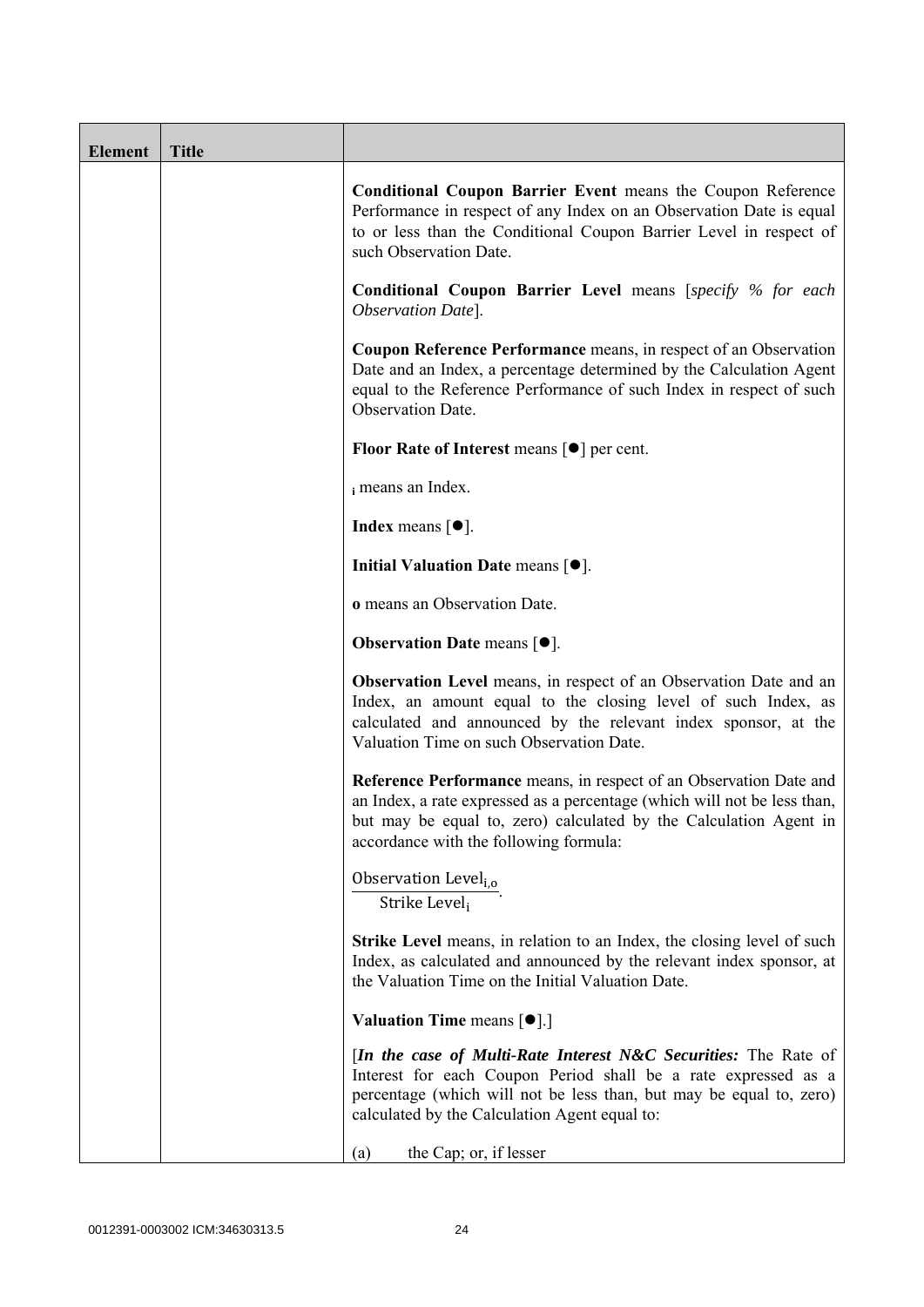| <b>Element</b> | <b>Title</b> |                                                                                                                                                                                                                                                                                                                                                                                                                                                                                                                                                                                                                                                                                                                  |
|----------------|--------------|------------------------------------------------------------------------------------------------------------------------------------------------------------------------------------------------------------------------------------------------------------------------------------------------------------------------------------------------------------------------------------------------------------------------------------------------------------------------------------------------------------------------------------------------------------------------------------------------------------------------------------------------------------------------------------------------------------------|
|                |              | (b)<br>(i) the Floor or, if greater, (ii) the Rates Performance in<br>respect of such Coupon Period.                                                                                                                                                                                                                                                                                                                                                                                                                                                                                                                                                                                                             |
|                |              | Where:                                                                                                                                                                                                                                                                                                                                                                                                                                                                                                                                                                                                                                                                                                           |
|                |              | Cap means $\lceil \bullet \rceil$ per cent.                                                                                                                                                                                                                                                                                                                                                                                                                                                                                                                                                                                                                                                                      |
|                |              | <b>Designated Maturity</b> means, in respect of the First Rate $\lceil \bullet \rceil$ and in<br>respect of the Second Rate $[•]$ .                                                                                                                                                                                                                                                                                                                                                                                                                                                                                                                                                                              |
|                |              | First Rate means, in respect of a Coupon Period, the rate that would<br>be determined for that Coupon Period were the floating rate N&C<br>Security provisions of the Conditions to apply to determine the First<br>Rate, with the floating rate being calculated by reference to [specify]<br>first reference rate for Securities being issued] and were ISDA<br>Determination to be applicable for such purposes[, provided that $[(i)]$<br>[if the rate so calculated is greater than the relevant First Rate Cap, the<br>First Rate shall be the First Rate Cap][; and][ $[(ii)]$ if the rate so<br>calculated is less than the relevant First Rate Floor, the First Rate shall<br>be the First Rate Floor]. |
|                |              | <b>First Rate Amount</b> means [specify for each Coupon Period].                                                                                                                                                                                                                                                                                                                                                                                                                                                                                                                                                                                                                                                 |
|                |              | [First Rate Cap means [specify for each Coupon Period].]                                                                                                                                                                                                                                                                                                                                                                                                                                                                                                                                                                                                                                                         |
|                |              | [First Rate Floor means [specify for each Coupon Period].]                                                                                                                                                                                                                                                                                                                                                                                                                                                                                                                                                                                                                                                       |
|                |              | <b>Floating Rate Option</b> means, in respect of the First Rate $\lceil \bullet \rceil$ and in<br>respect of the Second Rate $[•]$ .                                                                                                                                                                                                                                                                                                                                                                                                                                                                                                                                                                             |
|                |              | <b>Floor</b> means $\lceil \bullet \rceil$ per cent.                                                                                                                                                                                                                                                                                                                                                                                                                                                                                                                                                                                                                                                             |
|                |              | Rates Performance means, in respect of a Coupon Period, a rate<br>expressed as a percentage calculated by the Calculation Agent equal to<br>the sum of:                                                                                                                                                                                                                                                                                                                                                                                                                                                                                                                                                          |
|                |              | the product of (i) the First Rate Amount and (ii) the First Rate,<br>(a)<br>in each case in respect of such Coupon Period;                                                                                                                                                                                                                                                                                                                                                                                                                                                                                                                                                                                       |
|                |              | the product of (i) the Second Rate Amount and (ii) the Second<br>(b)<br>Rate, in each case in respect of such Coupon Period; and                                                                                                                                                                                                                                                                                                                                                                                                                                                                                                                                                                                 |
|                |              | the Third Rate in respect of such Coupon Period.<br>(c)                                                                                                                                                                                                                                                                                                                                                                                                                                                                                                                                                                                                                                                          |
|                |              | <b>Reset Date</b> means, in respect of the First Rate: [specify the first day of<br>the Coupon Period) [specify the last day of the Coupon Period] and in<br>respect of the Second Rate: [specify the first day of the Coupon<br>Period /[specify the last day of the Coupon Period].                                                                                                                                                                                                                                                                                                                                                                                                                            |
|                |              | Second Rate means, in respect of a Coupon Period, the rate that<br>would be determined for that Coupon Period were the floating rate                                                                                                                                                                                                                                                                                                                                                                                                                                                                                                                                                                             |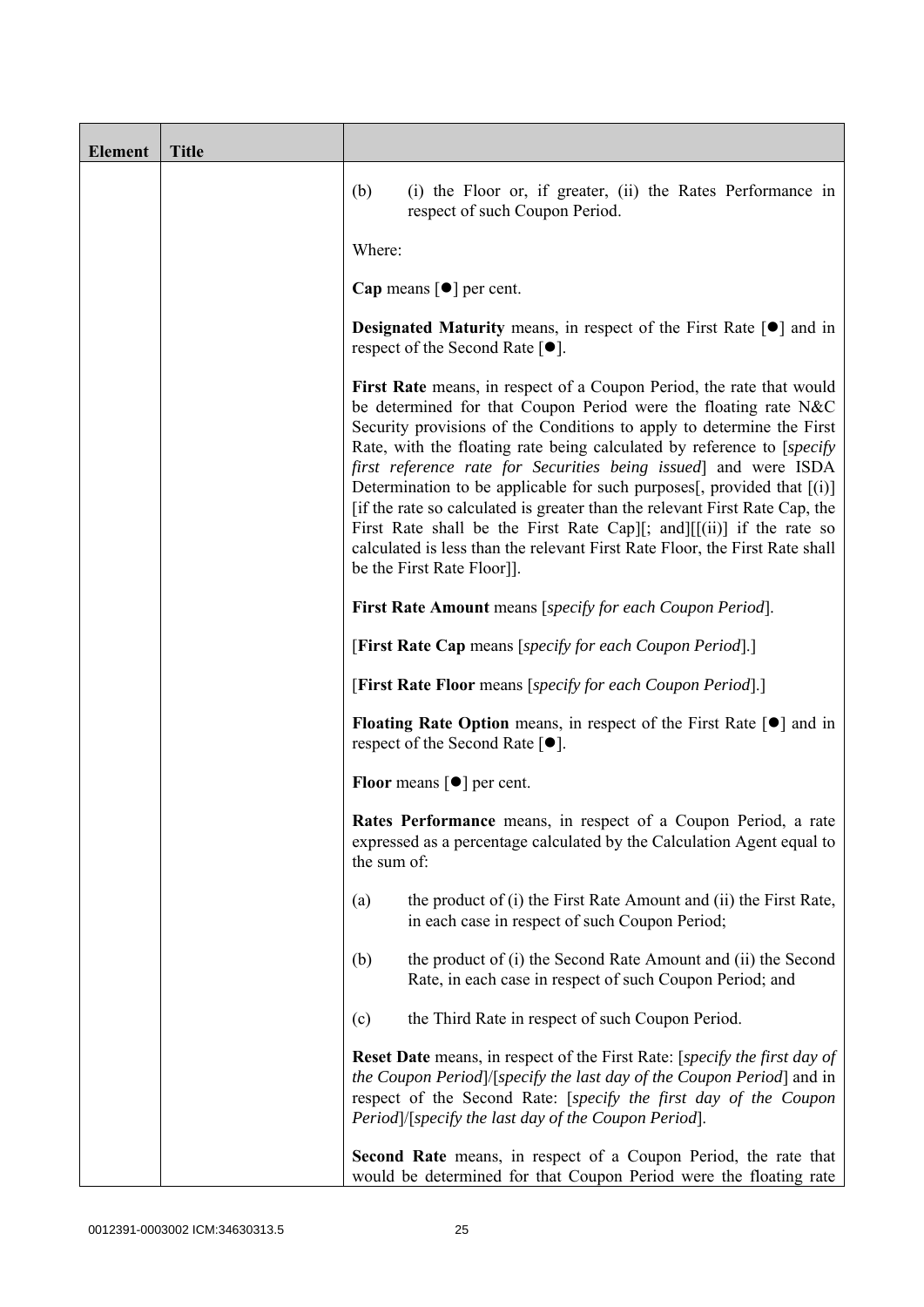| <b>Element</b> | <b>Title</b> |                                                                                                                                                                                                                                                                                                                                                                                                                                                                                                                                                                               |
|----------------|--------------|-------------------------------------------------------------------------------------------------------------------------------------------------------------------------------------------------------------------------------------------------------------------------------------------------------------------------------------------------------------------------------------------------------------------------------------------------------------------------------------------------------------------------------------------------------------------------------|
|                |              | N&C Security provisions of the Conditions to apply to determine the<br>Second Rate, with the floating rate being calculated by reference to<br>[specify second reference rate for Securities being issued] and were<br>ISDA Determination to be applicable for such purposes[, provided<br>that $[(i)]$ if the rate so calculated is greater than the relevant Second<br>Rate Cap, the Second Rate shall be the Second Rate Cap][; and][[(ii)]<br>if the rate so calculated is less than the relevant Second Rate Floor, the<br>Second Rate shall be the Second Rate Floor]]. |
|                |              | Second Rate Amount means [specify for each Coupon Period].                                                                                                                                                                                                                                                                                                                                                                                                                                                                                                                    |
|                |              | [Second Rate Cap means [specify for each Coupon Period].]                                                                                                                                                                                                                                                                                                                                                                                                                                                                                                                     |
|                |              | [Second Rate Floor means [specify for each Coupon Period].]                                                                                                                                                                                                                                                                                                                                                                                                                                                                                                                   |
|                |              | Third Rate means [specify for each Coupon Period].]                                                                                                                                                                                                                                                                                                                                                                                                                                                                                                                           |
|                |              | <i>In the case of Range Accrual Interest N&amp;C Securities:</i> The Rate of<br>Interest for each Coupon Period shall be a rate expressed as a<br>percentage which will not be [greater than the Rate of Interest Cap or]<br>less than the Rate of Interest Floor but will otherwise be calculated by<br>the Calculation Agent as equal to the product of $(a)$ and $(b)$ below:                                                                                                                                                                                              |
|                |              | the lesser of $(i)$ and $(ii)$ below:<br>(a)                                                                                                                                                                                                                                                                                                                                                                                                                                                                                                                                  |
|                |              | (i)<br>the Rates Performance Cap; or                                                                                                                                                                                                                                                                                                                                                                                                                                                                                                                                          |
|                |              | the greater of $(x)$ the Rates Performance Floor and $(y)$<br>(ii)<br>the Rates Performance in respect of such Coupon<br>Period; and                                                                                                                                                                                                                                                                                                                                                                                                                                          |
|                |              | (b)<br>the Range Day Accrual Rate in respect of such Coupon<br>Period.                                                                                                                                                                                                                                                                                                                                                                                                                                                                                                        |
|                |              | Where:                                                                                                                                                                                                                                                                                                                                                                                                                                                                                                                                                                        |
|                |              | <b>Designated Maturity</b> means, in respect of the First Rate: $[•]$ , in<br>respect of the Second Rate: [●] [and in respect of the Range Day<br>Rate: [●]][in respect of Dual Rate 1: [●] and in respect of Dual Rate<br>$2: [\bullet]$ .                                                                                                                                                                                                                                                                                                                                   |
|                |              | <b>[Dual Rate 1</b> means in respect of any day, the rate that would be<br>determined for that day were the floating rate N&C Security<br>provisions of the Conditions to apply to determine Dual Rate 1, with<br>the floating rate being calculated by reference to [specify Dual Rate 1]<br>reference rate for Securities being issued] and were ISDA<br>Determination to be applicable for such purposes.]                                                                                                                                                                 |
|                |              | <b>[Dual Rate 2</b> means in respect of any day, the rate that would be<br>determined for that day were the floating rate N&C Security<br>provisions of the Conditions to apply to determine Dual Rate 2, with<br>the floating rate being calculated by reference to [specify Dual Rate 2<br>reference rate for Securities being issued and were ISDA                                                                                                                                                                                                                         |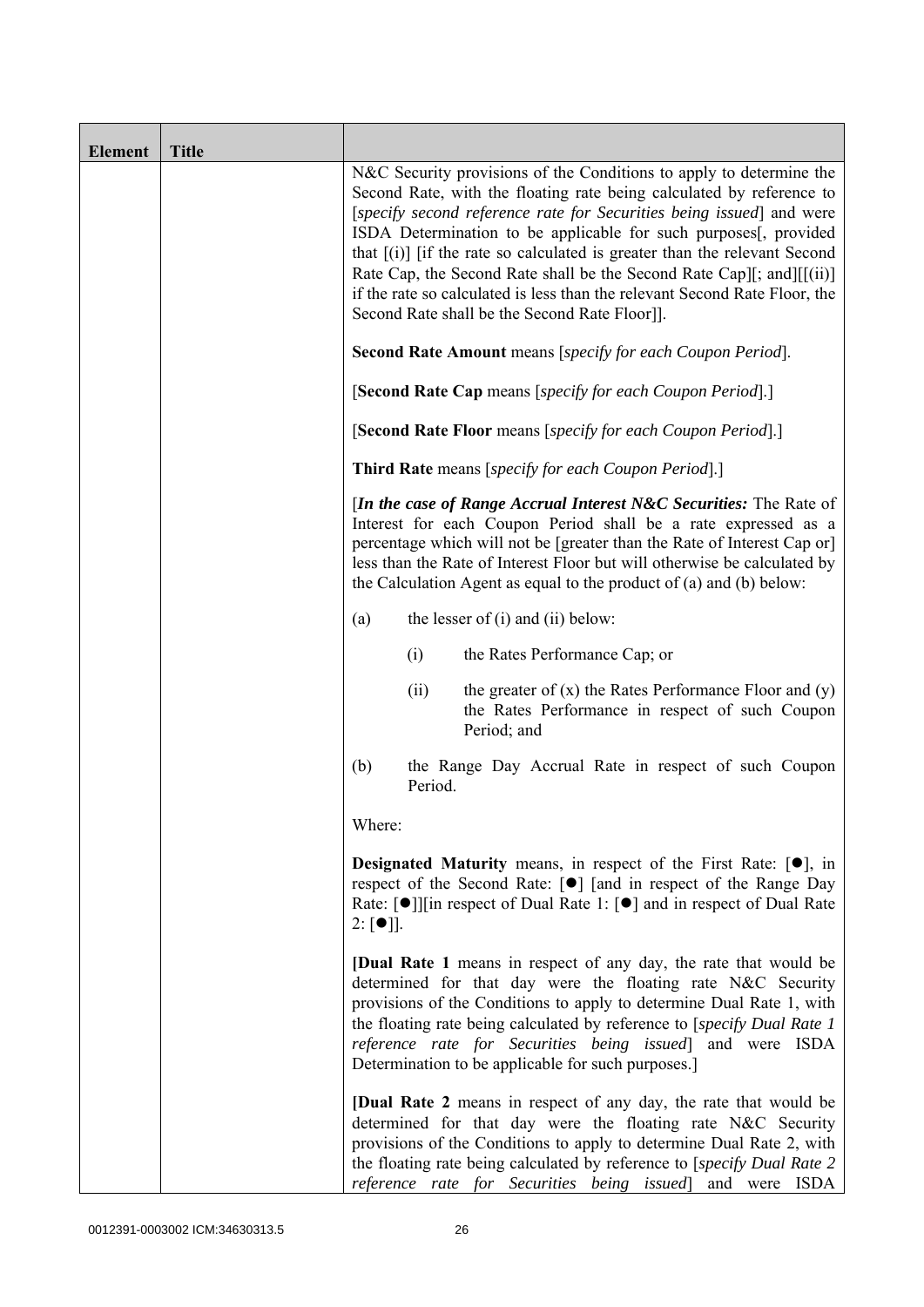| <b>Element</b> | <b>Title</b> |     |                                                                                                                                                                                                                                                                                                                                                                                                                               |
|----------------|--------------|-----|-------------------------------------------------------------------------------------------------------------------------------------------------------------------------------------------------------------------------------------------------------------------------------------------------------------------------------------------------------------------------------------------------------------------------------|
|                |              |     | Determination to be applicable for such purposes.]                                                                                                                                                                                                                                                                                                                                                                            |
|                |              |     | First Rate means, in respect of a Coupon Period, the rate that would<br>be determined for that Coupon Period were the floating rate N&C<br>Security provisions of the Conditions to apply to determine the First<br>Rate, with the floating rate being calculated by reference to [specify]<br>first reference rate for Securities being issued and were ISDA<br>Determination to be applicable for such purposes.            |
|                |              |     | First Rate Amount means [specify for each Coupon Period].                                                                                                                                                                                                                                                                                                                                                                     |
|                |              |     | <b>Floating Rate Option</b> means, in respect of the First Rate: $[•]$ , in respect<br>of the Second Rate: [ $\bullet$ ] [and in respect of the Range Day Rate: [ $\bullet$ ]][in<br>respect of Dual Rate 1: $\lceil \bullet \rceil$ and in respect of Dual Rate 2: $\lceil \bullet \rceil$ .                                                                                                                                 |
|                |              |     | Lower Barrier means $\lceil \bullet \rceil$ per cent.                                                                                                                                                                                                                                                                                                                                                                         |
|                |              |     | Range Day Rate means:                                                                                                                                                                                                                                                                                                                                                                                                         |
|                |              |     | [Insert if Single Rate Determination applies:                                                                                                                                                                                                                                                                                                                                                                                 |
|                |              | (a) | in respect of a day that is a Rate Determination Date, the rate<br>that would be determined for that day were the floating rate<br>N&C Security provisions of the Conditions to apply to<br>determine the Range Day Rate, with the floating rate being<br>calculated by reference to [specify range day reference rate<br>for Securities being issued] and were ISDA Determination to<br>be applicable for such purposes; and |
|                |              | (b) | in respect of a day that is not a Rate Determination Date, the<br>Range Day Rate in respect of the Rate Determination Date<br>immediately preceding such day.]                                                                                                                                                                                                                                                                |
|                |              |     | [Insert if Dual Rate Determination applies:                                                                                                                                                                                                                                                                                                                                                                                   |
|                |              | (a) | in respect of a day that is a Rate Determination Date, a rate<br>calculated as follows:                                                                                                                                                                                                                                                                                                                                       |
|                |              |     | Range Day Rate = Dual Rate 1 <i>minus</i> Dual Rate 2; and                                                                                                                                                                                                                                                                                                                                                                    |
|                |              | (b) | in respect of a day that is not a Rate Determination Date, the<br>Range Day Rate in respect of the Rate Determination Date<br>immediately preceding such day.]                                                                                                                                                                                                                                                                |
|                |              |     | <b>Range Day Accrual Rate</b> means, in respect of a Coupon Period[:][,]<br>[If Single Rate Observation Date applies, insert:                                                                                                                                                                                                                                                                                                 |
|                |              | (a) | if on the relevant Rate Observation Date the Range Day Rate<br>is equal to or greater than the Lower Barrier and equal to or<br>less than the Upper Barrier, then 1; and                                                                                                                                                                                                                                                      |
|                |              | (b) | if on the relevant Rate Observation Date the Range Day Rate<br>is lower than the Lower Barrier or greater than the Upper                                                                                                                                                                                                                                                                                                      |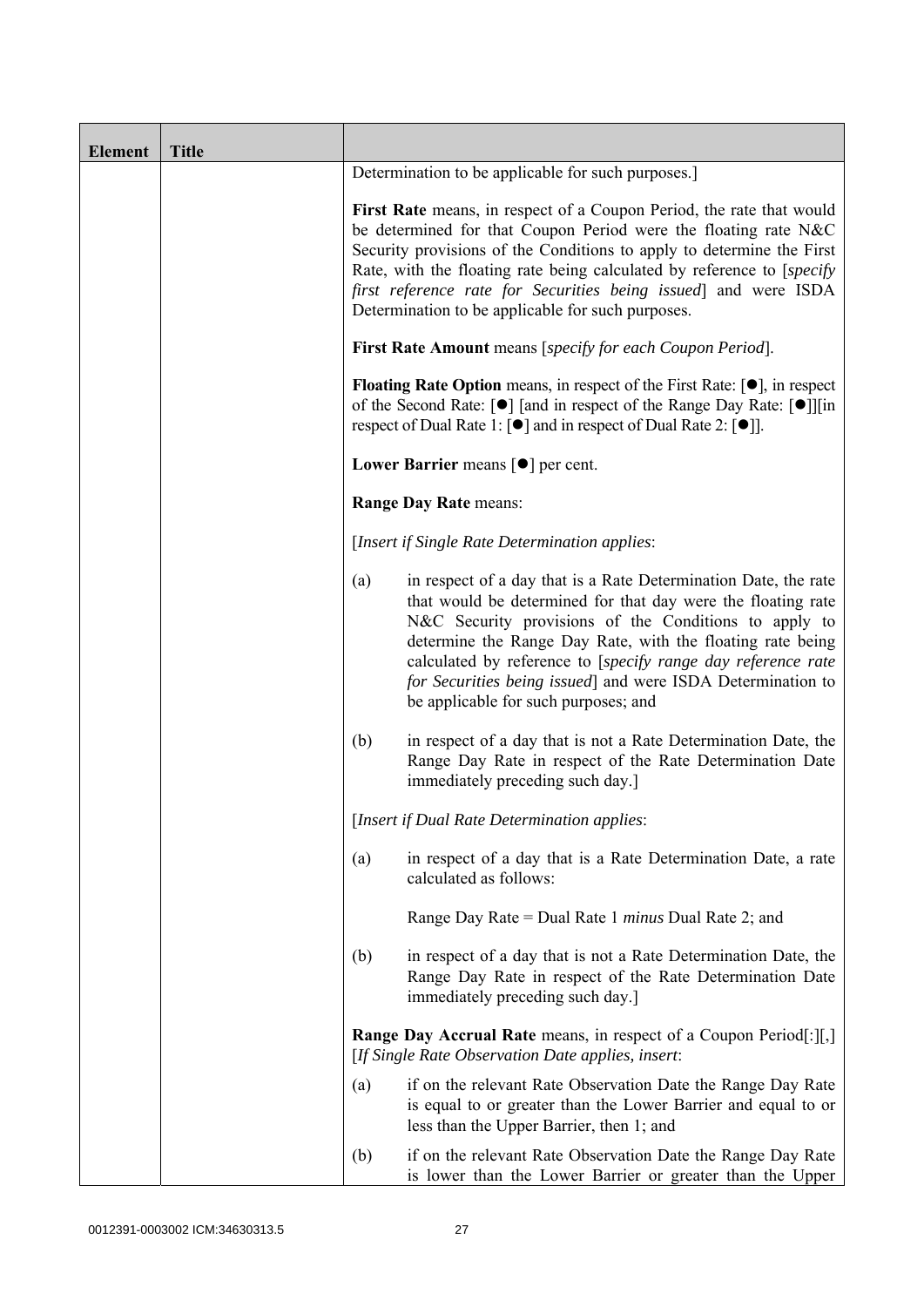| <b>Element</b> | <b>Title</b> |                                                                                                                                                                                                                                                                                                                                                                                                                                                                                                                                                                                              |
|----------------|--------------|----------------------------------------------------------------------------------------------------------------------------------------------------------------------------------------------------------------------------------------------------------------------------------------------------------------------------------------------------------------------------------------------------------------------------------------------------------------------------------------------------------------------------------------------------------------------------------------------|
|                |              | Barrier, then zero,                                                                                                                                                                                                                                                                                                                                                                                                                                                                                                                                                                          |
|                |              | provided that, in each case, if the Rate Observation Date is not a Rate<br>Determination Date, the Range Day Rate used for these purposes shall<br>be the Range Day Rate in respect of the Rate Determination Date<br>immediately preceding such Rate Observation Date.][If Single Rate<br>Observation Date does not apply, insert: a rate expressed as a<br>percentage calculated by the Calculation Agent equal to the quotient<br>of (a) the Range Day Numerator (as numerator) and (b) the Range<br>Day Denominator (as denominator), in each case in respect of such<br>Coupon Period.] |
|                |              | <b>[Range Day Denominator</b> means, in respect of a Coupon Period, the<br>total number of [calendar days][Business Days] in such Coupon<br>Period.]                                                                                                                                                                                                                                                                                                                                                                                                                                         |
|                |              | <b>[Range Day Numerator</b> means, in respect of a Coupon Period, the<br>total number of [calendar days][Business Days] in such Coupon<br>Period in respect of which the Range Day Rate is equal to or greater<br>than the Lower Barrier and equal to or less than the Upper Barrier,<br>provided that the Range Day Rate for each [calendar day] [Business<br>Day] falling on or after the Rate Cut-off Date shall be the Range Day<br>Rate for the Rate Cut-off Date.]                                                                                                                     |
|                |              | <b>[Rate Cut-off Date</b> means the [ $\bullet$ ] [calendar day] [Business Day]<br>prior to the Coupon Payment Date (unadjusted for any business day<br>convention) for the relevant Coupon Period.                                                                                                                                                                                                                                                                                                                                                                                          |
|                |              | Rate Determination Centre means [ $\bullet$ ]/[TARGET 2].                                                                                                                                                                                                                                                                                                                                                                                                                                                                                                                                    |
|                |              | Rate Determination Date means a day on which commercial banks<br>and foreign exchange markets settle payments and are open for<br>general business (including dealing in foreign exchange and foreign<br>currency deposits) in $\lceil \bullet \rceil / \lceil a \rceil$ day on which the TARGET2 System is<br>open].                                                                                                                                                                                                                                                                        |
|                |              | [If Single Rate Observation Date applies, insert: Rate Observation<br>Date means, in respect of a Coupon Period, the date specified in<br>respect of such Coupon Period in the applicable Final Terms.]                                                                                                                                                                                                                                                                                                                                                                                      |
|                |              | [Rate of Interest Cap means $\lceil \bullet \rceil$ per cent.]                                                                                                                                                                                                                                                                                                                                                                                                                                                                                                                               |
|                |              | Rate of Interest Floor means [[ $\bullet$ ] per cent.][zero].                                                                                                                                                                                                                                                                                                                                                                                                                                                                                                                                |
|                |              | <b>Rates Performance</b> means, in respect of a Coupon Period, a rate<br>expressed as a percentage calculated by the Calculation Agent equal to<br>the sum of:                                                                                                                                                                                                                                                                                                                                                                                                                               |
|                |              | the product of (i) the First Rate Amount and (ii) the<br>(a)<br>First Rate, in each case in respect of such Coupon<br>Period;                                                                                                                                                                                                                                                                                                                                                                                                                                                                |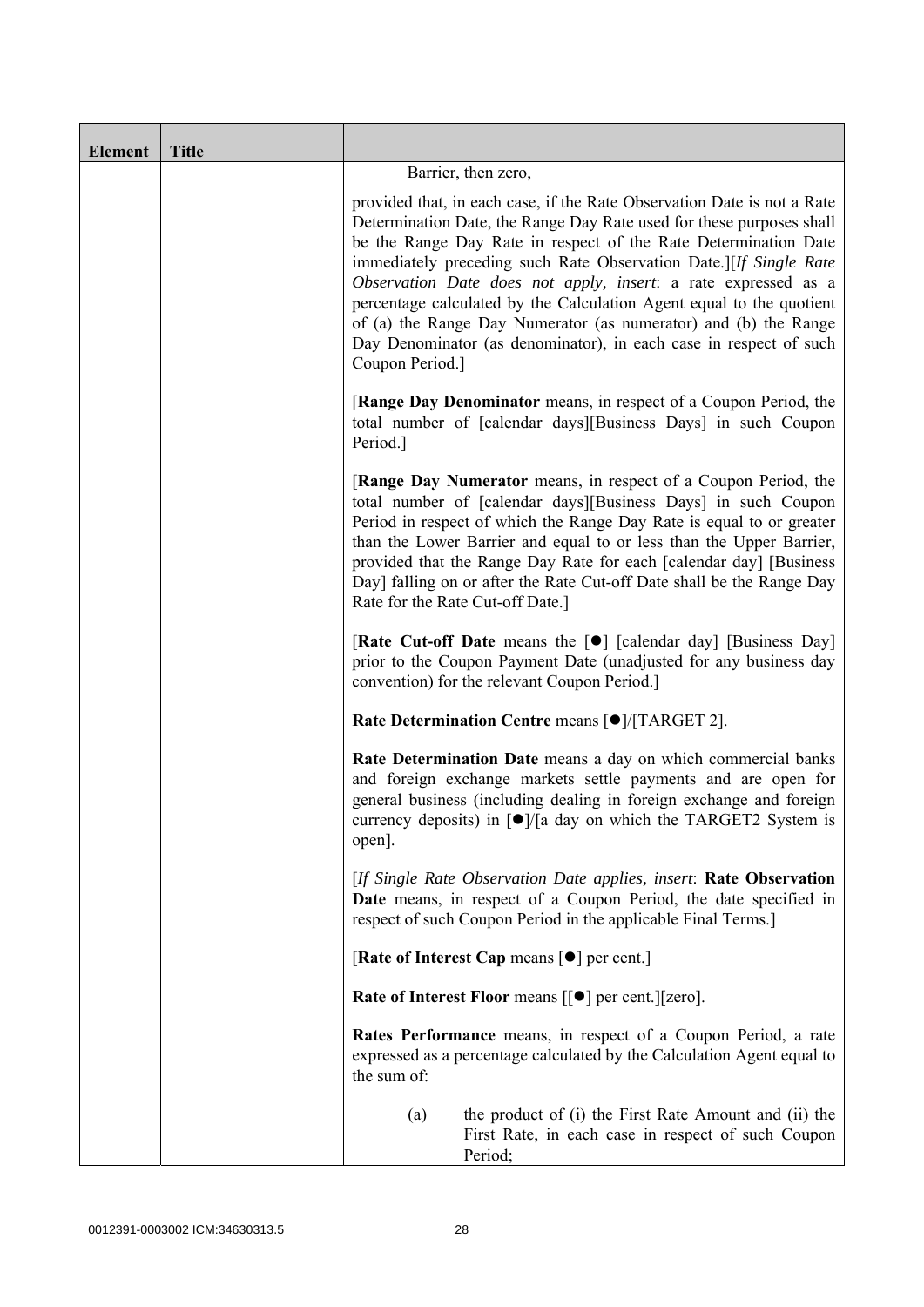| <b>Element</b> | <b>Title</b> |                     |         |                                                                                                                                                                                                                                                                                                                                                                                                                       |
|----------------|--------------|---------------------|---------|-----------------------------------------------------------------------------------------------------------------------------------------------------------------------------------------------------------------------------------------------------------------------------------------------------------------------------------------------------------------------------------------------------------------------|
|                |              |                     | (b)     | the product of (i) the Second Rate Amount and (ii) the<br>Second Rate, in each case in respect of such Coupon<br>Period; and                                                                                                                                                                                                                                                                                          |
|                |              |                     | (c)     | the Third Rate in respect of such Coupon Period.                                                                                                                                                                                                                                                                                                                                                                      |
|                |              |                     |         | Rates Performance Cap means [ $\bullet$ ] per cent.                                                                                                                                                                                                                                                                                                                                                                   |
|                |              |                     |         | Rates Performance Floor means [ $\bullet$ ] per cent.                                                                                                                                                                                                                                                                                                                                                                 |
|                |              | Determination Date. |         | <b>Reset Date</b> means, in respect of the First Rate: [specify the first day of<br>the Coupon Period /[specify the last day of the Coupon Period], in<br>respect of the Second Rate: [specify the second day of the Coupon<br>Period]/[specify the last day of the Coupon Period] and in respect of<br>[the Range Day Rate][Dual Rate 1 and Dual Rate 2]: the relevant Rate                                          |
|                |              |                     |         | Second Rate means, in respect of a Coupon Period, the rate that<br>would be determined for that Coupon Period were the floating rate<br>N&C Security provisions of the Conditions to apply to determine the<br>Second Rate, with the floating rate being calculated by reference to<br>[specify second reference rate for Securities being issued] and were<br>ISDA Determination to be applicable for such purposes. |
|                |              |                     |         | <b>Second Rate Amount</b> means [specify for each Coupon Period].                                                                                                                                                                                                                                                                                                                                                     |
|                |              |                     |         | Third Rate means [specify for each Coupon Period].                                                                                                                                                                                                                                                                                                                                                                    |
|                |              |                     |         | <b>Upper Barrier</b> means $\lceil \bullet \rceil$ per cent.]                                                                                                                                                                                                                                                                                                                                                         |
|                |              |                     |         | [In the case of Dual Range Accrual Interest N&C Securities: The<br>Rate of Interest for each Coupon Period shall be a rate expressed as a<br>percentage which will not be [greater than the Rate of Interest Cap or]<br>less than the Rate of Interest Floor but will otherwise be calculated by<br>the Calculation Agent as equal to the product of $(a)$ and $(b)$ below:                                           |
|                |              | (a)                 |         | the lesser of $(i)$ and $(ii)$ below:                                                                                                                                                                                                                                                                                                                                                                                 |
|                |              |                     | (i)     | the Rates Performance Cap; or                                                                                                                                                                                                                                                                                                                                                                                         |
|                |              |                     | (ii)    | the greater of $(x)$ the Rates Performance Floor and $(y)$<br>the Rates Performance in respect of such Coupon<br>Period; and                                                                                                                                                                                                                                                                                          |
|                |              | (b)                 | Period. | the Range Day Accrual Rate in respect of such Coupon                                                                                                                                                                                                                                                                                                                                                                  |
|                |              | Where:              |         |                                                                                                                                                                                                                                                                                                                                                                                                                       |
|                |              |                     |         | <b>Designated Maturity means:</b>                                                                                                                                                                                                                                                                                                                                                                                     |
|                |              | (i)                 |         | in respect of the First Rate: $[•]$ ;                                                                                                                                                                                                                                                                                                                                                                                 |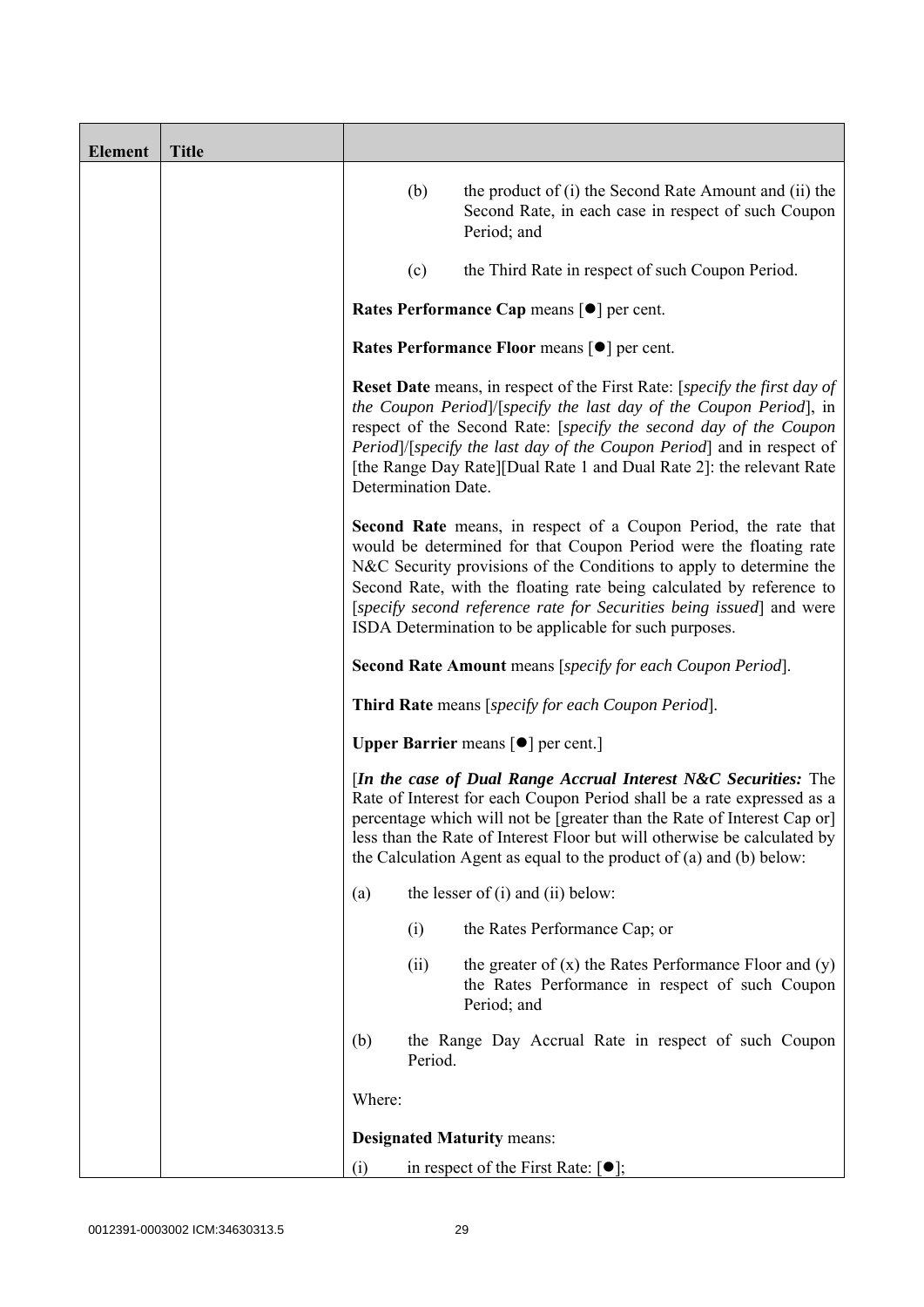| <b>Element</b> | <b>Title</b> |         |                                                                                                                                                                                                                                                                                                                                                                                                                                                                                |
|----------------|--------------|---------|--------------------------------------------------------------------------------------------------------------------------------------------------------------------------------------------------------------------------------------------------------------------------------------------------------------------------------------------------------------------------------------------------------------------------------------------------------------------------------|
|                |              | (ii)    | in respect of the Second Rate: $[•]$ ;                                                                                                                                                                                                                                                                                                                                                                                                                                         |
|                |              | (iii)   | in respect of Range Day Rate 1: $\lceil \bullet \rceil / \lceil \text{for Dual Rate 1} \rceil \rceil$ and<br>for Dual Rate 2: $\lceil \bullet \rceil$ .                                                                                                                                                                                                                                                                                                                        |
|                |              | (iv)    | in respect of Range Day Rate 2: $\lceil \bullet \rceil / [\text{for Dual Rate 1} : \lceil \bullet \rceil]$ and<br>for Dual Rate 2: $[•]$ ].                                                                                                                                                                                                                                                                                                                                    |
|                |              |         | <b>[Dual Rate 1</b> means in respect of any day and a Range Day Rate, the<br>rate that would be determined for that day were the floating rate N&C<br>Security provisions of the Conditions to apply to determine Dual Rate<br>1 in respect of the relevant Range Day Rate, with the floating rate<br>being calculated by reference to [specify Dual Rate 1 reference rate<br>for Securities being issued] and were ISDA Determination to be<br>applicable for such purposes.] |
|                |              |         | <b>[Dual Rate 2</b> means in respect of any day and a Range Day Rate, the<br>rate that would be determined for that day were the floating rate N&C<br>Security provisions of the Conditions to apply to determine Dual Rate<br>2 in respect of the relevant Range Day Rate, with the floating rate<br>being calculated by reference to [specify Dual Rate 2 reference rate<br>for Securities being issued] and were ISDA Determination to be<br>applicable for such purposes.] |
|                |              |         | First Rate means, in respect of a Coupon Period, the rate that would<br>be determined for that Coupon Period were the floating rate N&C<br>Security provisions of the Conditions to apply to determine the First<br>Rate, with the floating rate being calculated by reference to [specify]<br>first reference rate for Securities being issued] and were ISDA<br>Determination to be applicable for such purposes.                                                            |
|                |              |         | First Rate Amount means [specify for each Coupon Period].                                                                                                                                                                                                                                                                                                                                                                                                                      |
|                |              |         | <b>Floating Rate Option means:</b>                                                                                                                                                                                                                                                                                                                                                                                                                                             |
|                |              | (i)     | in respect of the First Rate: $[•]$ ;                                                                                                                                                                                                                                                                                                                                                                                                                                          |
|                |              | (ii)    | in respect of the Second Rate: $[•]$ ;                                                                                                                                                                                                                                                                                                                                                                                                                                         |
|                |              | (iii)   | in respect of Range Day Rate 1: $\lceil \bullet \rceil / \lceil \text{for Dual Rate 1} \rceil \rceil$ and<br>for Dual Rate 2: $[•]$ ].                                                                                                                                                                                                                                                                                                                                         |
|                |              | (iv)    | in respect of Range Day Rate 2: $\lceil \bullet \rceil / \lceil \text{for Dual Rate 1} \rceil \rceil$ and<br>for Dual Rate 2: $\lceil \bullet \rceil$ .                                                                                                                                                                                                                                                                                                                        |
|                |              |         | <b>Lower Barrier means:</b>                                                                                                                                                                                                                                                                                                                                                                                                                                                    |
|                |              | (i)     | in respect of Range Day Rate 1: $\lceil \bullet \rceil$ per cent.                                                                                                                                                                                                                                                                                                                                                                                                              |
|                |              | (ii)    | in respect of Range Day Rate 2: $[\bullet]$ per cent.                                                                                                                                                                                                                                                                                                                                                                                                                          |
|                |              | Rate 2. | Range Day Rate means each of Range Day Rate 1 and Range Day                                                                                                                                                                                                                                                                                                                                                                                                                    |
|                |              |         | Range Day Rate 1 means:                                                                                                                                                                                                                                                                                                                                                                                                                                                        |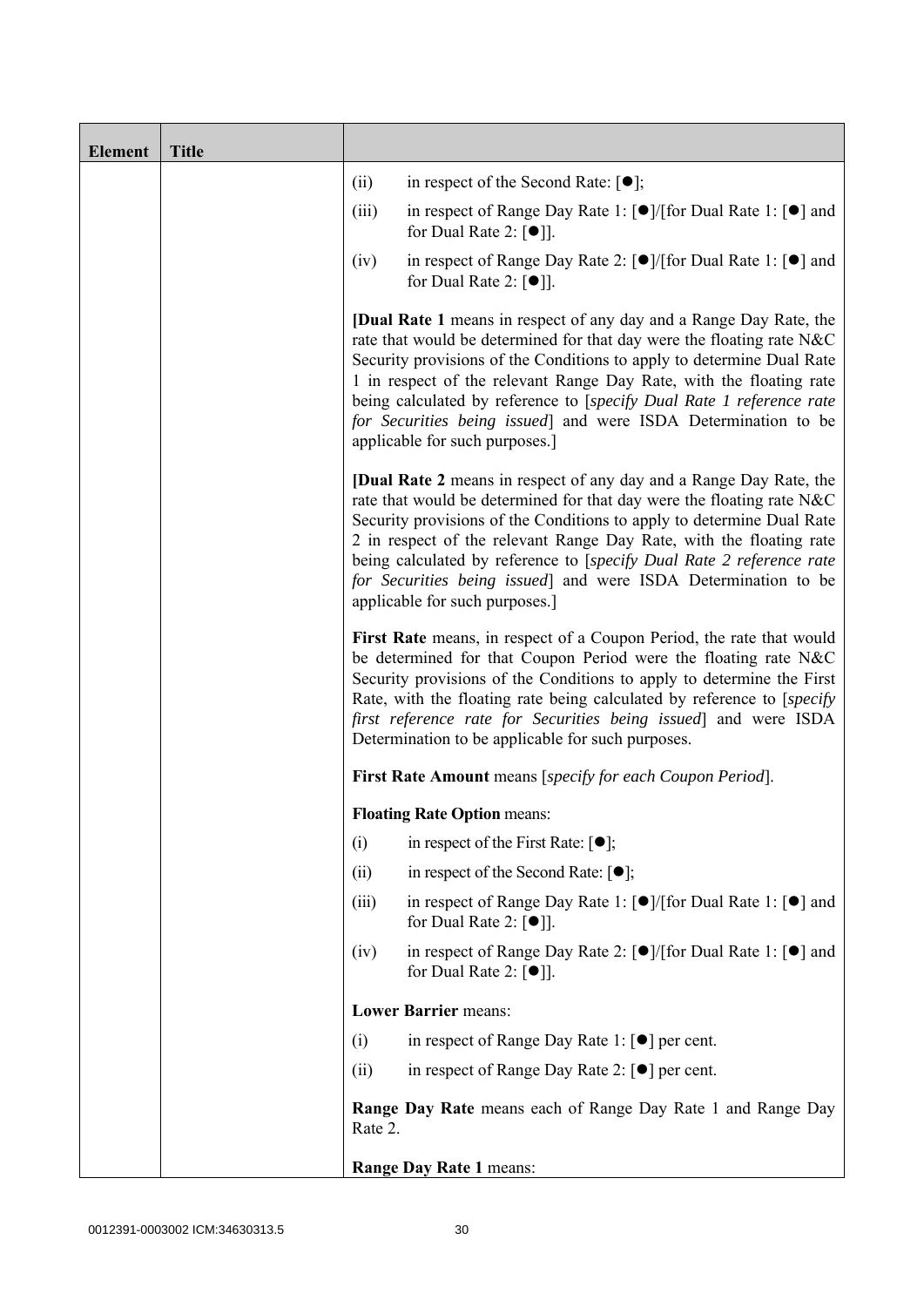| <b>Element</b> | <b>Title</b> |     |                                                                                                                                                                                                                                                                                                                                                                                                                                                  |
|----------------|--------------|-----|--------------------------------------------------------------------------------------------------------------------------------------------------------------------------------------------------------------------------------------------------------------------------------------------------------------------------------------------------------------------------------------------------------------------------------------------------|
|                |              |     | [Insert if Single Rate Determination applies to Range Day Rate 1:                                                                                                                                                                                                                                                                                                                                                                                |
|                |              | (a) | in respect of a day that is a Rate Determination Date, the rate<br>that would be determined for that day were the floating rate<br>N&C Security provisions of the Conditions to apply to<br>determine Range Day Rate 1, with the floating rate being<br>calculated by reference to [specify range day reference rate<br>for Range Day Rate 1 for Securities being issued] and were<br>ISDA Determination to be applicable for such purposes; and |
|                |              | (b) | in respect of a day that is not a Rate Determination Date,<br>Range Day Rate 1 in respect of the Rate Determination Date<br>immediately preceding such day.]                                                                                                                                                                                                                                                                                     |
|                |              |     | [Insert if Dual Rate Determination applies:                                                                                                                                                                                                                                                                                                                                                                                                      |
|                |              | (a) | in respect of a day that is a Rate Determination Date, a rate<br>calculated as follows:                                                                                                                                                                                                                                                                                                                                                          |
|                |              |     | Range Day Rate $1 =$ Dual Rate 1 <i>minus</i> Dual Rate 2; and                                                                                                                                                                                                                                                                                                                                                                                   |
|                |              | (b) | in respect of a day that is not a Rate Determination Date,<br>Range Day Rate 1 in respect of the Rate Determination Date<br>immediately preceding such day.]                                                                                                                                                                                                                                                                                     |
|                |              |     | Range Day Rate 2 means:                                                                                                                                                                                                                                                                                                                                                                                                                          |
|                |              |     | [Insert if Single Rate Determination applies to Range Day Rate 2:                                                                                                                                                                                                                                                                                                                                                                                |
|                |              | (a) | in respect of a day that is a Rate Determination Date, the rate<br>that would be determined for that day were the floating rate<br>N&C Security provisions of the Conditions to apply to<br>determine Range Day Rate 2, with the floating rate being<br>calculated by reference to [specify range day reference rate<br>for Range Day Rate 2 for Securities being issued] and were<br>ISDA Determination to be applicable for such purposes; and |
|                |              | (b) | in respect of a day that is not a Rate Determination Date,<br>Range Day Rate 2 in respect of the Rate Determination Date<br>immediately preceding such day.]                                                                                                                                                                                                                                                                                     |
|                |              |     | [Insert if Dual Rate Determination applies:                                                                                                                                                                                                                                                                                                                                                                                                      |
|                |              | (a) | in respect of a day that is a Rate Determination Date, a rate<br>calculated as follows:                                                                                                                                                                                                                                                                                                                                                          |
|                |              |     | Range Day Rate $2 =$ Dual Rate 1 <i>minus</i> Dual Rate 2; and                                                                                                                                                                                                                                                                                                                                                                                   |
|                |              | (b) | in respect of a day that is not a Rate Determination Date,<br>Range Day Rate 2 in respect of the Rate Determination Date<br>immediately preceding such day.]                                                                                                                                                                                                                                                                                     |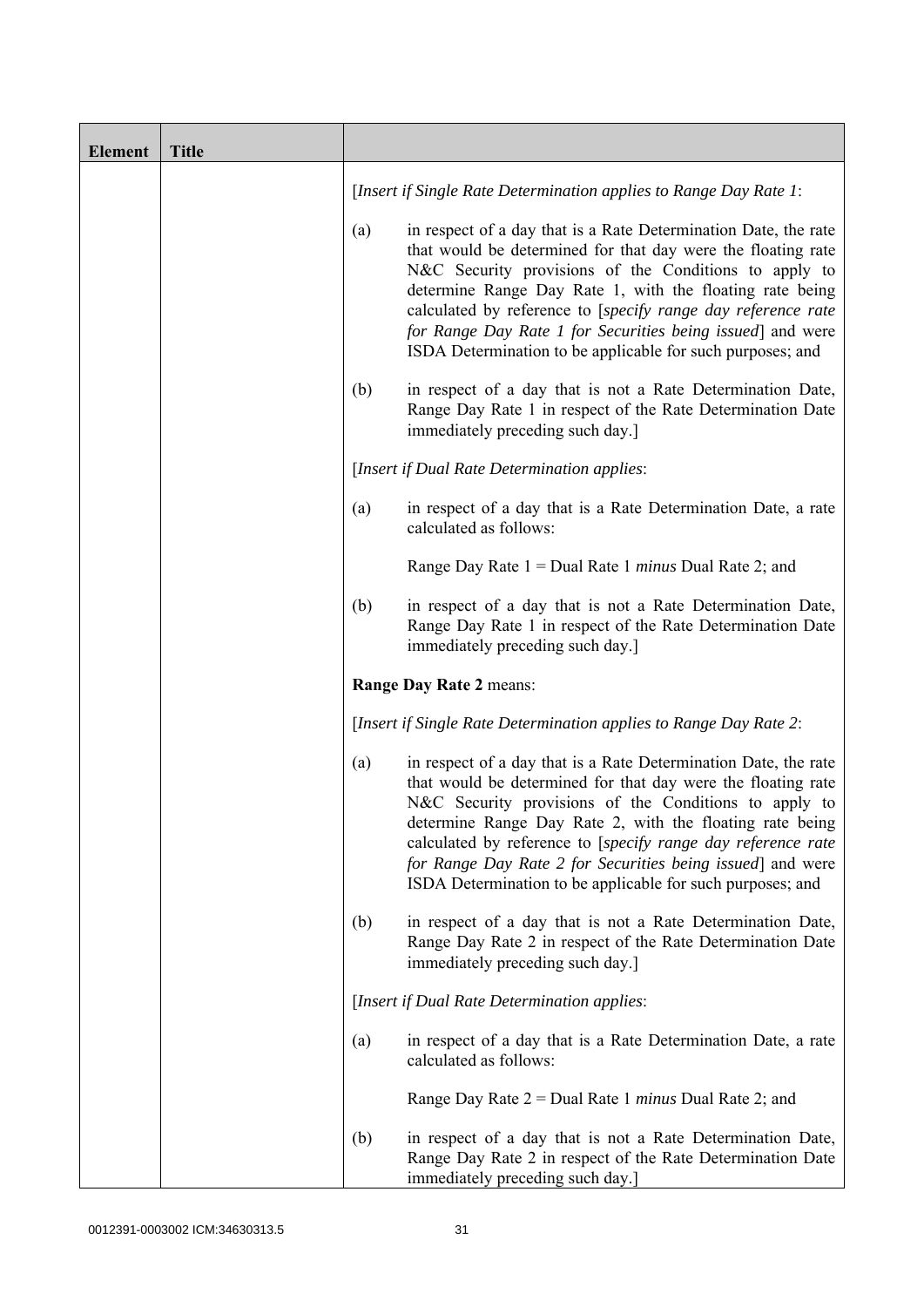| <b>Element</b> | <b>Title</b> |          |                |                                                                                                                                                                                                                                                                                                                                                                                                                                                                                                                                                                                                          |
|----------------|--------------|----------|----------------|----------------------------------------------------------------------------------------------------------------------------------------------------------------------------------------------------------------------------------------------------------------------------------------------------------------------------------------------------------------------------------------------------------------------------------------------------------------------------------------------------------------------------------------------------------------------------------------------------------|
|                |              |          |                | <b>Range Day Accrual Rate</b> means, in respect of a Coupon<br>Period[:][,][If Single Rate Observation Date applies, insert:                                                                                                                                                                                                                                                                                                                                                                                                                                                                             |
|                |              | (a)      |                | if on the relevant Rate Observation Date both:                                                                                                                                                                                                                                                                                                                                                                                                                                                                                                                                                           |
|                |              |          | (i)            | Range Day Rate 1 is equal to or greater than its Lower<br>Barrier and equal to or less than its Upper Barrier; and                                                                                                                                                                                                                                                                                                                                                                                                                                                                                       |
|                |              |          | (ii)           | Range Day Rate 2 is equal to or greater than its Lower<br>Barrier and equal to or less than its Upper Barrier,                                                                                                                                                                                                                                                                                                                                                                                                                                                                                           |
|                |              |          | then $1$ ; and |                                                                                                                                                                                                                                                                                                                                                                                                                                                                                                                                                                                                          |
|                |              | (b)      |                | if on the relevant Rate Observation Date either or both of the<br>following conditions is met:                                                                                                                                                                                                                                                                                                                                                                                                                                                                                                           |
|                |              |          | (i)            | Range Day Rate 1 is less than its Lower Barrier or<br>greater than its Upper Barrier; or                                                                                                                                                                                                                                                                                                                                                                                                                                                                                                                 |
|                |              |          | (ii)           | Range Day Rate 2 is less than its Lower Barrier or<br>greater than its Upper Barrier,                                                                                                                                                                                                                                                                                                                                                                                                                                                                                                                    |
|                |              |          | then zero,     |                                                                                                                                                                                                                                                                                                                                                                                                                                                                                                                                                                                                          |
|                |              |          |                | provided that, in each case, if the Rate Observation Date is not a Rate<br>Determination Date, each Range Day Rate used for these purposes<br>shall be the respective Range Day Rates in respect of the Rate<br>Determination Date immediately preceding such Rate Observation<br>Date.][If Single Rate Observation Date does not apply, insert: a rate<br>expressed as a percentage calculated by the Calculation Agent equal to<br>the quotient of (a) the Range Day Numerator (as numerator) and (b)<br>the Range Day Denominator (as denominator), in each case in respect<br>of such Coupon Period. |
|                |              | Period.] |                | <b>[Range Day Denominator</b> means, in respect of a Coupon Period, the<br>total number of [calendar days][Business Days] in such Coupon                                                                                                                                                                                                                                                                                                                                                                                                                                                                 |
|                |              |          |                | <b>[Range Day Numerator</b> means, in respect of a Coupon Period, the<br>total number of [calendar days][Business Days] in such Coupon<br>Period in respect of which both:                                                                                                                                                                                                                                                                                                                                                                                                                               |
|                |              | (i)      |                | Range Day Rate 1 is equal to or greater than its Lower Barrier<br>and equal to or less than its Upper Barrier; and                                                                                                                                                                                                                                                                                                                                                                                                                                                                                       |
|                |              | (ii)     |                | Range Day Rate 2 is equal to or greater than its Lower Barrier<br>and equal to or less than its Upper Barrier,                                                                                                                                                                                                                                                                                                                                                                                                                                                                                           |
|                |              |          |                | Provided that each Range Day Rate for each [calendar day] [Business<br>Day] falling on or after the Rate Cut-off Date shall be the respective<br>Range Day Rate for the Rate Cut-off Date.]                                                                                                                                                                                                                                                                                                                                                                                                              |
|                |              |          |                | <b>Rate Cut-off Date</b> means the $\lceil \bullet \rceil$ [calendar day] [Business Day]                                                                                                                                                                                                                                                                                                                                                                                                                                                                                                                 |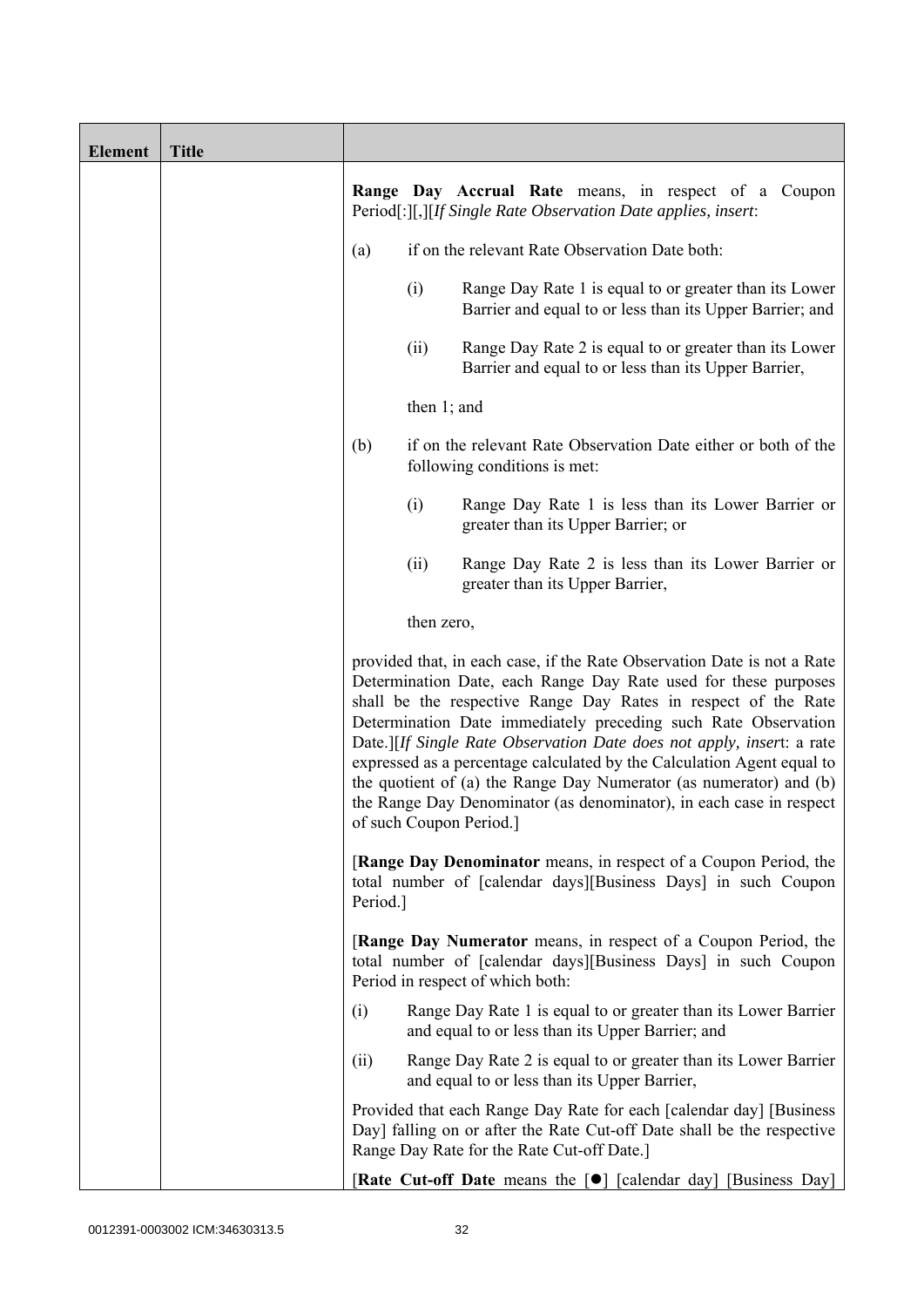| <b>Element</b> | <b>Title</b> |                                                           |                          |                                                                |                                                                                                                                                                                                                                                                                                             |
|----------------|--------------|-----------------------------------------------------------|--------------------------|----------------------------------------------------------------|-------------------------------------------------------------------------------------------------------------------------------------------------------------------------------------------------------------------------------------------------------------------------------------------------------------|
|                |              |                                                           |                          | convention) for the relevant Coupon Period.                    | prior to the Coupon Payment Date (unadjusted for any business day                                                                                                                                                                                                                                           |
|                |              | Rate Determination Centre means [ $\bullet$ ]/[TARGET 2]. |                          |                                                                |                                                                                                                                                                                                                                                                                                             |
|                |              | open].                                                    |                          |                                                                | Rate Determination Date means a day on which commercial banks<br>and foreign exchange markets settle payments and are open for<br>general business (including dealing in foreign exchange and foreign<br>currency deposits) in $\lceil \bullet \rceil / \lceil a \rceil$ day on which the TARGET2 System is |
|                |              |                                                           |                          | respect of such Coupon Period in the applicable Final Terms.]  | [If Single Rate Observation Date applies, insert: Rate Observation<br>Date means, in respect of a Coupon Period, the date specified in                                                                                                                                                                      |
|                |              |                                                           |                          | [Rate of Interest Cap means $\lceil \bullet \rceil$ per cent.] |                                                                                                                                                                                                                                                                                                             |
|                |              |                                                           |                          | Rate of Interest Floor means [[ $\bullet$ ] per cent.][zero].  |                                                                                                                                                                                                                                                                                                             |
|                |              | the sum of:                                               |                          |                                                                | Rates Performance means, in respect of a Coupon Period, a rate<br>expressed as a percentage calculated by the Calculation Agent equal to                                                                                                                                                                    |
|                |              |                                                           | (a)                      | Period;                                                        | the product of (i) the First Rate Amount and (ii) the<br>First Rate, in each case in respect of such Coupon                                                                                                                                                                                                 |
|                |              |                                                           | (b)                      | Period; and                                                    | the product of (i) the Second Rate Amount and (ii) the<br>Second Rate, in each case in respect of such Coupon                                                                                                                                                                                               |
|                |              |                                                           | (c)                      | the Third Rate in respect of such Coupon Period.               |                                                                                                                                                                                                                                                                                                             |
|                |              |                                                           |                          | Rates Performance Cap means [ $\bullet$ ] per cent.            |                                                                                                                                                                                                                                                                                                             |
|                |              |                                                           |                          | Rates Performance Floor means [ $\bullet$ ] per cent.          |                                                                                                                                                                                                                                                                                                             |
|                |              |                                                           | <b>Reset Date means:</b> |                                                                |                                                                                                                                                                                                                                                                                                             |
|                |              | (i)                                                       |                          | in respect of the First Rate:                                  | [specify the first day of the<br>Coupon Period]/[specify the<br>last day of the Coupon<br>Period];                                                                                                                                                                                                          |
|                |              | (ii)                                                      |                          | in respect of the Second Rate:                                 | [specify the second day of<br>the Coupon Period /[specify<br>the last day of the Coupon<br>Period];                                                                                                                                                                                                         |
|                |              | (iii)                                                     |                          | in respect of Range Day Rate 1:                                | $\lceil \bullet \rceil$ [for Dual Rate 1: $\lceil \bullet \rceil$<br>and for Dual Rate 2: $[•]$ ].                                                                                                                                                                                                          |
|                |              | (iv)                                                      |                          | in respect of Range Day Rate 2:                                | $\lceil \bullet \rceil$ / [for Dual Rate 1: $\lceil \bullet \rceil$<br>and for Dual Rate 2: $[\bullet]$ ].                                                                                                                                                                                                  |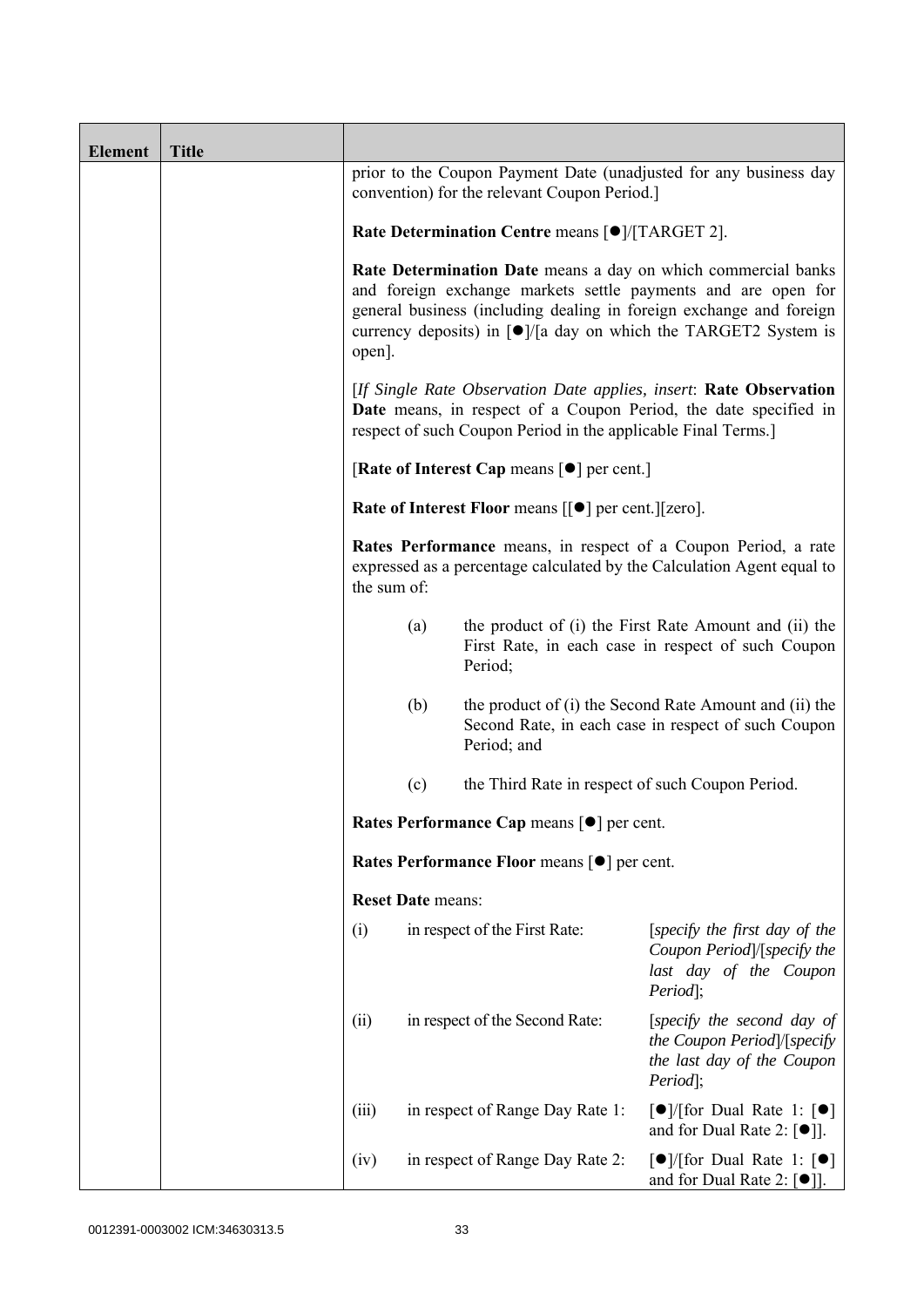| <b>Element</b> | <b>Title</b> |                                                                                                                                                                                                                                                                                                                                                                                                                                                                                                                                                                                                                                                                                     |
|----------------|--------------|-------------------------------------------------------------------------------------------------------------------------------------------------------------------------------------------------------------------------------------------------------------------------------------------------------------------------------------------------------------------------------------------------------------------------------------------------------------------------------------------------------------------------------------------------------------------------------------------------------------------------------------------------------------------------------------|
|                |              | <b>Second Rate</b> means, in respect of a Coupon Period, the rate that<br>would be determined for that Coupon Period were the floating rate<br>N&C Security provisions of the Conditions to apply to determine the<br>Second Rate, with the floating rate being calculated by reference to<br>[specify second reference rate for Securities being issued] and were<br>ISDA Determination to be applicable for such purposes.                                                                                                                                                                                                                                                        |
|                |              | Second Rate Amount means [specify for each Coupon Period].                                                                                                                                                                                                                                                                                                                                                                                                                                                                                                                                                                                                                          |
|                |              | <b>Third Rate</b> means [specify for each Coupon Period].                                                                                                                                                                                                                                                                                                                                                                                                                                                                                                                                                                                                                           |
|                |              | <b>Upper Barrier means:</b>                                                                                                                                                                                                                                                                                                                                                                                                                                                                                                                                                                                                                                                         |
|                |              | in respect of Range Day Rate 1: $\lceil \bullet \rceil$ per cent.<br>(i)                                                                                                                                                                                                                                                                                                                                                                                                                                                                                                                                                                                                            |
|                |              | (ii)<br>in respect of Range Day Rate 2: $\lceil \bullet \rceil$ per cent.                                                                                                                                                                                                                                                                                                                                                                                                                                                                                                                                                                                                           |
|                |              | [In the case of Leveraged Inflation Interest N&C Securities: The<br>Rate of Interest for each Coupon Period shall be a rate expressed as a<br>percentage (which will not be less than, but may be equal to, zero)<br>calculated by the Calculation Agent equal to the sum of:                                                                                                                                                                                                                                                                                                                                                                                                       |
|                |              | the Base Rate of Interest; and<br>(a)                                                                                                                                                                                                                                                                                                                                                                                                                                                                                                                                                                                                                                               |
|                |              | the Cap; or, if less<br>(i)<br>(b)                                                                                                                                                                                                                                                                                                                                                                                                                                                                                                                                                                                                                                                  |
|                |              | $(x)$ the Floor or, if greater, $(y)$ the Leveraged Index<br>(ii)<br>Performance in respect of such Coupon Period.                                                                                                                                                                                                                                                                                                                                                                                                                                                                                                                                                                  |
|                |              | Where:                                                                                                                                                                                                                                                                                                                                                                                                                                                                                                                                                                                                                                                                              |
|                |              | <b>Base Rate of Interest means <math>\lceil \bullet \rceil</math> per cent.</b>                                                                                                                                                                                                                                                                                                                                                                                                                                                                                                                                                                                                     |
|                |              | Cap means $[\bullet]$ per cent.                                                                                                                                                                                                                                                                                                                                                                                                                                                                                                                                                                                                                                                     |
|                |              | Final Index Level means, in respect of a Coupon Period, [If Linear<br>Interpolation does not apply, insert: the Index Level for the relevant<br>Reference Month for such Coupon Period.][If Linear Interpolation<br><i>applies, insert:</i> a level calculated by the Calculation Agent by linear<br>interpolation based on the Index Levels for the Index for the months<br>that fall [insert value of "x" below] months and [insert value of "y"<br>below] months prior to the month in which the Coupon Payment Date<br>for such Coupon Period is scheduled to fall. For these purposes the<br>Final Index Level will be calculated in accordance with the following<br>formula: |
|                |              | $IL_{m-x} + \frac{(nbd_{final})-1}{ND_m}$ x $(IL_{m-y} - IL_{m-x})$                                                                                                                                                                                                                                                                                                                                                                                                                                                                                                                                                                                                                 |
|                |              | Where:                                                                                                                                                                                                                                                                                                                                                                                                                                                                                                                                                                                                                                                                              |
|                |              | <b>x</b> means $\lceil \bullet \rceil$ ;                                                                                                                                                                                                                                                                                                                                                                                                                                                                                                                                                                                                                                            |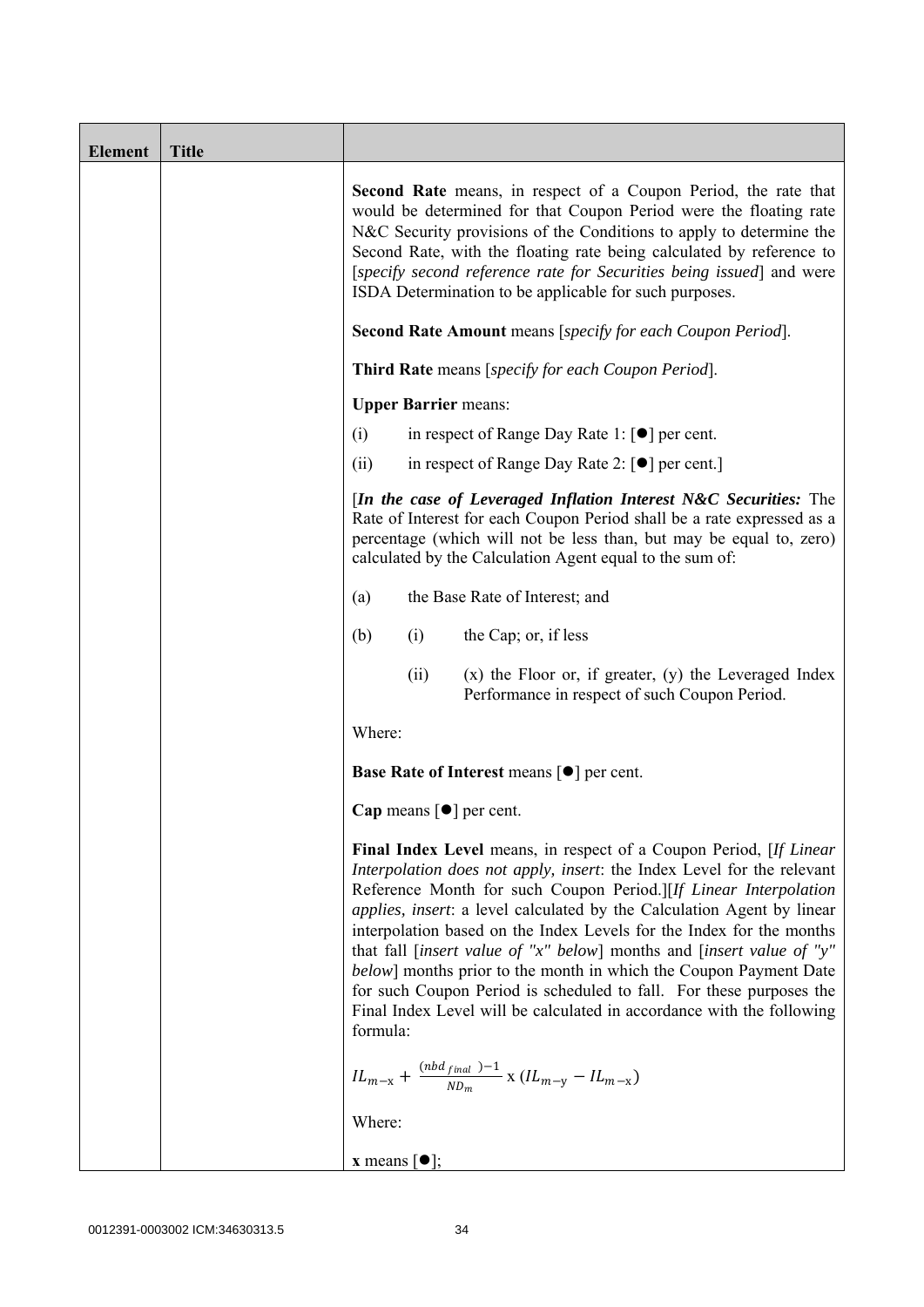| <b>Element</b> | <b>Title</b> |                                                                                                                                                                                                                                                                                                                                                                                                           |
|----------------|--------------|-----------------------------------------------------------------------------------------------------------------------------------------------------------------------------------------------------------------------------------------------------------------------------------------------------------------------------------------------------------------------------------------------------------|
|                |              | <b>y</b> means $[\bullet]$ ;                                                                                                                                                                                                                                                                                                                                                                              |
|                |              | $IL_{m-x}$ means, in respect of a Coupon Period, the Index Level for the<br>month that is x months prior to the month in which the Coupon<br>Accrual Date for such Coupon Period is scheduled to fall;                                                                                                                                                                                                    |
|                |              | $IL_{m-v}$ means, in respect of a Coupon Period, the Index Level for the<br>month that is y months prior to the month in which the Coupon<br>Accrual Date for such Coupon Period is scheduled to fall;                                                                                                                                                                                                    |
|                |              | <b>nbd</b> <sub>final</sub> means, in respect of a Coupon Period, the actual number of<br>calendar days from and including the first day of the month in which<br>the Coupon Accrual Date for such Coupon Period is scheduled to fall<br>to and including such Coupon Accrual Date; and                                                                                                                   |
|                |              | $NDm$ means, in respect of a Coupon Period, the number of calendar<br>days in the month in which the Coupon Accrual Date for such Coupon<br>Period is scheduled to fall.]                                                                                                                                                                                                                                 |
|                |              | <b>Floor</b> means $\lceil \bullet \rceil$ per cent.                                                                                                                                                                                                                                                                                                                                                      |
|                |              | <b>Index</b> means $\lceil \bullet \rceil$ .                                                                                                                                                                                                                                                                                                                                                              |
|                |              | Index Level means, in respect of a month and subject to the inflation<br>linked adjustment provisions of the Conditions, the first publication or<br>announcement of a level of the Index for such month.                                                                                                                                                                                                 |
|                |              | Index Performance means, in respect of a Coupon Period, a rate<br>expressed as a percentage calculated by the Calculation Agent equal to<br>the quotient of (a) (i) the Final Index Level in respect of such Coupon<br>Period minus (ii) the Initial Index Level in respect of such Coupon Period<br>(as numerator) and (b) the Initial Index Level in respect of such Coupon<br>Period (as denominator). |
|                |              | Initial Index Level means, in respect of such Coupon Period and<br>subject to the inflation linked adjustment provisions of the Conditions,<br>the first publication or announcement of a level of the Index for the<br>calendar month falling the Number of Calendar Months (Initial Index<br>Level) prior to the calendar month in which the first day of such<br>Coupon Period falls.                  |
|                |              | Leverage means $\lceil \bullet \rceil$ per cent.                                                                                                                                                                                                                                                                                                                                                          |
|                |              | Leveraged Index Performance means, in respect of a Coupon<br>Period, a rate expressed as a percentage calculated by the Calculation<br>Agent equal to the product of (a) the Leverage and (b) (i) the Index<br>Performance in respect of such Coupon Period minus (ii) the Strike.                                                                                                                        |
|                |              | Number of Calendar Months (Initial Index Level) means [ $\bullet$ ]<br>calendar months.                                                                                                                                                                                                                                                                                                                   |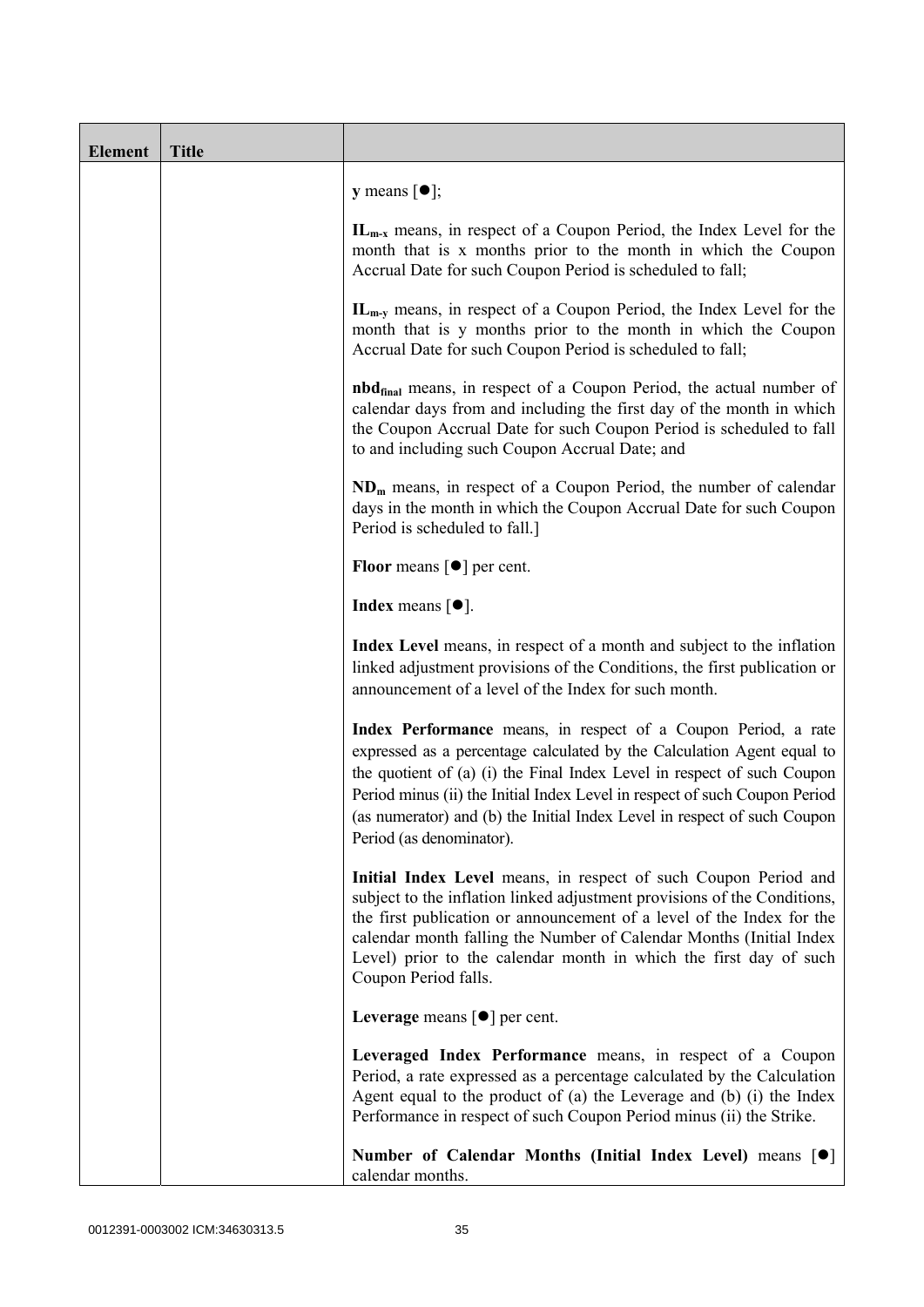| <b>Element</b> | <b>Title</b> |                                                                                                                                                                                                                                                                                                                                                                                                                                                                                                                                                                                                                                |
|----------------|--------------|--------------------------------------------------------------------------------------------------------------------------------------------------------------------------------------------------------------------------------------------------------------------------------------------------------------------------------------------------------------------------------------------------------------------------------------------------------------------------------------------------------------------------------------------------------------------------------------------------------------------------------|
|                |              | [If Linear Interpolation does not apply, insert: Number of Calendar<br>Months (Reference Index Level) means [ $\bullet$ ] calendar months.]                                                                                                                                                                                                                                                                                                                                                                                                                                                                                    |
|                |              | <b>Reference Month</b> means, in respect of a Coupon Period[:][,] [If<br>Linear Interpolation applies, insert:                                                                                                                                                                                                                                                                                                                                                                                                                                                                                                                 |
|                |              | in respect of the determination of $IL_{m-x}$ , the month in respect<br>(a)<br>of which the Index Level for $IL_{m-x}$ falls to be determined; and                                                                                                                                                                                                                                                                                                                                                                                                                                                                             |
|                |              | (b)<br>in respect of the determination of $IL_{m-y}$ , the month in respect<br>of which the Index Level for $IL_{m-y}$ falls to be determined,                                                                                                                                                                                                                                                                                                                                                                                                                                                                                 |
|                |              | in each case as described in the definition of Final Index Level above.]                                                                                                                                                                                                                                                                                                                                                                                                                                                                                                                                                       |
|                |              | [If Linear Interpolation does not apply, insert: the calendar month<br>falling the Number of Calendar Months (Reference Index Level) prior<br>to the calendar month in which the Coupon Accrual Date in respect of<br>such Coupon Period falls.]                                                                                                                                                                                                                                                                                                                                                                               |
|                |              | <b>Strike</b> means $\lceil \bullet \rceil$ per cent.]                                                                                                                                                                                                                                                                                                                                                                                                                                                                                                                                                                         |
|                |              | [In the case of Swap Rate Linked Interest N&C Securities:                                                                                                                                                                                                                                                                                                                                                                                                                                                                                                                                                                      |
|                |              | The Rate of Interest for each Coupon Period shall be a rate expressed<br>as a percentage calculated by the Calculation Agent which is equal to<br>[Insert if Single Swap Rate Determination applies in respect of all<br>Coupon Periods: the relevant Single Swap Rate specified in respect of<br>such Coupon Period.][Insert if Dual Swap Rate Determination applies<br>in respect of all Coupon Periods: the relevant Swap Rate Performance<br>for such Coupon Period.][Insert if each of Single Swap Rate<br>Determination and Dual Swap Rate Determination apply in respect of<br><i>different Coupon Periods: either:</i> |
|                |              | if Single Swap Rate Determination is specified below in<br>(a)<br>respect of the relevant Coupon Period, the relevant Single<br>Swap Rate specified in respect of such Coupon Period; or                                                                                                                                                                                                                                                                                                                                                                                                                                       |
|                |              | if Dual Swap Rate Determination is specified below in respect<br>(b)<br>of the relevant Coupon Period, the Swap Rate Performance<br>for such Coupon Period.]                                                                                                                                                                                                                                                                                                                                                                                                                                                                   |
|                |              | Where:                                                                                                                                                                                                                                                                                                                                                                                                                                                                                                                                                                                                                         |
|                |              | [Insert if Dual Swap Rate Determination applies to any Coupon<br>Period: Swap Rate Performance means, in respect of a Coupon<br>Period, a rate expressed as a percentage calculated by the Calculation<br>Agent which is equal to:                                                                                                                                                                                                                                                                                                                                                                                             |
|                |              | Swap Rate Performance = RPM x $[FSR + LF_1 x SSR + LF_2 x RDF]$                                                                                                                                                                                                                                                                                                                                                                                                                                                                                                                                                                |
|                |              | Where:                                                                                                                                                                                                                                                                                                                                                                                                                                                                                                                                                                                                                         |
|                |              | <b>FSR</b> means the relevant First Swap Rate for such Coupon Period;                                                                                                                                                                                                                                                                                                                                                                                                                                                                                                                                                          |
|                |              | $LF1$ means the applicable leverage factor for such Coupon Period<br>as specified below;                                                                                                                                                                                                                                                                                                                                                                                                                                                                                                                                       |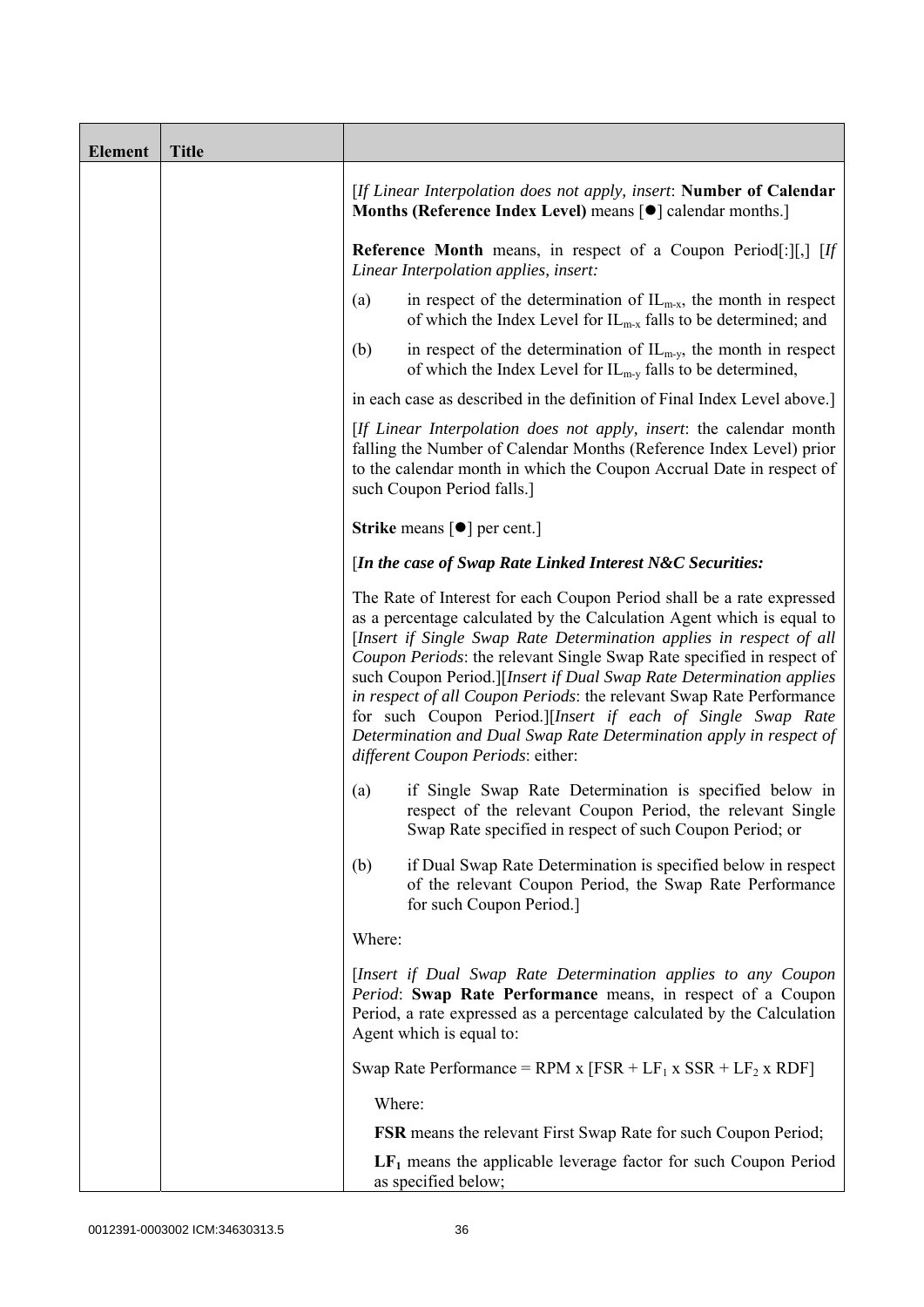| <b>Element</b> | <b>Title</b> |                                                                                                                                                                                                                                                                                                                                                                                                                                                                                                                                                                                                                                                                                                                                                                                                                                                                                                                                                                                                                                                                                                                                                |
|----------------|--------------|------------------------------------------------------------------------------------------------------------------------------------------------------------------------------------------------------------------------------------------------------------------------------------------------------------------------------------------------------------------------------------------------------------------------------------------------------------------------------------------------------------------------------------------------------------------------------------------------------------------------------------------------------------------------------------------------------------------------------------------------------------------------------------------------------------------------------------------------------------------------------------------------------------------------------------------------------------------------------------------------------------------------------------------------------------------------------------------------------------------------------------------------|
|                |              | $LF2$ means the applicable leverage factor for such Coupon Period<br>as specified below;                                                                                                                                                                                                                                                                                                                                                                                                                                                                                                                                                                                                                                                                                                                                                                                                                                                                                                                                                                                                                                                       |
|                |              | RPM means the Rate Performance Multiplier for such Coupon<br>Period;                                                                                                                                                                                                                                                                                                                                                                                                                                                                                                                                                                                                                                                                                                                                                                                                                                                                                                                                                                                                                                                                           |
|                |              | RDF means the Rate Deduction Factor for such Coupon Period;<br>and                                                                                                                                                                                                                                                                                                                                                                                                                                                                                                                                                                                                                                                                                                                                                                                                                                                                                                                                                                                                                                                                             |
|                |              | <b>SSR</b> means the relevant Second Swap Rate for such Coupon<br>Period,                                                                                                                                                                                                                                                                                                                                                                                                                                                                                                                                                                                                                                                                                                                                                                                                                                                                                                                                                                                                                                                                      |
|                |              | each as further specified below.]                                                                                                                                                                                                                                                                                                                                                                                                                                                                                                                                                                                                                                                                                                                                                                                                                                                                                                                                                                                                                                                                                                              |
|                |              | [Insert if Dual Swap Rate Outperformance Determination applies to<br>any Coupon Period: Swap Rate Performance means, in respect of a<br>Coupon Period, a rate expressed as a percentage calculated by the<br>Calculation Agent which is equal to:                                                                                                                                                                                                                                                                                                                                                                                                                                                                                                                                                                                                                                                                                                                                                                                                                                                                                              |
|                |              | Swap Rate Performance = RPM x [FSR - SSR - RDF]                                                                                                                                                                                                                                                                                                                                                                                                                                                                                                                                                                                                                                                                                                                                                                                                                                                                                                                                                                                                                                                                                                |
|                |              | Where:                                                                                                                                                                                                                                                                                                                                                                                                                                                                                                                                                                                                                                                                                                                                                                                                                                                                                                                                                                                                                                                                                                                                         |
|                |              | <b>FSR</b> means the relevant First Swap Rate for such Coupon Period;                                                                                                                                                                                                                                                                                                                                                                                                                                                                                                                                                                                                                                                                                                                                                                                                                                                                                                                                                                                                                                                                          |
|                |              | RPM means the Rate Performance Multiplier for such Coupon<br>Period;                                                                                                                                                                                                                                                                                                                                                                                                                                                                                                                                                                                                                                                                                                                                                                                                                                                                                                                                                                                                                                                                           |
|                |              | RDF means the Rate Deduction Factor for such Coupon Period;<br>and                                                                                                                                                                                                                                                                                                                                                                                                                                                                                                                                                                                                                                                                                                                                                                                                                                                                                                                                                                                                                                                                             |
|                |              | <b>SSR</b> means the relevant Second Swap Rate for such Coupon<br>Period,                                                                                                                                                                                                                                                                                                                                                                                                                                                                                                                                                                                                                                                                                                                                                                                                                                                                                                                                                                                                                                                                      |
|                |              | each as further specified below.]                                                                                                                                                                                                                                                                                                                                                                                                                                                                                                                                                                                                                                                                                                                                                                                                                                                                                                                                                                                                                                                                                                              |
|                |              | For the purposes of determining [each of] [the Single Swap Rate[,]]<br>[the First Swap Rate and the Second Swap Rate] [(each a Swap<br><b>Rate</b> )] the relevant rate for a Coupon Period shall be determined<br>under the floating rate N&C Security provisions as though the<br>relevant swap rate was a floating rate to which ISDA Determination<br>applied and on the basis of the Floating Rate Option, the Designated<br>Maturity and the Reset Date specified in respect of the<br>[relevant][Single] Swap Rate and Coupon Period below[, provided<br>that, $[(i)]$ [if the rate so determined in the case of [the First Swap Rate]<br>[or] [the Second Swap Rate] is greater than [the First Swap Rate Cap]<br>[or] [Second Swap Rate Cap] [(respectively)] for such Coupon Period,<br>the relevant Swap Rate shall be equal to such cap] [and (ii)] [if the rate<br>so determined in the case of [the First Swap Rate] [or] [the Second<br>Swap Rate] is less than [the First Swap Rate Floor] [or] [Second Swap<br>Rate Floor] [(respectively)] for such Coupon Period, the relevant<br>Swap Rate shall be equal to such floor]]. |
|                |              | [For each Coupon Period in respect of which Single Swap Rate<br>Determination applies, insert: In respect of the Coupon Period[s]<br>[describe relevant Coupon Periods] Single Swap Rate Determination<br>shall apply and the following terms have the following meanings:                                                                                                                                                                                                                                                                                                                                                                                                                                                                                                                                                                                                                                                                                                                                                                                                                                                                     |
|                |              | <b>Designated Maturity means <math>\lceil \bullet \rceil</math>;</b>                                                                                                                                                                                                                                                                                                                                                                                                                                                                                                                                                                                                                                                                                                                                                                                                                                                                                                                                                                                                                                                                           |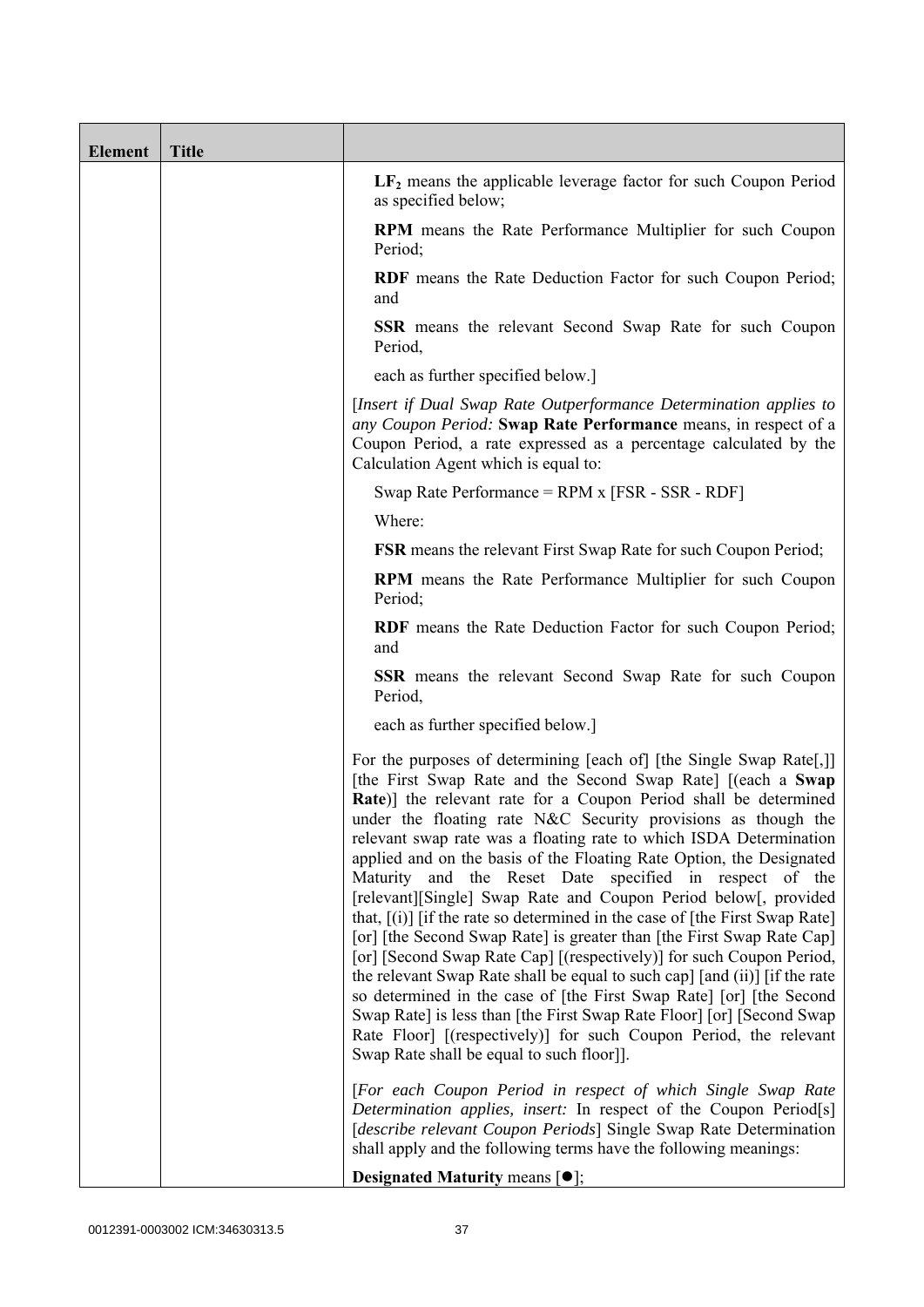| <b>Element</b> | <b>Title</b> |                                                                                                                                                                                                                                                                                                                                                           |
|----------------|--------------|-----------------------------------------------------------------------------------------------------------------------------------------------------------------------------------------------------------------------------------------------------------------------------------------------------------------------------------------------------------|
|                |              | <b>Floating Rate Option means <math>[•]</math>;</b>                                                                                                                                                                                                                                                                                                       |
|                |              | <b>Reference Swap Rate: means [●];and</b>                                                                                                                                                                                                                                                                                                                 |
|                |              | <b>Reset Date means [●][.][; [and]]</b>                                                                                                                                                                                                                                                                                                                   |
|                |              | [For each Coupon Period in respect of which Dual Swap Rate<br>Determination or Dual Swap Rate Outperformance Determination<br>applies, insert: In respect of the Coupon Period <sup>[s]</sup> [describe relevant]<br>Coupon Periods] Dual Swap Rate [Outperformance] Determination<br>shall apply and the following terms have the following meanings:    |
|                |              | <b>LF</b> <sub>1</sub> means $\lceil \bullet \rceil$ ;                                                                                                                                                                                                                                                                                                    |
|                |              | $LF2$ means $[①]$ ;                                                                                                                                                                                                                                                                                                                                       |
|                |              | <b>Rate Deduction Factor means <math>[•]</math>;</b>                                                                                                                                                                                                                                                                                                      |
|                |              | Rate Performance Multiplier means [ $\bullet$ ]; and                                                                                                                                                                                                                                                                                                      |
|                |              | In respect of the First Swap Rate:                                                                                                                                                                                                                                                                                                                        |
|                |              | Reference Swap Rate: means [●];                                                                                                                                                                                                                                                                                                                           |
|                |              | <b>Floating Rate Option means <math>[•]</math>;</b>                                                                                                                                                                                                                                                                                                       |
|                |              | <b>Designated Maturity means <math>\lceil \bullet \rceil</math>; [and]</b>                                                                                                                                                                                                                                                                                |
|                |              | <b>Reset Date</b> means $[\bullet]$ ; [and]                                                                                                                                                                                                                                                                                                               |
|                |              | <b>[First Swap Rate Cap means [<math>\bullet</math>]; and ]</b>                                                                                                                                                                                                                                                                                           |
|                |              | <b>[First Swap Rate Floor means [<math>\bullet</math>]; and]</b>                                                                                                                                                                                                                                                                                          |
|                |              | In respect of the Second Swap Rate:                                                                                                                                                                                                                                                                                                                       |
|                |              | Reference Swap Rate: means [●];                                                                                                                                                                                                                                                                                                                           |
|                |              | <b>Floating Rate Option means <math>[①]</math>;</b>                                                                                                                                                                                                                                                                                                       |
|                |              | <b>Designated Maturity means <math>\lceil \bullet \rceil</math>; [and]</b>                                                                                                                                                                                                                                                                                |
|                |              | <b>Reset Date means <math>\lceil \bullet \rceil</math>.</b> $\lceil \cdot \rceil$ ; and $\lceil \cdot \rceil$                                                                                                                                                                                                                                             |
|                |              | [Second Swap Rate Cap means [ $\bullet$ ][.][; and]]                                                                                                                                                                                                                                                                                                      |
|                |              | [Second Swap Rate Floor means [ $\bullet$ ].]]                                                                                                                                                                                                                                                                                                            |
|                |              | (repeat as necessary to cover the bases for Single Swap Rate<br>Determination, Dual Swap Rate Determination and Dual Swap Rate<br>Outperformance Determination for all Coupon Periods)]                                                                                                                                                                   |
|                |              | [In the case of Equity Linked Securities, insert:                                                                                                                                                                                                                                                                                                         |
|                |              | <b>Adjustment and Disruption Events</b>                                                                                                                                                                                                                                                                                                                   |
|                |              | The Securities may be subject to cancellation, early redemption or<br>adjustment (including as to valuation and in certain circumstances<br>share substitutions) if certain corporate events (such as events<br>affecting the value of a Share (including Share divisions or<br>consolidations, extraordinary dividends and capital calls); de-listing of |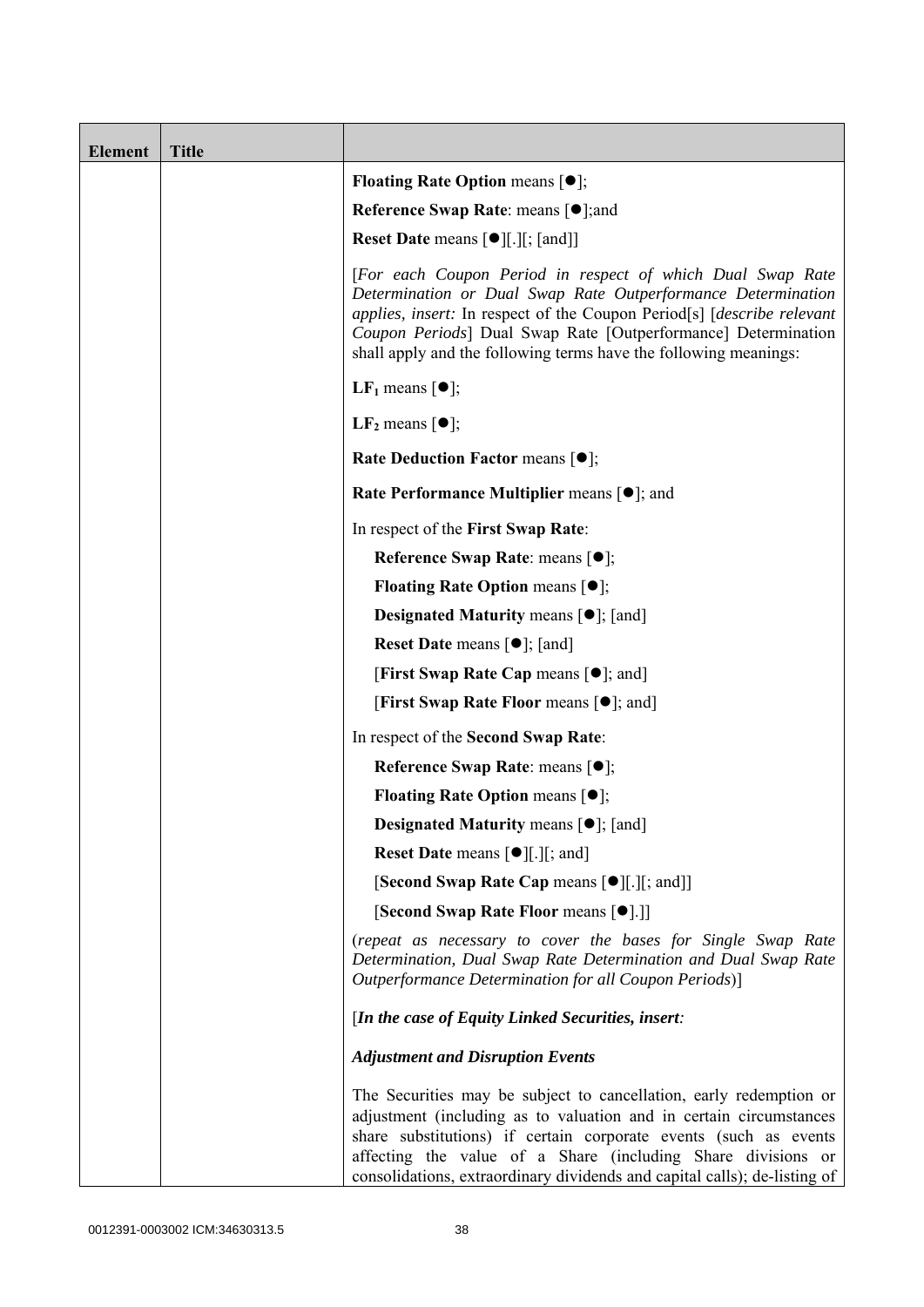| <b>Element</b> | <b>Title</b> |                                                                                                                                                                                                                                                                                                                                                                                                                                                               |
|----------------|--------------|---------------------------------------------------------------------------------------------------------------------------------------------------------------------------------------------------------------------------------------------------------------------------------------------------------------------------------------------------------------------------------------------------------------------------------------------------------------|
|                |              | a Share; insolvency, merger or nationalisation of a Share issuer; a<br>tender offer or redenomination of a Share) occur, if certain events<br>(such as illegality, disruptions or cost increases) occur with respect to<br>the Issuer's or any of its affiliates' hedging arrangements, or if<br>insolvency filings are made with respect to the issuer of a share.                                                                                           |
|                |              | If certain disruption events occur with respect to valuation of a Share<br>such valuation will be postponed and may be made by the Calculation<br>Agent. Payments may also be postponed.]                                                                                                                                                                                                                                                                     |
|                |              | [In the case of Index Linked Securities, insert:                                                                                                                                                                                                                                                                                                                                                                                                              |
|                |              | <b>Adjustment and Disruption Events</b>                                                                                                                                                                                                                                                                                                                                                                                                                       |
|                |              | The Securities may be subject to cancellation or early redemption or<br>adjustment if an Index is modified or cancelled and there is no<br>successor Index acceptable to the Calculation Agent, if an Index's<br>sponsor fails to calculate and announce such Index, or certain events<br>(such as illegality, disruptions or cost increases) occur with respect to<br>the Issuer's or any of its affiliates' hedging arrangements.                           |
|                |              | If certain disruption events occur with respect to valuation of an Index<br>such valuation will be postponed and may be made by the Calculation<br>Agent. Payments may also be postponed.]                                                                                                                                                                                                                                                                    |
|                |              | [In the case of Inflation Linked Securities, insert:                                                                                                                                                                                                                                                                                                                                                                                                          |
|                |              | <b>Adjustment Events</b>                                                                                                                                                                                                                                                                                                                                                                                                                                      |
|                |              | The Securities may be subject to adjustment if the Index is not<br>published or announced, there is a successor Index, an Index level is<br>corrected or the Index is rebased and may be subject to early<br>redemption or cancellation if the Index ceases to be published and<br>there is no appropriate alternative index acceptable to the Calculation<br>Agent. In certain circumstances the Calculation Agent may calculate<br>the Index level itself.] |
|                |              | [In the case of FX Linked Securities, insert:                                                                                                                                                                                                                                                                                                                                                                                                                 |
|                |              | <b>Disruption Events</b>                                                                                                                                                                                                                                                                                                                                                                                                                                      |
|                |              | If certain disruption events occur with respect to valuation of a<br>Currency Pair, [an alternative valuation method may be used,<br>valuation may be made by the Calculation Agent, valuation may be<br>postponed or the Securities may be subject to early redemption or<br>cancellation].]                                                                                                                                                                 |
|                |              | Please also refer to Element C.9 above.                                                                                                                                                                                                                                                                                                                                                                                                                       |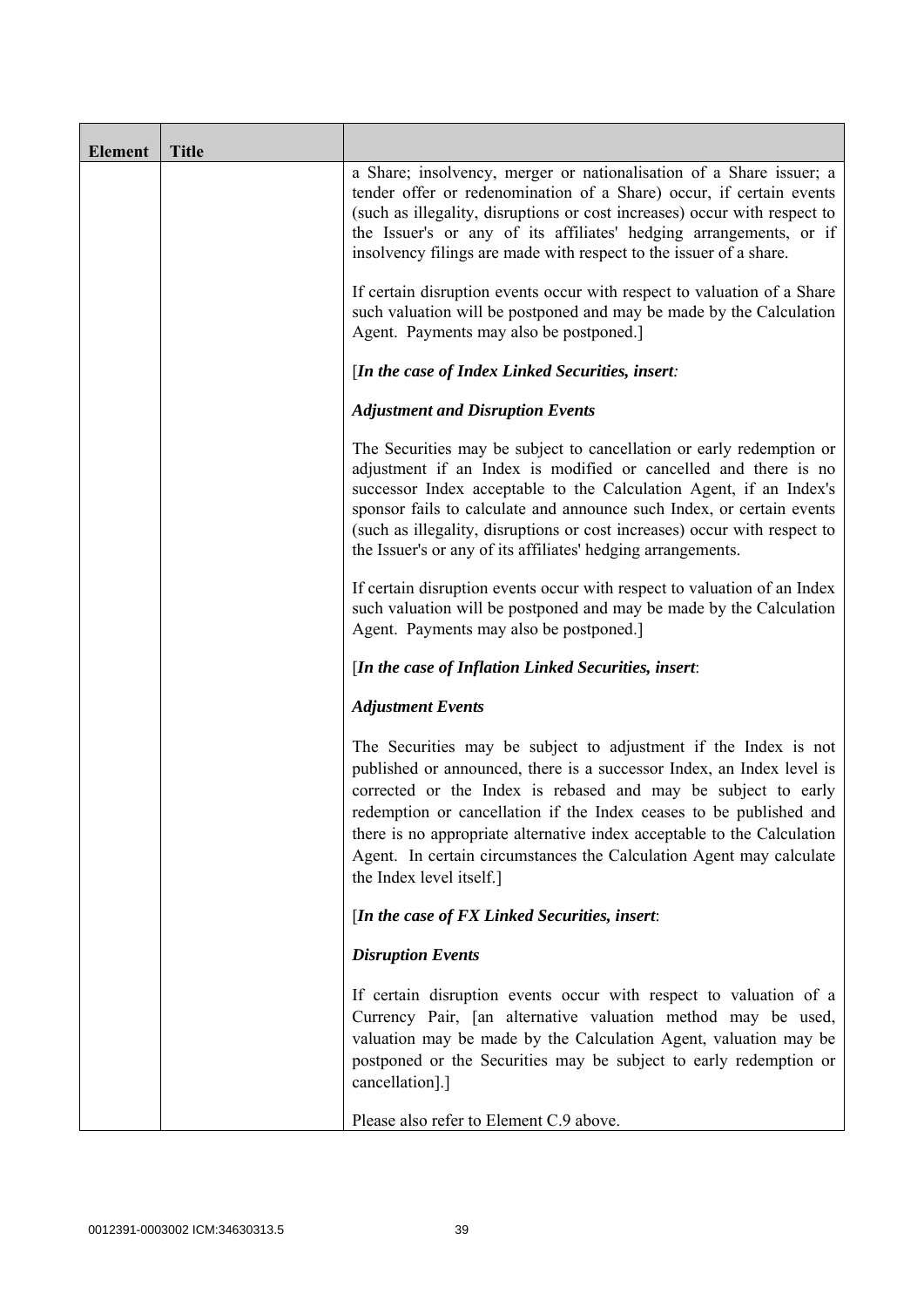| <b>Element</b>  | <b>Title</b>                                                                                                                                                                                                                                                                                                                                                                                                    |                                                                                                                                                                                                                                                                                                                                                                                                                                                                                                                                                                                                                                                                                                                                                                                                                                                                                                                                                                                                                                                                                                                                                                                                            |
|-----------------|-----------------------------------------------------------------------------------------------------------------------------------------------------------------------------------------------------------------------------------------------------------------------------------------------------------------------------------------------------------------------------------------------------------------|------------------------------------------------------------------------------------------------------------------------------------------------------------------------------------------------------------------------------------------------------------------------------------------------------------------------------------------------------------------------------------------------------------------------------------------------------------------------------------------------------------------------------------------------------------------------------------------------------------------------------------------------------------------------------------------------------------------------------------------------------------------------------------------------------------------------------------------------------------------------------------------------------------------------------------------------------------------------------------------------------------------------------------------------------------------------------------------------------------------------------------------------------------------------------------------------------------|
| [C.11]          | Admission to Trading<br>on a regulated market<br>(Include this Element<br>C.11 only if the<br>relevant Securities have<br>a minimum<br>denomination of less<br>than $\text{\textsterling}100,000$ or are<br>Derivative Securities as<br>defined in Element C.9<br>above)                                                                                                                                        | Securities issued under the Programme may be listed and admitted to<br>trading on the regulated market or Global Exchange Market of<br>Euronext Dublin or such other stock exchange or market specified<br>below, or may be issued on an unlisted basis.<br>Issue specific summary:<br>[Application [has been] [is expected to be] made by the Issuer (or on<br>its behalf) for the Securities to be admitted to the Official List and to<br>trading on [Euronext Dublin's [regulated market/Global Exchange<br>Market]][the [regulated market][Professional Securities Market] of the<br>London Stock Exchange][the [regulated][EuroMTF] market of the<br>Luxembourg Stock Exchange][the Electronic Bond Market organised<br>and managed by Borsa Italiana S.p.A. (MOT)][the Multilateral<br>Trading Facility of securitised derivatives financial instruments<br>organised and managed by Borsa Italiana S.p.A.(the SeDeX<br>Market)].<br>[Not applicable, the Securities are not intended to be admitted to<br>trading on any market.]]                                                                                                                                                                 |
| IC.15<br>[C.16] | How the value of the<br>investment is affected<br>by the value of the<br>underlying assets<br>(Include this Element<br>C.15 only if the<br>relevant Securities are<br>Derivative Securities as<br>defined in Element C.9<br><i>above</i> )<br>Maturity<br>(Include this Element<br>C.16<br>only<br>if<br>the<br>relevant Securities are<br>Derivative Securities as<br>defined in Element C.9<br><i>above</i> ) | $[If the Securities are N&C Securities, insert: The [Insert if]$<br>applicable: Rate of Interest and the] [Final Redemption<br>Amount][Credit Event Redemption Amount, if payable]][If the<br>Securities are W&C Securities, insert: The Cash Settlement Amount]<br>([in each case,] if any) payable in respect of the Securities [and<br>whether such amounts are payable] [is/are] calculated by reference to<br>[insert relevant underlying(s) (i.e. the relevant Reference Item(s) and,<br>if applicable, specify: the creditworthiness of the relevant Reference<br>[Entity][Entities])].<br>Please also see Element C.18.]]<br>[If the Securities are N&C Securities, insert: The Maturity Date of the<br>Securities is $\lceil \bullet \rceil$ [If the N&C Securities are Auction to Cash Settled<br>Credit Linked N&C Securities, Zero Recovery Single Name Credit<br>Linked N&C Securities, Zero Recovery Basket Credit Linked N&C<br>Securities or Tranched Zero Recovery Credit Linked N&C Securities,<br>insert: (the Scheduled Maturity Date), subject to adjustment for<br>[insert relevant postponement events]].]<br>[If the Securities are W&C Securities, insert: The Settlement Date of |
|                 |                                                                                                                                                                                                                                                                                                                                                                                                                 | the Securities is $[\bullet]$ [the fifth Business Day following the last<br>occurring valuation date.]]                                                                                                                                                                                                                                                                                                                                                                                                                                                                                                                                                                                                                                                                                                                                                                                                                                                                                                                                                                                                                                                                                                    |
| [C.17]          | Settlement procedure of<br>derivative securities                                                                                                                                                                                                                                                                                                                                                                | [The Securities will be cash-settled.]]                                                                                                                                                                                                                                                                                                                                                                                                                                                                                                                                                                                                                                                                                                                                                                                                                                                                                                                                                                                                                                                                                                                                                                    |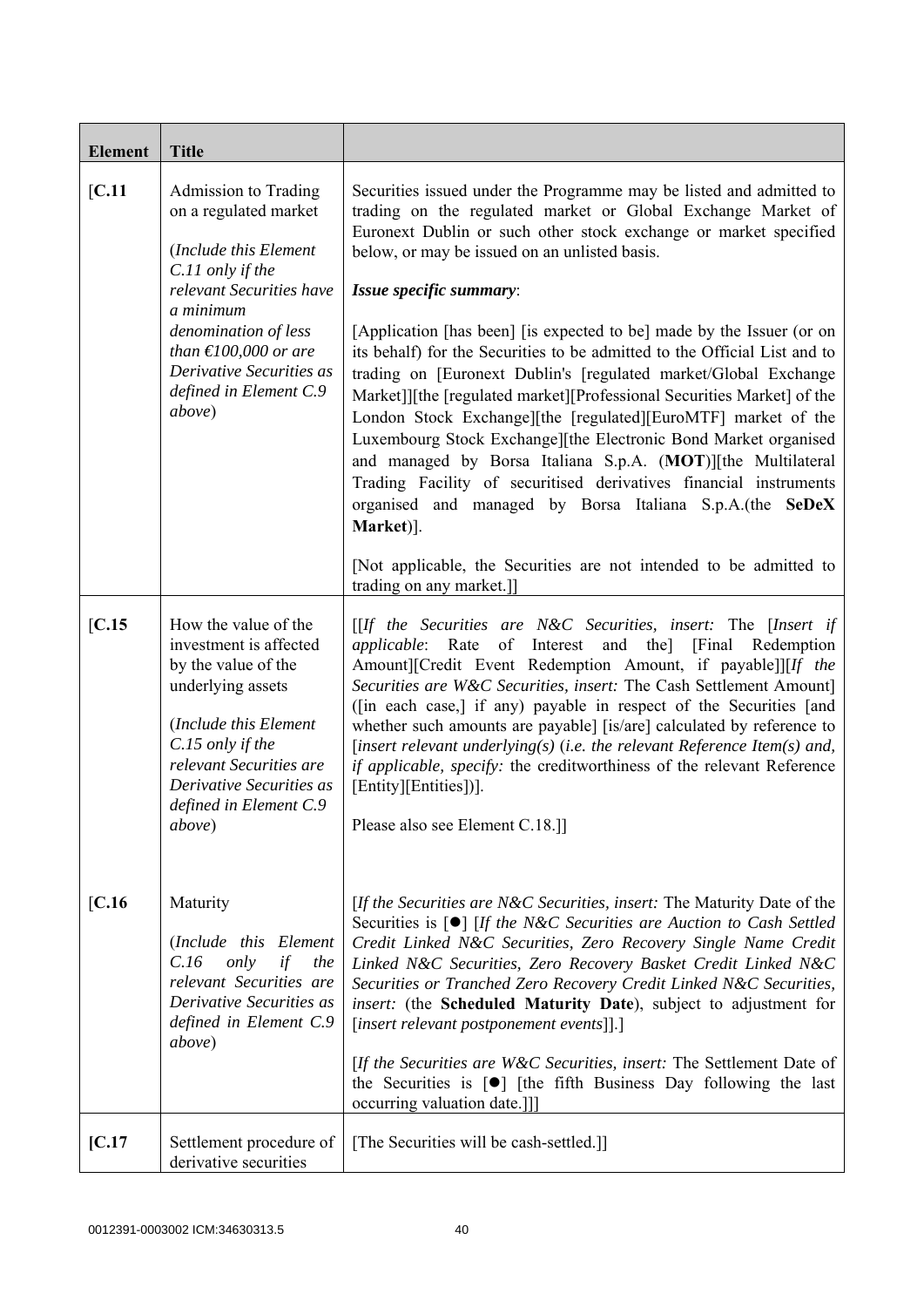| <b>Element</b>    | <b>Title</b>                                                                                                                         |                                                                                                                                                                                                                                                                                                                                                                                                                                                                                                                                                          |
|-------------------|--------------------------------------------------------------------------------------------------------------------------------------|----------------------------------------------------------------------------------------------------------------------------------------------------------------------------------------------------------------------------------------------------------------------------------------------------------------------------------------------------------------------------------------------------------------------------------------------------------------------------------------------------------------------------------------------------------|
|                   | (Include this Element<br>C.17 only if the<br>relevant Securities are<br>Derivative Securities as<br>defined in Element C.9<br>above) |                                                                                                                                                                                                                                                                                                                                                                                                                                                                                                                                                          |
| $\overline{C.18}$ | Return on derivative<br>securities                                                                                                   | Nominal interest rate and date from which interest becomes payable<br>and due dates for interest                                                                                                                                                                                                                                                                                                                                                                                                                                                         |
|                   | (Include this Element                                                                                                                | [The Securities do not pay interest.]                                                                                                                                                                                                                                                                                                                                                                                                                                                                                                                    |
|                   | C.18 only if the<br>relevant Securities are<br>Derivative Securities as<br>defined in Element C.9<br>above)                          | <i>In the case of Fixed Rate Securities, insert:</i> The Securities bear<br>interest [from their date of issue/from $[\bullet]$ ] at the fixed rate of $[\bullet]$ per<br>cent. per annum. Interest will be paid [annually] in arrear on $\lceil \bullet \rceil$ in<br>each year. The first interest payment will be made on $[\bullet]$ .]                                                                                                                                                                                                              |
|                   |                                                                                                                                      | [In the case of Floating Rate Securities, insert: The Securities bear<br>interest [from their date of issue/from $\lceil \bullet \rceil$ ] at floating rates calculated<br>by reference to [specify reference rate] [plus/minus] a margin of $[\bullet]$<br>per cent. Interest will be paid [quarterly/semi-annually/annually] in<br>arrear on $\lceil \bullet \rceil$ in each year, subject to adjustment for non-business<br>days]. The first interest payment will be made on $[\bullet]$ .]                                                          |
|                   |                                                                                                                                      | [In the case of Securities whose interest payments are calculated by<br>reference to an underlying, insert: Payments of interest in respect of<br>the Securities [and whether such amounts are payable] will be<br>determined by reference to [the performance of the [insert relevant<br>$underlying(s)]$ and extract, insert here and complete the relevant pro<br>forma disclosure from item C.10 that reflects the basis for the<br>calculation of interest of the Securities][the creditworthiness of the<br>relevant Reference [Entity][Entities]] |
|                   |                                                                                                                                      | [In the case of Zero Recovery Basket Credit Linked N&C Securities or<br>Tranched Zero Recovery Credit Linked N&C Securities, insert: The<br>interest payable in respect of each nominal amount of Securities equal<br>to the Calculation Amount for each Coupon Period will be calculated<br>on the Outstanding Nominal Amount (as described further below) as<br>of the last day of such Coupon Period.]                                                                                                                                                |
|                   |                                                                                                                                      | [If the Securities are N&C Securities, insert: Redemption at Maturity                                                                                                                                                                                                                                                                                                                                                                                                                                                                                    |
|                   |                                                                                                                                      | Unless previously redeemed or purchased and cancelled, each<br>Security will be redeemed by the Issuer on the Maturity Date at<br>$\lceil \bullet \rceil$ [the Final Redemption Amount] [(which shall be determined as<br>set out below in this Element C.18).]                                                                                                                                                                                                                                                                                          |
|                   |                                                                                                                                      | [The Calculation Amount for the Securities is $[•]$ .]                                                                                                                                                                                                                                                                                                                                                                                                                                                                                                   |
|                   |                                                                                                                                      | [If the Securities are W&C Securities, insert: Settlement                                                                                                                                                                                                                                                                                                                                                                                                                                                                                                |
|                   |                                                                                                                                      | Each Security entitles its holder, upon due exercise, to receive from                                                                                                                                                                                                                                                                                                                                                                                                                                                                                    |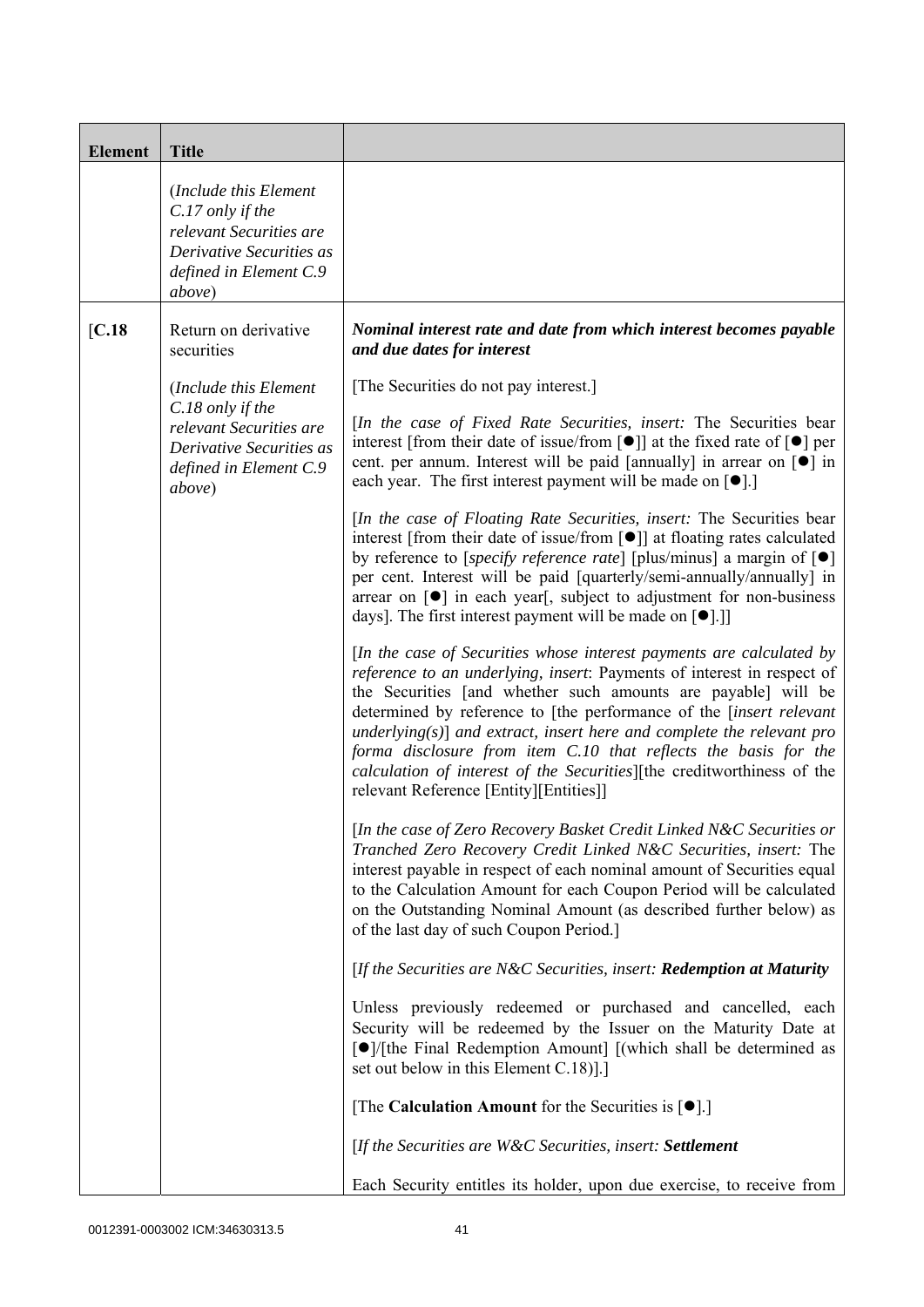| <b>Element</b> | <b>Title</b> |                                                                                                                                                                                                                                                                                                                                                                                                                                                                                                                                                                                                                                                                                                                                                                                                                                                                                                                                  |
|----------------|--------------|----------------------------------------------------------------------------------------------------------------------------------------------------------------------------------------------------------------------------------------------------------------------------------------------------------------------------------------------------------------------------------------------------------------------------------------------------------------------------------------------------------------------------------------------------------------------------------------------------------------------------------------------------------------------------------------------------------------------------------------------------------------------------------------------------------------------------------------------------------------------------------------------------------------------------------|
|                |              | the Issuer on the Settlement Date a Cash Settlement Amount (which<br>shall be determined as set out below in this Element C.18).                                                                                                                                                                                                                                                                                                                                                                                                                                                                                                                                                                                                                                                                                                                                                                                                 |
|                |              | The Notional Amount per W&C Security is $[•]$ .]                                                                                                                                                                                                                                                                                                                                                                                                                                                                                                                                                                                                                                                                                                                                                                                                                                                                                 |
|                |              | The Calculation Agent is $[•]$ .                                                                                                                                                                                                                                                                                                                                                                                                                                                                                                                                                                                                                                                                                                                                                                                                                                                                                                 |
|                |              | [If the Securities are interest bearing, insert: Interest Provisions                                                                                                                                                                                                                                                                                                                                                                                                                                                                                                                                                                                                                                                                                                                                                                                                                                                             |
|                |              | [If the Securities are not Fixed Rate or Floating Rate Securities,<br><i>insert</i> : Coupon Accrual Date means [ $\bullet$ ].                                                                                                                                                                                                                                                                                                                                                                                                                                                                                                                                                                                                                                                                                                                                                                                                   |
|                |              | Coupon Period means [insert coupon period].                                                                                                                                                                                                                                                                                                                                                                                                                                                                                                                                                                                                                                                                                                                                                                                                                                                                                      |
|                |              | Coupon Payment Date means [ $\bullet$ ].                                                                                                                                                                                                                                                                                                                                                                                                                                                                                                                                                                                                                                                                                                                                                                                                                                                                                         |
|                |              | [If the Securities are Fixed or Floating Rate Securities, insert: Day<br><b>Count Fraction means <math>\lceil \bullet \rceil</math>.</b>                                                                                                                                                                                                                                                                                                                                                                                                                                                                                                                                                                                                                                                                                                                                                                                         |
|                |              | [Business Day Convention means [ $\bullet$ ].]                                                                                                                                                                                                                                                                                                                                                                                                                                                                                                                                                                                                                                                                                                                                                                                                                                                                                   |
|                |              | [If the Securities are N&C Securities, insert: Redemption at Maturity                                                                                                                                                                                                                                                                                                                                                                                                                                                                                                                                                                                                                                                                                                                                                                                                                                                            |
|                |              | Unless previously redeemed or purchased and cancelled, each<br>Security will be redeemed by the Issuer on the Maturity Date at<br>[specify]/[the Final Redemption Amount (which shall be determined<br>as set out below in this Element C.18). The Securities may be<br>redeemed early [for tax reasons][[,] at the option of the Issuer][[,] at<br>the option of Securityholders][[,][and] upon the occurrence of certain<br>regulatory events of inconvertibility events [[, ] [and] in circumstances<br>where the performance of the Issuer's [or the Guarantor's] obligations<br>under the Securities [or the Guarantee (as applicable)] has or will<br>become unlawful, illegal or otherwise prohibited] [and following the<br>occurrence of certain events relating to [the][any] [asset][or][basis] by<br>which the return on the Securities may<br>reference<br>to<br>be<br>determined][including those specified below] |
|                |              | [The Calculation Amount for the Securities is $[•]$ .]                                                                                                                                                                                                                                                                                                                                                                                                                                                                                                                                                                                                                                                                                                                                                                                                                                                                           |
|                |              | [Insert in the case of FX Redemption N&C Securities: The Final<br>Redemption Amount in respect of each nominal amount of N&C<br>Securities equal to the Calculation Amount shall be an amount in the<br>Settlement Currency (which, when the Floor is zero, will not be less<br>than, but may be equal to, zero) calculated by the Calculation Agent<br>equal to the Calculation Amount multiplied by the greater of (i) the<br>Floor and (ii) a percentage calculated by the Calculation Agent in<br>accordance with the following formula:                                                                                                                                                                                                                                                                                                                                                                                     |
|                |              | Leverage $\times$ Max $\left[0, \sum_{i=1}^{n} W_i \times \frac{X_i - Y_i}{Z_i}\right]$                                                                                                                                                                                                                                                                                                                                                                                                                                                                                                                                                                                                                                                                                                                                                                                                                                          |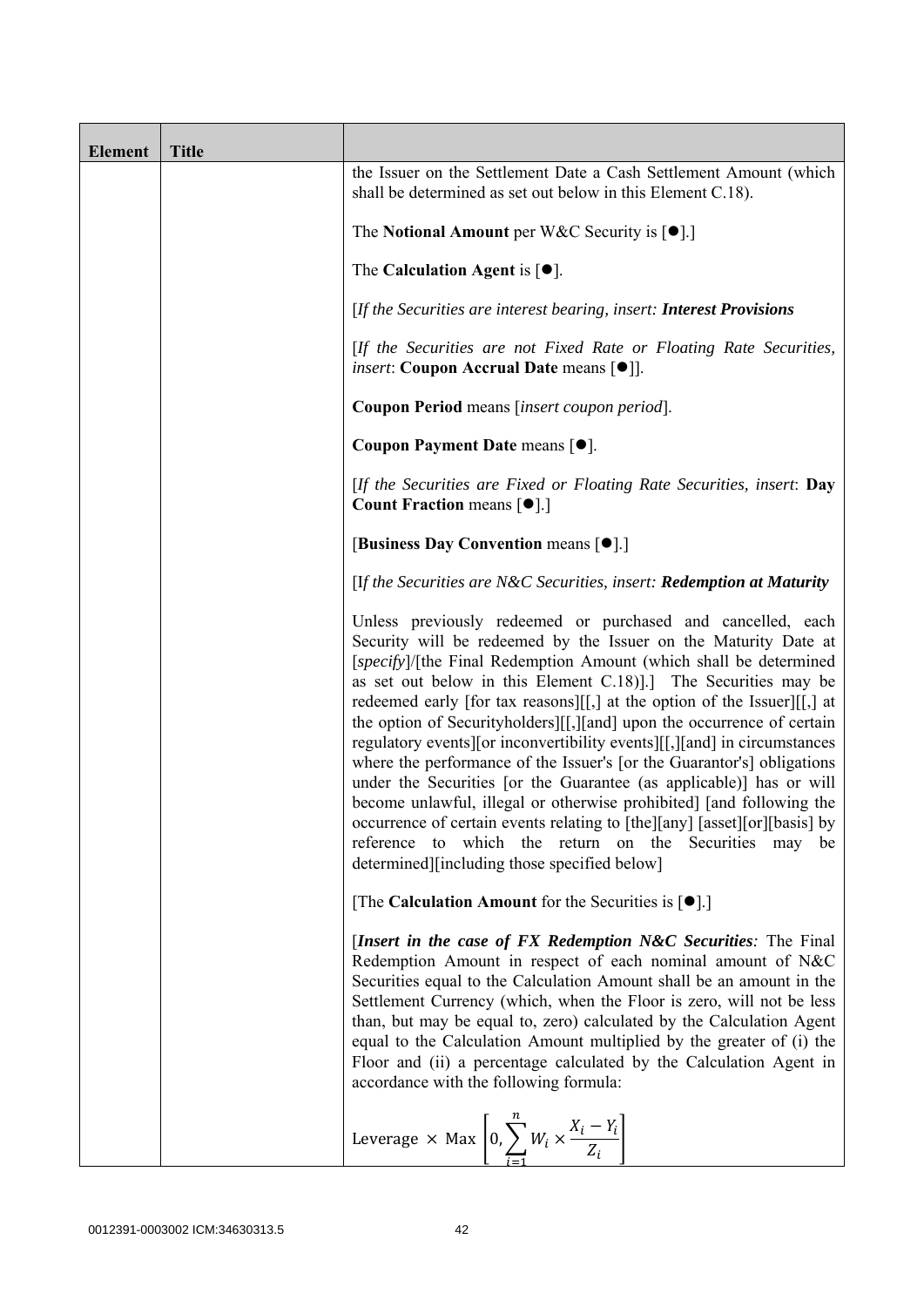| <b>Element</b> | <b>Title</b> |                                                                                                                                                                                                                                                                                                                                                                                                                                                                                             |
|----------------|--------------|---------------------------------------------------------------------------------------------------------------------------------------------------------------------------------------------------------------------------------------------------------------------------------------------------------------------------------------------------------------------------------------------------------------------------------------------------------------------------------------------|
|                |              | Any amount determined pursuant to the above, if not an amount in the<br>Settlement Currency, will be converted into the Settlement Currency at<br>the Exchange Rate. The Final Redemption Amount will be rounded<br>to the nearest two decimal places (or, in the case of Japanese Yen, the<br>nearest whole unit) in the relevant Settlement Currency, 0.005 (or, in<br>the case of Japanese Yen, half a unit) being rounded upwards.                                                      |
|                |              | Where:                                                                                                                                                                                                                                                                                                                                                                                                                                                                                      |
|                |              | Alternate Currency Pair means [specify Alternate Currency Pairs in<br>form of [specify first currency]/[specify second currency]] (repeat in<br>respect of each Alternate Currency Pair).                                                                                                                                                                                                                                                                                                   |
|                |              | <b>Currency Pair</b> means [specify Currency Pairs in form of [specify first]<br>currency]/[specify second currency]] (repeat for each Currency Pair).                                                                                                                                                                                                                                                                                                                                      |
|                |              | <b>Exchange Rate</b> means the spot rate of exchange between the currency<br>in which the Calculation Amount is denominated (the Calculation<br>Amount Currency) and the Settlement Currency (expressed as the<br>number of units (or part units) of the relevant Calculation Amount<br>Currency for which one unit of the relevant Settlement Currency can<br>be exchanged) or on the basis of such other applicable market<br>convention as the Calculation Agent determines appropriate. |
|                |              | First Relevant Currency means [ $\bullet$ ] (specify for each Currency<br>Pair).                                                                                                                                                                                                                                                                                                                                                                                                            |
|                |              | <b>Floor</b> means $\lceil \bullet \rceil$ .                                                                                                                                                                                                                                                                                                                                                                                                                                                |
|                |              | <b>FX Price Source means [<math>\bullet</math>]</b> (specify for each Currency Pair and each<br>Alternate Currency Pair).                                                                                                                                                                                                                                                                                                                                                                   |
|                |              | i means each Currency Pair.                                                                                                                                                                                                                                                                                                                                                                                                                                                                 |
|                |              | Leverage means $\lceil \bullet \rceil$ per cent.                                                                                                                                                                                                                                                                                                                                                                                                                                            |
|                |              | Max followed by a series of amounts inside brackets, means<br>whichever is the greater of the amounts separated by a comma inside<br>those brackets.                                                                                                                                                                                                                                                                                                                                        |
|                |              | <b>n</b> means the number of Currency Pairs to which the N&C Securities<br>relate.                                                                                                                                                                                                                                                                                                                                                                                                          |
|                |              | Reference Exchange Rate means, in respect of a Currency Pair, the<br>spot exchange rate for the First Relevant Currency quoted against the<br>Second Relevant Currency expressed as the number of units of the<br>First Relevant Currency quoted per one unit of the Second Relevant<br>Currency.                                                                                                                                                                                           |
|                |              | <b>Relevant Currency</b> means each currency comprising a Currency Pair<br>and any references to the conversion of one Relevant Currency to<br>another shall be construed as applying in relation to a Currency Pair.                                                                                                                                                                                                                                                                       |
|                |              | Second Relevant Currency means [ $\bullet$ ] (specify for each Currency                                                                                                                                                                                                                                                                                                                                                                                                                     |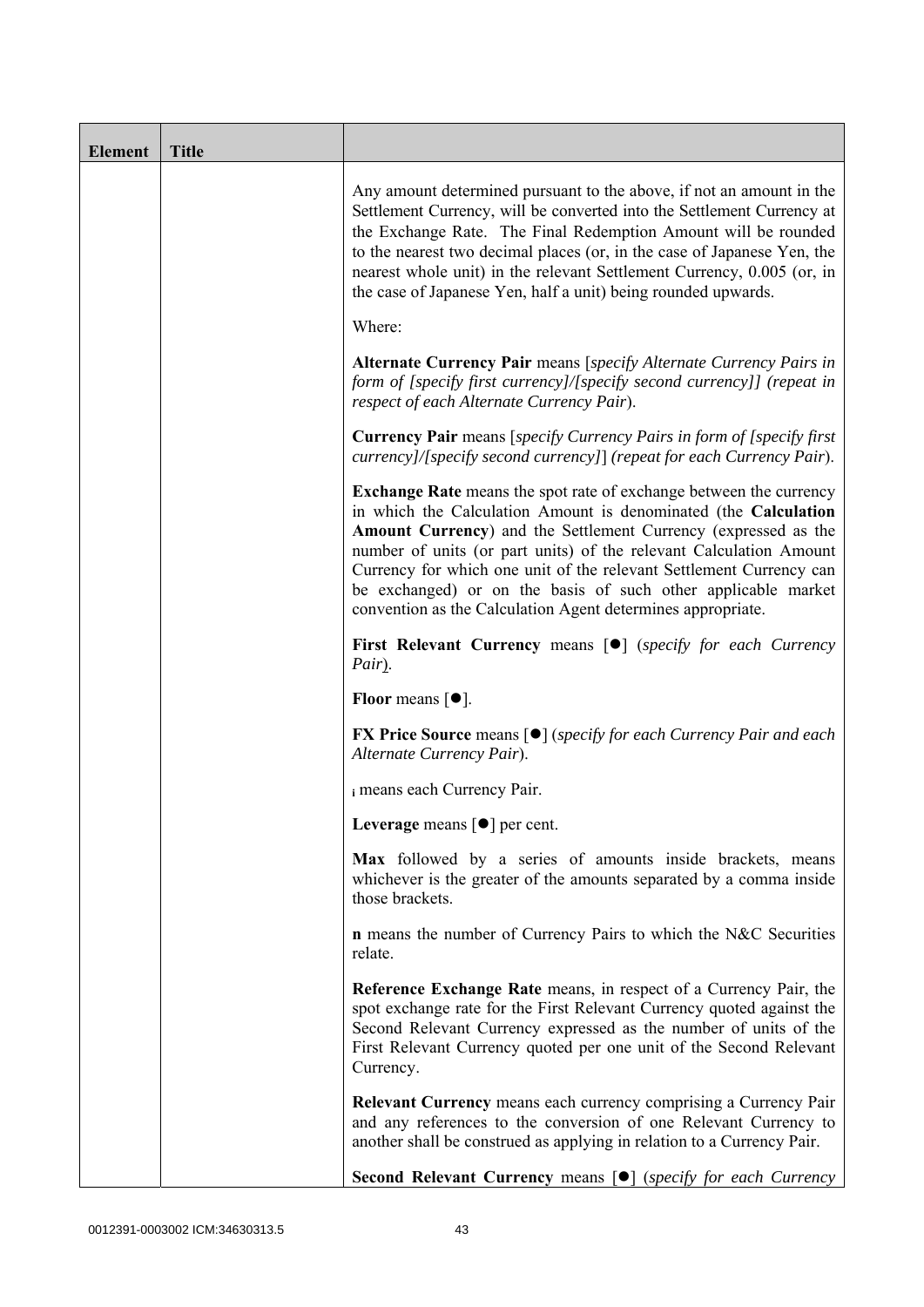| <b>Element</b> | <b>Title</b> |                                                                                                                                                                                                                                                                                                                                                                                                                                                                                                                                                                                                                                                                                                                                          |
|----------------|--------------|------------------------------------------------------------------------------------------------------------------------------------------------------------------------------------------------------------------------------------------------------------------------------------------------------------------------------------------------------------------------------------------------------------------------------------------------------------------------------------------------------------------------------------------------------------------------------------------------------------------------------------------------------------------------------------------------------------------------------------------|
|                |              | Pair).                                                                                                                                                                                                                                                                                                                                                                                                                                                                                                                                                                                                                                                                                                                                   |
|                |              | <b>Settlement Rate</b> means, in respect of a Currency Pair, the Reference<br>Exchange Rate for that Currency Pair on the Valuation Date at the<br>Valuation Time as determined by the Calculation Agent by reference to<br>the Settlement Rate Option for that Currency Pair (and such<br>determination may be made, without limitation, with such adjustments as<br>are, at the discretion of the Calculation Agent, necessary to the published<br>quoting conventions and/or implying the Reference Exchange Rate from<br>more than one Settlement Rate Option) unless any applicable disruption<br>event exists or occurs, in which case, the Settlement Rate for that<br>Currency Pair will be determined by the Calculation Agent. |
|                |              | Settlement Rate Option means, in respect of a Currency Pair, the rate<br>published for the Currency Pair fixing rate on the FX Price Source for<br>that Currency Pair at or about the Valuation Time on the Valuation<br>Date or, if Alternate Currency Pairs are specified for the relevant<br>Currency Pair, the Reference Exchange Rate will be implied from<br>more than one Settlement Rate Option by determining the rate for<br>each Alternate Currency Pair for that Currency Pair, published for the<br>Alternate Currency Pair fixing rate on the FX Price Source for that<br>Alternate Currency Pair at or about the Valuation Time on the<br>Valuation Date.                                                                 |
|                |              | <b>Strike Rate</b> means $\lceil \bullet \rceil$ ( <i>specify for each Currency Pair</i> ).                                                                                                                                                                                                                                                                                                                                                                                                                                                                                                                                                                                                                                              |
|                |              | Valuation Date means $[•]$ .                                                                                                                                                                                                                                                                                                                                                                                                                                                                                                                                                                                                                                                                                                             |
|                |              | Valuation Time means $[•]$ .                                                                                                                                                                                                                                                                                                                                                                                                                                                                                                                                                                                                                                                                                                             |
|                |              | <b>w</b> <sub>i</sub> means [specify the weighting of each Currency Pair (being a<br>number less than or equal to 1)].                                                                                                                                                                                                                                                                                                                                                                                                                                                                                                                                                                                                                   |
|                |              | $X_i$ means, in respect of a Currency Pair, the [Settlement Rate in<br>respect of such Currency Pair]/[Strike Rate in respect of such<br>Currency Pair].                                                                                                                                                                                                                                                                                                                                                                                                                                                                                                                                                                                 |
|                |              | $Y_i$ means, in respect of a Currency Pair, the [Settlement Rate in<br>respect of such Currency Pair]/[Strike Rate in respect of such<br>Currency Pair].                                                                                                                                                                                                                                                                                                                                                                                                                                                                                                                                                                                 |
|                |              | Z <sub>i</sub> means, in respect of a Currency Pair, the [Settlement Rate in<br>respect of such Currency Pair]/[Strike Rate in respect of such<br>Currency Pair]/[1].]                                                                                                                                                                                                                                                                                                                                                                                                                                                                                                                                                                   |
|                |              | [Insert in the case of Fixed Denomination FX Redemption $N&C$<br>Securities: The Final Redemption Amount in respect of each unit or<br>nominal amount of N&C Securities equal to the Calculation Amount<br>shall be an amount in the Settlement Currency (which will not be less<br>than, but may be equal to, zero) calculated by the Calculation Agent<br>equal to the Base Final Redemption Amount divided by the<br>Settlement Rate.                                                                                                                                                                                                                                                                                                 |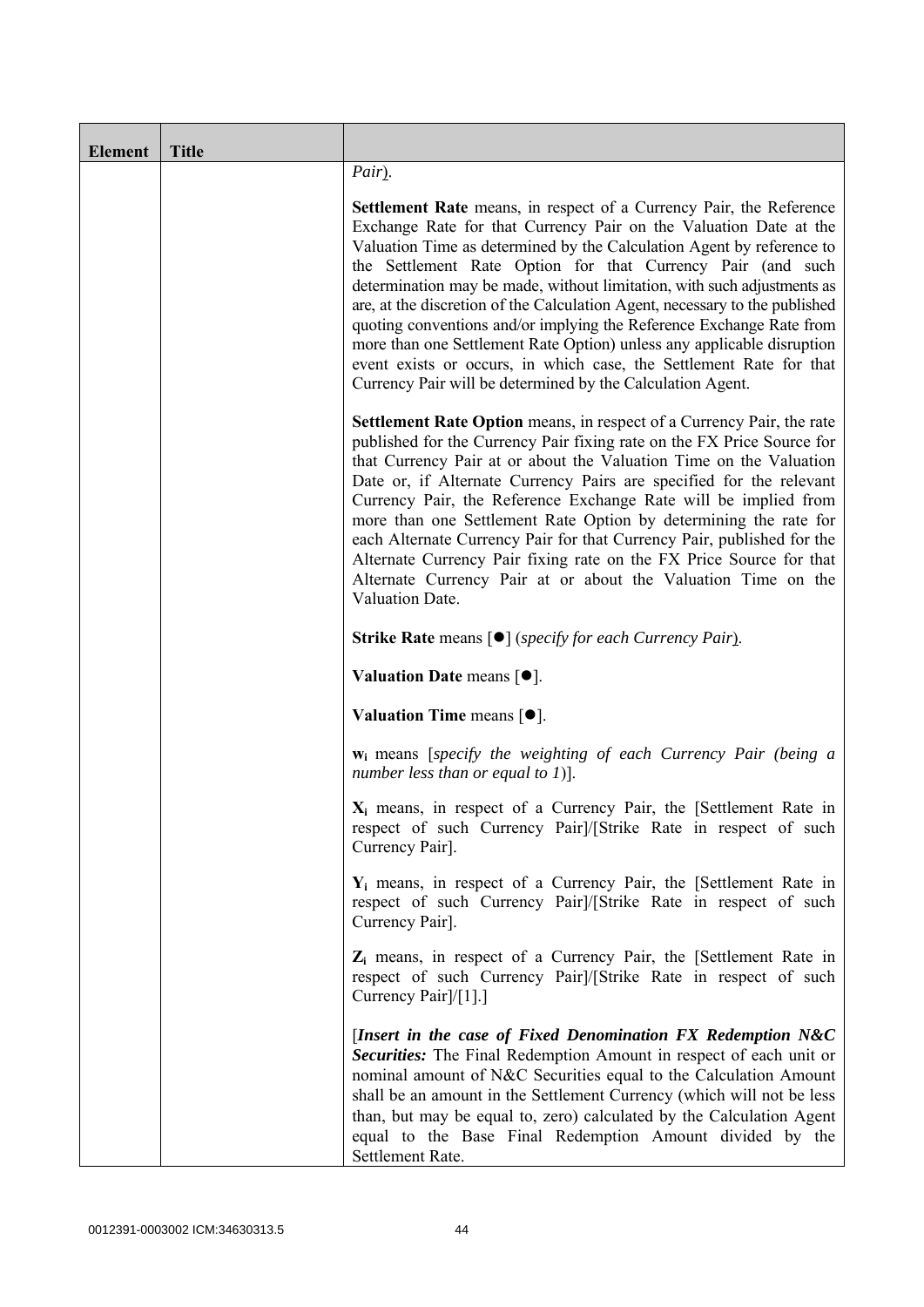| <b>Element</b> | <b>Title</b> |                                                                                                                                                                                                                                                                                                                                                                                                                                                                                                                                                                                                                                     |
|----------------|--------------|-------------------------------------------------------------------------------------------------------------------------------------------------------------------------------------------------------------------------------------------------------------------------------------------------------------------------------------------------------------------------------------------------------------------------------------------------------------------------------------------------------------------------------------------------------------------------------------------------------------------------------------|
|                |              | Where:                                                                                                                                                                                                                                                                                                                                                                                                                                                                                                                                                                                                                              |
|                |              | <b>Base Final Redemption Amount means <math>[①]</math>;</b>                                                                                                                                                                                                                                                                                                                                                                                                                                                                                                                                                                         |
|                |              | <b>FX Price Source</b> means, in respect of a Settlement Rate Option, $[•]$ ;                                                                                                                                                                                                                                                                                                                                                                                                                                                                                                                                                       |
|                |              | Reference Exchange Rate means the spot exchange rate for the<br>Specified Currency quoted against the Settlement Currency expressed<br>as the number of units of the Specified Currency quoted per unit of the<br>Settlement Currency;                                                                                                                                                                                                                                                                                                                                                                                              |
|                |              | Settlement Rate means the Reference Exchange Rate on the<br>Valuation Date at the Valuation Time as determined by the<br>Calculation Agent by reference to the Settlement Rate Option(s) (and<br>such determination may be made, without limitation, with such<br>adjustments as are, at the discretion of the Calculation Agent,<br>necessary to the published quoting conventions and/or implying the<br>Reference Exchange Rate from more than one Settlement Rate<br>Option) unless any applicable disruption event exists or occurs, in<br>which case, the Settlement Rate will be determined by the Calculation<br>Agent; and |
|                |              | Settlement Rate Option means [the rate published for the Specified<br>Currency/Settlement Currency fixing rate on the FX Price Source at or<br>about the Valuation Time on the Valuation Date] [insert if the<br>Reference Exchange Rate will be implied from more than one<br>Settlement Rate Option and delete preceding option: the relevant<br>fixing rates on the FX Price Source(s) at or about the Valuation Time<br>on the Valuation Date.]]                                                                                                                                                                                |
|                |              | [Insert in the case of Equity Basket Knock-In N&C Securities: The<br>Final Redemption Amount in respect of each nominal amount of N&C<br>Securities equal to the Calculation Amount shall be an amount in the<br>Specified Currency (which will not be less than, but may be equal to,<br>zero) calculated by the Calculation Agent equal to:                                                                                                                                                                                                                                                                                       |
|                |              | if no Knock-In Event has occurred, the Calculation Amount;<br>(a)<br>or                                                                                                                                                                                                                                                                                                                                                                                                                                                                                                                                                             |
|                |              | (b)<br>if a Knock-In Event has occurred, the product of $(x)$ the<br>Calculation Amount and (y) the Final Reference Performance.                                                                                                                                                                                                                                                                                                                                                                                                                                                                                                    |
|                |              | Where:                                                                                                                                                                                                                                                                                                                                                                                                                                                                                                                                                                                                                              |
|                |              | Final Reference Performance means a percentage determined by the<br>Calculation Agent equal to the Reference Performance of the Share<br>with the lowest Reference Performance.                                                                                                                                                                                                                                                                                                                                                                                                                                                     |
|                |              | Final Price means, in respect of a Share, an amount equal to the price<br>per share in respect of such Share quoted on the applicable exchange<br>at the Valuation Time on the Final Valuation Date.                                                                                                                                                                                                                                                                                                                                                                                                                                |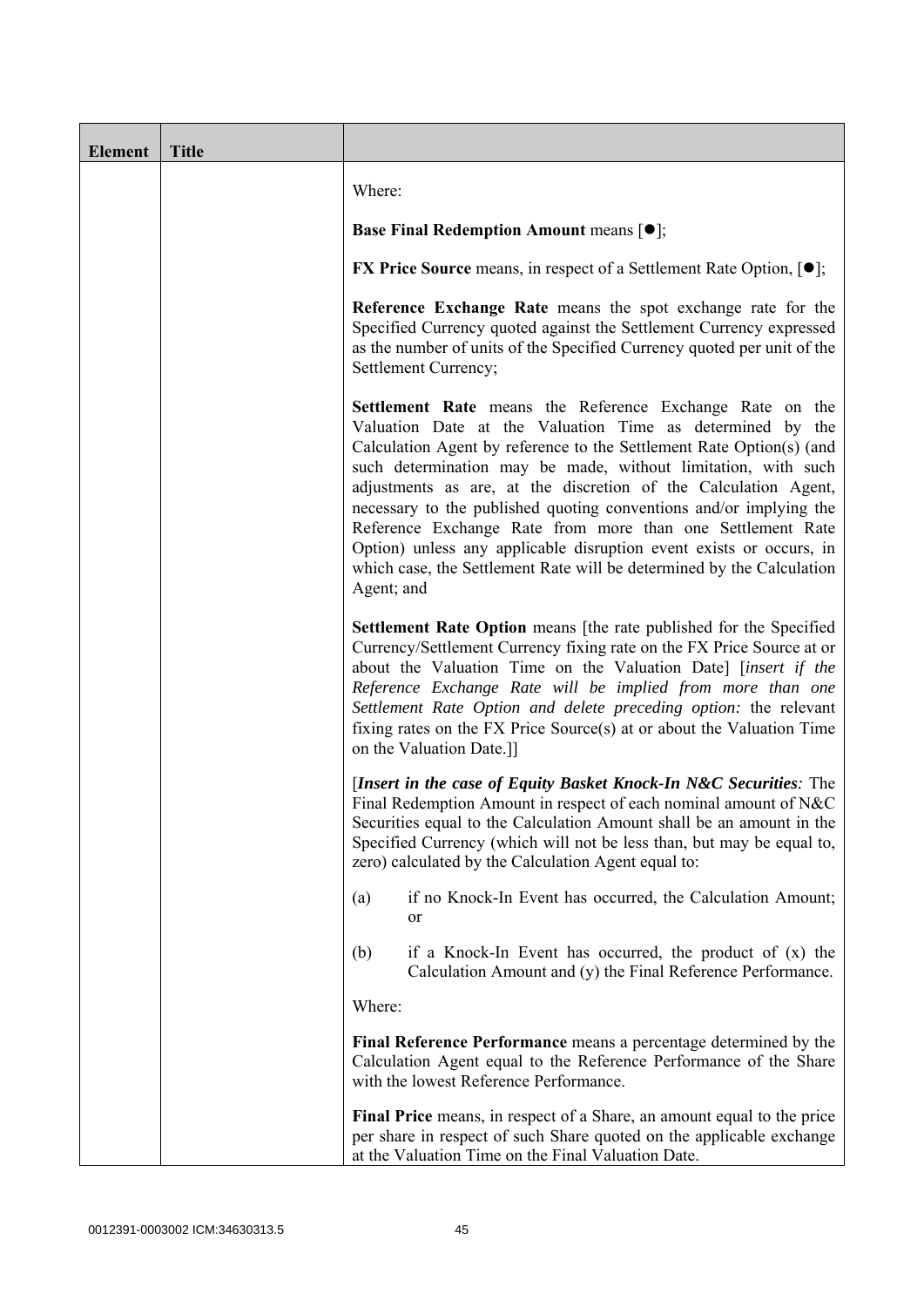| <b>Element</b> | <b>Title</b> |                                                                                                                                                                                                                                                                              |
|----------------|--------------|------------------------------------------------------------------------------------------------------------------------------------------------------------------------------------------------------------------------------------------------------------------------------|
|                |              | Final Valuation Date means $[•]$ .                                                                                                                                                                                                                                           |
|                |              | i means a Share.                                                                                                                                                                                                                                                             |
|                |              | Initial Valuation Date means $[•]$ .                                                                                                                                                                                                                                         |
|                |              | Knock-In Event means the price of any Share quoted on the<br>applicable exchange at the Valuation Time on the Final Valuation<br>Date is equal to or less than the Knock-In Level in respect of such<br>Share, as determined by the Calculation Agent.                       |
|                |              | Knock-In Level means, in respect of a Share, the Knock-In<br>Percentage multiplied by the Strike Price for such Share.                                                                                                                                                       |
|                |              | Knock-In Percentage means [●] per cent.                                                                                                                                                                                                                                      |
|                |              | Reference Performance means, in respect of a Share, a rate<br>expressed as a percentage (which will not be less than, but may be<br>equal to, zero) calculated by the Calculation Agent in accordance with<br>the following formula:                                         |
|                |              | Final Price <sub>i</sub><br>Strike Price <sub>i</sub>                                                                                                                                                                                                                        |
|                |              | <b>Share</b> means $[①]$ .                                                                                                                                                                                                                                                   |
|                |              | <b>Strike Price</b> means, in relation to a Share, the price per share in<br>respect of such Share quoted on the applicable exchange at the<br>Valuation Time on the Initial Valuation Date.                                                                                 |
|                |              | <b>Valuation Time means <math>\lceil \bullet \rceil</math>.</b>                                                                                                                                                                                                              |
|                |              | [Insert in the case of Equity Basket Barrier Knock-In N&C<br>Securities:                                                                                                                                                                                                     |
|                |              | The Final Redemption Amount in respect of each nominal amount of<br>N&C Securities equal to the Calculation Amount shall be an amount<br>in the Specified Currency (which will not be less than, but may be<br>equal to, zero) calculated by the Calculation Agent equal to: |
|                |              | if no Knock-In Event has occurred, the Calculation Amount;<br>(a)<br><sub>or</sub>                                                                                                                                                                                           |
|                |              | if a Knock-In Event has occurred:<br>(b)                                                                                                                                                                                                                                     |
|                |              | (i)<br>if the Final Reference Performance is equal to or<br>greater than the Barrier Level, the Calculation<br>Amount; or                                                                                                                                                    |
|                |              | if the Final Reference Performance is less than the<br>(ii)<br>Barrier Level, the product of (x) the Calculation<br>Amount and (y) the Final Reference Performance.                                                                                                          |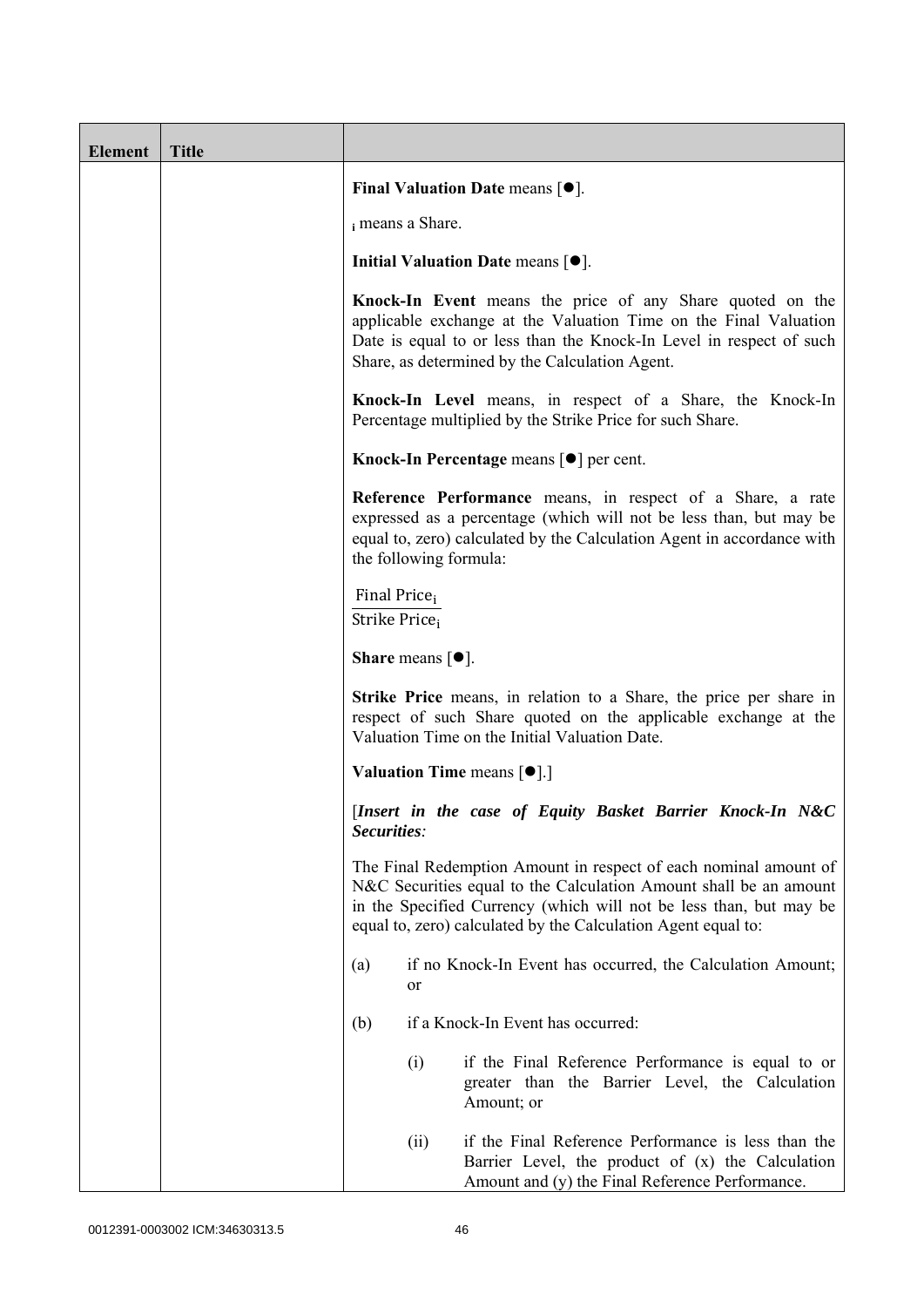| <b>Element</b> | <b>Title</b> |                                                                                                                                                                                                                                                                                                                                                                                                                                                                                                                                                                                                                                                                                                                                                                                                                                                                                                                                                                                                                                                                                                                                                                                                                                                                                                                                                                                                                                                       |
|----------------|--------------|-------------------------------------------------------------------------------------------------------------------------------------------------------------------------------------------------------------------------------------------------------------------------------------------------------------------------------------------------------------------------------------------------------------------------------------------------------------------------------------------------------------------------------------------------------------------------------------------------------------------------------------------------------------------------------------------------------------------------------------------------------------------------------------------------------------------------------------------------------------------------------------------------------------------------------------------------------------------------------------------------------------------------------------------------------------------------------------------------------------------------------------------------------------------------------------------------------------------------------------------------------------------------------------------------------------------------------------------------------------------------------------------------------------------------------------------------------|
|                |              | Where:                                                                                                                                                                                                                                                                                                                                                                                                                                                                                                                                                                                                                                                                                                                                                                                                                                                                                                                                                                                                                                                                                                                                                                                                                                                                                                                                                                                                                                                |
|                |              | <b>Barrier Level means [<math>\bullet</math>] per cent.</b>                                                                                                                                                                                                                                                                                                                                                                                                                                                                                                                                                                                                                                                                                                                                                                                                                                                                                                                                                                                                                                                                                                                                                                                                                                                                                                                                                                                           |
|                |              | Final Reference Performance means a percentage determined by the<br>Calculation Agent equal to the Reference Performance of the Share with<br>the lowest Reference Performance.                                                                                                                                                                                                                                                                                                                                                                                                                                                                                                                                                                                                                                                                                                                                                                                                                                                                                                                                                                                                                                                                                                                                                                                                                                                                       |
|                |              | Final Price means, in respect of a Share, an amount equal to the price<br>per share in respect of such Share quoted on the applicable exchange at<br>the Valuation Time on the Final Valuation Date.                                                                                                                                                                                                                                                                                                                                                                                                                                                                                                                                                                                                                                                                                                                                                                                                                                                                                                                                                                                                                                                                                                                                                                                                                                                  |
|                |              | Final Valuation Date means $[•]$ .                                                                                                                                                                                                                                                                                                                                                                                                                                                                                                                                                                                                                                                                                                                                                                                                                                                                                                                                                                                                                                                                                                                                                                                                                                                                                                                                                                                                                    |
|                |              | i means a Share.                                                                                                                                                                                                                                                                                                                                                                                                                                                                                                                                                                                                                                                                                                                                                                                                                                                                                                                                                                                                                                                                                                                                                                                                                                                                                                                                                                                                                                      |
|                |              | Initial Valuation Date means $[•]$ .                                                                                                                                                                                                                                                                                                                                                                                                                                                                                                                                                                                                                                                                                                                                                                                                                                                                                                                                                                                                                                                                                                                                                                                                                                                                                                                                                                                                                  |
|                |              | Knock-In Determination Period means the period from but<br>excluding the Initial Valuation Date to and including the Knock-In<br>Period Ending Date.                                                                                                                                                                                                                                                                                                                                                                                                                                                                                                                                                                                                                                                                                                                                                                                                                                                                                                                                                                                                                                                                                                                                                                                                                                                                                                  |
|                |              | Knock-In Event means the price of any Share quoted on the<br>applicable Exchange at any time during the regular trading session<br>hours on that Exchange on any scheduled trading day in the Knock-In<br>Determination Period is equal to or less than the Knock-In Level in<br>respect of such Share, as determined by the Calculation Agent,<br>Provided That, if on any such day, as of any Knock-In Valuation<br>Time, a Knock-In Event has or would have occurred but the<br>conditions for a disrupted day having been satisfied at such time then<br>such Knock-In Valuation Time shall be ignored for purposes of<br>determining whether a Knock-In Event has occurred Provided Further<br>That if no Knock-In Event has occurred in the Knock-In<br>Determination Period and the conditions for a disrupted day are<br>satisfied as of the last occurring Knock-In Valuation Time on the<br>Knock-In Period Ending Date, then such day shall be treated as a<br>Valuation Date and the Calculation Agent shall determine a price of<br>the relevant Share(s) in respect of such day in accordance with such<br>provisions for purposes of determining whether a Knock-In Event<br>shall occur. For the purposes of determining under this paragraph<br>whether the conditions for a disrupted day have been satisfied at any<br>Knock-In Valuation Time, the relevant Valuation Time used shall be<br>the relevant Knock-In Valuation Time. |
|                |              | Knock-In Level means, in respect of a Share, the Knock-In<br>Percentage multiplied by the Strike Price for such Share.                                                                                                                                                                                                                                                                                                                                                                                                                                                                                                                                                                                                                                                                                                                                                                                                                                                                                                                                                                                                                                                                                                                                                                                                                                                                                                                                |
|                |              | Knock-In Percentage means [●] per cent.                                                                                                                                                                                                                                                                                                                                                                                                                                                                                                                                                                                                                                                                                                                                                                                                                                                                                                                                                                                                                                                                                                                                                                                                                                                                                                                                                                                                               |
|                |              | Knock-In Period Ending Date means the scheduled Final Valuation<br>Date.                                                                                                                                                                                                                                                                                                                                                                                                                                                                                                                                                                                                                                                                                                                                                                                                                                                                                                                                                                                                                                                                                                                                                                                                                                                                                                                                                                              |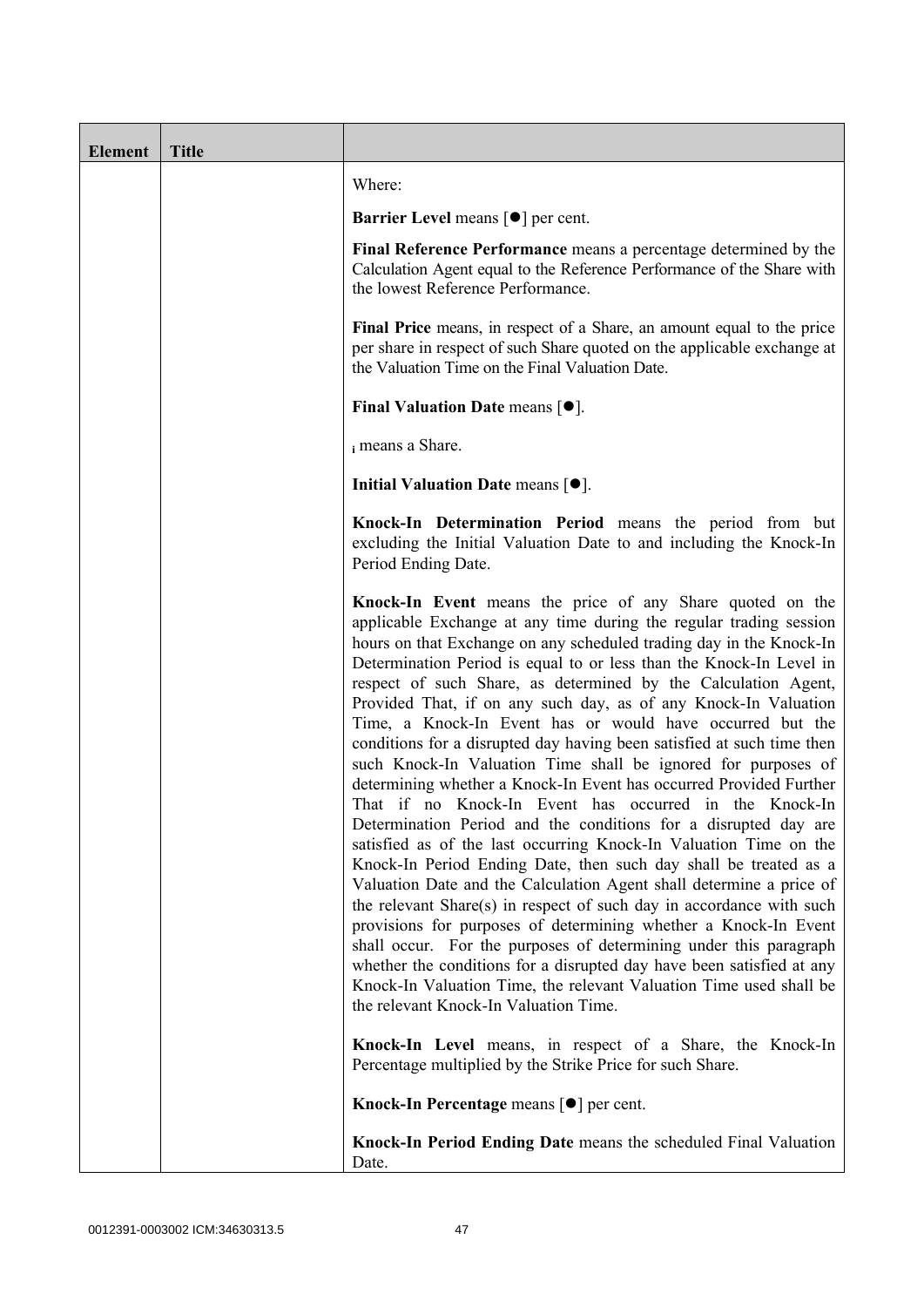| <b>Element</b> | <b>Title</b> |                                                                                                                                                                                                                                                                                                                                                             |
|----------------|--------------|-------------------------------------------------------------------------------------------------------------------------------------------------------------------------------------------------------------------------------------------------------------------------------------------------------------------------------------------------------------|
|                |              | Knock-In Valuation Time means, in respect of a Share, any time<br>during the regular trading session hours on the applicable Exchange<br>for such Share on any scheduled trading day in the Knock-In<br>Determination Period.                                                                                                                               |
|                |              | <b>Reference Performance</b> means, in respect of a Share, a rate expressed<br>as a percentage (which will not be less than, but may be equal to, zero)<br>calculated by the Calculation Agent in accordance with the following<br>formula:                                                                                                                 |
|                |              | Final Price <sub>i</sub><br>Strike Price <sub>i</sub>                                                                                                                                                                                                                                                                                                       |
|                |              | <b>Share</b> means $\lceil \bullet \rceil$ .                                                                                                                                                                                                                                                                                                                |
|                |              | <b>Strike Price</b> means, in relation to a Share, the price per share in<br>respect of such Share quoted on the applicable exchange at the<br>Valuation Time on the Initial Valuation Date.                                                                                                                                                                |
|                |              | <b>Valuation Time means <math>\lceil \bullet \rceil</math>.</b>                                                                                                                                                                                                                                                                                             |
|                |              | [Insert in the case of Equity Basket Bonus Barrier Knock-In N&C<br>Securities: The Final Redemption Amount in respect of each nominal<br>amount of N&C Securities equal to the Calculation Amount shall be<br>an amount in the Specified Currency (which will not be less than, but<br>may be equal to, zero) calculated by the Calculation Agent equal to: |
|                |              | if no Knock-In Event has occurred, the product of (i) the<br>(a)<br>Calculation Amount and (ii) 100 per cent. plus the<br>Participation Rate; or                                                                                                                                                                                                            |
|                |              | if a Knock-In Event has occurred:<br>(b)                                                                                                                                                                                                                                                                                                                    |
|                |              | if the Final Reference Performance is equal to or<br>(i)<br>greater than the Barrier Level, the Calculation<br>Amount; or                                                                                                                                                                                                                                   |
|                |              | if the Final Reference Performance is less than the<br>(ii)<br>Barrier Level, the product of (x) the Calculation<br>Amount and (y) the Final Reference Performance.                                                                                                                                                                                         |
|                |              | Where:                                                                                                                                                                                                                                                                                                                                                      |
|                |              | <b>Barrier Level</b> means $\lceil \bullet \rceil$ per cent.                                                                                                                                                                                                                                                                                                |
|                |              | Final Reference Performance means a percentage determined by the<br>Calculation Agent equal to the Reference Performance of the Share<br>with the lowest Reference Performance.                                                                                                                                                                             |
|                |              | Final Price means, in respect of a Share, an amount equal to the price<br>per share in respect of such Share quoted on the applicable exchange<br>at the Valuation Time on the Final Valuation Date.                                                                                                                                                        |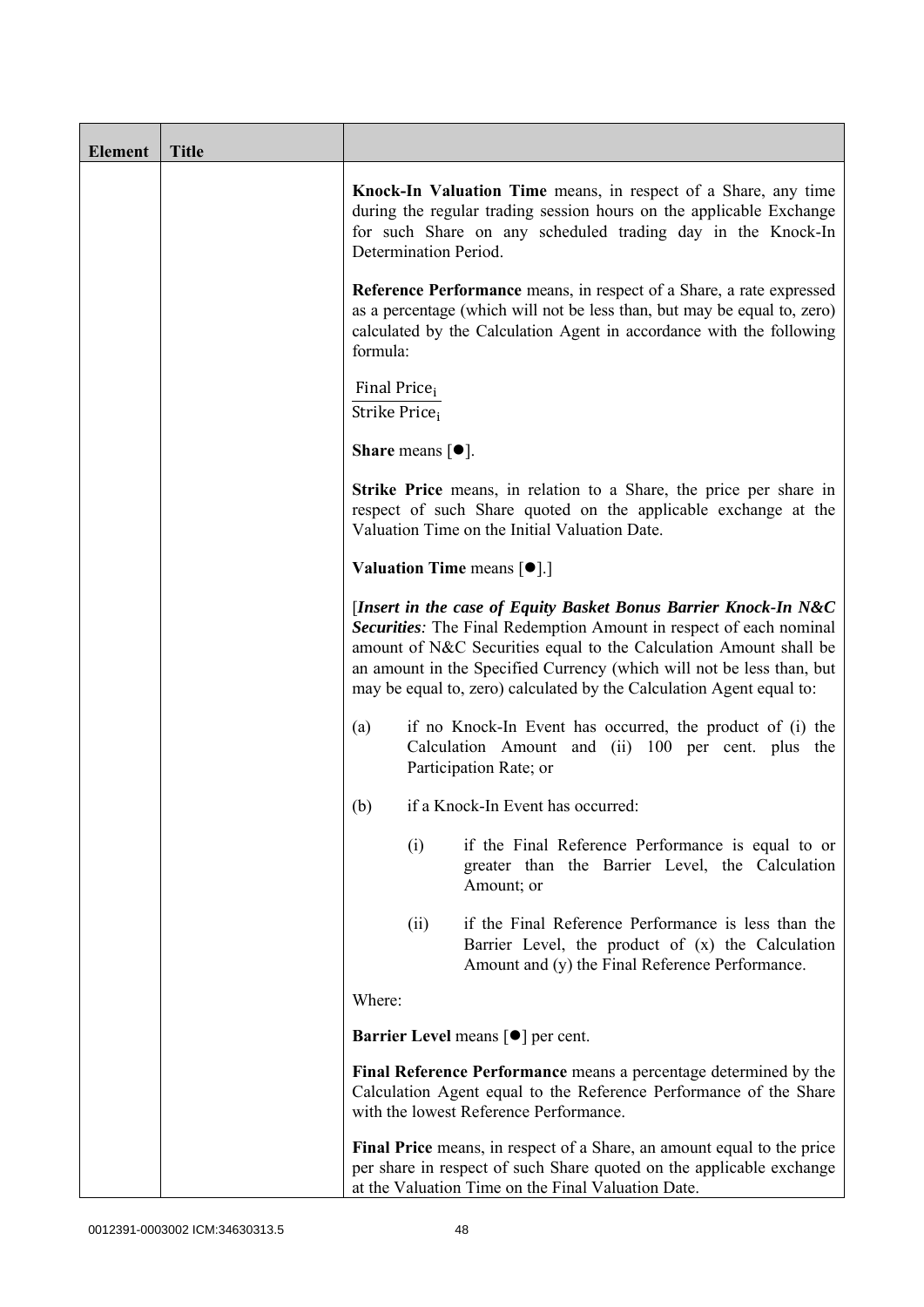| <b>Element</b> | <b>Title</b> |                                                                                                                                                                                                                                                                                                                                       |
|----------------|--------------|---------------------------------------------------------------------------------------------------------------------------------------------------------------------------------------------------------------------------------------------------------------------------------------------------------------------------------------|
|                |              | Final Valuation Date means $[•]$ .                                                                                                                                                                                                                                                                                                    |
|                |              | i means a Share.                                                                                                                                                                                                                                                                                                                      |
|                |              | Initial Valuation Date means $[•]$ .                                                                                                                                                                                                                                                                                                  |
|                |              | Knock-In Event means the Final Reference Performance is less than<br>the Knock-In Level.                                                                                                                                                                                                                                              |
|                |              | Knock-In Level means $\lceil \bullet \rceil$ per cent.                                                                                                                                                                                                                                                                                |
|                |              | <b>Participation Rate means <math>\lceil \bullet \rceil</math> per cent.</b>                                                                                                                                                                                                                                                          |
|                |              | Reference Performance means, in respect of a Share, a rate<br>expressed as a percentage (which will not be less than, but may be<br>equal to, zero) calculated by the Calculation Agent in accordance with<br>the following formula:                                                                                                  |
|                |              | Final Price <sub>i</sub><br>Strike Price <sub>i</sub>                                                                                                                                                                                                                                                                                 |
|                |              | <b>Share</b> means $[①]$ .                                                                                                                                                                                                                                                                                                            |
|                |              | <b>Strike Price</b> means, in relation to a Share, the price per share in<br>respect of such Share quoted on the applicable exchange at the<br>Valuation Time on the Initial Valuation Date.                                                                                                                                          |
|                |              | <b>Valuation Time means <math>\lceil \bullet \rceil</math>.</b>                                                                                                                                                                                                                                                                       |
|                |              | [In the case of Index Basket Knock-In N&C Securities: The Final<br>Redemption Amount in respect of each nominal amount of N&C<br>Securities equal to the Calculation Amount shall be an amount in the<br>Specified Currency (which will not be less than, but may be equal to,<br>zero) calculated by the Calculation Agent equal to: |
|                |              | if no Knock-In Event has occurred, the Calculation Amount;<br>(a)<br>or                                                                                                                                                                                                                                                               |
|                |              | if a Knock-In Event has occurred, the product of (i) the<br>(b)<br>Calculation Amount and (ii) the Final Reference Performance.                                                                                                                                                                                                       |
|                |              | Where:                                                                                                                                                                                                                                                                                                                                |
|                |              | Final Reference Performance means a percentage determined by the<br>Calculation Agent equal to the Reference Performance of the Index<br>with the lowest Reference Performance.                                                                                                                                                       |
|                |              | Final Level means, in respect of an Index, an amount equal to the<br>closing level of such Index, as calculated and announced by the<br>relevant index sponsor, at the Valuation Time on the Final Valuation<br>Date.                                                                                                                 |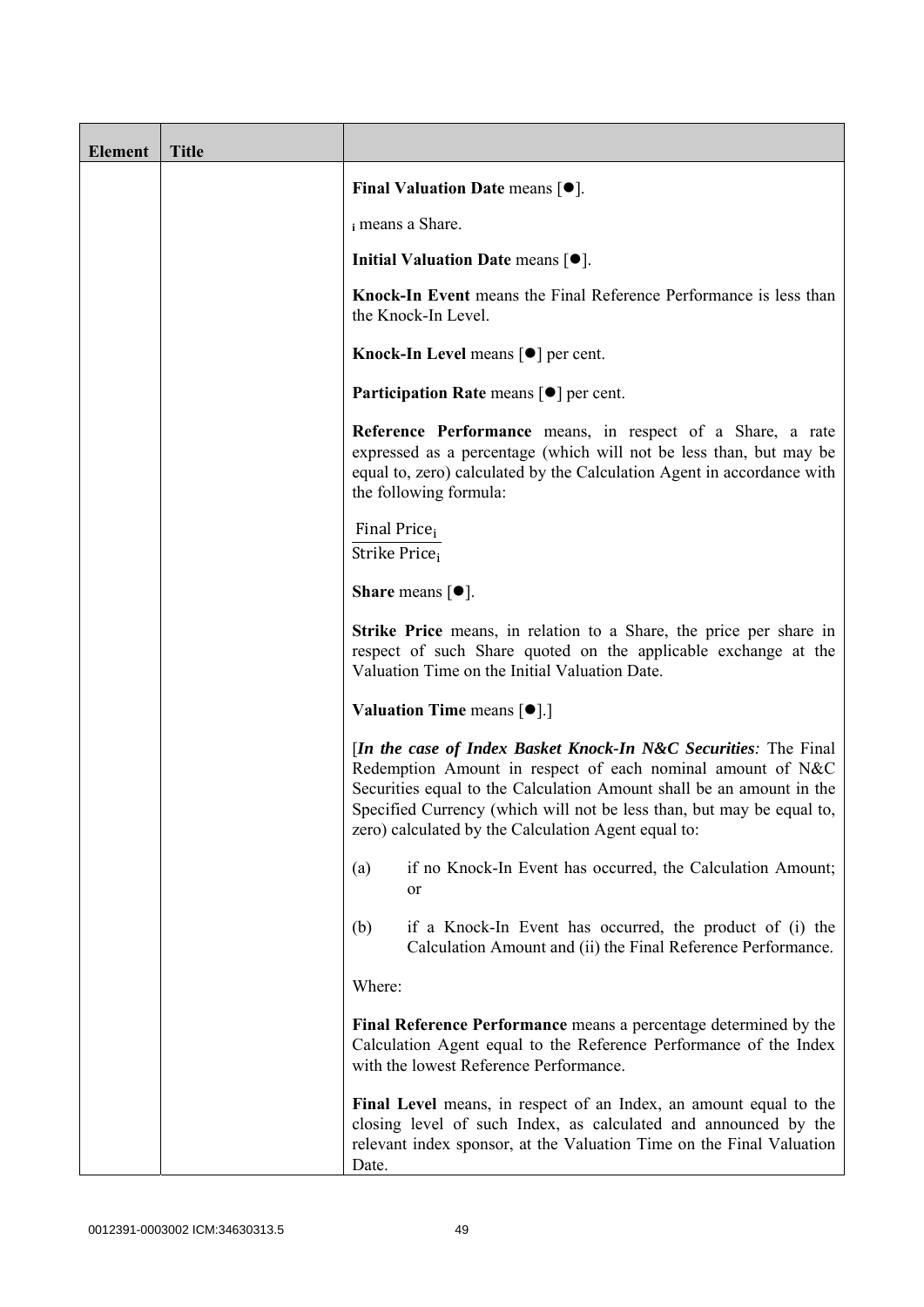| <b>Element</b> | <b>Title</b> |                                           |                                       |                                                                                                                                                                                                                                                                                                                                               |
|----------------|--------------|-------------------------------------------|---------------------------------------|-----------------------------------------------------------------------------------------------------------------------------------------------------------------------------------------------------------------------------------------------------------------------------------------------------------------------------------------------|
|                |              |                                           |                                       | Final Valuation Date means $[•]$ .                                                                                                                                                                                                                                                                                                            |
|                |              |                                           | i means an Index.                     |                                                                                                                                                                                                                                                                                                                                               |
|                |              |                                           | Index means $\lceil \bullet \rceil$ . |                                                                                                                                                                                                                                                                                                                                               |
|                |              |                                           |                                       | <b>Index Sponsor</b> means $\lceil \bullet \rceil$ .                                                                                                                                                                                                                                                                                          |
|                |              |                                           |                                       | Initial Valuation Date means $[•]$ .                                                                                                                                                                                                                                                                                                          |
|                |              |                                           |                                       | Knock-In Event means the closing level of the Index, as calculated and<br>announced by the relevant index sponsor, at the Valuation Time on the<br>Final Valuation Date is equal to or less than the Knock-In Level in<br>respect of such Index, as determined by the Calculation Agent.                                                      |
|                |              |                                           |                                       | Knock-In Level means, in respect of an Index, the Knock-In<br>Percentage multiplied by the Strike Level for such Index.                                                                                                                                                                                                                       |
|                |              |                                           |                                       | Knock-In Percentage means [●] per cent.                                                                                                                                                                                                                                                                                                       |
|                |              |                                           |                                       | Reference Performance means, in respect of an Index, a rate<br>expressed as a percentage (which will not be less than, but may be<br>equal to, zero) calculated by the Calculation Agent in accordance with<br>the following formula:                                                                                                         |
|                |              | Final Level <sub>i</sub><br>Strike Level; |                                       |                                                                                                                                                                                                                                                                                                                                               |
|                |              |                                           |                                       | <b>Strike Level</b> means, in relation to an Index, the closing level of such<br>Index, as calculated and announced by the relevant index sponsor, at<br>the Valuation Time on the Initial Valuation Date.                                                                                                                                    |
|                |              |                                           |                                       | Valuation Time means [ $\bullet$ ].]                                                                                                                                                                                                                                                                                                          |
|                |              |                                           |                                       | [In the case of Index Basket Barrier Knock-In N&C Securities: The<br>Final Redemption Amount in respect of each nominal amount of N&C<br>Securities equal to the Calculation Amount shall be an amount in the<br>Specified Currency (which will not be less than, but may be equal to,<br>zero) calculated by the Calculation Agent equal to: |
|                |              | (a)                                       | or                                    | if no Knock-In Event has occurred, the Calculation Amount;                                                                                                                                                                                                                                                                                    |
|                |              | (b)                                       |                                       | if a Knock-In Event has occurred:                                                                                                                                                                                                                                                                                                             |
|                |              |                                           | (i)                                   | if the Final Reference Performance is equal to or<br>greater than the Barrier Level, the Calculation<br>Amount; or                                                                                                                                                                                                                            |
|                |              |                                           | (ii)                                  | if the Final Reference Performance is less than the<br>Barrier Level, the product of $(x)$ the Calculation                                                                                                                                                                                                                                    |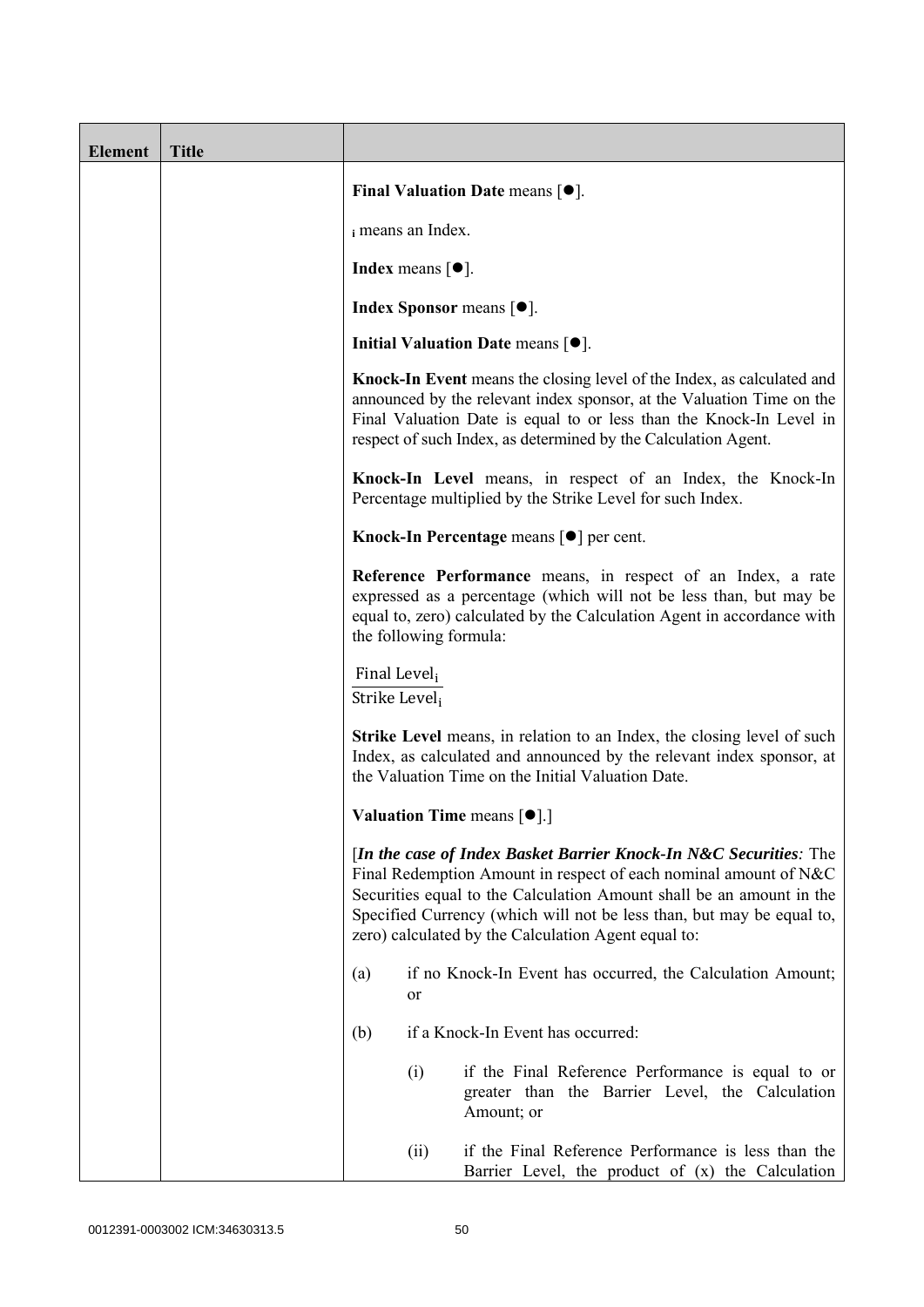| <b>Element</b> | <b>Title</b> |                                                                                                                                                                                                                                                                                         |
|----------------|--------------|-----------------------------------------------------------------------------------------------------------------------------------------------------------------------------------------------------------------------------------------------------------------------------------------|
|                |              | Amount and (y) the Final Reference Performance.                                                                                                                                                                                                                                         |
|                |              | Where:                                                                                                                                                                                                                                                                                  |
|                |              | <b>Barrier Level</b> means $\lceil \bullet \rceil$ per cent.                                                                                                                                                                                                                            |
|                |              | Final Reference Performance means a percentage determined by the<br>Calculation Agent equal to the Reference Performance of the Index<br>with the lowest Reference Performance.                                                                                                         |
|                |              | Final Level means, in respect of an Index, an amount equal to the<br>closing level of such Index, as calculated and announced by the<br>relevant index sponsor, at the Valuation Time on the Final Valuation<br>Date.                                                                   |
|                |              | Final Valuation Date means $[•]$ .                                                                                                                                                                                                                                                      |
|                |              | i means an Index.                                                                                                                                                                                                                                                                       |
|                |              | <b>Index</b> means $\lceil \bullet \rceil$ .                                                                                                                                                                                                                                            |
|                |              | <b>Index Sponsor</b> means $[•]$ .                                                                                                                                                                                                                                                      |
|                |              | Initial Valuation Date means $[•]$ .                                                                                                                                                                                                                                                    |
|                |              | Knock-In Event means the closing level of any Index, as calculated<br>and announced by the relevant index sponsor at the Valuation Time on<br>the Final Valuation Date is equal to or less than the Knock-In Level in<br>respect of such Index, as determined by the Calculation Agent. |
|                |              | Knock-In Level means, in respect of an Index, the Knock-In<br>Percentage multiplied by the Strike Level for such Index.                                                                                                                                                                 |
|                |              | Knock-In Percentage means [ <sup>●</sup> ] per cent.                                                                                                                                                                                                                                    |
|                |              | Reference Performance means, in respect of an Index, a rate<br>expressed as a percentage (which will not be less than, but may be<br>equal to, zero) calculated by the Calculation Agent in accordance with<br>the following formula:                                                   |
|                |              | Final Level <sub>i</sub><br>Strike Level <sub>i</sub>                                                                                                                                                                                                                                   |
|                |              | <b>Strike Level</b> means, in relation to an Index, the closing level of such<br>Index, as calculated and announced by the relevant index sponsor, at<br>the Valuation Time on the Initial Valuation Date.                                                                              |
|                |              | <b>Valuation Time means <math>\lceil \bullet \rceil</math>.</b>                                                                                                                                                                                                                         |
|                |              | [In the case of Index Basket Bonus Barrier Knock-In N&C<br>Securities: The Final Redemption Amount in respect of each nominal<br>amount of N&C Securities equal to the Calculation Amount shall be<br>an amount in the Specified Currency (which will not be less than, but             |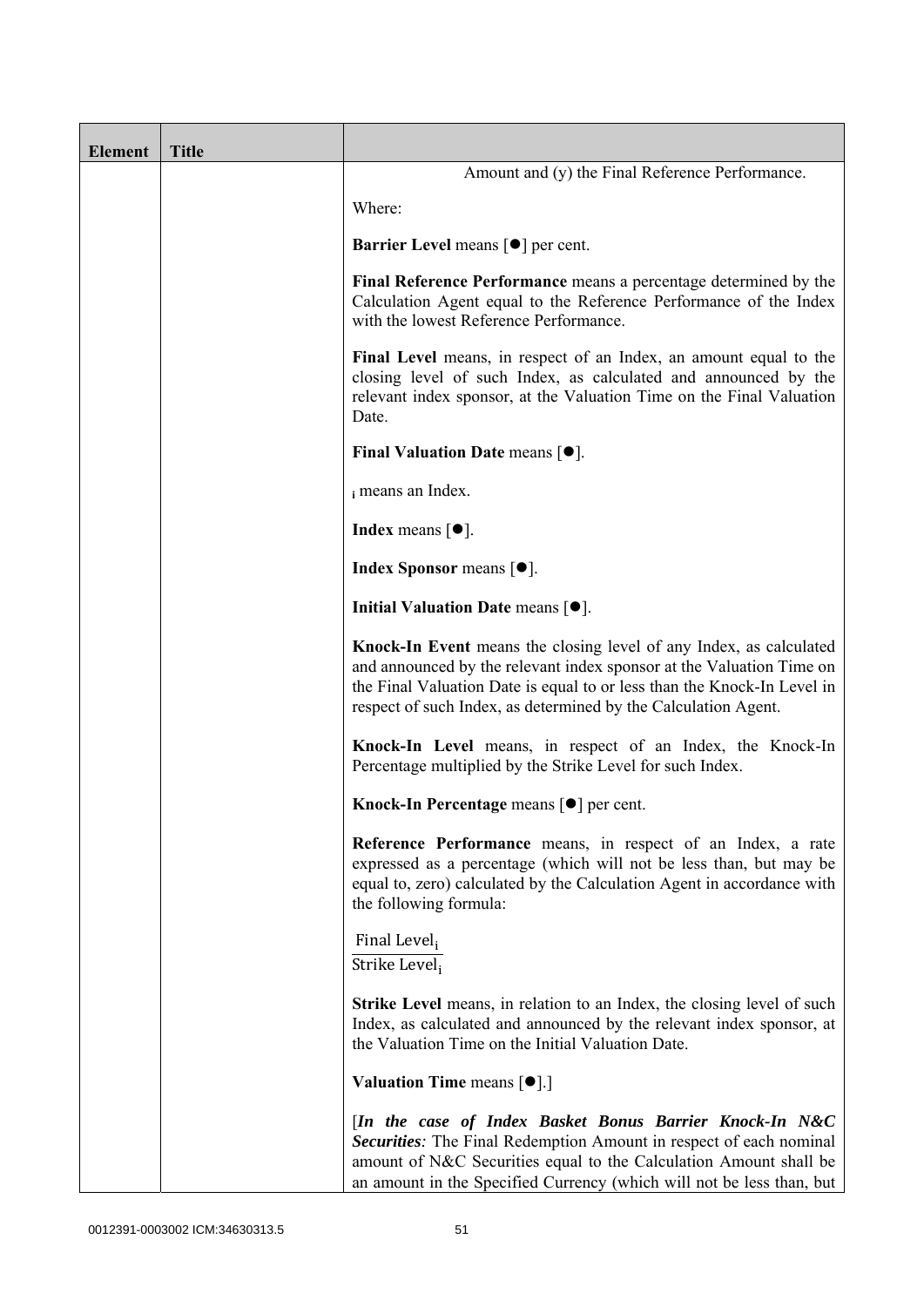| <b>Element</b> | <b>Title</b> |                                                       |                            |                                                                                                                                                                                                              |
|----------------|--------------|-------------------------------------------------------|----------------------------|--------------------------------------------------------------------------------------------------------------------------------------------------------------------------------------------------------------|
|                |              |                                                       |                            | may be equal to, zero) calculated by the Calculation Agent equal to:                                                                                                                                         |
|                |              | (a)                                                   |                            | if no Knock-In Event has occurred, the product of (i) the<br>Calculation Amount and (ii) 100 per cent. plus the<br>Participation Rate; or                                                                    |
|                |              | (b)                                                   |                            | if a Knock-In Event has occurred:                                                                                                                                                                            |
|                |              |                                                       | (i)                        | if the Final Reference Performance is equal to or<br>greater than the Barrier Level, the Calculation<br>Amount; or                                                                                           |
|                |              |                                                       | (ii)                       | if the Final Reference Performance is less than the<br>Barrier Level, the product of (x) the Calculation<br>Amount and (y) the Final Reference Performance.                                                  |
|                |              | Where:                                                |                            |                                                                                                                                                                                                              |
|                |              |                                                       |                            | <b>Barrier Level</b> means $\lceil \bullet \rceil$ per cent.                                                                                                                                                 |
|                |              |                                                       |                            | Final Reference Performance means a percentage determined by the<br>Calculation Agent equal to the Reference Performance of the Index<br>with the lowest Reference Performance.                              |
|                |              | Date.                                                 |                            | Final Level means, in respect of an Index, an amount equal to the<br>closing level of such Index, as calculated and announced by the<br>relevant index sponsor, at the Valuation Time on the Final Valuation |
|                |              |                                                       |                            | Final Valuation Date means $[•]$ .                                                                                                                                                                           |
|                |              |                                                       | i means an Index.          |                                                                                                                                                                                                              |
|                |              |                                                       | <b>Index</b> means $[•]$ . |                                                                                                                                                                                                              |
|                |              |                                                       |                            | Initial Valuation Date means $[•]$ .                                                                                                                                                                         |
|                |              |                                                       | the Knock-In Level.        | Knock-In Event means the Final Reference Performance is less than                                                                                                                                            |
|                |              |                                                       |                            | Knock-In Level means $\lceil \bullet \rceil$ per cent.                                                                                                                                                       |
|                |              |                                                       |                            | <b>Participation Rate means <math>\lceil \bullet \rceil</math> per cent.</b>                                                                                                                                 |
|                |              |                                                       | the following formula:     | Reference Performance means, in respect of an Index, a rate<br>expressed as a percentage (which will not be less than, but may be<br>equal to, zero) calculated by the Calculation Agent in accordance with  |
|                |              | Final Level <sub>i</sub><br>Strike Level <sub>i</sub> |                            |                                                                                                                                                                                                              |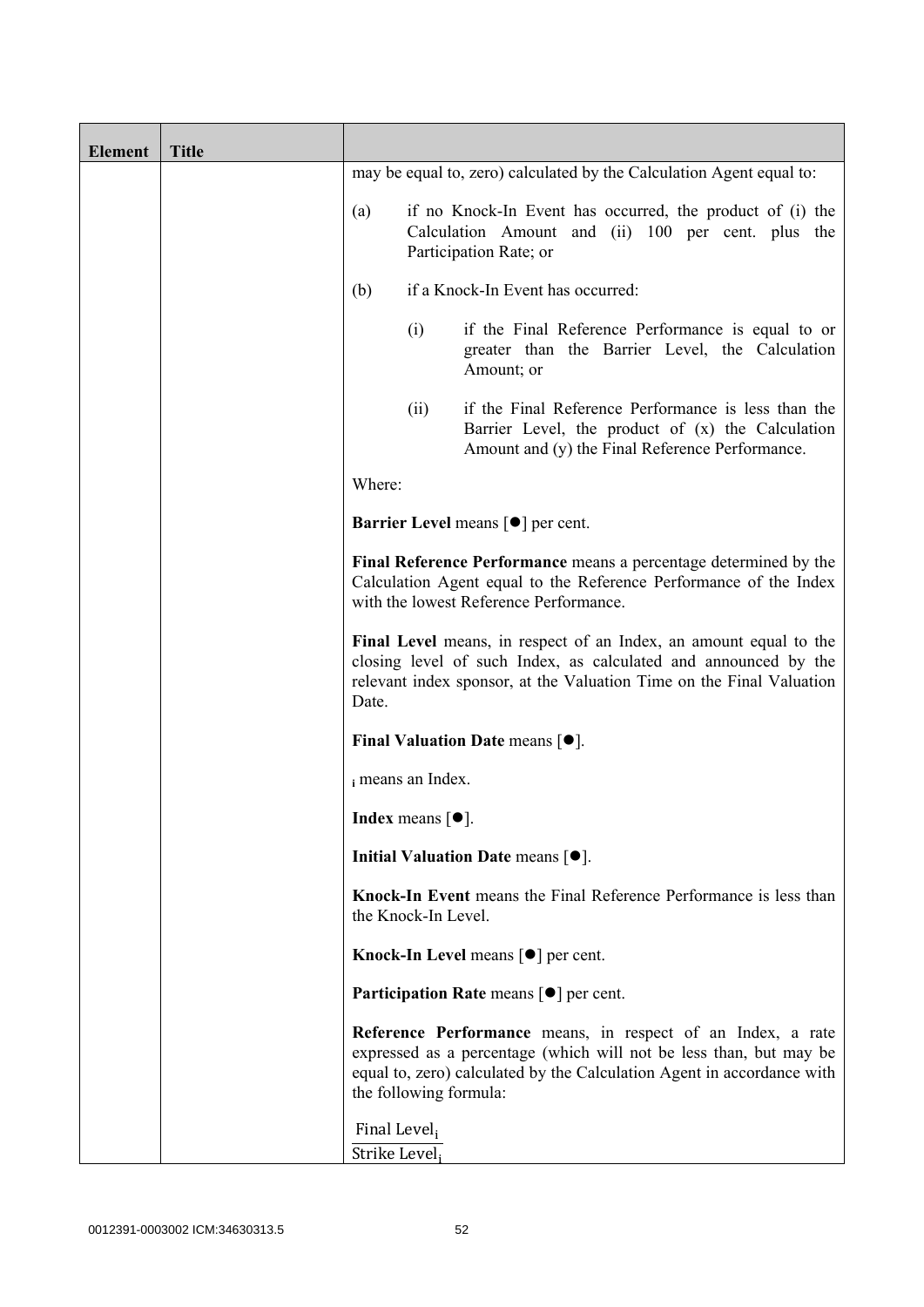| <b>Element</b> | <b>Title</b> |                                                                                                                                                                                                                                                                                                                                                                                                                                                                                                                                                                                                                                                                        |
|----------------|--------------|------------------------------------------------------------------------------------------------------------------------------------------------------------------------------------------------------------------------------------------------------------------------------------------------------------------------------------------------------------------------------------------------------------------------------------------------------------------------------------------------------------------------------------------------------------------------------------------------------------------------------------------------------------------------|
|                |              | <b>Strike Level</b> means, in relation to an Index, the closing level of such<br>Index, as calculated and announced by the relevant index sponsor, at<br>the Valuation Time on the Initial Valuation Date.                                                                                                                                                                                                                                                                                                                                                                                                                                                             |
|                |              | <b>Valuation Time means <math>\lceil \bullet \rceil</math>.</b>                                                                                                                                                                                                                                                                                                                                                                                                                                                                                                                                                                                                        |
|                |              | <i>In the case of Equity Basket Autocall N&amp;C Securities: Unless the</i><br>N&C Securities have been previously redeemed or cancelled, if on<br>any Observation Date an Autocall Event occurs the Issuer will, on<br>giving notice to Securityholders, redeem all, but not some only, of the<br>Securities, each nominal amount of the Securities equal to the<br>Calculation Amount being redeemed on the Early Redemption Date at<br>the Early Redemption Amount specified below [If the Securities are<br>interest bearing and not Conditional Interest N&C Securities, insert,<br>together with interest accrued to (but excluding) the date of<br>redemption]. |
|                |              | Where:                                                                                                                                                                                                                                                                                                                                                                                                                                                                                                                                                                                                                                                                 |
|                |              | Autocall Event means the Autocall Reference Performance in respect<br>of an Observation Date (the Relevant Observation Date) is equal to<br>or greater than the Autocall Level in respect of such Observation Date.                                                                                                                                                                                                                                                                                                                                                                                                                                                    |
|                |              | <b>Autocall Level</b> means [specify % for each Observation Date].                                                                                                                                                                                                                                                                                                                                                                                                                                                                                                                                                                                                     |
|                |              | <b>Autocall Rate</b> means [specify % for each Observation Date].                                                                                                                                                                                                                                                                                                                                                                                                                                                                                                                                                                                                      |
|                |              | Autocall Reference Performance means, in respect of an<br>Observation Date, a percentage determined by the Calculation Agent<br>equal to the Reference Performance of the Share with the lowest<br>Reference Performance in respect of such Observation Date.                                                                                                                                                                                                                                                                                                                                                                                                          |
|                |              | Early Redemption Amount means, in respect of each nominal<br>amount of the N&C Securities equal to the Calculation Amount, an<br>amount in the Specified Currency (which will not be less than, but<br>may be equal to, zero) calculated by the Calculation Agent equal to [in<br>the case of a Fixed Autocall N&C Security: the Calculation Amount]<br>[in the case of an Uplift Autocall N&C Security: the product of (i) the<br>Calculation Amount and (ii) 100 per cent. plus the Autocall Rate in<br>respect of the Relevant Observation Date].                                                                                                                   |
|                |              | Early Redemption Date means the day falling the Number of<br>Autocall Business Days immediately succeeding the Relevant<br>Observation Date.                                                                                                                                                                                                                                                                                                                                                                                                                                                                                                                           |
|                |              | i means a Share.                                                                                                                                                                                                                                                                                                                                                                                                                                                                                                                                                                                                                                                       |
|                |              | Initial Valuation Date means $[\bullet]$ .                                                                                                                                                                                                                                                                                                                                                                                                                                                                                                                                                                                                                             |
|                |              | o means an Observation Date.                                                                                                                                                                                                                                                                                                                                                                                                                                                                                                                                                                                                                                           |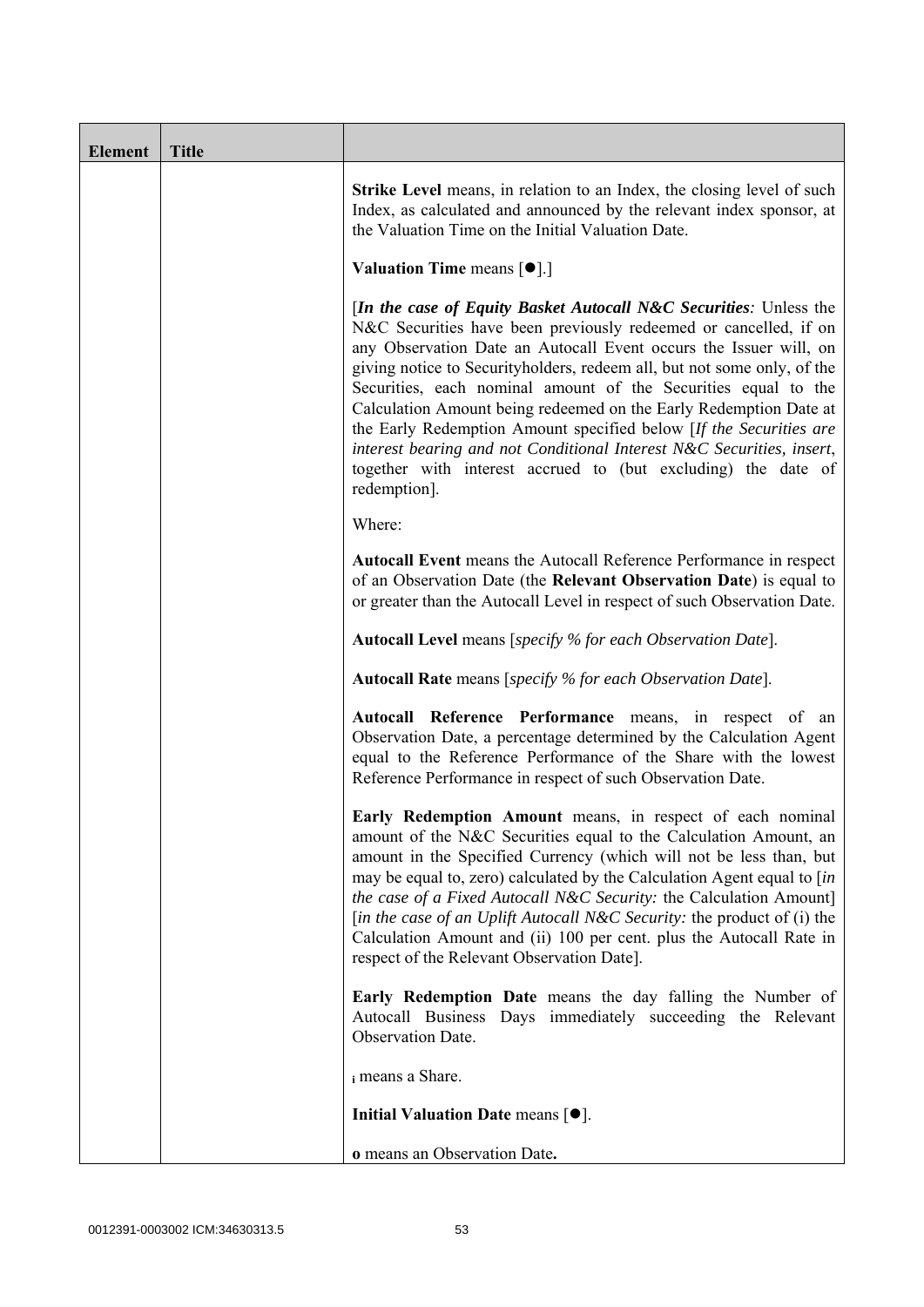| <b>Element</b> | <b>Title</b> |                                                                                                                                                                                                                                                                                                                                                                                                                                                                                                                                                                                                                                                                 |
|----------------|--------------|-----------------------------------------------------------------------------------------------------------------------------------------------------------------------------------------------------------------------------------------------------------------------------------------------------------------------------------------------------------------------------------------------------------------------------------------------------------------------------------------------------------------------------------------------------------------------------------------------------------------------------------------------------------------|
|                |              | <b>Observation Date means <math>\lceil \bullet \rceil</math>.</b>                                                                                                                                                                                                                                                                                                                                                                                                                                                                                                                                                                                               |
|                |              | Observation Price means, in respect of an Observation Date and a<br>Share, an amount equal to the price per share in respect of such Share<br>quoted on the applicable exchange at the Valuation Time on such<br><b>Observation Date.</b>                                                                                                                                                                                                                                                                                                                                                                                                                       |
|                |              | Number of Autocall Business Days means [●].                                                                                                                                                                                                                                                                                                                                                                                                                                                                                                                                                                                                                     |
|                |              | Reference Performance means, in respect of an Observation Date<br>and a Share, a rate expressed as a percentage (which will not be less<br>than, but may be equal to, zero) calculated by the Calculation Agent in<br>accordance with the following formula:                                                                                                                                                                                                                                                                                                                                                                                                    |
|                |              | Observation Level <sub>i,0</sub><br>Strike Level;                                                                                                                                                                                                                                                                                                                                                                                                                                                                                                                                                                                                               |
|                |              | <b>Share</b> means $[①]$ .                                                                                                                                                                                                                                                                                                                                                                                                                                                                                                                                                                                                                                      |
|                |              | Strike Price means, in relation to a Share, the price per share in<br>respect of such Share quoted on the applicable exchange at the<br>Valuation Time on the Initial Valuation Date.                                                                                                                                                                                                                                                                                                                                                                                                                                                                           |
|                |              | Valuation Time means [ $\bullet$ ].]                                                                                                                                                                                                                                                                                                                                                                                                                                                                                                                                                                                                                            |
|                |              | [In the case of Index Basket Autocall N&C Securities: Unless the N&C<br>Securities have been previously redeemed or cancelled, if on any<br>Observation Date an Autocall Event occurs the Issuer will, on giving<br>notice to Securityholders, redeem all, but not some only, of the N&C<br>Securities, each nominal amount of N&C Securities equal to the<br>Calculation Amount being redeemed on the Early Redemption Date at<br>the Early Redemption Amount specified below[If the Securities are<br>interest bearing and not Conditional Interest N&C Securities, insert:,<br>together with interest accrued to (but excluding) the date of<br>redemption]. |
|                |              | Where:                                                                                                                                                                                                                                                                                                                                                                                                                                                                                                                                                                                                                                                          |
|                |              | <b>Autocall Event</b> means the Autocall Reference Performance in respect<br>of an Observation Date (the Relevant Observation Date) is equal to<br>or greater than the Autocall Level in respect of such Observation Date.                                                                                                                                                                                                                                                                                                                                                                                                                                      |
|                |              | Autocall Level means [specify % for each Observation Date].                                                                                                                                                                                                                                                                                                                                                                                                                                                                                                                                                                                                     |
|                |              | <b>Autocall Rate</b> means [specify % for each Observation Date].                                                                                                                                                                                                                                                                                                                                                                                                                                                                                                                                                                                               |
|                |              | Autocall Reference Performance means, in respect of an<br>Observation Date, a percentage determined by the Calculation Agent<br>equal to the Reference Performance of the Index with the lowest<br>Reference Performance in respect of such Observation Date.                                                                                                                                                                                                                                                                                                                                                                                                   |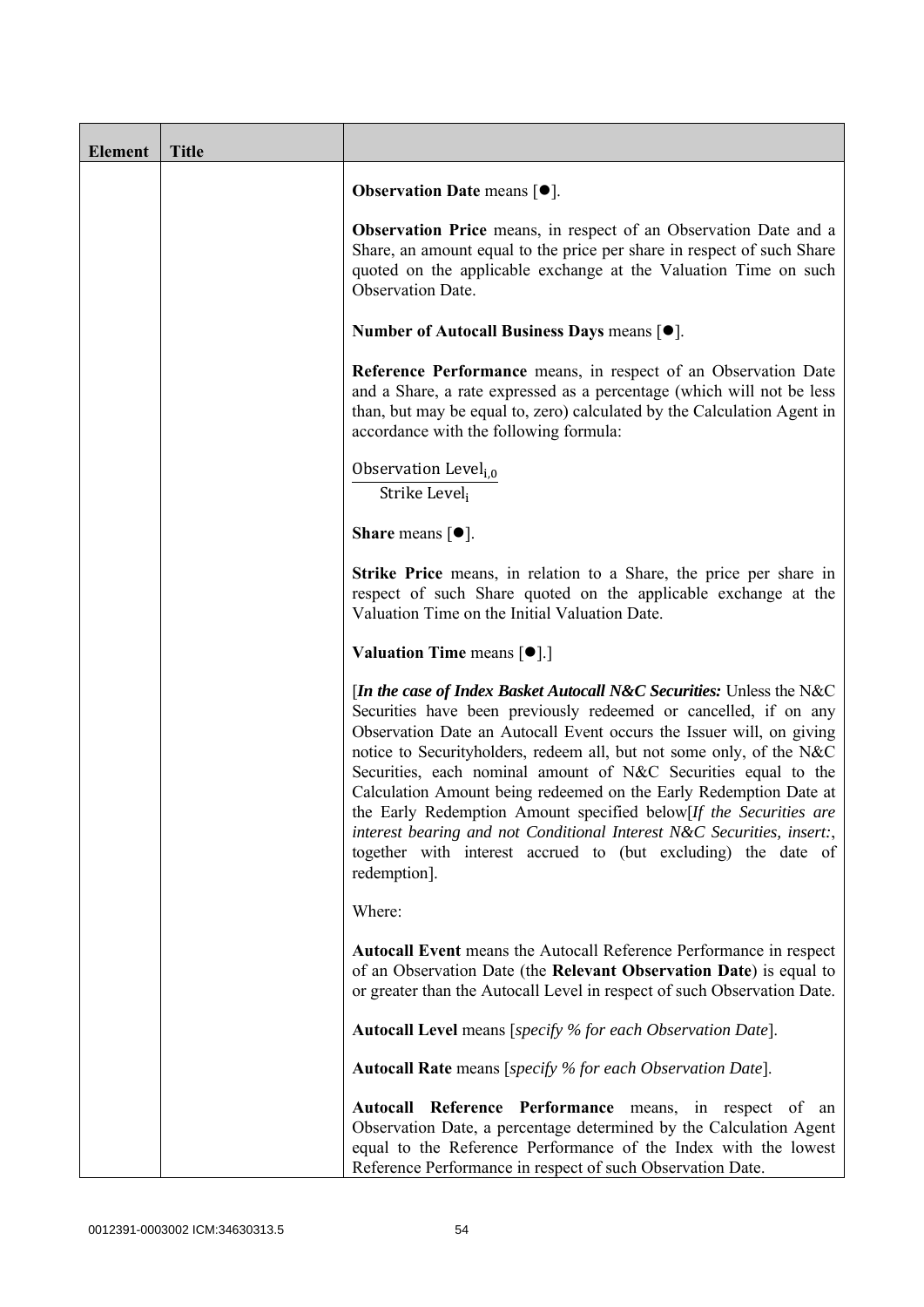| <b>Element</b> | <b>Title</b> |                                                                                                                                                                                                                                                                                                                                                                                                                                                                                                                                                           |
|----------------|--------------|-----------------------------------------------------------------------------------------------------------------------------------------------------------------------------------------------------------------------------------------------------------------------------------------------------------------------------------------------------------------------------------------------------------------------------------------------------------------------------------------------------------------------------------------------------------|
|                |              | Early Redemption Amount means, in respect of each nominal<br>amount of Securities equal to the Calculation Amount, an amount in<br>the Specified Currency (which will not be less than, but may be equal<br>to, zero) calculated by the Calculation Agent equal to $\int$ <i>in the case of a</i><br>Fixed Autocall N&C Security: the Calculation Amount] [in the case of<br>an Uplift Autocall N&C Security: the product of (i) the Calculation<br>Amount and (ii) 100 per cent. plus the Autocall Rate in respect of the<br>Relevant Observation Date]. |
|                |              | <b>Early Redemption Date</b> means the day falling the Number of<br>Autocall Business Days immediately succeeding the Relevant<br>Observation Date.                                                                                                                                                                                                                                                                                                                                                                                                       |
|                |              | i means an Index.                                                                                                                                                                                                                                                                                                                                                                                                                                                                                                                                         |
|                |              | <b>Index</b> means $\lceil \bullet \rceil$ .                                                                                                                                                                                                                                                                                                                                                                                                                                                                                                              |
|                |              | Initial Valuation Date means [ $\bullet$ ].                                                                                                                                                                                                                                                                                                                                                                                                                                                                                                               |
|                |              | o means an Observation Date.                                                                                                                                                                                                                                                                                                                                                                                                                                                                                                                              |
|                |              | <b>Observation Date means <math>\lceil \bullet \rceil</math>.</b>                                                                                                                                                                                                                                                                                                                                                                                                                                                                                         |
|                |              | Observation Level means, in respect of an Observation Date and an<br>Index, an amount equal to the closing level of such Index, as<br>calculated and announced by the relevant index sponsor, at the<br>Valuation Time on such Observation Date.                                                                                                                                                                                                                                                                                                          |
|                |              | Number of Autocall Business Days means [●].                                                                                                                                                                                                                                                                                                                                                                                                                                                                                                               |
|                |              | Reference Performance means, in respect of an Observation Date<br>and an Index, a rate expressed as a percentage (which will not be less<br>than, but may be equal to, zero) calculated by the Calculation Agent in<br>accordance with the following formula:                                                                                                                                                                                                                                                                                             |
|                |              | Observation Level <sub>i,0</sub><br>Strike Level;                                                                                                                                                                                                                                                                                                                                                                                                                                                                                                         |
|                |              | Strike Level means, in relation to an Index, the closing level of such<br>Index, as calculated and announced by the relevant index sponsor, at<br>the Valuation Time on the Initial Valuation Date.                                                                                                                                                                                                                                                                                                                                                       |
|                |              | Valuation Time means [ $\bullet$ ].]                                                                                                                                                                                                                                                                                                                                                                                                                                                                                                                      |
|                |              | [In the case of Zero Recovery Single Name Credit Linked N&C<br>Securities, insert: Subject to any prior purchase and cancellation or<br>early redemption and the occurrence of a Credit Event Determination<br>Date as described below, each Security will be redeemed by the Issuer<br>at [insert Calculation Amount], being its Final Redemption Amount<br>on the Maturity Date.                                                                                                                                                                        |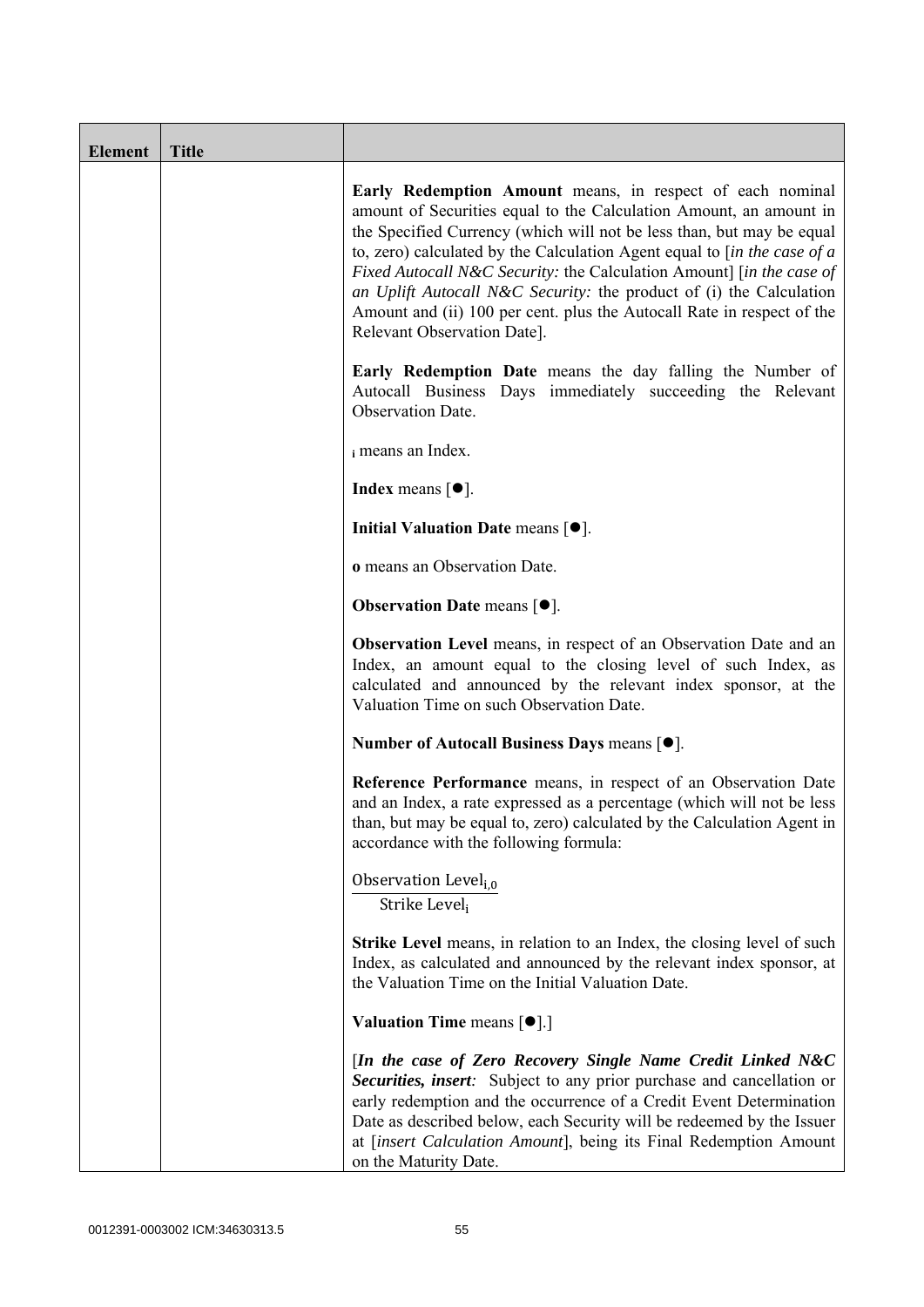| <b>Element</b> | <b>Title</b> |                                                                                                                                                                                                                                                                                                                                                                                                                                                                                                                                                                                            |
|----------------|--------------|--------------------------------------------------------------------------------------------------------------------------------------------------------------------------------------------------------------------------------------------------------------------------------------------------------------------------------------------------------------------------------------------------------------------------------------------------------------------------------------------------------------------------------------------------------------------------------------------|
|                |              | Discharge of the Issuer's obligations following a Credit Event                                                                                                                                                                                                                                                                                                                                                                                                                                                                                                                             |
|                |              | If a Credit Event (being a [bankruptcy[,]] [failure to pay[,]] [obligation<br>acceleration[,]] [obligation default[,]] [repudiation/moratorium[,]]<br>[governmental intervention[,]] [or] [restructuring] (include all that<br><i>apply</i> )), occurs in respect of the Reference Entity (being [specify]<br><i>reference entity</i> ] or any successor(s)) (the Reference Entity), the<br>Calculation Agent may determine that a Credit Event Determination<br>Date has occurred.                                                                                                        |
|                |              | If a Credit Event Determination Date occurs, the Issuer shall give<br>notice to the holders, and, subject to any adjustment and any prior<br>redemption, the Issuer's obligations in respect of the N&C Securities<br>will be discharged on the Credit Event Redemption Date and no<br>redemption or other amounts shall be payable in respect of such<br>discharge and the Issuer will have no further liability or obligation in<br>respect of the N&C Securities.                                                                                                                       |
|                |              | If the Calculation Agent determines that a Credit Event Determination<br>Date has occurred, [each Security shall cease to bear interest from<br>(and including) the Coupon Payment Date immediately preceding, or<br>if the Credit Event Determination Date is a Coupon Payment Date,<br>coinciding with the Credit Event Determination Date, or if the Credit<br>Event Determination Date falls on or prior to the first Coupon<br>Payment Date, no interest shall accrue on the Securities] [each<br>Security shall cease to bear interest from the Credit Event<br>Determination Date]. |
|                |              | Where:                                                                                                                                                                                                                                                                                                                                                                                                                                                                                                                                                                                     |
|                |              | Credit Event Determination Date means the date in respect of<br>which a Credit Event is determined to have occurred for the purposes<br>of the Securities.                                                                                                                                                                                                                                                                                                                                                                                                                                 |
|                |              | <b>Credit Event Redemption Date</b> means the day falling [specify] [ten]<br>business days following the latest of (i) the Credit Event<br>Determination Date and (ii) the date when the Credit Event Notice is<br>delivered.                                                                                                                                                                                                                                                                                                                                                              |
|                |              | [If Restructuring is a Credit Event and either Restructuring Maturity<br>Limitation and Fully Transferable Obligation, Modified Restructuring<br>Maturity Limitation and Conditionally Transferable Obligation, Mod<br>R or Mod Mod R applies, insert:                                                                                                                                                                                                                                                                                                                                     |
|                |              | Partial Reduction on Restructuring Credit Event                                                                                                                                                                                                                                                                                                                                                                                                                                                                                                                                            |
|                |              | If the type of Credit Event is a Restructuring, the Calculation Agent<br>may choose not to discharge the Issuer's obligations in respect of the<br>full nominal amount of the N&C Securities but may instead determine<br>that the Issuer's obligations shall be discharged in respect of a portion<br>of such nominal amount (the Partial Discharge Amount) only and,                                                                                                                                                                                                                     |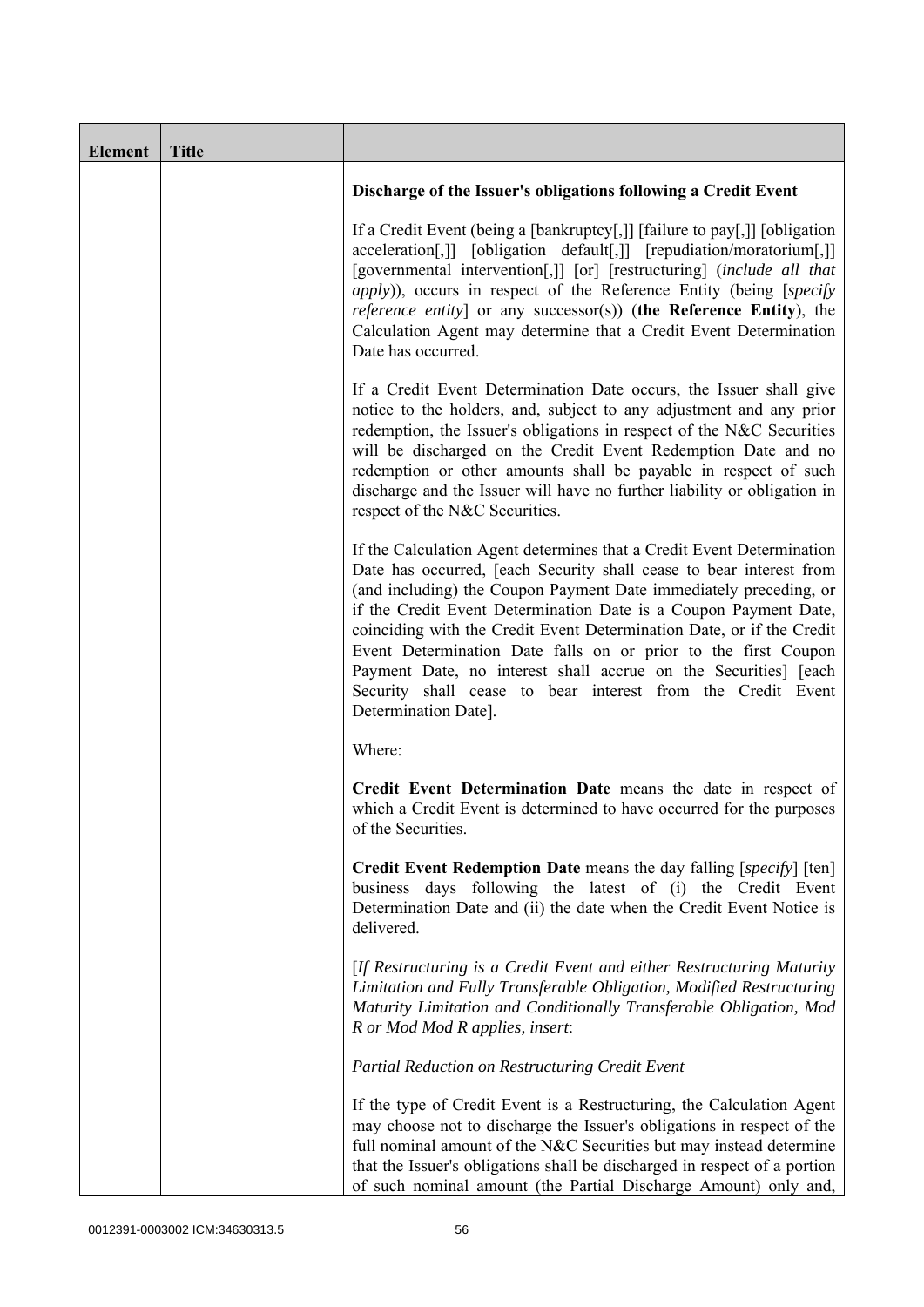| <b>Element</b> | <b>Title</b> |                                                                                                                                                                                                                                                                                                                                                                                                                                                                                                                                                                                                                                                                                                                                                                                                                                                                                                                                                           |
|----------------|--------------|-----------------------------------------------------------------------------------------------------------------------------------------------------------------------------------------------------------------------------------------------------------------------------------------------------------------------------------------------------------------------------------------------------------------------------------------------------------------------------------------------------------------------------------------------------------------------------------------------------------------------------------------------------------------------------------------------------------------------------------------------------------------------------------------------------------------------------------------------------------------------------------------------------------------------------------------------------------|
|                |              | subject to the occurrence of further Credit Events, leave the remaining<br>portion of the nominal amount of the N&C Securities outstanding (in<br>which case the terms and conditions of the Securities shall continue to<br>apply to such outstanding portion of the nominal amount).]                                                                                                                                                                                                                                                                                                                                                                                                                                                                                                                                                                                                                                                                   |
|                |              | [In the case of Zero Recovery Basket Credit Linked N&C Securities,<br><i>insert</i> : The Final Redemption Amount in respect of each nominal<br>amount of Securities equal to the Calculation Amount shall be an<br>amount in the Specified Currency equal to the Outstanding Nominal<br>Amount as of the Maturity Date. For the avoidance of doubt if the<br>Outstanding Nominal Amount as of the Maturity Date is zero, no<br>amounts will be payable on the Maturity Date.                                                                                                                                                                                                                                                                                                                                                                                                                                                                             |
|                |              | The Outstanding Nominal Amount is the Calculation Amount,<br>subject to reduction in accordance with the following paragraph.                                                                                                                                                                                                                                                                                                                                                                                                                                                                                                                                                                                                                                                                                                                                                                                                                             |
|                |              | If [Insert if Annex 7 applies: Conditions to Settlement are<br>satisfied][Insert if Annex 15 applies: a Credit Event Determination<br>Date occurs] with respect to a Reference Entity, the Calculation Agent<br>will thereupon reduce the Outstanding Nominal Amount by an amount<br>equal to the Credit Event Reduction Amount in respect of such<br>Reference Entity, subject to the effective date of such reduction being<br>adjusted or such reduction being reversed in certain circumstances.                                                                                                                                                                                                                                                                                                                                                                                                                                                      |
|                |              | If the Outstanding Nominal Amount is equal to zero, the Issuer's<br>obligations in respect of the Securities will be discharged and the<br>Issuer will have no further liability in respect thereof.                                                                                                                                                                                                                                                                                                                                                                                                                                                                                                                                                                                                                                                                                                                                                      |
|                |              | Where:                                                                                                                                                                                                                                                                                                                                                                                                                                                                                                                                                                                                                                                                                                                                                                                                                                                                                                                                                    |
|                |              | <i>[Insert if Annex 7 applies: Conditions to Settlement means [(a)] the</i><br>occurrence of a Credit Event Determination Date except where such is<br>reversed [and (b) either (i) the delivery by the Calculation Agent to<br>the Issuer of a notice of publicly available information confirming the<br>occurrence of the Credit Event that is effective during one of the<br>periods specified in paragraph (a) of the definition of Credit Event<br>Determination Date or (ii) the public announcement by the<br>International Swaps and Derivatives Association, Inc. (ISDA) on or<br>prior to the last day of a prescribed period that the relevant Credit<br>Derivatives Determinations Committee established by ISDA has<br>resolved that an event that constitutes a Credit Event has occurred<br>with respect to the relevant Reference Entity or obligation thereof]<br>[Include if Notice of Publicly Available Information is applicable].] |
|                |              | Credit Event Determination Date means the date in respect of<br>which a Credit Event is determined to have occurred for the purposes<br>of the Securities.                                                                                                                                                                                                                                                                                                                                                                                                                                                                                                                                                                                                                                                                                                                                                                                                |
|                |              | Credit Event Reduction Amount means, in respect of a Reference<br>Entity, the product of (a) the Calculation Amount and (b) the<br>Weighting in respect of such Reference Entity.                                                                                                                                                                                                                                                                                                                                                                                                                                                                                                                                                                                                                                                                                                                                                                         |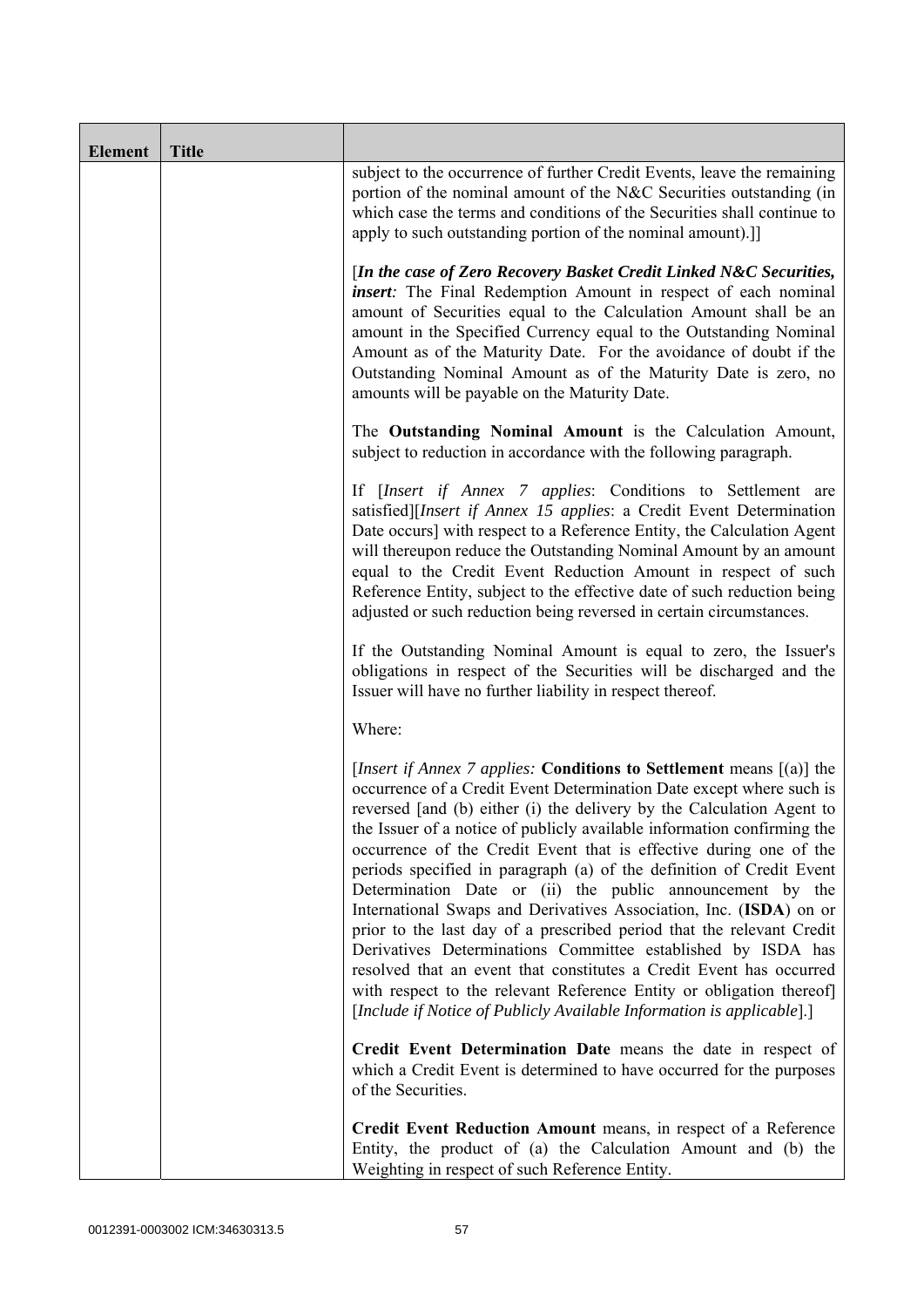| Element | <b>Title</b> |                                                                                                                                                                                                                                                                                                                                                                                                                                                                                                                                                                                                                                                                                                                                                                                                     |
|---------|--------------|-----------------------------------------------------------------------------------------------------------------------------------------------------------------------------------------------------------------------------------------------------------------------------------------------------------------------------------------------------------------------------------------------------------------------------------------------------------------------------------------------------------------------------------------------------------------------------------------------------------------------------------------------------------------------------------------------------------------------------------------------------------------------------------------------------|
|         |              | Credit Event means each of the Credit Events listed in the relevant<br>Physical Settlement Matrix in respect of each of the Reference<br>Entities.                                                                                                                                                                                                                                                                                                                                                                                                                                                                                                                                                                                                                                                  |
|         |              | [Index means $[\bullet]$ .]                                                                                                                                                                                                                                                                                                                                                                                                                                                                                                                                                                                                                                                                                                                                                                         |
|         |              | Reference Entities and relevant Weighting Percentages means $[•]$ .                                                                                                                                                                                                                                                                                                                                                                                                                                                                                                                                                                                                                                                                                                                                 |
|         |              | Weighting means, with respect to a Reference Entity, (a) the<br>Weighting Percentage for such Reference Entity or, if prior to [Insert]<br>if Annex 7 applies: the satisfaction of Conditions to Settlement with<br>respect to such Reference Entity] [Insert if Annex 15 applies: the<br>occurrence of a Credit Event Determination Date with respect to such<br>Reference Entity], such Reference Entity is a successor to another<br>Reference Entity, (b) the sum of $(x)$ the Weighting Percentage for<br>such Reference Entity and (y) the Weighting Percentage for each<br>Reference Entity in respect of which such Reference Entity is a<br>successor. If a Reference Entity has more than one successor, its<br>Weighting Percentage will be pro-rated amongst each of the<br>successors. |
|         |              | [If Restructuring is a Credit Event and either Restructuring Maturity<br>Limitation and Fully Transferable Obligation, Modified Restructuring<br>Maturity Limitation and Conditionally Transferable Obligation, Mod<br>R or Mod Mod R applies, insert:                                                                                                                                                                                                                                                                                                                                                                                                                                                                                                                                              |
|         |              | Partial Reduction on Restructuring Credit Event                                                                                                                                                                                                                                                                                                                                                                                                                                                                                                                                                                                                                                                                                                                                                     |
|         |              | If the type of Credit Event is a Restructuring, the Calculation Agent<br>may choose not to reduce the Outstanding Nominal Amount by the<br>full Credit Event Reduction Amount in respect of the relevant<br>Reference Entity, but may choose to apply a reduction of part of the<br>relevant Credit Event Reduction Amount and, subject to the<br>occurrence of further Credit Events, leave the remaining Credit Event<br>Reduction Amount outstanding (in which case the terms and<br>conditions of the Securities shall continue to apply to such amount).]                                                                                                                                                                                                                                      |
|         |              | [In the case of Auction to Cash Settled Credit Linked N&C<br>Securities, insert: Subject to any prior purchase and cancellation or<br>early redemption and the occurrence of a Credit Event Determination<br>Date as described below, each Security will be redeemed by the Issuer<br>at [insert Calculation Amount], being its Final Redemption Amount<br>on the Maturity Date.                                                                                                                                                                                                                                                                                                                                                                                                                    |
|         |              | <b>Redemption following a Credit Event</b>                                                                                                                                                                                                                                                                                                                                                                                                                                                                                                                                                                                                                                                                                                                                                          |
|         |              | If a Credit Event (being a [bankruptcy[,]] [failure to pay[,]] [obligation<br>acceleration[,]] [obligation default[,]] [repudiation/moratorium[,]]<br>[governmental intervention[,]] [or] [restructuring] (include all that<br><i>apply</i> )), occurs in respect of the Reference Entity (being [specify<br>reference entity] or any successor(s)) (the Reference Entity), the                                                                                                                                                                                                                                                                                                                                                                                                                     |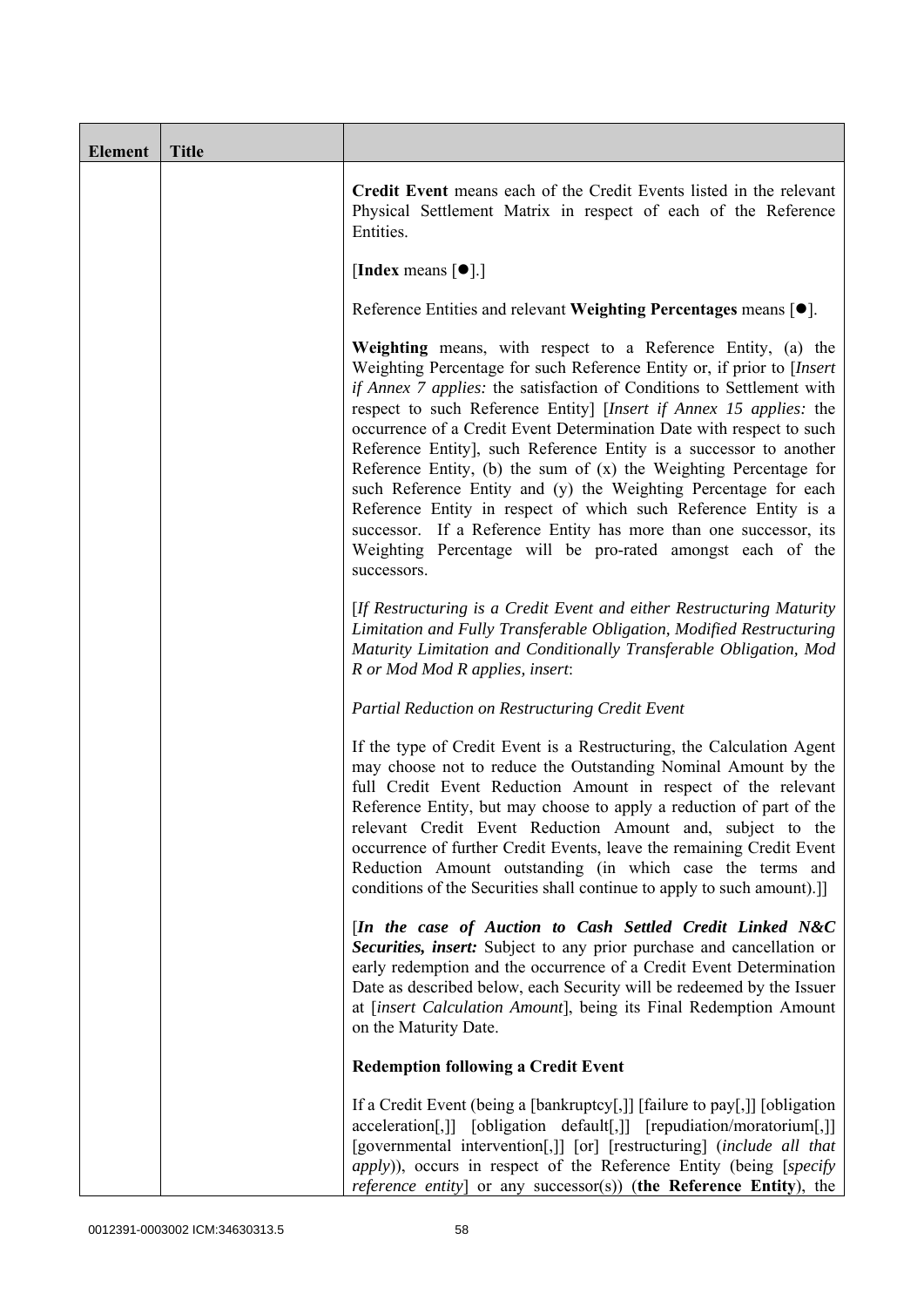| <b>Element</b> | <b>Title</b> |                                                                                                                                                                                                                                                                                                                                                                                                                                                                                                                                                                                            |
|----------------|--------------|--------------------------------------------------------------------------------------------------------------------------------------------------------------------------------------------------------------------------------------------------------------------------------------------------------------------------------------------------------------------------------------------------------------------------------------------------------------------------------------------------------------------------------------------------------------------------------------------|
|                |              | Calculation Agent may determine that a Credit Event Determination<br>Date has occurred.                                                                                                                                                                                                                                                                                                                                                                                                                                                                                                    |
|                |              | If a Credit Event Determination Date occurs, the Issuer shall give<br>notice to the holders, and, subject to any adjustment and any prior<br>redemption, redeem all but not some only of the Securities and pay in<br>respect of each Security the Credit Event Redemption Amount on the<br>Credit Event Redemption Date.                                                                                                                                                                                                                                                                  |
|                |              | If the Calculation Agent determines that a Credit Event Determination<br>Date has occurred, [each Security shall cease to bear interest from<br>(and including) the Coupon Payment Date immediately preceding, or<br>if the Credit Event Determination Date is a Coupon Payment Date,<br>coinciding with the Credit Event Determination Date, or if the Credit<br>Event Determination Date falls on or prior to the first Coupon<br>Payment Date, no interest shall accrue on the Securities] [each<br>Security shall cease to bear interest from the Credit Event<br>Determination Date]. |
|                |              | Where:                                                                                                                                                                                                                                                                                                                                                                                                                                                                                                                                                                                     |
|                |              | Auction Final Price means the recovery amount (expressed as a<br>percentage) determined by the Calculation Agent by reference to the<br>price determined for obligations of the relevant Reference Entity by<br>the relevant auction procedure.                                                                                                                                                                                                                                                                                                                                            |
|                |              | Auction Settlement Date means the date for settlement of the auction<br>procedure pursuant to which the Auction Final Price is determined.                                                                                                                                                                                                                                                                                                                                                                                                                                                 |
|                |              | Credit Event Determination Date means the date in respect of<br>which a Credit Event is determined to have occurred for the purposes<br>of the Securities.                                                                                                                                                                                                                                                                                                                                                                                                                                 |
|                |              | <b>Credit Event Redemption Date</b> means [the later of $\int$ $[(a)$ $[$<br>business days following the latest of [the date falling [<br>dollar business<br>days following the latest of $\vert$ $\vert$ (i) the Auction Settlement Date or the<br>date on which the Final Price is determined if applicable and (ii) the<br>Credit Event Determination Date] [and (b) the Scheduled Maturity<br>Date].                                                                                                                                                                                   |
|                |              | <b>Credit Event Redemption Amount</b> means: [[ <i>specify</i> ] per Calculation<br>Amount] / [an amount calculated by the Calculation Agent equal to (A<br>$\times$ B) [- C], where                                                                                                                                                                                                                                                                                                                                                                                                       |
|                |              | A is the Calculation Amount; [and]                                                                                                                                                                                                                                                                                                                                                                                                                                                                                                                                                         |
|                |              | <b>B</b> is the Auction Final Price or, if the Auction Final Price is not to be<br>determined following the occurrence of certain events, the Final Price;<br>[and                                                                                                                                                                                                                                                                                                                                                                                                                         |
|                |              | C is relevant unwind costs].]]                                                                                                                                                                                                                                                                                                                                                                                                                                                                                                                                                             |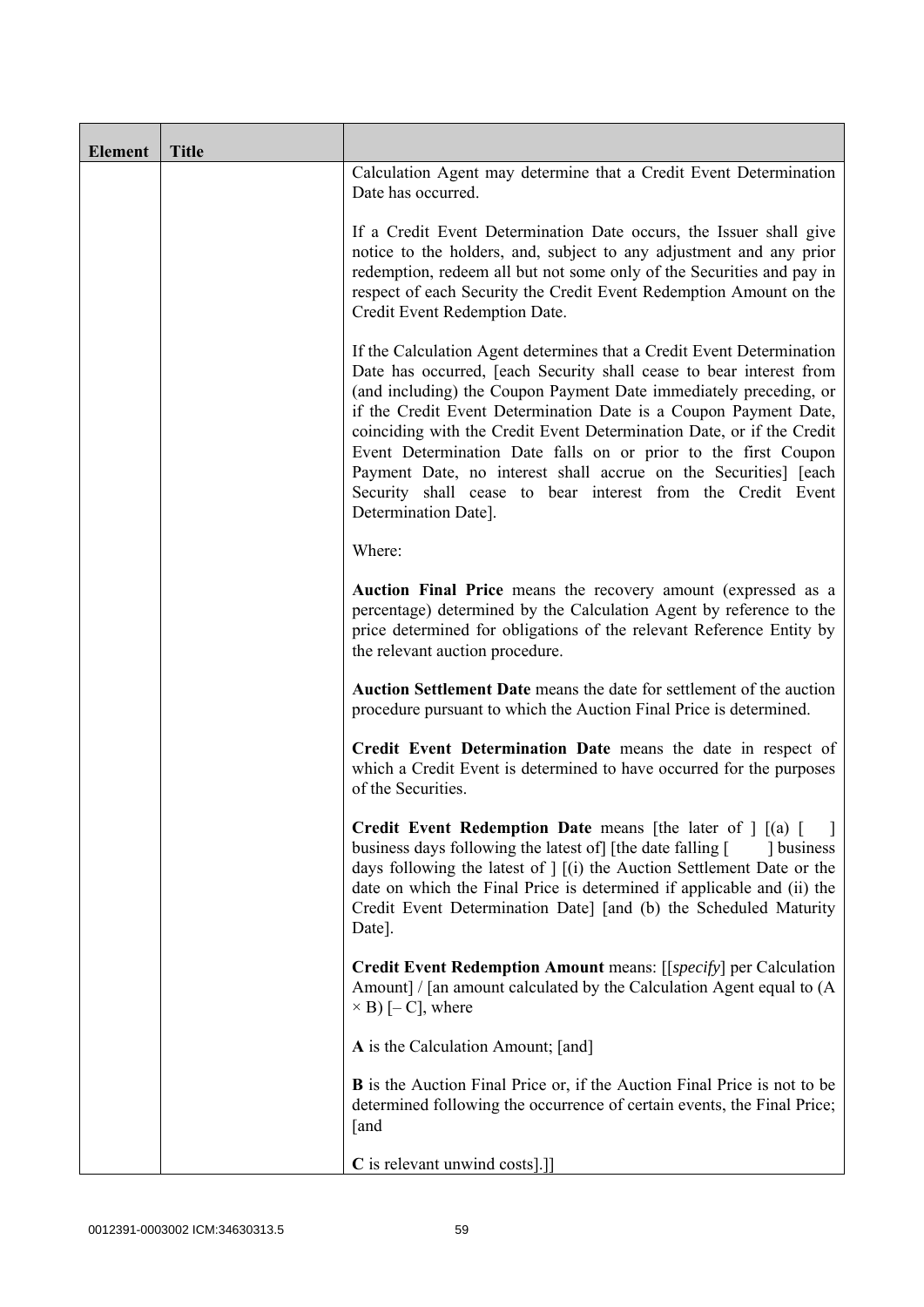| <b>Element</b> | <b>Title</b> |                                                                                                                                                                                                                                                                                                                                                                                                                                                                                                                                                                                                                                                                                                                                                                                                                          |
|----------------|--------------|--------------------------------------------------------------------------------------------------------------------------------------------------------------------------------------------------------------------------------------------------------------------------------------------------------------------------------------------------------------------------------------------------------------------------------------------------------------------------------------------------------------------------------------------------------------------------------------------------------------------------------------------------------------------------------------------------------------------------------------------------------------------------------------------------------------------------|
|                |              | The Credit Event Redemption Amount shall not be less than zero.]                                                                                                                                                                                                                                                                                                                                                                                                                                                                                                                                                                                                                                                                                                                                                         |
|                |              | Final Price means the recovery amount (expressed as a percentage)<br>determined by the Calculation Agent in respect of obligations of the<br>relevant Reference Entity.                                                                                                                                                                                                                                                                                                                                                                                                                                                                                                                                                                                                                                                  |
|                |              | [If Restructuring is a Credit Event, insert:                                                                                                                                                                                                                                                                                                                                                                                                                                                                                                                                                                                                                                                                                                                                                                             |
|                |              | Partial reduction on restructuring credit event                                                                                                                                                                                                                                                                                                                                                                                                                                                                                                                                                                                                                                                                                                                                                                          |
|                |              | If the type of credit event is a restructuring, the Calculation Agent<br>may choose not to redeem the Securities in full, but may choose to<br>pay a partial Credit Event Redemption Amount and, subject to the<br>occurrence of further credit events, the terms and conditions of the<br>Securities shall continue to apply.]                                                                                                                                                                                                                                                                                                                                                                                                                                                                                          |
|                |              | [In the case of Tranched Zero Recovery Credit Linked N&C<br>Securities, insert: The Final Redemption Amount in respect of each<br>nominal amount of Securities equal to the Calculation Amount shall<br>be an amount in the Specified Currency equal to the Outstanding<br>Nominal Amount as of the Maturity Date. For the avoidance of doubt<br>if the Outstanding Nominal Amount as of the Maturity Date is zero,<br>no amounts will be payable on the Maturity Date. On and from any<br>date on which the Outstanding Nominal Amount is reduced as<br>provided below, interest will be calculated on the Outstanding<br>Nominal Amount immediately prior to the relevant interest payment<br>date. If the Outstanding Nominal Amount is reduced to zero no<br>further interest will be payable on the N&C Securities. |
|                |              | The Outstanding Nominal Amount is the Calculation Amount,<br>subject to reduction in accordance with the following paragraph.                                                                                                                                                                                                                                                                                                                                                                                                                                                                                                                                                                                                                                                                                            |
|                |              | If a Credit Event Determination Date occurs with respect to a<br>Reference Entity, the Calculation Agent will thereupon reduce the<br>Outstanding Nominal Amount by an amount equal to the Aggregate<br>Reduction Amount, subject to the effective date of such reduction<br>being adjusted or such reduction being reversed in certain<br>circumstances.                                                                                                                                                                                                                                                                                                                                                                                                                                                                |
|                |              | If the Outstanding Nominal Amount is equal to zero, the Issuer's<br>obligations in respect of the Securities will be discharged and the<br>Issuer will have no further liability in respect thereof.                                                                                                                                                                                                                                                                                                                                                                                                                                                                                                                                                                                                                     |
|                |              | Where:                                                                                                                                                                                                                                                                                                                                                                                                                                                                                                                                                                                                                                                                                                                                                                                                                   |
|                |              | Aggregate Reduction Amount means, with respect to any day, an<br>amount equal to the product of (a) the Calculation Amount and (b) the<br>Tranche Loss Percentage divided by the Tranche Width.                                                                                                                                                                                                                                                                                                                                                                                                                                                                                                                                                                                                                          |
|                |              | Credit Event Determination Date means the date in respect of<br>which a Credit Event is determined to have occurred for the purposes                                                                                                                                                                                                                                                                                                                                                                                                                                                                                                                                                                                                                                                                                     |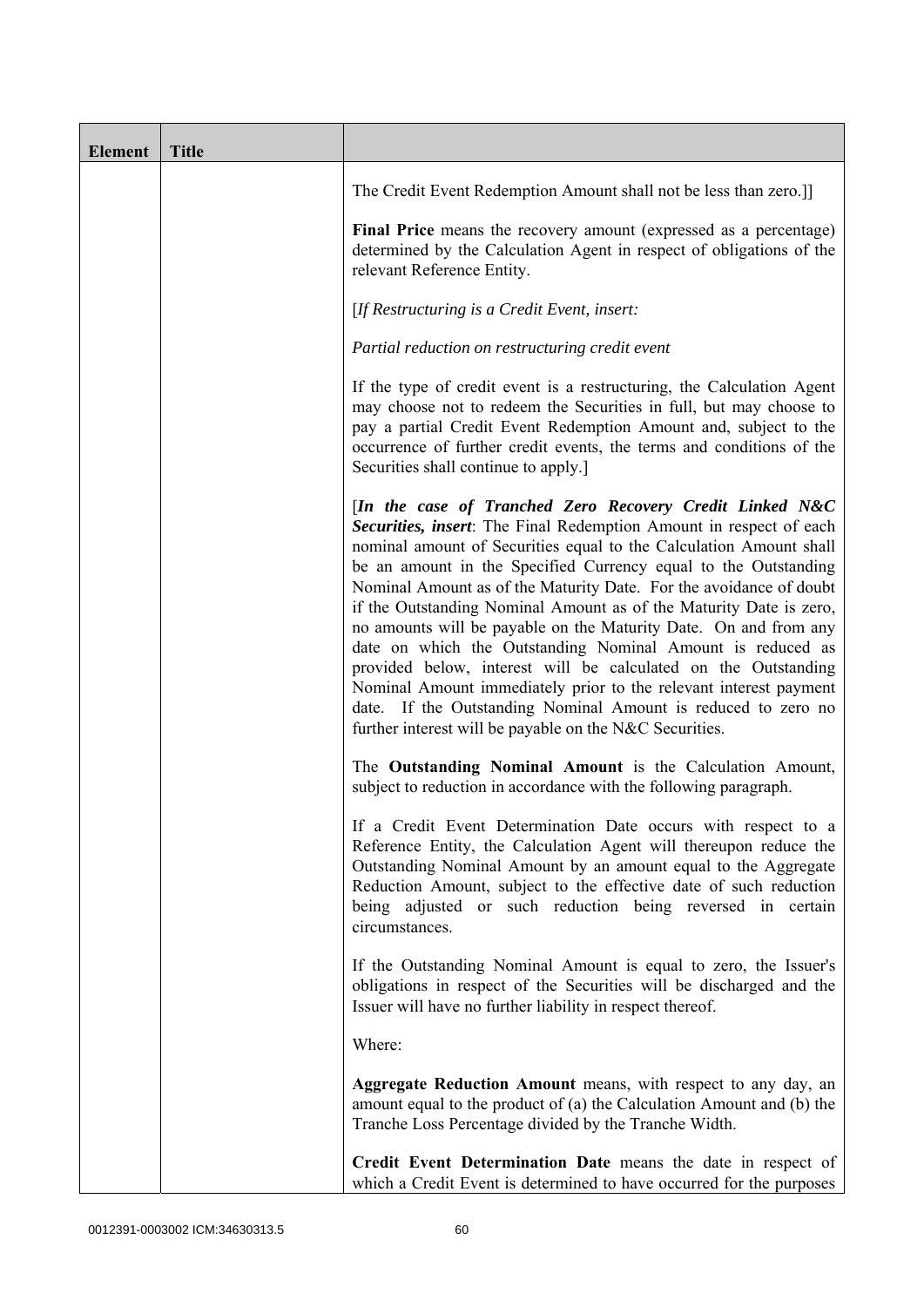| <b>Element</b> | <b>Title</b> |                                                                                                                                                                                                                                                                                                                                                                                                                                                                                                                       |
|----------------|--------------|-----------------------------------------------------------------------------------------------------------------------------------------------------------------------------------------------------------------------------------------------------------------------------------------------------------------------------------------------------------------------------------------------------------------------------------------------------------------------------------------------------------------------|
|                |              | of the Securities.                                                                                                                                                                                                                                                                                                                                                                                                                                                                                                    |
|                |              | Credit Event means each of the Credit Events listed in the Physical<br>Settlement Matrix in respect of each of the Reference Entities.                                                                                                                                                                                                                                                                                                                                                                                |
|                |              | <b>Index</b> means $[•]$ .                                                                                                                                                                                                                                                                                                                                                                                                                                                                                            |
|                |              | Loss Percentage means, with respect to each Reference Entity and<br>the occurrence of a Credit Event Determination Date, the Reference<br>Entity Weighting.                                                                                                                                                                                                                                                                                                                                                           |
|                |              | Reference Entities and relevant Weighting Percentages means [●].                                                                                                                                                                                                                                                                                                                                                                                                                                                      |
|                |              | Reference Entity Weighting means, in respect of each Reference<br>Entity the relevant Weighting Percentage, provided that if a<br>Succession Event occurs in respect of a Reference Entity the<br>Reference Entity Weightings of all affected Reference Entities will be<br>subject to adjustment by the Calculation Agent as provided in the<br>definition of "Successor". If a Reference Entity has more than one<br>successor, its Reference Entity Weighting will be pro-rated amongst<br>each of the successors. |
|                |              | Tranche Loss Percentage means, with respect to a Credit Event<br>Determination Date, (each a Relevant Day), an amount equal to the<br>lowest of:                                                                                                                                                                                                                                                                                                                                                                      |
|                |              | the Tranche Width; and<br>(a)                                                                                                                                                                                                                                                                                                                                                                                                                                                                                         |
|                |              | (b)<br>an amount expressed as a percentage equal to (subject to a<br>minimum of zero):                                                                                                                                                                                                                                                                                                                                                                                                                                |
|                |              | the aggregate of all Loss Percentages<br>(i)<br>(calculated for the period from and including<br>the relevant Trade Date to and including such<br>Relevant Day) including the Loss Percentage<br>respect of such Relevant Day as<br>in<br>determined by the Calculation Agent; minus                                                                                                                                                                                                                                  |
|                |              | the Tranche Attachment Level.<br>(ii)                                                                                                                                                                                                                                                                                                                                                                                                                                                                                 |
|                |              | <b>Tranche Attachment Level means <math>\lceil \bullet \rceil</math> per cent.</b>                                                                                                                                                                                                                                                                                                                                                                                                                                    |
|                |              | <b>Tranche Detachment Level means [●] per cent.</b>                                                                                                                                                                                                                                                                                                                                                                                                                                                                   |
|                |              | <b>Tranche Width</b> means $\lceil \bullet \rceil$ per cent. (being equal to the Tranche<br>Detachment Level minus the Tranche Attachment Level).                                                                                                                                                                                                                                                                                                                                                                     |
|                |              | Partial Reduction on Restructuring Credit Event                                                                                                                                                                                                                                                                                                                                                                                                                                                                       |
|                |              | If the type of Credit Event is a Restructuring, the Calculation Agent<br>may choose not to reduce the Outstanding Nominal Amount by the<br>full Aggregate Reduction Amount in respect of the relevant Reference                                                                                                                                                                                                                                                                                                       |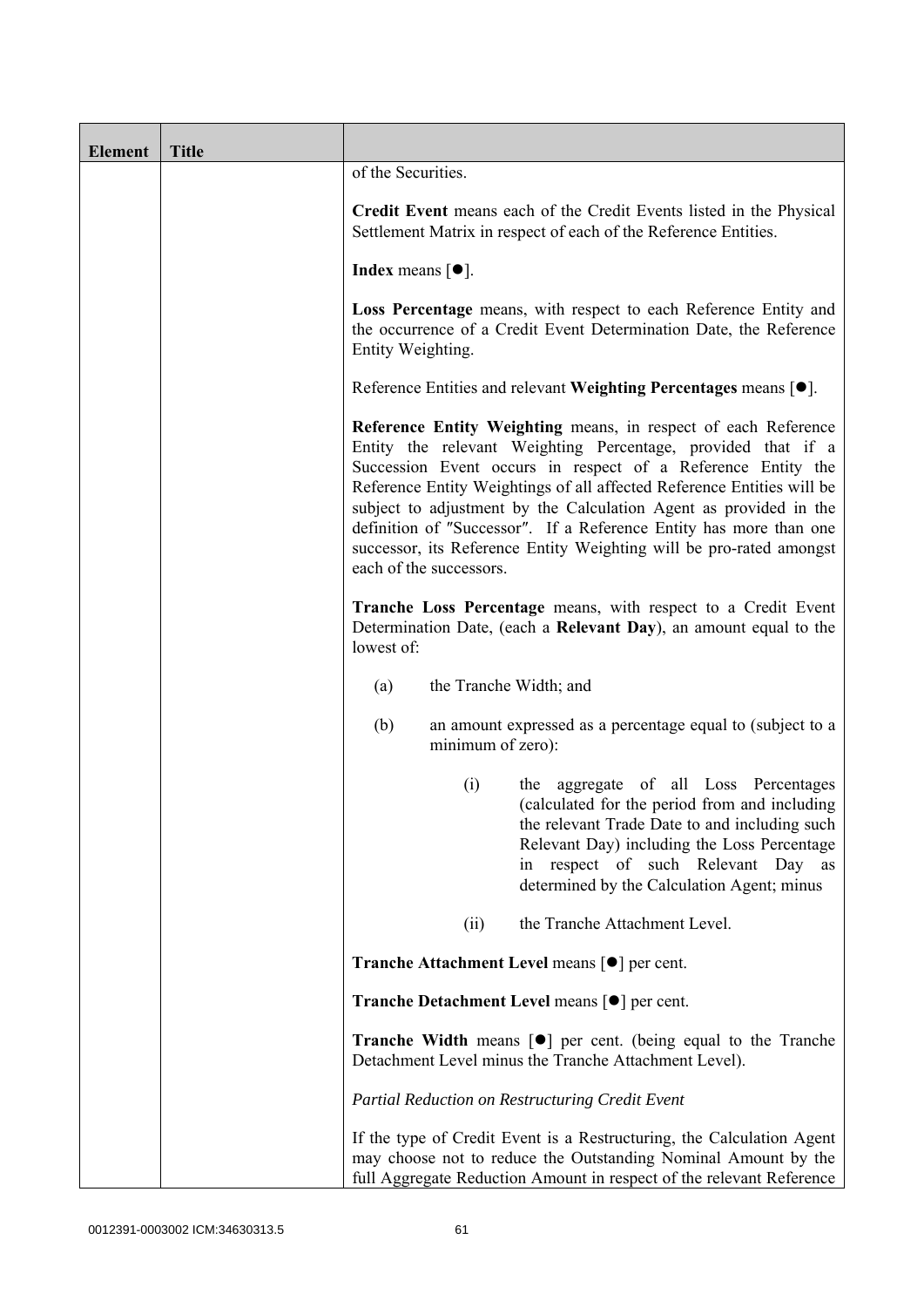| <b>Element</b> | <b>Title</b> |                                                                                                                                                                                                                                                                                                                                                                                                                                                                                                                                                                                                                                                                                                                                                                                           |
|----------------|--------------|-------------------------------------------------------------------------------------------------------------------------------------------------------------------------------------------------------------------------------------------------------------------------------------------------------------------------------------------------------------------------------------------------------------------------------------------------------------------------------------------------------------------------------------------------------------------------------------------------------------------------------------------------------------------------------------------------------------------------------------------------------------------------------------------|
|                |              | Entity, but may choose to apply a reduction of part of the relevant<br>Aggregate Reduction Amount and, subject to the occurrence of further<br>Credit Events, leave the remaining Aggregate Reduction Amount<br>outstanding (in which case the terms and conditions of the Securities<br>shall continue to apply to such amount).]                                                                                                                                                                                                                                                                                                                                                                                                                                                        |
|                |              | [In the case of Equity Delta One Redemption N&C Securities: The<br>Final Redemption Amount in respect of each nominal amount of<br>Securities equal to the Calculation Amount shall be an amount in the<br>Specified Currency (which will not be less than, but may be equal to,<br>zero) calculated by the Calculation Agent equal to:                                                                                                                                                                                                                                                                                                                                                                                                                                                   |
|                |              | $[V_F \times Exchange Rate] - C$                                                                                                                                                                                                                                                                                                                                                                                                                                                                                                                                                                                                                                                                                                                                                          |
|                |              | Any such amount will be rounded to the nearest sub-unit of the<br>relevant Specified Currency, half of any such sub-unit being rounded<br>upwards or otherwise in accordance with applicable market<br>convention.                                                                                                                                                                                                                                                                                                                                                                                                                                                                                                                                                                        |
|                |              | Where:                                                                                                                                                                                                                                                                                                                                                                                                                                                                                                                                                                                                                                                                                                                                                                                    |
|                |              | $V_F$ means the Final Price.                                                                                                                                                                                                                                                                                                                                                                                                                                                                                                                                                                                                                                                                                                                                                              |
|                |              | C means the Specified Currency equivalent of the Costs as determined<br>by the Calculation Agent using such foreign exchange rate as the<br>Calculation Agent deems appropriate with respect to the relevant<br>time(s) the Costs arise or may arise.                                                                                                                                                                                                                                                                                                                                                                                                                                                                                                                                     |
|                |              | Costs means, in respect of each nominal amount of Securities equal to<br>the Calculation Amount, such Securities' pro rata share of the total<br>amount of any commissions, costs, expenses, duties, taxes (including<br>but not limited to any capital gains tax or withholding tax), levies,<br>registration fees, custodial fees or other charges which may be<br>required to be made, paid, withheld or deducted by the Issuer and/or<br>any of its affiliates and/or any of their respective nominees as a result<br>of, or in connection with, the Issuer and/or any of its affiliates and/or<br>any of their respective nominees (a) being a direct holder of any<br>Hedging Shares and/or selling and/or realising any Hedging Shares<br>and/or (b) unwinding any Hedge Position. |
|                |              | Equity Currency means $[\bullet].$                                                                                                                                                                                                                                                                                                                                                                                                                                                                                                                                                                                                                                                                                                                                                        |
|                |              | <b>Exchange Rate</b> means (i) the rate of exchange between the Equity<br>Currency and the Specified Currency (expressed as a number of units of<br>the Specified Currency for which a unit of the Equity Currency can be<br>exchanged) determined at or around the Final Valuation Date which the<br>Calculation Agent determines appropriate in its sole discretion, or (ii)<br>where the Equity Currency is the same as the Specified Currency, one.                                                                                                                                                                                                                                                                                                                                   |
|                |              | Final Valuation Date means $[•]$ .                                                                                                                                                                                                                                                                                                                                                                                                                                                                                                                                                                                                                                                                                                                                                        |
|                |              | Hedge Position means any Product that the Issuer and/or any of its                                                                                                                                                                                                                                                                                                                                                                                                                                                                                                                                                                                                                                                                                                                        |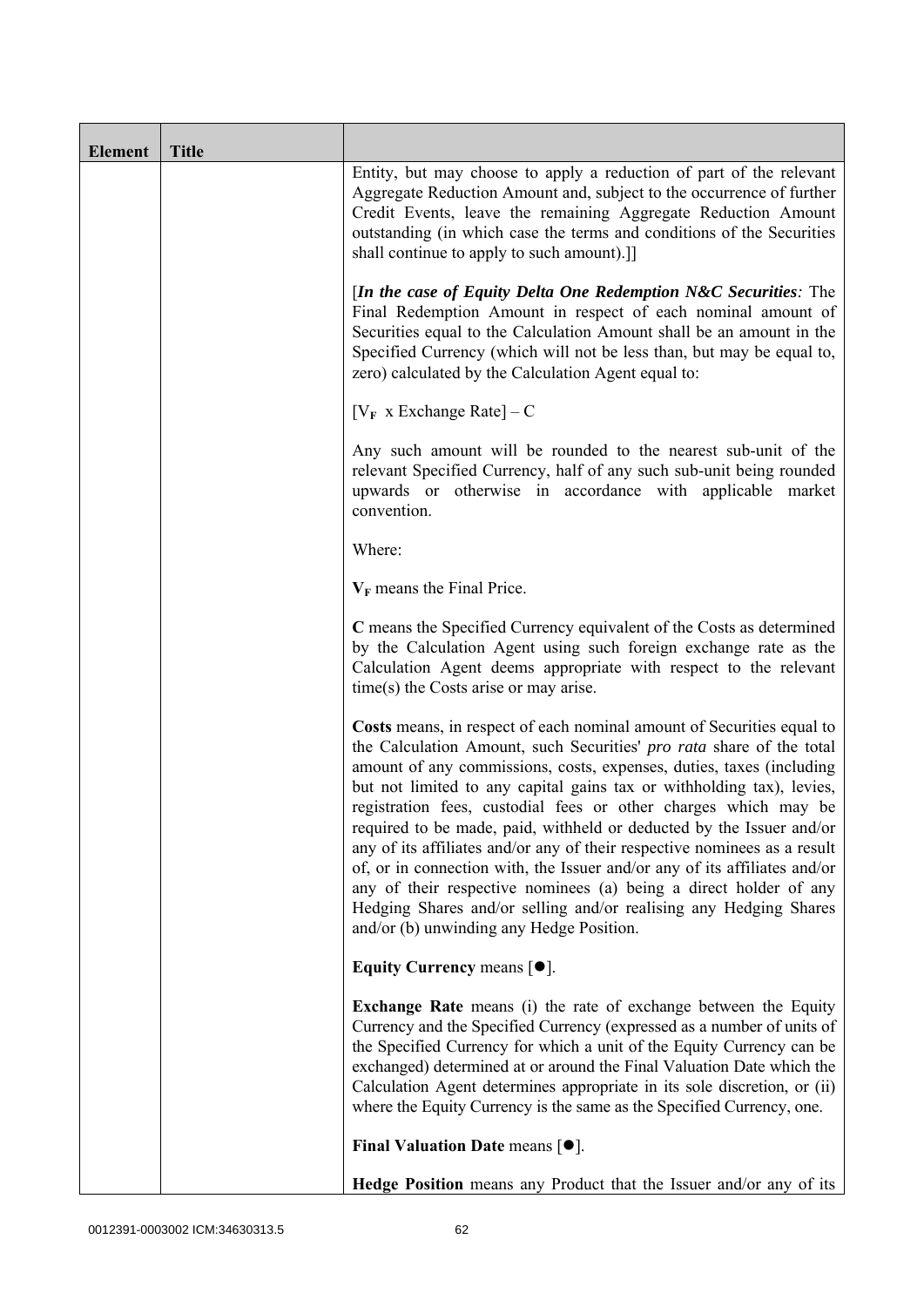| <b>Element</b> | <b>Title</b> |                                                                                                                                                                                                                                                                                                                                                                                                                                                                                                                                                                                                                                                                                                                                                                                                                                                                                                                                                                                                                                                                                                                                                                                                                                                                  |
|----------------|--------------|------------------------------------------------------------------------------------------------------------------------------------------------------------------------------------------------------------------------------------------------------------------------------------------------------------------------------------------------------------------------------------------------------------------------------------------------------------------------------------------------------------------------------------------------------------------------------------------------------------------------------------------------------------------------------------------------------------------------------------------------------------------------------------------------------------------------------------------------------------------------------------------------------------------------------------------------------------------------------------------------------------------------------------------------------------------------------------------------------------------------------------------------------------------------------------------------------------------------------------------------------------------|
|                |              | Affiliates and/or any of their respective nominees (a) enters into as a<br>result of being the direct holder of the Hedging Shares and/or selling<br>and/or realising the Hedging Shares or (b) would have entered into if<br>they were to fully hedge the market, equity or other price risk of the<br>Issuer entering into and performing its obligations with respect to the<br>Securities, using such Products as may be determined by the<br>Calculation Agent.                                                                                                                                                                                                                                                                                                                                                                                                                                                                                                                                                                                                                                                                                                                                                                                             |
|                |              | <b>Hedging Shares</b> means the number of shares that the Calculation<br>Agent deems necessary to hedge the equity or other price risk of the<br>Issuer entering into and performing its obligations with respect to the<br>relevant Securities.                                                                                                                                                                                                                                                                                                                                                                                                                                                                                                                                                                                                                                                                                                                                                                                                                                                                                                                                                                                                                 |
|                |              | <b>Product</b> means an exchange traded fund, share, an instrument<br>representing such exchange traded fund or share (including, without<br>limitation, participation notes), futures contracts or exchange-traded<br>options commonly used to hedge the issuance or sale of a security that<br>is linked to the Hedging Shares.                                                                                                                                                                                                                                                                                                                                                                                                                                                                                                                                                                                                                                                                                                                                                                                                                                                                                                                                |
|                |              | <b>Cash Dividends</b>                                                                                                                                                                                                                                                                                                                                                                                                                                                                                                                                                                                                                                                                                                                                                                                                                                                                                                                                                                                                                                                                                                                                                                                                                                            |
|                |              | (i)<br>Following the declaration by a share issuer of a cash dividend<br>(other than any dividend or portion thereof that the<br>Calculation Agent determines to be an extraordinary<br>dividend) (each a Cash Dividend) in respect of which the In-<br>dividend Date (as defined below) falls in the period from and<br>including the Trade Date to but excluding the originally<br>scheduled Final Valuation Date without regard to any<br>scheduled trading day or disrupted day adjustment (the<br>Dividend Period), the Issuer will pay a Coupon Amount in<br>respect of each Security on the related Coupon Payment Date<br>(as defined below). Each such Coupon Amount will equal<br>the amount of such Cash Dividend declared in relation to one<br>share (less (a) all withholding taxes, if any, including, but<br>without limitation, those that would have been withheld in<br>relation to the payment of such cash dividend to a foreign<br>investor and (b) any other expenses or deductions which<br>would apply to or be made in relation to the payment of such<br>cash dividend to a foreign investor all determined in the<br>Equity Currency and on a per share basis, <i>multiplied by</i> the<br>Dividend Exchange Rate as defined below). |
|                |              | Dividend Exchange Rate means, in relation to a Cash<br>Dividend, (i) the rate of exchange between the Equity<br>Currency and the Specified Currency (expressed as a number<br>of units of the Specified Currency for which a unit of the<br>Equity Currency can be exchanged) at or around the Dividend<br>Receipt Date, as determined by the Calculation Agent, or (ii)<br>where the Equity Currency is the same as the Specified<br>Currency, one.                                                                                                                                                                                                                                                                                                                                                                                                                                                                                                                                                                                                                                                                                                                                                                                                             |
|                |              | <b>Dividend Receipt Date</b> means the date upon which a holder                                                                                                                                                                                                                                                                                                                                                                                                                                                                                                                                                                                                                                                                                                                                                                                                                                                                                                                                                                                                                                                                                                                                                                                                  |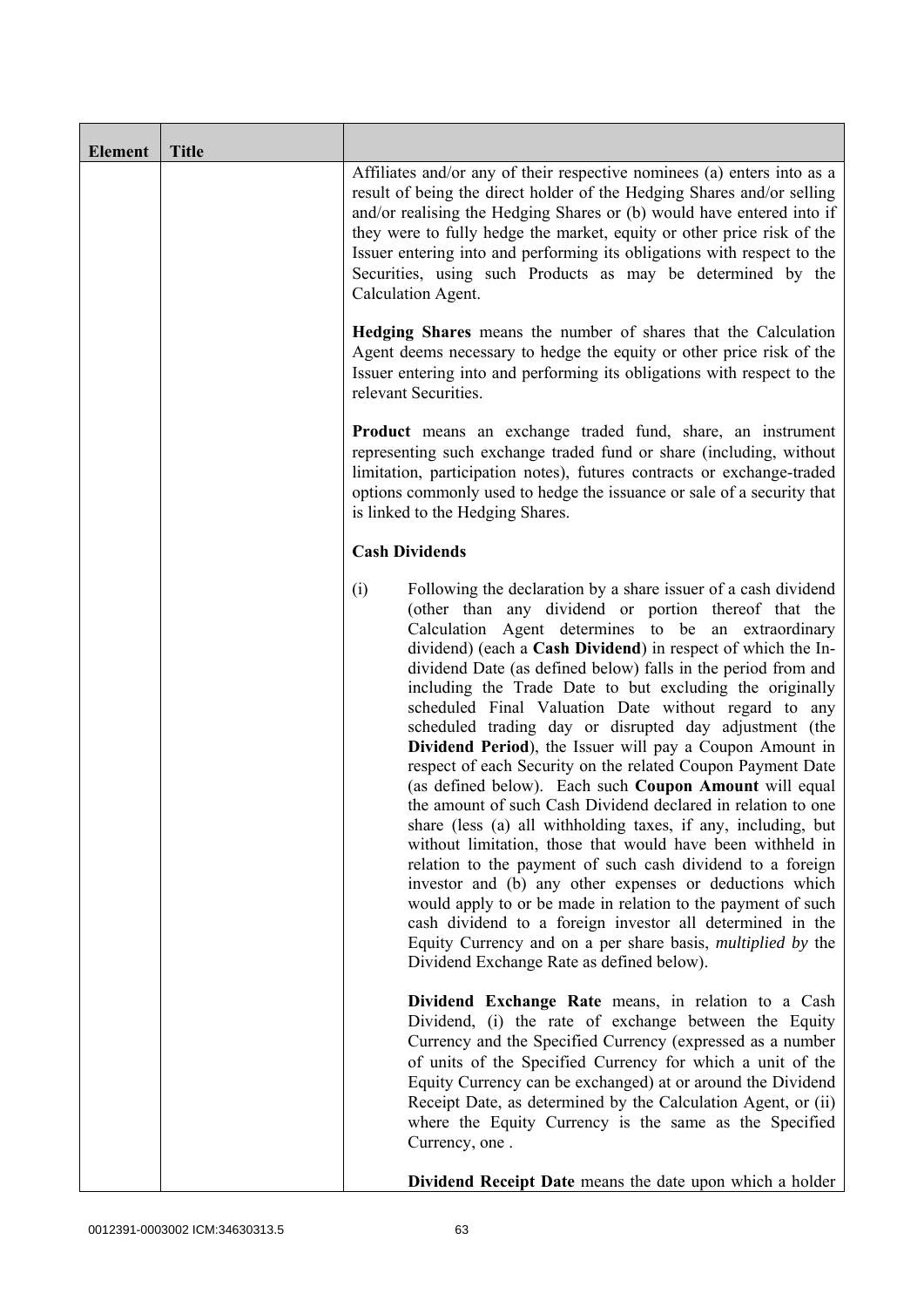| <b>Element</b> | <b>Title</b> |                |                                                                                                                                                                                                                                                                                                                                                                                                                                                                                                                                                                                                                   |
|----------------|--------------|----------------|-------------------------------------------------------------------------------------------------------------------------------------------------------------------------------------------------------------------------------------------------------------------------------------------------------------------------------------------------------------------------------------------------------------------------------------------------------------------------------------------------------------------------------------------------------------------------------------------------------------------|
|                |              |                | of shares entitled to the relevant Cash Dividend would have<br>received such Cash Dividend according to prevailing market<br>practice, as determined by the Calculation Agent.                                                                                                                                                                                                                                                                                                                                                                                                                                    |
|                |              |                | In-dividend Date means, in relation to a Cash Dividend, the<br>final date upon which a purchaser of shares on the exchange<br>would, according to prevailing market practice, be entitled to<br>receive the Cash Dividend.                                                                                                                                                                                                                                                                                                                                                                                        |
|                |              | (ii)           | Coupon Amounts (if any) will only be payable on the<br>Securities in the <b>circumstances</b> set out in paragraph (i) above<br>and subject to the provisions of paragraphs (iii) and (iv) below<br>and will be deemed only to have accrued on the Securities as<br>of the relevant Coupon Payment Date. No interest will accrue<br>or be payable in any other circumstance.                                                                                                                                                                                                                                      |
|                |              | (iii)          | In the event any Coupon Payment Date would fall after the<br>Maturity Date the Issuer will give notice to<br>the<br>Securityholders of procedures for payment of such Coupon<br>Amount(s) which may be made outside of DTC or Euroclear<br>Clearstream,<br>Luxembourg<br>and<br>and<br>require<br>may<br>Securityholders as of a record date selected by the Issuer in its<br>sole discretion to provide a notice to the Issuer giving all<br>necessary details required by the Issuer in its sole discretion to<br>make such payments.                                                                           |
|                |              | (iv)           | Following any Cash Dividend declaration, the Calculation<br>Agent shall as soon as is reasonably practicable under the<br>circumstances procure that the Issuer will give notice to the<br>Security holders stating the occurrence of the Cash Dividend,<br>giving details thereof and setting out the method and<br>anticipated date of the related Coupon Payment Date provided<br>that any failure to give, or non-receipt of, such notice will not<br>affect the validity of any such Coupon Amount payment and<br>the Calculation Agent will determine the basis on which the<br>Coupon Amount will be paid. |
|                |              |                | <b>Coupon Payment Date</b> means the date that is three $(3)$<br>Business Days following the relevant Dividend Receipt Date.]                                                                                                                                                                                                                                                                                                                                                                                                                                                                                     |
|                |              | Securities:    | [In the case of Reverse Convertible Swap Rate Redemption N&C                                                                                                                                                                                                                                                                                                                                                                                                                                                                                                                                                      |
|                |              | rata share of: | The Final Redemption Amount in respect of each nominal amount of<br>N&C Securities equal to the Calculation Amount shall be an amount<br>in the Specified Currency (which will not be less than, but may be<br>equal to, zero) calculated by the Calculation Agent equal to its pro                                                                                                                                                                                                                                                                                                                               |
|                |              | (i)            | If Swap Rate $_{\text{FINAL}}$ < Barrier:                                                                                                                                                                                                                                                                                                                                                                                                                                                                                                                                                                         |
|                |              |                | $Max[0, Swap Rate_{FINAL} / Swap Rate_{INITIAL}] \times Aggregate$                                                                                                                                                                                                                                                                                                                                                                                                                                                                                                                                                |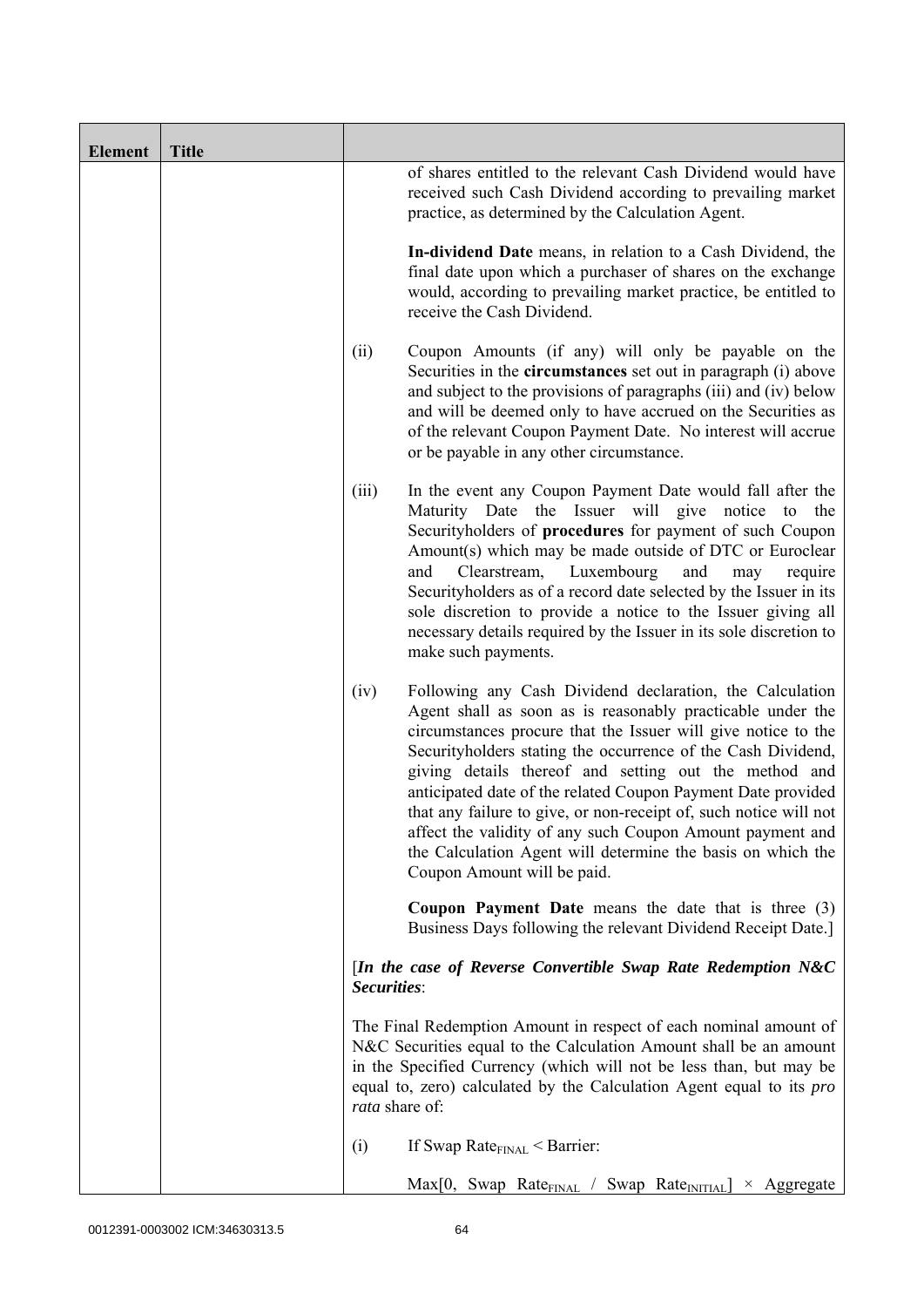| <b>Element</b> | <b>Title</b> |                                                                                                                                                                                                                                                                                                                                                      |
|----------------|--------------|------------------------------------------------------------------------------------------------------------------------------------------------------------------------------------------------------------------------------------------------------------------------------------------------------------------------------------------------------|
|                |              | Nominal Amount                                                                                                                                                                                                                                                                                                                                       |
|                |              | otherwise:<br>(ii)                                                                                                                                                                                                                                                                                                                                   |
|                |              | Redemption Factor $\times$ Aggregate Nominal Amount                                                                                                                                                                                                                                                                                                  |
|                |              | Any such amount will be rounded to the nearest sub-unit of the<br>relevant Specified Currency, half of any such sub-unit being rounded<br>upwards or otherwise in accordance with applicable market<br>convention.                                                                                                                                   |
|                |              | Where:                                                                                                                                                                                                                                                                                                                                               |
|                |              | <b>Barrier</b> means $\lceil \bullet \rceil$ per cent.;                                                                                                                                                                                                                                                                                              |
|                |              | <b>Designated Maturity means, in respect of the Reference Swap Rate,</b><br>$[\bullet]$ ;                                                                                                                                                                                                                                                            |
|                |              | <b>Floating Rate Option</b> means, in respect of the Reference Swap Rate,<br>$[\bullet]$ ;                                                                                                                                                                                                                                                           |
|                |              | Redemption Factor means [ $\bullet$ ] per cent.;                                                                                                                                                                                                                                                                                                     |
|                |              | <b>Reference Swap Rate</b> means the [ <i>specify relevant swap rate</i> ];                                                                                                                                                                                                                                                                          |
|                |              | <b>Reset Date</b> means, in respect of the Reference Swap Rate, $[•]$ ;                                                                                                                                                                                                                                                                              |
|                |              | Swap Rate <sub>FINAL</sub> means the rate determined under the floating rate<br>N&C Security provisions as though the Reference Swap Rate was a<br>floating rate to which ISDA Determination applied and on the basis of<br>the Floating Rate Option, the Designated Maturity and the Reset Date<br>specified in respect of the Reference Swap Rate; |
|                |              | Swap Rate <sub>INITIAL</sub> means $[\bullet]$ ; and                                                                                                                                                                                                                                                                                                 |
|                |              | Valuation Date means [.], provided that, if such Valuation Date<br>would fall on a day which is not a Business Day, then such Valuation<br>Date shall be postponed to the next day which is a Business Day.]                                                                                                                                         |
|                |              | [In the case of Geared Put Swap Rate Redemption N&C Securities:                                                                                                                                                                                                                                                                                      |
|                |              | The Final Redemption Amount in respect of each nominal amount of<br>N&C Securities equal to the Calculation Amount shall be an amount<br>in the Specified Currency (which will not be less than, but may be<br>equal to, zero) calculated by the Calculation Agent equal to its <i>pro</i><br>rata share of:                                         |
|                |              | If Swap Rate $_{\text{FINAL}}$ < Barrier:<br>(i)                                                                                                                                                                                                                                                                                                     |
|                |              | Max[0, Swap Rate <sub>FINAL</sub> / Gearing Factor $\times$ Swap Rate <sub>INITIAL</sub> ] $\times$<br><b>Aggregate Nominal Amount</b>                                                                                                                                                                                                               |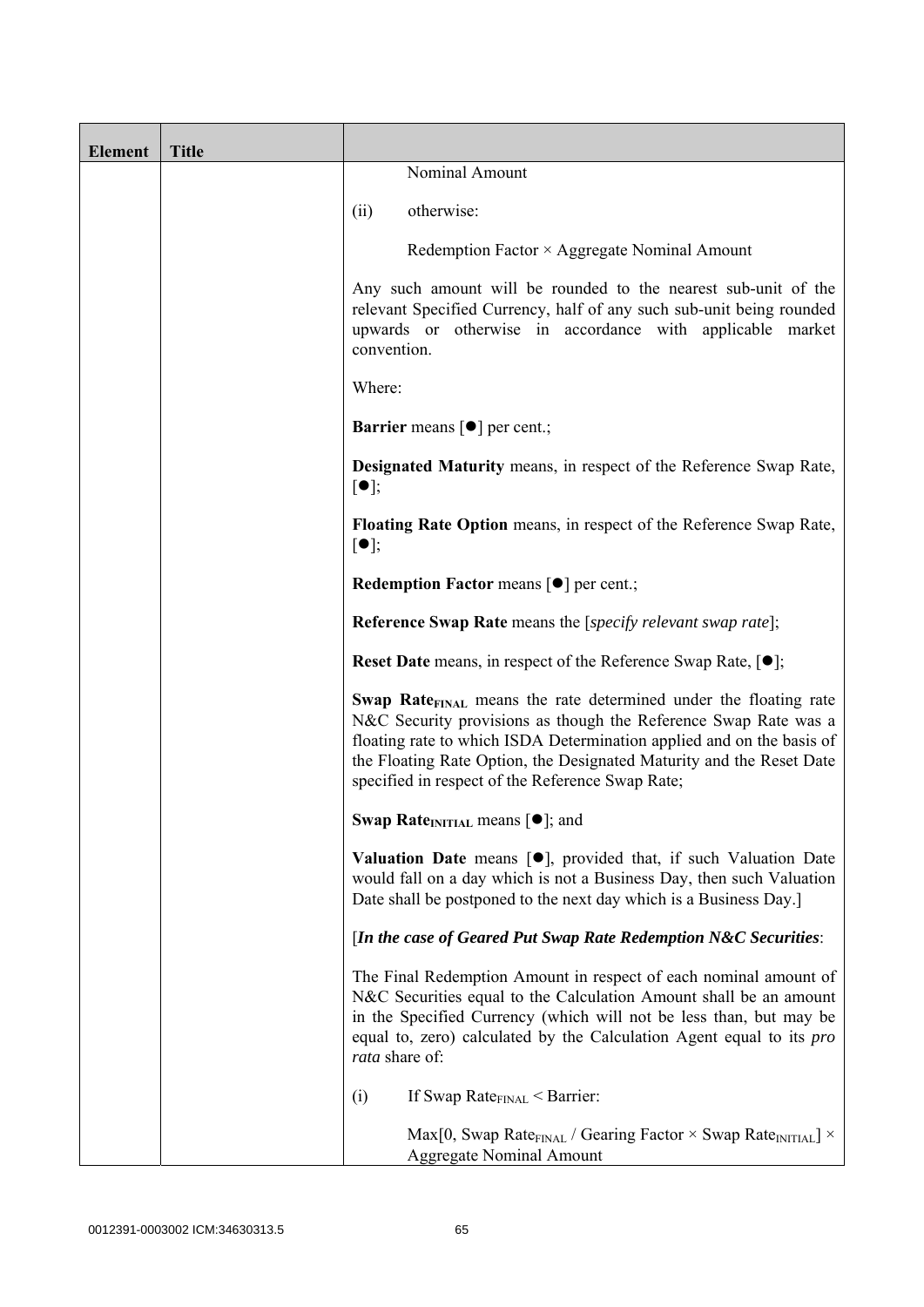| <b>Element</b> | <b>Title</b> |                                                                                                                                                                                                                                                                                                                                                             |
|----------------|--------------|-------------------------------------------------------------------------------------------------------------------------------------------------------------------------------------------------------------------------------------------------------------------------------------------------------------------------------------------------------------|
|                |              | otherwise:<br>(ii)                                                                                                                                                                                                                                                                                                                                          |
|                |              | Redemption Factor × Aggregate Nominal Amount                                                                                                                                                                                                                                                                                                                |
|                |              | Any such amount will be rounded to the nearest sub-unit of the<br>relevant Specified Currency, half of any such sub-unit being rounded<br>upwards or otherwise in accordance with applicable market<br>convention.                                                                                                                                          |
|                |              | Where:                                                                                                                                                                                                                                                                                                                                                      |
|                |              | Barrier means the rate calculated by the Calculation Agent equal to<br>the product of (a) the Barrier Factor and (b) Swap Rate $_{\text{INITIAL}}$ ;                                                                                                                                                                                                        |
|                |              | <b>Barrier Factor means [<math>\bullet</math>] per cent.;</b>                                                                                                                                                                                                                                                                                               |
|                |              | Designated Maturity means, in respect of the Reference Swap Rate,<br>$[\bullet]$ ;                                                                                                                                                                                                                                                                          |
|                |              | Floating Rate Option means, in respect of the Reference Swap Rate,<br>$[\bullet]$ ;                                                                                                                                                                                                                                                                         |
|                |              | Gearing Factor means [ $\bullet$ ] per cent.;                                                                                                                                                                                                                                                                                                               |
|                |              | Redemption Factor means [ $\bullet$ ] per cent.;                                                                                                                                                                                                                                                                                                            |
|                |              | <b>Reference Swap Rate</b> means the [specify relevant swap rate];                                                                                                                                                                                                                                                                                          |
|                |              | <b>Reset Date</b> means, in respect of the Reference Swap Rate, $[•]$ ;                                                                                                                                                                                                                                                                                     |
|                |              | <b>Swap Rate</b> <sub>FINAL</sub> means the rate determined under the floating rate<br>N&C Security provisions as though the Reference Swap Rate was a<br>floating rate to which ISDA Determination applied and on the basis of<br>the Floating Rate Option, the Designated Maturity and the Reset Date<br>specified in respect of the Reference Swap Rate; |
|                |              | <b>Swap Rate</b> <sub>INITIAL</sub> means $[\bullet]$ ; and                                                                                                                                                                                                                                                                                                 |
|                |              | <b>Valuation Date</b> means $[\bullet]$ , provided that, if such Valuation Date<br>would fall on a day which is not a Business Day, then such Valuation<br>Date shall be postponed to the next day which is a Business Day.]                                                                                                                                |
|                |              | [In the case of FX Basket Knock-Out W&C Securities: Each<br>Security entitles its holder in respect of an actual exercise date, upon<br>due exercise, to receive from the Issuer on the Settlement Date a Cash<br>Settlement Amount calculated by the Calculation Agent (which shall<br>not be less than zero) equal to:                                    |
|                |              | if the Continuous Knock-Out Condition has been met, zero; or<br>(a)                                                                                                                                                                                                                                                                                         |
|                |              | if the Continuous Knock-Out Condition has not been met, the<br>(b)                                                                                                                                                                                                                                                                                          |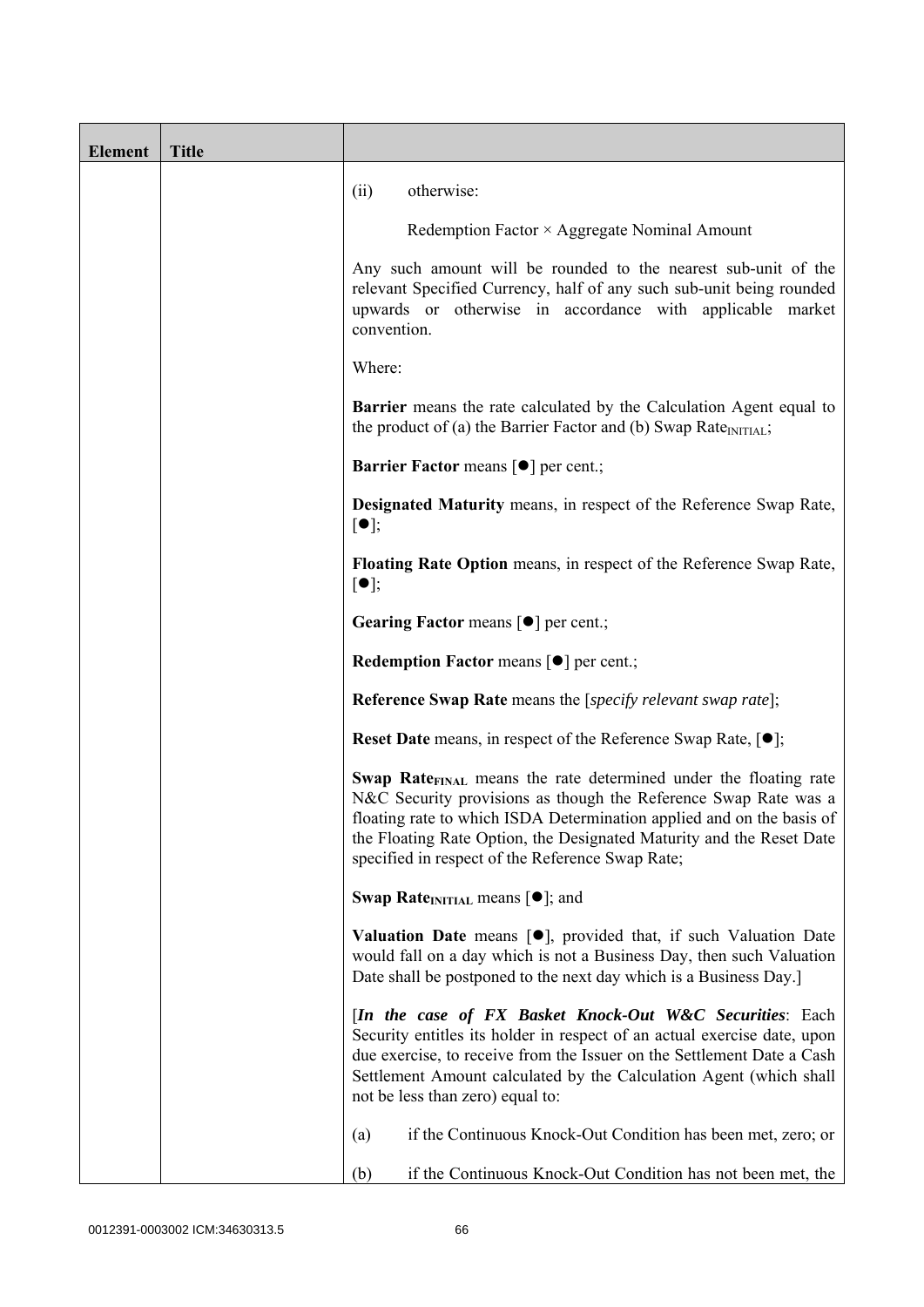| <b>Element</b> | <b>Title</b> |                                                                                                                                                                                                                                                                                                                                                                                                                                                                                                                                                                                                                                                        |
|----------------|--------------|--------------------------------------------------------------------------------------------------------------------------------------------------------------------------------------------------------------------------------------------------------------------------------------------------------------------------------------------------------------------------------------------------------------------------------------------------------------------------------------------------------------------------------------------------------------------------------------------------------------------------------------------------------|
|                |              | Notional Amount per W&C Security multiplied by a<br>percentage calculated by the Calculation Agent in accordance<br>with the following formula:                                                                                                                                                                                                                                                                                                                                                                                                                                                                                                        |
|                |              | Leverage $\times$ Max $\left[0, \sum_{i=1}^{n} w_i \times \frac{X_i - Y_i}{Z_i}\right]$                                                                                                                                                                                                                                                                                                                                                                                                                                                                                                                                                                |
|                |              | Any amount determined pursuant to the above, if not an amount in the<br>Specified Currency, will be converted into the Specified Currency at<br>the Exchange Rate. The Cash Settlement Amount will be rounded to<br>the nearest two decimal places (or, in the case of Japanese Yen, the<br>nearest whole unit) in the relevant Specified Currency, 0.005 (or, in<br>the case of Japanese Yen, half a unit) being rounded upwards, with<br>W&C Securities exercised at the same time by the same<br>Security holder being aggregated for the purpose of determining the<br>aggregate Cash Settlement Amounts payable in respect of such<br>Securities. |
|                |              | Where:                                                                                                                                                                                                                                                                                                                                                                                                                                                                                                                                                                                                                                                 |
|                |              | Alternate Currency Pair means [specify Alternate Currency Pairs in<br>form of [insert first currency]/[insert second currency]] (repeat in<br>respect of each Alternate Currency Pair).                                                                                                                                                                                                                                                                                                                                                                                                                                                                |
|                |              | Barrier Start Date means [ $\bullet$ ].                                                                                                                                                                                                                                                                                                                                                                                                                                                                                                                                                                                                                |
|                |              | Continuous Knock-Out Condition means at any time on any<br>Observation Date during any Weekly Observation Interval falling<br>within the period commencing on and including 7:00 am London time<br>on the Barrier Start Date and ending on and including 4:00 pm<br>London time on the Observation Cut-off Date, any Settlement Rate in<br>respect of any Currency Pair is equal to or less than the Knock-Out<br>Level in respect of such Currency Pair, as determined by the<br>Calculation Agent.                                                                                                                                                   |
|                |              | <b>Currency Pair</b> means [specify Currency Pairs in form of [insert first]<br>currency]/[insert second currency]] (repeat for each Currency Pair).                                                                                                                                                                                                                                                                                                                                                                                                                                                                                                   |
|                |              | <b>Exchange Rate</b> means the spot rate of exchange between the currency<br>in which the Notional Amount is denominated (the Notional Amount<br>Currency) and the Settlement Currency expressed as the number of<br>units (or part units) of the relevant Notional Amount Currency for<br>which one unit of the relevant Settlement Currency can be exchanged)<br>or on the basis of such other applicable market convention as the<br>Calculation Agent determines appropriate.                                                                                                                                                                      |
|                |              | <b>Exercise Price</b> means $\lceil \bullet \rceil$ ( <i>specify for each Currency Pair</i> ).                                                                                                                                                                                                                                                                                                                                                                                                                                                                                                                                                         |
|                |              | <b>First Relevant Currency means [O]</b> (specify for each Currency<br>Pair).                                                                                                                                                                                                                                                                                                                                                                                                                                                                                                                                                                          |
|                |              | <b>FX Price Source</b> means $\lceil \bullet \rceil$ (specify for each Currency Pair and each                                                                                                                                                                                                                                                                                                                                                                                                                                                                                                                                                          |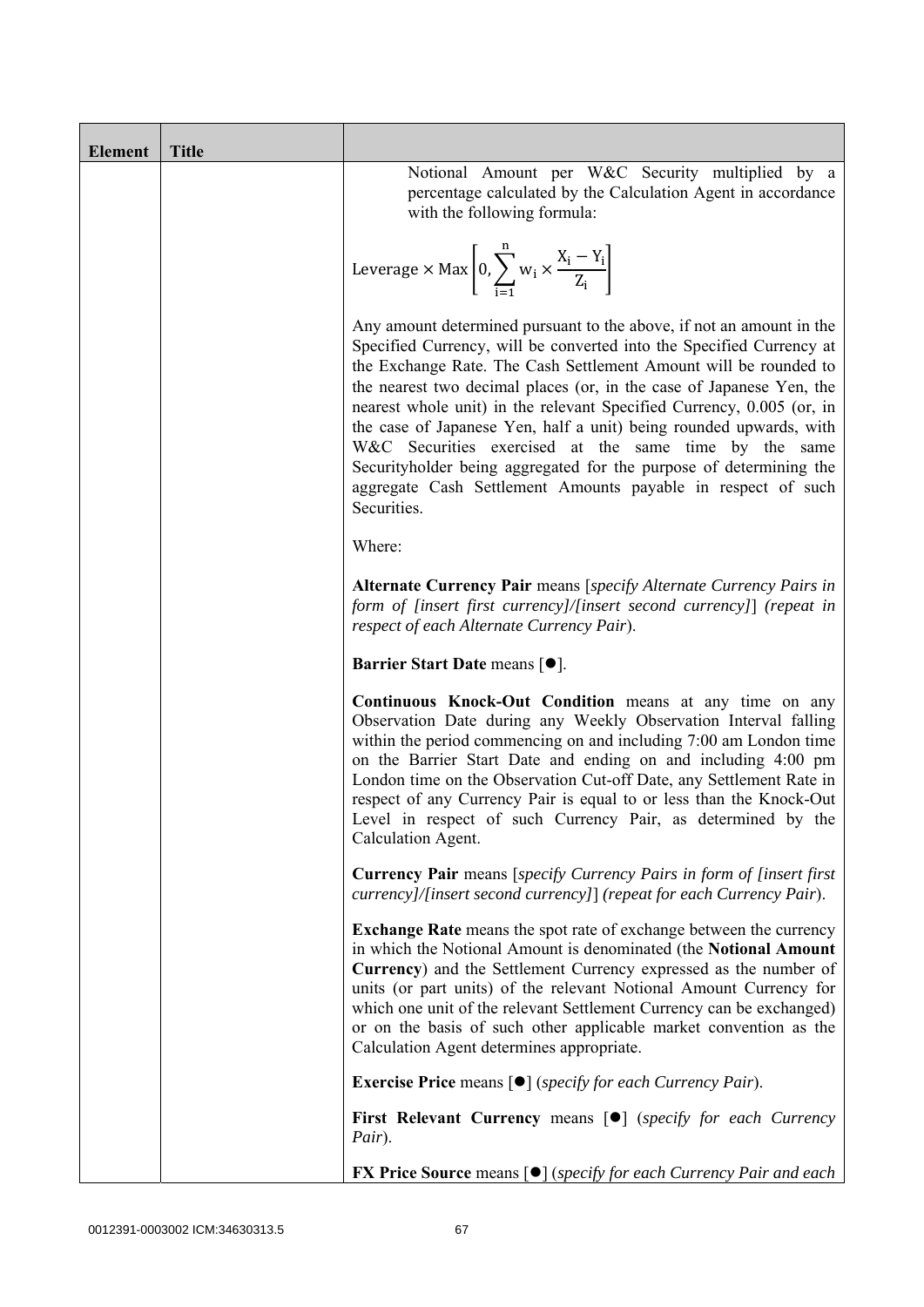| <b>Element</b> | <b>Title</b> |                                                                                                                                                                                                                                                                                                                                                                                                                                                                                                                                                                                                                                                                                                                                                                                                                                                   |
|----------------|--------------|---------------------------------------------------------------------------------------------------------------------------------------------------------------------------------------------------------------------------------------------------------------------------------------------------------------------------------------------------------------------------------------------------------------------------------------------------------------------------------------------------------------------------------------------------------------------------------------------------------------------------------------------------------------------------------------------------------------------------------------------------------------------------------------------------------------------------------------------------|
|                |              | Alternate Currency Pair).                                                                                                                                                                                                                                                                                                                                                                                                                                                                                                                                                                                                                                                                                                                                                                                                                         |
|                |              | i means each Currency Pair.                                                                                                                                                                                                                                                                                                                                                                                                                                                                                                                                                                                                                                                                                                                                                                                                                       |
|                |              | Knock-Out Level means (specify for each Currency Pair).                                                                                                                                                                                                                                                                                                                                                                                                                                                                                                                                                                                                                                                                                                                                                                                           |
|                |              | Leverage means $[•]$ .                                                                                                                                                                                                                                                                                                                                                                                                                                                                                                                                                                                                                                                                                                                                                                                                                            |
|                |              | Max followed by a series of amounts inside brackets, means<br>whichever is the greater of the amounts separated by a comma inside<br>those brackets.                                                                                                                                                                                                                                                                                                                                                                                                                                                                                                                                                                                                                                                                                              |
|                |              | <b>n</b> means the number of Currency Pairs to which the W&C Securities<br>relate.                                                                                                                                                                                                                                                                                                                                                                                                                                                                                                                                                                                                                                                                                                                                                                |
|                |              | Observation Cut-Off Date means [ $\bullet$ ].                                                                                                                                                                                                                                                                                                                                                                                                                                                                                                                                                                                                                                                                                                                                                                                                     |
|                |              | <b>Observation Date means <math>\lceil \bullet \rceil</math>.</b>                                                                                                                                                                                                                                                                                                                                                                                                                                                                                                                                                                                                                                                                                                                                                                                 |
|                |              | Reference Exchange Rate means, in respect of a Currency Pair, the<br>spot exchange rate for the First Relevant Currency quoted against the<br>Second Relevant Currency expressed as the number of units of the<br>First Relevant Currency quoted per one unit of the Second Relevant<br>Currency.                                                                                                                                                                                                                                                                                                                                                                                                                                                                                                                                                 |
|                |              | Relevant Currency means each currency comprising a Currency Pair<br>and any references to the conversion of one Relevant Currency to<br>another shall be construed as applying in relation to a Currency Pair.                                                                                                                                                                                                                                                                                                                                                                                                                                                                                                                                                                                                                                    |
|                |              | <b>Relevant Time</b> means the time at which the relevant Settlement Rate is<br>determined.                                                                                                                                                                                                                                                                                                                                                                                                                                                                                                                                                                                                                                                                                                                                                       |
|                |              | Second Relevant Currency means [ $\bullet$ ] (specify for each Currency<br>Pair).                                                                                                                                                                                                                                                                                                                                                                                                                                                                                                                                                                                                                                                                                                                                                                 |
|                |              | Settlement Rate means, in respect of a Currency Pair and an<br>Observation Date or the Valuation Date, the Reference Exchange Rate<br>for that Currency Pair on such Observation Date or Valuation Date at<br>the Relevant Time or Valuation Time respectively as determined by<br>the Calculation Agent by reference to the Settlement Rate Option for<br>that Currency Pair (and such determination may be made, without<br>limitation, with such adjustments as are, at the discretion of the<br>Calculation Agent, necessary to the published quoting conventions<br>and/or implying the Reference Exchange Rate from more than one<br>Settlement Rate Option) unless any applicable disruption event exists<br>or occurs, in which case, the relevant Settlement Rate for that<br>Currency Pair will be determined by the Calculation Agent. |
|                |              | <b>Settlement Rate Option</b> means, in respect of a Currency Pair and an<br>Observation Date or the Valuation Date, the rate published for the<br>Currency Pair fixing rate on the FX Price Source for that Currency<br>Pair at or about (i) the Relevant Time on such Observation Date or,<br>(ii) the Valuation Time on the Valuation Date or, if Alternate<br>Currency Pairs are specified for the relevant Currency Pair, the                                                                                                                                                                                                                                                                                                                                                                                                                |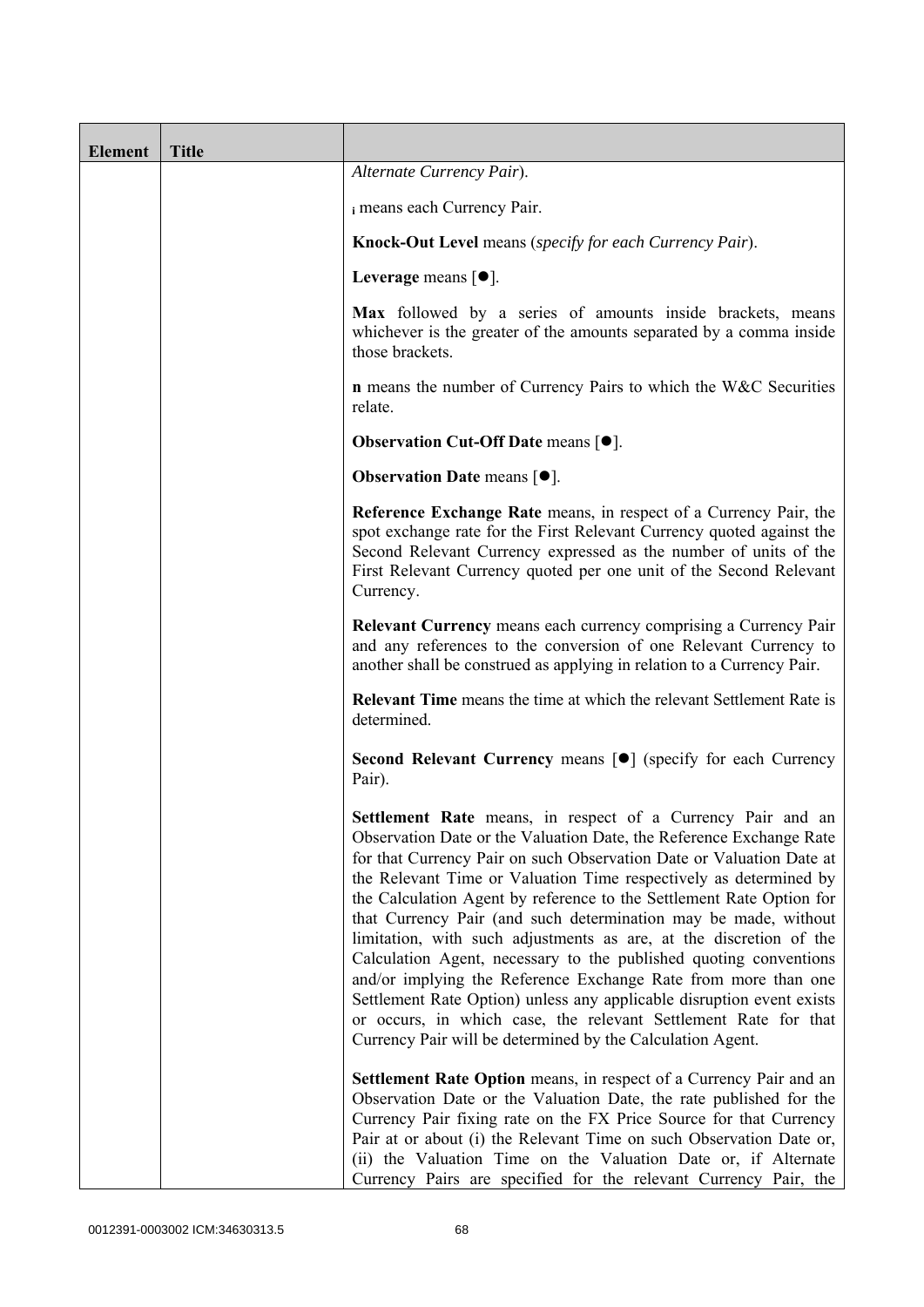| <b>Element</b> | <b>Title</b> |                                                                                                                                                                                                                                                                                                                                                                                                              |
|----------------|--------------|--------------------------------------------------------------------------------------------------------------------------------------------------------------------------------------------------------------------------------------------------------------------------------------------------------------------------------------------------------------------------------------------------------------|
|                |              | Reference Exchange Rate will be implied from more than one<br>Settlement Rate Option by determining the rate for each Alternate<br>Currency Pair for that Currency Pair, published for the Alternate<br>Currency Pair fixing rate on the FX Price Source for that Alternate<br>Currency Pair at or about (i) the Relevant Time on such Observation<br>Date or (ii) the Valuation Time on the Valuation Date. |
|                |              | Trade Date means $[•]$ .                                                                                                                                                                                                                                                                                                                                                                                     |
|                |              | Valuation Date means $[•]$ .                                                                                                                                                                                                                                                                                                                                                                                 |
|                |              | <b>Valuation Time means <math>[•]</math>.</b>                                                                                                                                                                                                                                                                                                                                                                |
|                |              | Weekly Observation Interval means the period between 5:00 am<br>Sydney time on each Monday and 5:00 pm New York City time on<br>the immediately succeeding Friday (inclusive).                                                                                                                                                                                                                               |
|                |              | w <sub>i</sub> means [specify the weighting of each Currency Pair (being a<br>number less than or equal to 1)].                                                                                                                                                                                                                                                                                              |
|                |              | $X_i$ means, in respect of a Currency Pair, the [Exercise Price in respect<br>of such Currency Pair]/[Settlement Rate in respect of such Currency<br>Pair and the Valuation Date].                                                                                                                                                                                                                           |
|                |              | $Y_i$ means, in respect of a Currency Pair, the [Exercise Price in respect<br>of such Currency Pair]/[Settlement Rate in respect of such Currency<br>Pair and the Valuation Date].                                                                                                                                                                                                                           |
|                |              | $Z_i$ means, in respect of a Currency Pair, the [Exercise Price in respect<br>of such Currency Pair]/[Settlement Rate in respect of such Currency<br>Pair and the Valuation Date]/[1].]                                                                                                                                                                                                                      |
|                |              | [In the case of FX Basket Knock-In W&C Securities:                                                                                                                                                                                                                                                                                                                                                           |
|                |              | Each Security entitles its holder in respect of an actual exercise date,<br>upon due exercise, to receive from the Issuer on the Settlement Date a<br>Cash Settlement Amount calculated by the Calculation Agent (which<br>shall not be less than zero) equal to:                                                                                                                                            |
|                |              | if the Continuous Knock-In Condition has been met, zero; or<br>(a)                                                                                                                                                                                                                                                                                                                                           |
|                |              | if the Continuous Knock-In Condition has not been met, the<br>(b)<br>Notional Amount per Security multiplied by an amount<br>calculated by the Calculation Agent in accordance with the<br>following formula:                                                                                                                                                                                                |
|                |              | Leverage $\times$ Max $\left[0, \sum_{i=1}^{n} w_i \times \frac{X_i - Y_i}{Z_i}\right]$                                                                                                                                                                                                                                                                                                                      |
|                |              | Any amount determined pursuant to the above, if not an amount in the<br>Specified Currency, will be converted into the Specified Currency at                                                                                                                                                                                                                                                                 |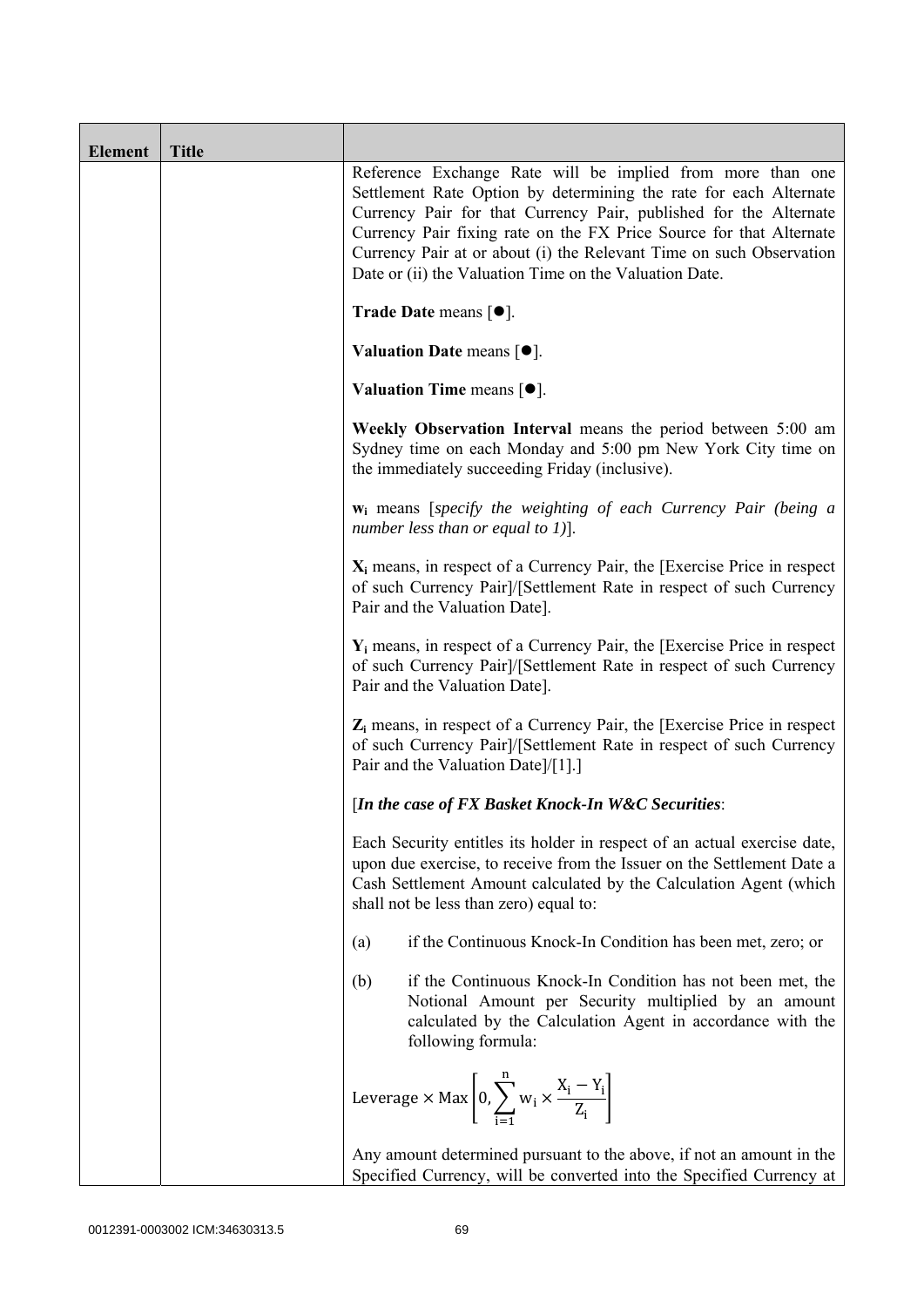| <b>Element</b> | <b>Title</b> |                                                                                                                                                                                                                                                                                                                                                                                                                                                                                                       |
|----------------|--------------|-------------------------------------------------------------------------------------------------------------------------------------------------------------------------------------------------------------------------------------------------------------------------------------------------------------------------------------------------------------------------------------------------------------------------------------------------------------------------------------------------------|
|                |              | the Exchange Rate. The Cash Settlement Amount will be rounded to<br>the nearest two decimal places (or, in the case of Japanese Yen, the<br>nearest whole unit) in the relevant Specified Currency, 0.005 (or, in<br>the case of Japanese Yen, half a unit) being rounded upwards, with<br>W&C Securities exercised at the same time by the same<br>Securityholder being aggregated for the purpose of determining the<br>aggregate Cash Settlement Amounts payable in respect of such<br>Securities. |
|                |              | Where:                                                                                                                                                                                                                                                                                                                                                                                                                                                                                                |
|                |              | Alternate Currency Pair means [specify Alternate Currency Pairs in<br>form of [specify first currency]/[specify second currency]] (repeat in<br>respect of each Alternate Currency Pair).                                                                                                                                                                                                                                                                                                             |
|                |              | <b>Continuous Knock-In Condition</b> means at any time on any<br>Observation Date during any Weekly Observation Interval falling<br>within the period commencing on and including 7:00 am London time<br>on the Trade Date and ending on and including 4:00 pm London time<br>on the Observation Cut-Off Date, the Settlement Rate in respect of<br>any Currency Pair is equal to or greater than the Knock-In Level in<br>respect of such Currency Pair, as determined by the Calculation<br>Agent.  |
|                |              | Currency Pair means [specify Currency Pairs in form of [insert first<br>currency]/[insert second currency]] (repeat for each Currency Pair).                                                                                                                                                                                                                                                                                                                                                          |
|                |              | <b>Exchange Rate</b> means the spot rate of exchange between the currency<br>in which the Notional Amount is denominated (the Notional Amount<br>Currency) and the Settlement Currency expressed as the number of<br>units (or part units) of the relevant Notional Amount Currency for<br>which one unit of the relevant Settlement Currency can be exchanged)<br>or on the basis of such other applicable market convention as the<br>Calculation Agent determines appropriate.                     |
|                |              | <b>Exercise Price</b> means: $\lceil \bullet \rceil$ ( <i>specify for each Currency Pair</i> ).                                                                                                                                                                                                                                                                                                                                                                                                       |
|                |              | First Relevant Currency means [ $\bullet$ ] (specify for each Currency Pair).                                                                                                                                                                                                                                                                                                                                                                                                                         |
|                |              | <b>FX Price Source</b> means $[\bullet]$ (specify for each Currency Pair and each<br>Alternate Currency Pair).                                                                                                                                                                                                                                                                                                                                                                                        |
|                |              | i means each Currency Pair.                                                                                                                                                                                                                                                                                                                                                                                                                                                                           |
|                |              | <b>Knock-In Level means <math>\lceil \bullet \rceil</math> (specify for each Currency Pair).</b>                                                                                                                                                                                                                                                                                                                                                                                                      |
|                |              | Leverage means $\lceil \bullet \rceil$ .                                                                                                                                                                                                                                                                                                                                                                                                                                                              |
|                |              | Max followed by a series of amounts inside brackets, means<br>whichever is the greater of the amounts separated by a comma inside<br>those brackets.                                                                                                                                                                                                                                                                                                                                                  |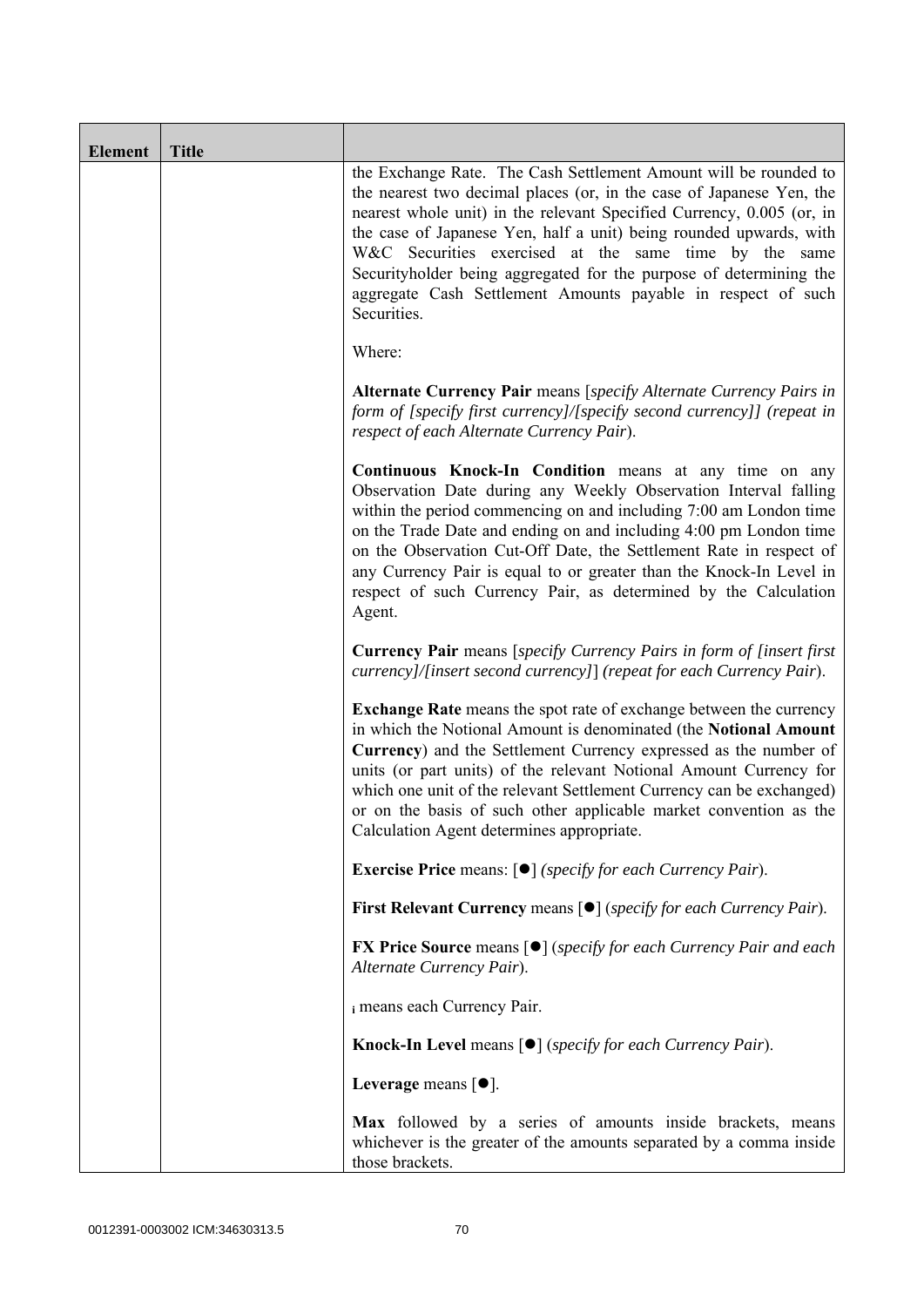| <b>Element</b> | <b>Title</b> |                                                                                                                                                                                                                                                                                                                                                                                                                                                                                                                                                                                                                                                                                                                                                                                                                                                   |
|----------------|--------------|---------------------------------------------------------------------------------------------------------------------------------------------------------------------------------------------------------------------------------------------------------------------------------------------------------------------------------------------------------------------------------------------------------------------------------------------------------------------------------------------------------------------------------------------------------------------------------------------------------------------------------------------------------------------------------------------------------------------------------------------------------------------------------------------------------------------------------------------------|
|                |              | <b>n</b> means the number of Currency Pairs to which the W&C Securities<br>relate.                                                                                                                                                                                                                                                                                                                                                                                                                                                                                                                                                                                                                                                                                                                                                                |
|                |              | <b>Observation Cut-Off Date means [<math>\bullet</math>].</b>                                                                                                                                                                                                                                                                                                                                                                                                                                                                                                                                                                                                                                                                                                                                                                                     |
|                |              | <b>Observation Date means <math>\lceil \bullet \rceil</math>.</b>                                                                                                                                                                                                                                                                                                                                                                                                                                                                                                                                                                                                                                                                                                                                                                                 |
|                |              | Reference Exchange Rate means, in respect of a Currency Pair, the<br>spot exchange rate for the First Relevant Currency quoted against the<br>Second Relevant Currency expressed as the number of units of the<br>First Relevant Currency quoted per one unit of the Second Relevant<br>Currency.                                                                                                                                                                                                                                                                                                                                                                                                                                                                                                                                                 |
|                |              | <b>Relevant Currency</b> means each currency comprising a Currency Pair<br>and any references to the conversion of one Relevant Currency to<br>another shall be construed as applying in relation to a Currency Pair.                                                                                                                                                                                                                                                                                                                                                                                                                                                                                                                                                                                                                             |
|                |              | <b>Relevant Time</b> means the time at which the relevant Settlement Rate<br>is determined.                                                                                                                                                                                                                                                                                                                                                                                                                                                                                                                                                                                                                                                                                                                                                       |
|                |              | <b>Second Relevant Currency means [O]</b> (specify for each Currency<br>Pair).                                                                                                                                                                                                                                                                                                                                                                                                                                                                                                                                                                                                                                                                                                                                                                    |
|                |              | Settlement Rate means, in respect of a Currency Pair and an<br>Observation Date or the Valuation Date, the Reference Exchange Rate<br>for that Currency Pair on such Observation Date or Valuation Date at<br>the Relevant Time or Valuation Time respectively as determined by<br>the Calculation Agent by reference to the Settlement Rate Option for<br>that Currency Pair (and such determination may be made, without<br>limitation, with such adjustments as are, at the discretion of the<br>Calculation Agent, necessary to the published quoting conventions<br>and/or implying the Reference Exchange Rate from more than one<br>Settlement Rate Option) unless any applicable disruption event exists<br>or occurs, in which case, the relevant Settlement Rate for that<br>Currency Pair will be determined by the Calculation Agent. |
|                |              | Settlement Rate Option means, in respect of a Currency Pair and an<br>Observation Date or the Valuation Date, the rate published for the<br>Currency Pair fixing rate on the FX Price Source for that Currency Pair<br>at or about (i) the Relevant Time on such Observation Date or, (ii) the<br>Valuation Time on the Valuation Date or, if Alternate Currency Pairs are<br>specified for the relevant Currency Pair, the Reference Exchange Rate<br>will be implied from more than one Settlement Rate Option by<br>determining the rate for each Alternate Currency Pair for that Currency<br>Pair, published for the Alternate Currency Pair fixing rate on the FX<br>Price Source for that Alternate Currency Pair at or about (i) the<br>Relevant Time on such Observation Date or (ii) the Valuation Time on<br>the Valuation Date.       |
|                |              | <b>Trade Date means <math>\lceil \bullet \rceil</math>.</b>                                                                                                                                                                                                                                                                                                                                                                                                                                                                                                                                                                                                                                                                                                                                                                                       |
|                |              | Valuation Date means $[•]$ .                                                                                                                                                                                                                                                                                                                                                                                                                                                                                                                                                                                                                                                                                                                                                                                                                      |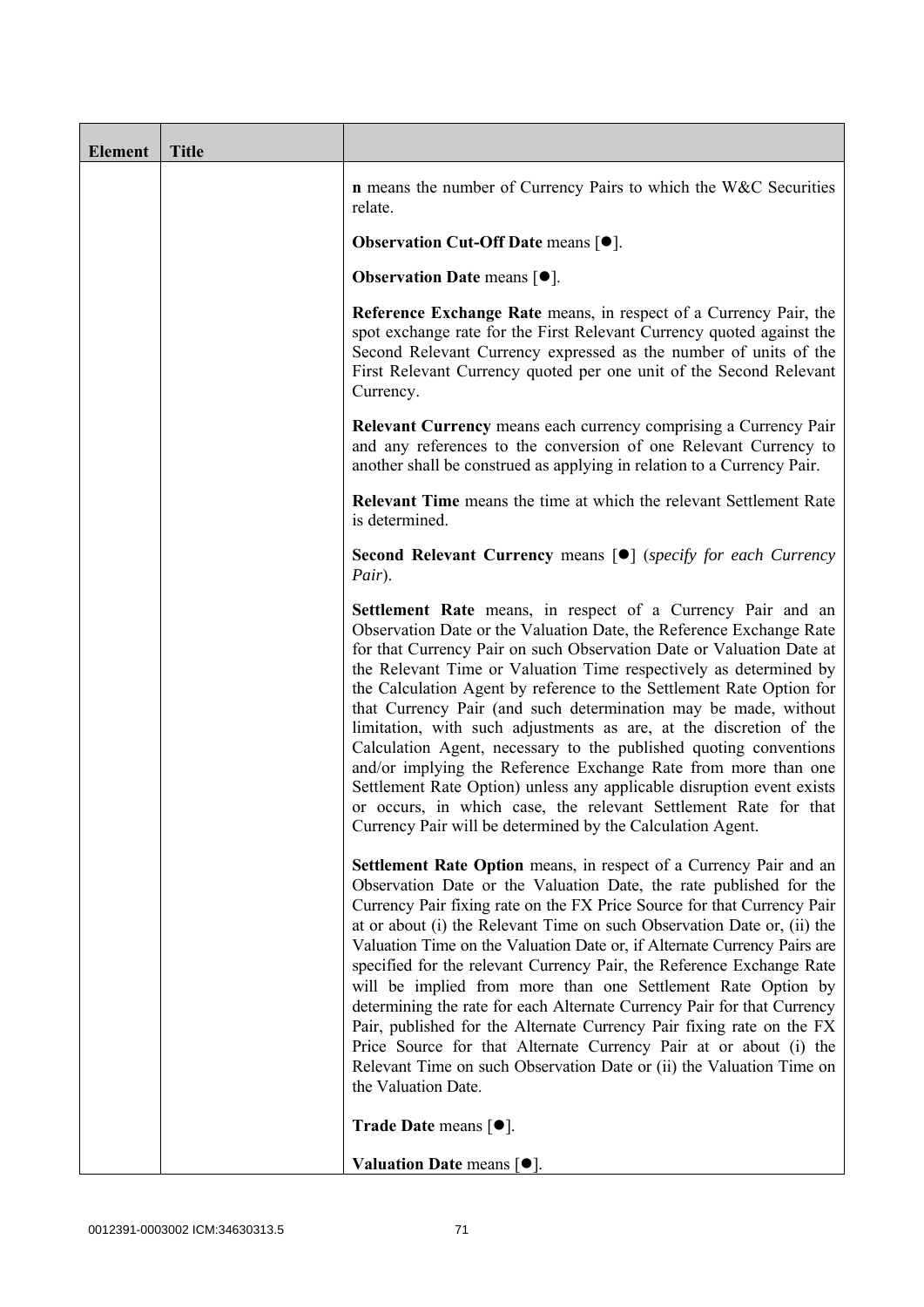| <b>Element</b> | <b>Title</b> |                                                                                                                                                                                                                                                                                                                                                                                                                                                                             |
|----------------|--------------|-----------------------------------------------------------------------------------------------------------------------------------------------------------------------------------------------------------------------------------------------------------------------------------------------------------------------------------------------------------------------------------------------------------------------------------------------------------------------------|
|                |              | Valuation Time means $[\bullet].$                                                                                                                                                                                                                                                                                                                                                                                                                                           |
|                |              | Weekly Observation Interval means the period between 5:00 am<br>Sydney time on each Monday and 5:00 pm New York City time on<br>the immediately succeeding Friday (inclusive).                                                                                                                                                                                                                                                                                              |
|                |              | $w_i$ means [specify the weighting of each Currency Pair (being a<br>number less than or equal to $1$ )]                                                                                                                                                                                                                                                                                                                                                                    |
|                |              | $X_i$ means, in respect of a Currency Pair, the [Exercise Price in respect<br>of such Currency Pair]/[Settlement Rate in respect of such Currency<br>Pair and the Valuation Date].                                                                                                                                                                                                                                                                                          |
|                |              | $Y_i$ means, in respect of a Currency Pair, the [Exercise Price in respect]<br>of such Currency Pair]/[Settlement Rate in respect of such Currency<br>Pair and the Valuation Date].                                                                                                                                                                                                                                                                                         |
|                |              | $Z_i$ means, in respect of a Currency Pair, the [Exercise Price in respect<br>of such Currency Pair]/[Settlement Rate in respect of such Currency<br>Pair and the Valuation Date]/[1].]                                                                                                                                                                                                                                                                                     |
|                |              | [In the case of Equity Delta One W&C Securities:                                                                                                                                                                                                                                                                                                                                                                                                                            |
|                |              | Each Security entitles its holder in respect of an Actual Exercise Date,<br>upon due exercise, to receive from the Issuer on the Settlement Date a<br>Cash Settlement Amount calculated by the Calculation Agent (which<br>shall not be less than zero) equal to:                                                                                                                                                                                                           |
|                |              | $[V_F x]$ Exchange Rate $]-C$                                                                                                                                                                                                                                                                                                                                                                                                                                               |
|                |              | The Cash Settlement Amount will be rounded to the nearest two<br>decimal places (or, in the case of Japanese Yen, the nearest whole<br>unit) in the relevant Specified Currency, 0.005 (or, in the case of<br>Japanese Yen, half a unit) being rounded upwards, with Securities<br>exercised at the same time by the same Securityholder being<br>aggregated for the purpose of determining the aggregate Cash<br>Settlement Amounts payable in respect of such Securities. |
|                |              | Where:                                                                                                                                                                                                                                                                                                                                                                                                                                                                      |
|                |              | $V_F$ means the Final Price.                                                                                                                                                                                                                                                                                                                                                                                                                                                |
|                |              | C means the Specified Currency equivalent of the Costs as determined<br>by the Calculation Agent using such foreign exchange rate as the<br>Calculation Agent deems appropriate with respect to the relevant<br>time(s) the Costs arise or may arise.                                                                                                                                                                                                                       |
|                |              | Costs means, in respect of a Security, such Security's <i>pro rata</i> share<br>of the total amount of any commissions, costs, expenses, duties, taxes<br>(including but not limited to any capital gains tax or withholding tax),<br>levies, registration fees, custodial fees or other charges which may be                                                                                                                                                               |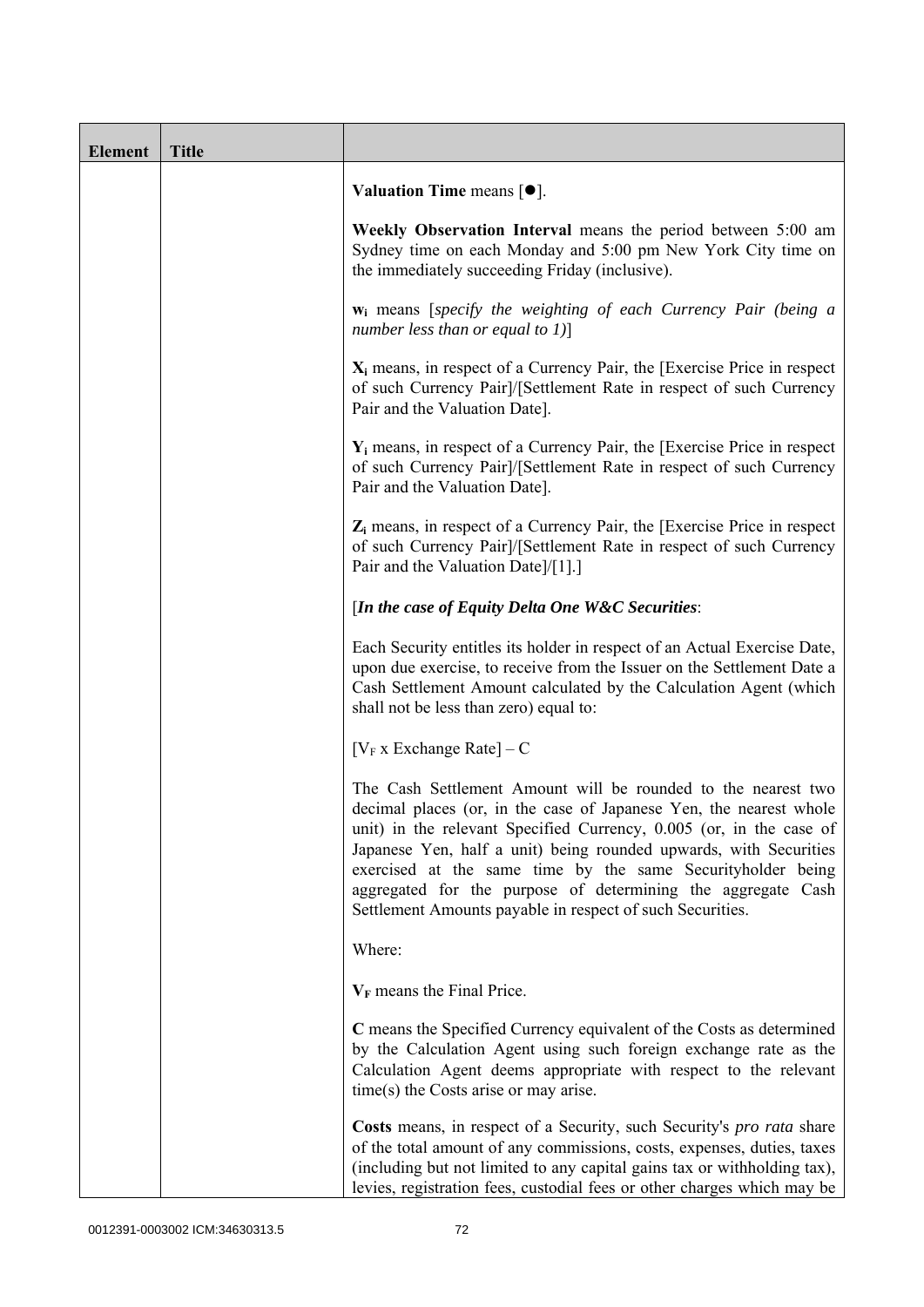| <b>Element</b> | <b>Title</b> |                                                                                                                                                                                                                                                                                                                                                                                                                                                                                                                                                                                                                                                                           |
|----------------|--------------|---------------------------------------------------------------------------------------------------------------------------------------------------------------------------------------------------------------------------------------------------------------------------------------------------------------------------------------------------------------------------------------------------------------------------------------------------------------------------------------------------------------------------------------------------------------------------------------------------------------------------------------------------------------------------|
|                |              | required to be made, paid, withheld or deducted by the Issuer and/or<br>any of its affiliates and/or any of their respective nominees as a result<br>of, or in connection with, the Issuer and/or any of its affiliates and/or<br>any of their respective nominees (a) being a direct holder of any<br>Hedging Shares and/or selling and/or realising any Hedging Shares<br>and/or (b) unwinding any Hedge Position.                                                                                                                                                                                                                                                      |
|                |              | Equity Currency means $[\bullet].$                                                                                                                                                                                                                                                                                                                                                                                                                                                                                                                                                                                                                                        |
|                |              | <b>Exchange Rate</b> means (i) the rate of exchange between the Equity<br>Currency and the Specified Currency (expressed as a number of units<br>of the Specified Currency for which a unit of the Equity Currency can<br>be exchanged) determined at or around the Final Valuation Date<br>which the Calculation Agent determines appropriate in its sole<br>discretion, or (ii) where the Equity Currency is the same as the<br>Specified Currency, one.                                                                                                                                                                                                                |
|                |              | Final Valuation Date means $[•]$ .                                                                                                                                                                                                                                                                                                                                                                                                                                                                                                                                                                                                                                        |
|                |              | <b>Hedge Position</b> means any Product that the Issuer and/or any of its<br>Affiliates and/or any of their respective nominees (a) enters into as a<br>result of being the direct holder of the Hedging Shares and/or selling<br>and/or realising the Hedging Shares, or (b) would have entered into if<br>they were to fully hedge the market, equity or other price risk of the<br>Issuer entering into and performing its obligations with respect to the<br>W&C Securities, using such Products as may be determined by the<br>Calculation Agent.                                                                                                                    |
|                |              | Hedging Shares means the number of shares that the Calculation<br>Agent deems necessary to hedge the equity or other price risk of the<br>Issuer entering into and performing its obligations with respect to the<br>relevant Securities.                                                                                                                                                                                                                                                                                                                                                                                                                                 |
|                |              | Product means an exchange traded fund, share, an instrument<br>representing such exchange traded fund or share (including, without<br>limitation, participation notes), futures contracts or exchange-traded<br>options commonly used to hedge the issuance or sale of a security that<br>is linked to the Hedging Shares.                                                                                                                                                                                                                                                                                                                                                |
|                |              | Valuation Date means the Final Valuation Date.                                                                                                                                                                                                                                                                                                                                                                                                                                                                                                                                                                                                                            |
|                |              | <b>Cash Dividends</b>                                                                                                                                                                                                                                                                                                                                                                                                                                                                                                                                                                                                                                                     |
|                |              | (i)<br>Following the declaration by a share issuer of a cash dividend<br>(other than any dividend or portion thereof that the Calculation<br>Agent determines to be an extraordinary dividend) (each a<br>Cash Dividend) in respect of which the In-dividend Date (as<br>defined below) falls in the period from and including the Trade<br>Date to but excluding the originally scheduled Final Valuation<br>Date without regard to any scheduled trading day or disrupted<br>day adjustment (the Dividend Period), the Issuer will pay a<br>Coupon Amount in respect of each Security on the related Coupon<br>Payment Date (as defined below). Each such Coupon Amount |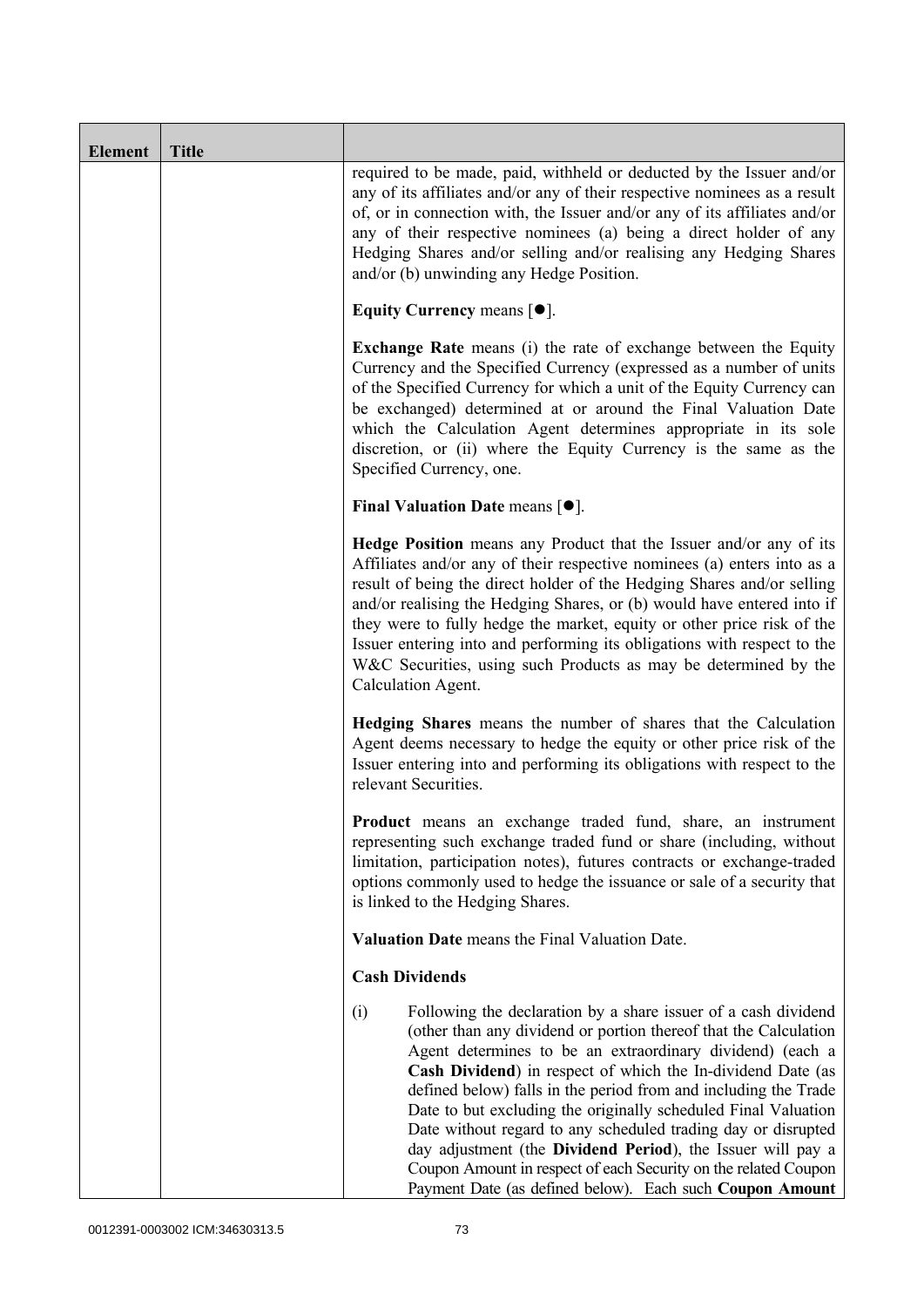| <b>Element</b> | <b>Title</b> |       |                                                                                                                                                                                                                                                                                                                                                                                                                                                                                                                                                                                 |
|----------------|--------------|-------|---------------------------------------------------------------------------------------------------------------------------------------------------------------------------------------------------------------------------------------------------------------------------------------------------------------------------------------------------------------------------------------------------------------------------------------------------------------------------------------------------------------------------------------------------------------------------------|
|                |              |       | will equal the amount of such Cash Dividend declared in<br>relation to one share (less (a) all withholding taxes, if any,<br>including, but without limitation, those that would have been<br>withheld in relation to the payment of such cash dividend to a<br>foreign investor and (b) any other expenses or deductions<br>which would apply to or be made in relation to the payment of<br>such cash dividend to a foreign investor all determined in the<br>Equity Currency and on a per share basis, <i>multiplied by</i> the<br>Dividend Exchange Rate as defined below). |
|                |              |       | Dividend Exchange Rate means, in relation to a Cash<br>Dividend, (i) the rate of exchange between the Equity<br>Currency and the Specified Currency (expressed as a number<br>of units of the Specified Currency for which a unit of the<br>Equity Currency can be exchanged) at or around the Dividend<br>Receipt Date, as determined by the Calculation Agent or, (ii)<br>where the Equity Currency is the same as the Specified<br>Currency, one.                                                                                                                            |
|                |              |       | <b>Dividend Receipt Date</b> means the date upon which a holder<br>of shares entitled to the relevant Cash Dividend would have<br>received such Cash Dividend according to prevailing market<br>practice, as determined by the Calculation Agent.                                                                                                                                                                                                                                                                                                                               |
|                |              |       | In-dividend Date means, in relation to a Cash Dividend, the<br>final date upon which a purchaser of shares on the exchange<br>would, according to prevailing market practice, be entitled to<br>receive the Cash Dividend.                                                                                                                                                                                                                                                                                                                                                      |
|                |              | (ii)  | Coupon Amounts (if any) will only be payable on the<br>Securities in the circumstances set out in paragraph (i) above<br>and subject to the provisions of paragraphs (iii) and (iv) below<br>and will be deemed only to have accrued on the Securities as<br>of the relevant Coupon Payment Date. No interest will accrue<br>or be payable in any other circumstance.                                                                                                                                                                                                           |
|                |              | (iii) | In the event any Coupon Payment Date would fall after the<br>Maturity Date the Issuer will give notice to<br>the<br>Securityholders of procedures for payment of such Coupon<br>Amount(s) which may be made outside of DTC or Euroclear<br>Luxembourg<br>and<br>Clearstream,<br>and<br>require<br>may<br>Securityholders as of a record date selected by the Issuer in its<br>sole discretion to provide a notice to the Issuer giving all<br>necessary details required by the Issuer in its sole discretion to<br>make such payments.                                         |
|                |              | (iv)  | Following any Cash Dividend declaration, the Calculation<br>Agent shall as soon as is reasonably practicable under the<br>circumstances procure that the Issuer will give notice to the<br>Securityholders stating the occurrence of the Cash Dividend,<br>giving details thereof and setting out the method and<br>anticipated date of the related Coupon Payment Date provided                                                                                                                                                                                                |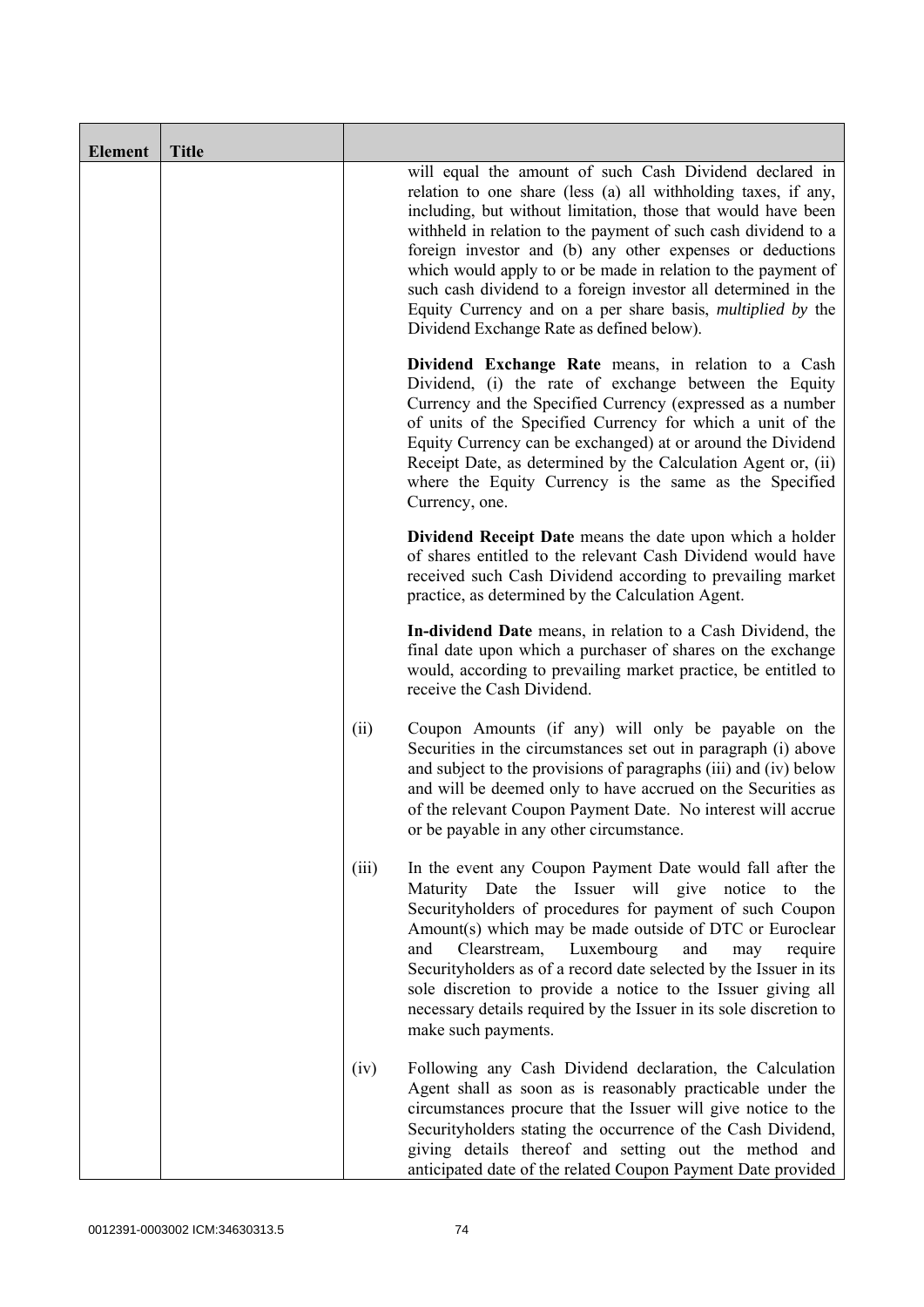| <b>Element</b> | <b>Title</b> |                                                                                                                                                                                                                                                                                                                                                                                                                                                                                                                                                                                                                                                                                                                                                                                                                                                                                                                                                                                                                                                                                                               |
|----------------|--------------|---------------------------------------------------------------------------------------------------------------------------------------------------------------------------------------------------------------------------------------------------------------------------------------------------------------------------------------------------------------------------------------------------------------------------------------------------------------------------------------------------------------------------------------------------------------------------------------------------------------------------------------------------------------------------------------------------------------------------------------------------------------------------------------------------------------------------------------------------------------------------------------------------------------------------------------------------------------------------------------------------------------------------------------------------------------------------------------------------------------|
|                |              | that any failure to give, or non-receipt of, such notice will not<br>affect the validity of any such Coupon Amount payment and<br>the Calculation Agent will determine the basis on which the<br>Coupon Amount will be paid.                                                                                                                                                                                                                                                                                                                                                                                                                                                                                                                                                                                                                                                                                                                                                                                                                                                                                  |
|                |              | <b>Coupon Payment Date</b> means the date that is three $(3)$<br>(v)<br>Business Days following the relevant Dividend Receipt Date.]                                                                                                                                                                                                                                                                                                                                                                                                                                                                                                                                                                                                                                                                                                                                                                                                                                                                                                                                                                          |
|                |              | [In the case of Equity Linked Securities, insert:                                                                                                                                                                                                                                                                                                                                                                                                                                                                                                                                                                                                                                                                                                                                                                                                                                                                                                                                                                                                                                                             |
|                |              | <b>Adjustment and Disruption Events</b>                                                                                                                                                                                                                                                                                                                                                                                                                                                                                                                                                                                                                                                                                                                                                                                                                                                                                                                                                                                                                                                                       |
|                |              | The Securities may be subject to cancellation or early redemption or<br>adjustment (including as to valuation and in certain circumstances<br>share substitutions) if certain corporate events (such as events<br>affecting the value of a Share (including Share divisions or<br>consolidations, extraordinary dividends and capital calls); de-listing of<br>a Share; insolvency, merger or nationalisation of a Share issuer; a<br>tender offer or redenomination of a Share) occur, if certain events<br>(such as illegality, disruptions or cost increases) occur with respect to<br>the Issuer's or any of its affiliates' hedging arrangements, or if<br>insolvency filings are made with respect to the issuer of a share [Insert]<br>if the relevant Securities are Equity Delta One Redemption N&C<br>Securities or Equity Delta One W&C Securities: or, where the relevant<br>event is a potential adjustment event which has a dilutive effect on the<br>theoretical value of the relevant shares and the Calculation Agent<br>considers it appropriate, the distribution of further Securities]. |
|                |              | If certain disruption events occur with respect to valuation of a Share<br>such valuation will be postponed and may be made by the Calculation<br>Agent. Payments may also be postponed.]                                                                                                                                                                                                                                                                                                                                                                                                                                                                                                                                                                                                                                                                                                                                                                                                                                                                                                                     |
|                |              | [In the case of Index Linked Securities, insert:                                                                                                                                                                                                                                                                                                                                                                                                                                                                                                                                                                                                                                                                                                                                                                                                                                                                                                                                                                                                                                                              |
|                |              | <b>Adjustment and Disruption Events</b>                                                                                                                                                                                                                                                                                                                                                                                                                                                                                                                                                                                                                                                                                                                                                                                                                                                                                                                                                                                                                                                                       |
|                |              | The Securities may be subject to cancellation or early redemption or<br>adjustment if an Index is modified or cancelled and there is no<br>successor Index acceptable to the Calculation Agent, if an Index's<br>sponsor fails to calculate and announce such Index, or certain events<br>(such as illegality, disruptions or cost increases) occur with respect to<br>the Issuer's or any of its affiliates' hedging arrangements.                                                                                                                                                                                                                                                                                                                                                                                                                                                                                                                                                                                                                                                                           |
|                |              | If certain disruption events occur with respect to valuation of an Index<br>such valuation will be postponed and may be made by the Calculation<br>Agent. Payments may also be postponed.]                                                                                                                                                                                                                                                                                                                                                                                                                                                                                                                                                                                                                                                                                                                                                                                                                                                                                                                    |
|                |              | [In the case of Inflation Linked Securities, insert:                                                                                                                                                                                                                                                                                                                                                                                                                                                                                                                                                                                                                                                                                                                                                                                                                                                                                                                                                                                                                                                          |
|                |              | <b>Adjustment Events</b>                                                                                                                                                                                                                                                                                                                                                                                                                                                                                                                                                                                                                                                                                                                                                                                                                                                                                                                                                                                                                                                                                      |
|                |              | The Securities may be subject to adjustment if the Index is not                                                                                                                                                                                                                                                                                                                                                                                                                                                                                                                                                                                                                                                                                                                                                                                                                                                                                                                                                                                                                                               |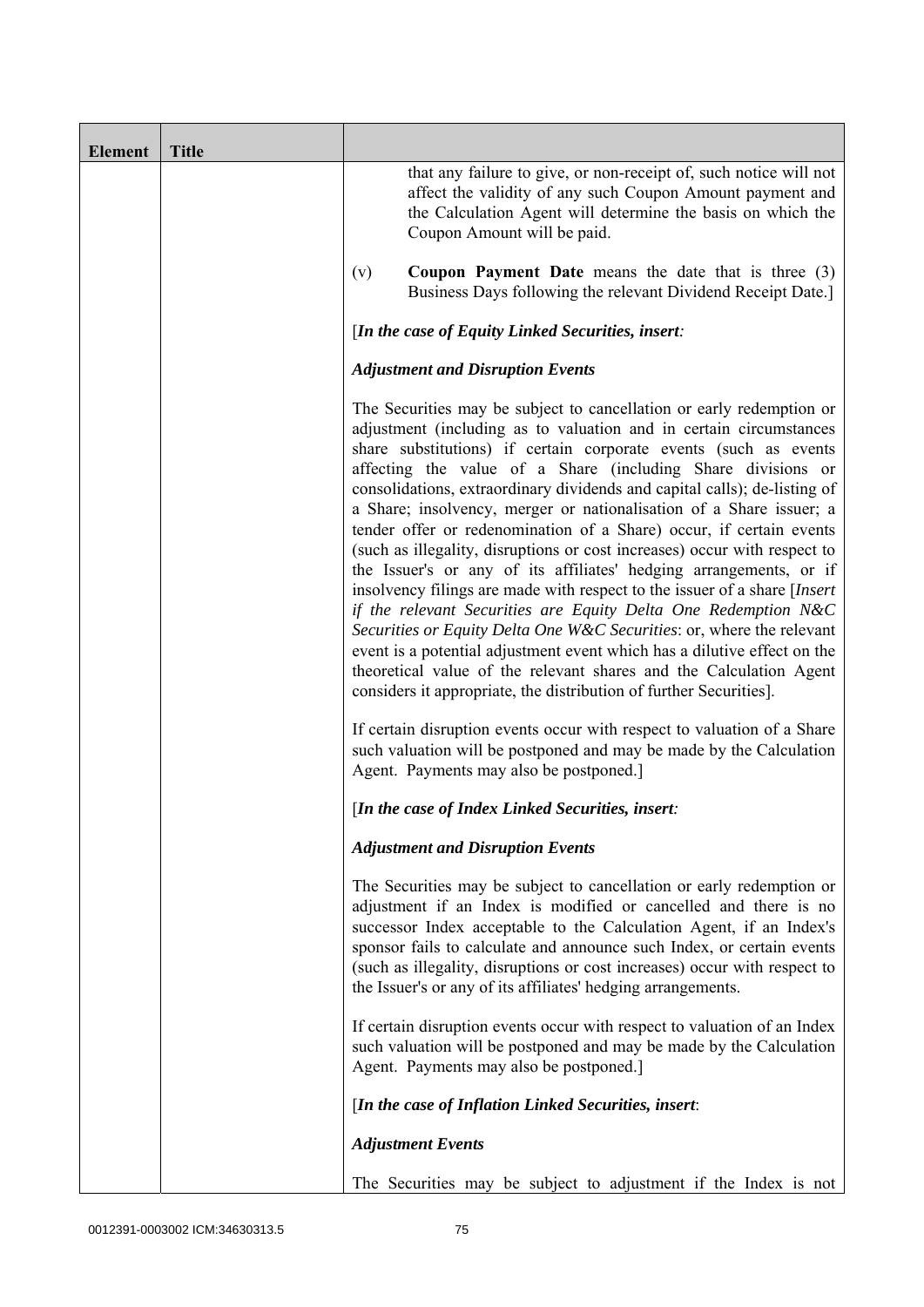| <b>Element</b>   | <b>Title</b>                                                                                                                                                                                                         |                                                                                                                                                                                                                                                                                                                                                                                                                                                                                                                                                                                                                                                                                                                                                                                                                            |
|------------------|----------------------------------------------------------------------------------------------------------------------------------------------------------------------------------------------------------------------|----------------------------------------------------------------------------------------------------------------------------------------------------------------------------------------------------------------------------------------------------------------------------------------------------------------------------------------------------------------------------------------------------------------------------------------------------------------------------------------------------------------------------------------------------------------------------------------------------------------------------------------------------------------------------------------------------------------------------------------------------------------------------------------------------------------------------|
|                  |                                                                                                                                                                                                                      | published or announced, there is a successor Index, an Index level is<br>corrected or the Index is rebased and may be subject to early<br>redemption or cancellation if the Index ceases to be published and<br>there is no appropriate alternative index acceptable to the Calculation<br>Agent. In certain circumstances the Calculation Agent may calculate<br>the Index level itself.]                                                                                                                                                                                                                                                                                                                                                                                                                                 |
|                  |                                                                                                                                                                                                                      | [In the case of FX Linked Securities, insert:                                                                                                                                                                                                                                                                                                                                                                                                                                                                                                                                                                                                                                                                                                                                                                              |
|                  |                                                                                                                                                                                                                      | <b>Disruption Events</b>                                                                                                                                                                                                                                                                                                                                                                                                                                                                                                                                                                                                                                                                                                                                                                                                   |
|                  |                                                                                                                                                                                                                      | If certain disruption events occur with respect to valuation of a Currency<br>Pair, [an alternative valuation method may be used, valuation may be<br>made by the Calculation Agent, valuation may be postponed or the<br>Securities may be subject to early redemption or cancellation].]                                                                                                                                                                                                                                                                                                                                                                                                                                                                                                                                 |
|                  |                                                                                                                                                                                                                      | [In the case of Credit Linked N&C Securities, insert:                                                                                                                                                                                                                                                                                                                                                                                                                                                                                                                                                                                                                                                                                                                                                                      |
|                  |                                                                                                                                                                                                                      | <b>Merger Event</b>                                                                                                                                                                                                                                                                                                                                                                                                                                                                                                                                                                                                                                                                                                                                                                                                        |
|                  |                                                                                                                                                                                                                      | A merger event may occur, <i>inter alia</i> , if the Issuer[, the Guarantor] or<br>the Reference Entity consolidates or amalgamates with, or merges<br>into, or transfers all or substantially all of its assets to, the Reference<br>Entity or the Issuer [or the Guarantor], as applicable, or the Issuer [or<br>the Guarantor] and the Reference Entity become affiliates.]                                                                                                                                                                                                                                                                                                                                                                                                                                             |
| $\mathcal{C}.19$ | Final reference price of<br>the Underlying                                                                                                                                                                           | [Not applicable, there is no final reference price of the underlying.]                                                                                                                                                                                                                                                                                                                                                                                                                                                                                                                                                                                                                                                                                                                                                     |
|                  | (Include this Element<br>only<br>C.19<br>the<br>if<br>relevant Securities are<br>Derivative Securities as<br>defined in Element C.9<br><i>above</i> )                                                                | [The final reference price of the underlying will be determined in<br>accordance with the valuation mechanics set out in item C.18 above]]                                                                                                                                                                                                                                                                                                                                                                                                                                                                                                                                                                                                                                                                                 |
| C.20             | Underlying and where<br>the information on the<br>underlying can be<br>found<br>(Include this Element<br>C.20 only if the<br>relevant Securities are<br>Derivative Securities as<br>defined in Element C.9<br>above) | [Not applicable, there is no underlying] [The underlying [index/basket]<br>of indices/share[s]/reference entit[y][ies]/FX rate[s], interest rate[s]]<br>specified in item C.18 above] [insert details of relevant underlying(s)]<br>[If the Securities are Credit Linked N&C Securities, insert: [The<br>"Credit Events" are [insert relevant Credit Events]/[The "Credit<br>Events" are each of the "Credit Events" listed in the Physical<br>Settlement Matrix in respect of each of the Reference Entities listed in<br>the Index].[Insert details of the Index]] [Insert details of where<br>information on the underlying can be found. Where relevant this may<br>include references to the respective Bloomberg and/or Reuters screen<br>pages on which information relating to each underlying can be<br>$found$ ] |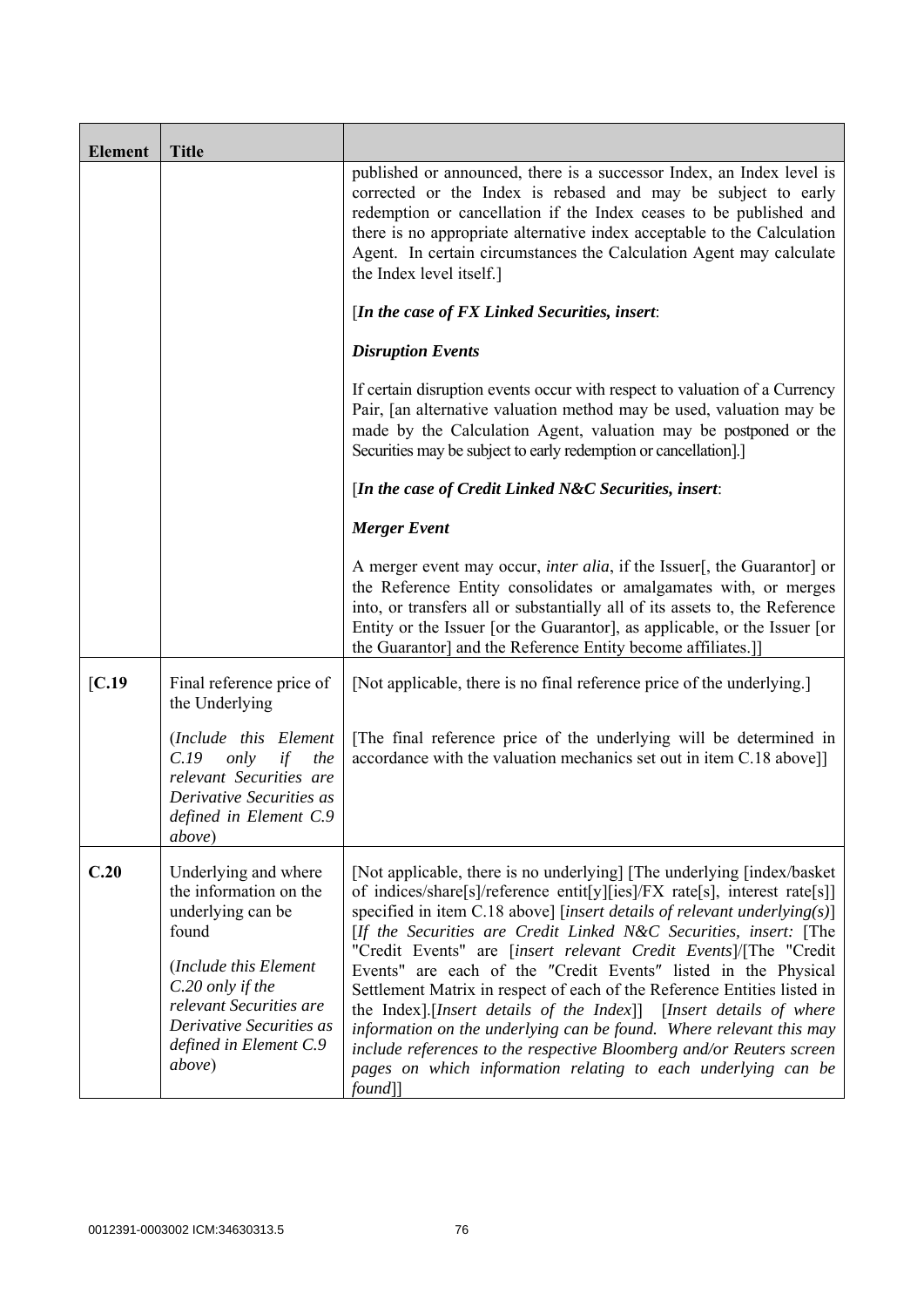# **Section D - Risks**

| <b>Element</b> | <b>Title</b>                                             |                                                                                                                                                                                                                                                                                                                                                                                                                                                                                                                                                                                                                                                                                                                                                                                                                                                                                                                                                                                                                                                                                                                                                                                                                                            |
|----------------|----------------------------------------------------------|--------------------------------------------------------------------------------------------------------------------------------------------------------------------------------------------------------------------------------------------------------------------------------------------------------------------------------------------------------------------------------------------------------------------------------------------------------------------------------------------------------------------------------------------------------------------------------------------------------------------------------------------------------------------------------------------------------------------------------------------------------------------------------------------------------------------------------------------------------------------------------------------------------------------------------------------------------------------------------------------------------------------------------------------------------------------------------------------------------------------------------------------------------------------------------------------------------------------------------------------|
| D.2            | Key risks regarding<br>the Issuer [and the<br>Guarantor] | In purchasing Securities, investors assume the risk that the Issuer [and<br>the Guarantor] may become insolvent or otherwise be unable to<br>perform [its/their] obligations (including, where relevant, payment<br>obligations) in respect of the Securities [or under the Guarantee<br>(respectively)]. There is a wide range of factors which individually or<br>together could result in the Issuer [and the Guarantor] becoming<br>unable to perform [its/their] obligations under the Securities [or<br>Guarantee (respectively)]. It is not possible to identify all such factors<br>or to determine which factors are most likely to occur, as the Issuer<br>[and the Guarantor] may not be aware of all relevant factors and<br>certain factors which [it/they] currently deem not to be material may<br>become material as a result of the occurrence of events outside the<br>Issuer's [and the Guarantor's] control. The Issuer [and the Guarantor]<br>[has/have] identified a number of factors which could materially<br>adversely affect [its/their] business[es] and ability to perform<br>obligations<br>[its/their]<br>under<br>Securities<br>Guarantee<br>the<br>$\lceil$ or<br>(respectively)]. These factors include: |
|                |                                                          | Issuer:<br>(i) the Issuer is an indirectly owned, wholly owned subsidiary of Nomura<br>Holdings, Inc. and there are substantial inter-relationships between the<br>Issuer and other Nomura Group companies. Accordingly, if the financial<br>condition of the Nomura Group were to deteriorate, the Issuer and its<br>investors may suffer direct and materially adverse consequences, (ii)<br>changes in market prices affecting asset values may adversely affect the<br>performance of assets in which the Issuer holds positions and therefore<br>would adversely affect the Issuer's financial situation and its profits (iii)<br>strategies for hedging against market risk may prove to be ineffective,<br>(iv) changes in interest rates, (v) foreign exchange risk, (vi) liquidity risk,<br>(vii) credit risk of third parties with whom the Issuer does business (viii)<br>increased regulation of the financial services industry, (ix) competition<br>risk, (x) reputational risk, and (xi) operational risk (including as a result<br>of the United Kingdom's potential exit from the European Union).                                                                                                                        |
|                |                                                          | Guarantor:                                                                                                                                                                                                                                                                                                                                                                                                                                                                                                                                                                                                                                                                                                                                                                                                                                                                                                                                                                                                                                                                                                                                                                                                                                 |
|                |                                                          | If the financial condition of the Guarantor were to deteriorate, the<br>Issuer and investors in the Securities may suffer direct and materially<br>adverse consequences. The Guarantor is the holding company for the<br>Nomura Group and its ability to fulfil its obligations under the<br>Guarantee may therefore be affected by certain factors affecting the<br>Guarantor directly or other entities within the Nomura Group,<br>including: (i) a sustained market/economic or other downturn,<br>changes in financial or economic conditions and/or market volatility,<br>(ii) liquidity risk, (iii) unpredictable events causing large unexpected<br>market price movements ("event risk") (iv) credit risk of third parties<br>with whom the Guarantor does business, (v) competition risk, (vi)                                                                                                                                                                                                                                                                                                                                                                                                                                   |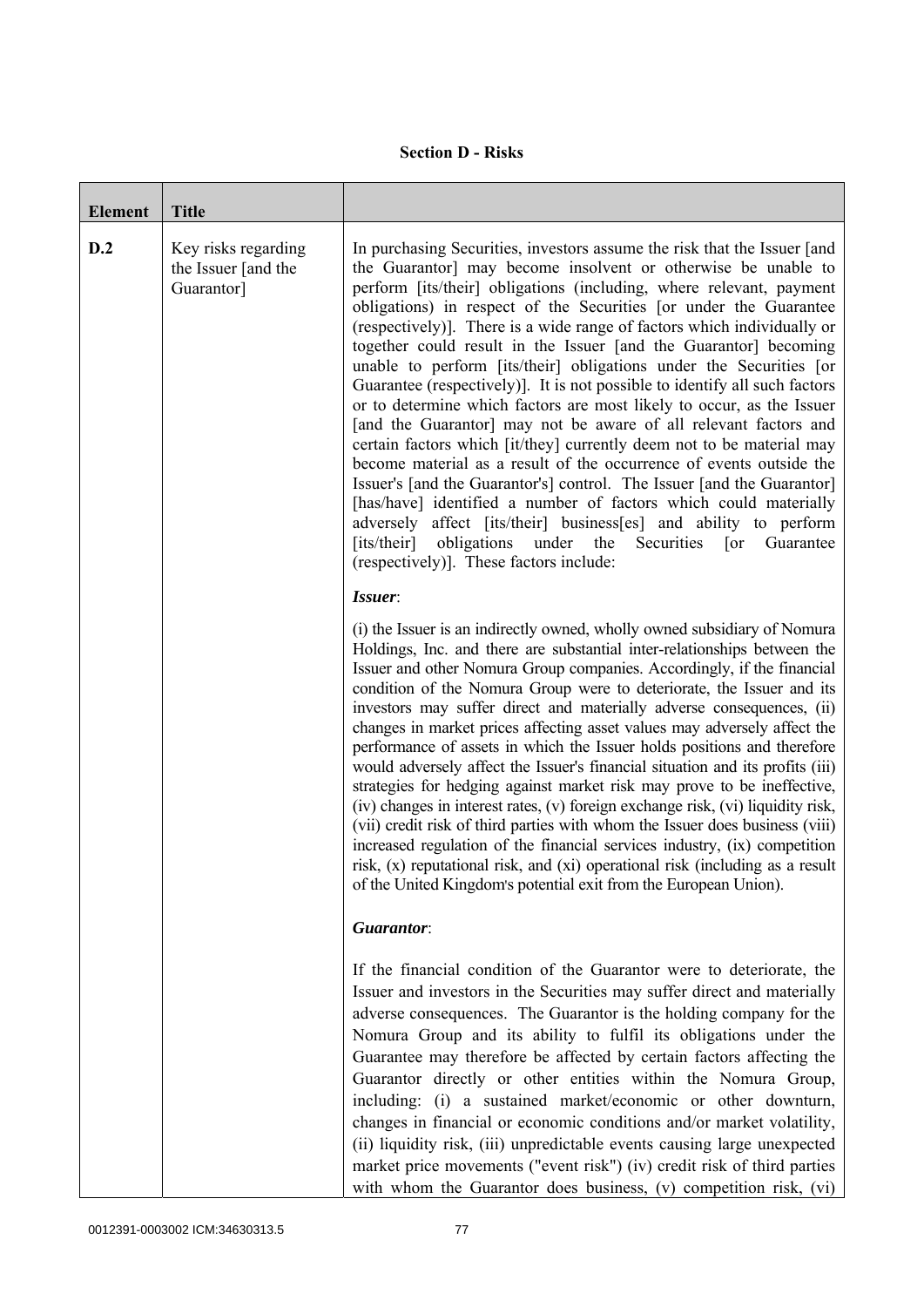| <b>Element</b> | <b>Title</b>                                                                                                                                                                                          |                                                                                                                                                                                                                                                                                                                                                                                                                                                                                                                                                                                                                                                                                                                                                                                                                                                                                                                                                                                                                                                                                                                                                                                                                                                                                                                                                                                                                                                                                                                                                                                                                                                                                                                                                                                                                                                                                                                                                                                                                                                                                                                                                                                                                                                                                                                                                                                                                                                                                                                                                                                                                                                                                                                                                                                                                                                                                                                                                                                                                                                                                                                                                                                                                                                                                                                                                                                                                                                                                                                                                                                                                                                                             |
|----------------|-------------------------------------------------------------------------------------------------------------------------------------------------------------------------------------------------------|-----------------------------------------------------------------------------------------------------------------------------------------------------------------------------------------------------------------------------------------------------------------------------------------------------------------------------------------------------------------------------------------------------------------------------------------------------------------------------------------------------------------------------------------------------------------------------------------------------------------------------------------------------------------------------------------------------------------------------------------------------------------------------------------------------------------------------------------------------------------------------------------------------------------------------------------------------------------------------------------------------------------------------------------------------------------------------------------------------------------------------------------------------------------------------------------------------------------------------------------------------------------------------------------------------------------------------------------------------------------------------------------------------------------------------------------------------------------------------------------------------------------------------------------------------------------------------------------------------------------------------------------------------------------------------------------------------------------------------------------------------------------------------------------------------------------------------------------------------------------------------------------------------------------------------------------------------------------------------------------------------------------------------------------------------------------------------------------------------------------------------------------------------------------------------------------------------------------------------------------------------------------------------------------------------------------------------------------------------------------------------------------------------------------------------------------------------------------------------------------------------------------------------------------------------------------------------------------------------------------------------------------------------------------------------------------------------------------------------------------------------------------------------------------------------------------------------------------------------------------------------------------------------------------------------------------------------------------------------------------------------------------------------------------------------------------------------------------------------------------------------------------------------------------------------------------------------------------------------------------------------------------------------------------------------------------------------------------------------------------------------------------------------------------------------------------------------------------------------------------------------------------------------------------------------------------------------------------------------------------------------------------------------------------------------|
|                |                                                                                                                                                                                                       | substantial legal, regulatory, operational and reputational risks<br>(including regulatory and operational risk as a result of the United<br>Kingdom's potential exit from the European Union).                                                                                                                                                                                                                                                                                                                                                                                                                                                                                                                                                                                                                                                                                                                                                                                                                                                                                                                                                                                                                                                                                                                                                                                                                                                                                                                                                                                                                                                                                                                                                                                                                                                                                                                                                                                                                                                                                                                                                                                                                                                                                                                                                                                                                                                                                                                                                                                                                                                                                                                                                                                                                                                                                                                                                                                                                                                                                                                                                                                                                                                                                                                                                                                                                                                                                                                                                                                                                                                                             |
| [D.3]          | Key risks regarding the<br>Securities<br>(Include this Element<br>D.3 only if the relevant<br><b>Securities</b><br>are<br>not<br>Derivative Securities as<br>defined in Element C.9<br><i>above</i> ) | There are also certain factors which are material for the purpose of<br>assessing the risks associated with investing in any issue of Securities,<br>which include, without limitation, (i) risks relating to current market<br>conditions including sovereign debt concerns in certain countries in<br>Europe, (ii) Rule 144A Securities Transfer Restrictions, (iii) risks relating<br>to the fact that the Securities are unsecured obligations of the Issuer, (iv)<br>the possibility that holders may receive payments subject to withholding<br>or other deductions imposed on the Securities, (v) there may be no, or a<br>limited, secondary market for the Securities and this would adversely<br>affect the value at which an investor could sell his Securities, (vi) risks<br>relating to postponement of valuation dates, following the occurrence of a<br>disruption event which may adversely affect the value of the Securities,<br>(vii) adjustments to the terms and conditions of the Securities being made<br>by the Calculation Agent following the occurrence of certain events and<br>any early redemption or cancellation (as applicable) of the Securities by<br>the Issuer, (viii) modification of the terms and conditions of the Securities<br>and/or the Agency Agreement by the Issuer and the relevant Agent<br>without the consent of Securityholders, (ix) modification of the terms and<br>conditions of the Securities by majority votes binding all holders, $(x)$ the<br>existence, where specified, of any right of the Issuer to redeem the<br>Securities at its option and the effect this may have on the market value of<br>the Securities, which will mean that an investor may not be able to<br>reinvest the redemption proceeds to achieve a similar effective return,<br>(xi) hedging activities and conflicts of interest of the Issuer, the Guarantor<br>(where applicable) and/or any of its/their affiliates and Securityholders,<br>(xii) where the Securities are linked to a Reference Item, risks relating to<br>the value and liquidity of such Reference Item and the markets in which<br>such Reference Item is traded, (xiii) movements in interest rates, which<br>may affect the value of Securities which bear interest at a fixed rate and<br>(where the Securities are not denominated in an investor's own currency)<br>exchange rates may affect the value of the Securities, (xiv) any<br>inconvertibility of a relevant currency, which may adversely affect the<br>payments to be made under the Securities and/or the value of the<br>Securities, (xv) any credit rating assigned to the Securities may not<br>adequately reflect all risks associated with an investment in the Securities,<br>is not a recommendation to buy, sell or hold securities and may be<br>subject to suspension, reduction or withdrawal at any time by the<br>assigning rating agency, (xvi) Investors who hold less than the minimum<br>specified denomination may be unable to sell their Securities and may be<br>adversely affected if definitive Securities are subsequently required to be<br>issued, (xvii) fees and commissions not being taken into account when<br>determining secondary market prices of Securities, (xviii) illegality of<br>securities, (xix) change in law and/or regulatory reform (xx) the<br>regulation and reform of and changes to "benchmarks" may adversely<br>affect the value of Securities linked to or referencing such "benchmarks",<br>(xxi) future discontinuance or modification of LIBOR or EURIBOR or<br>other interest rate benchmarks may adversely affect the value of |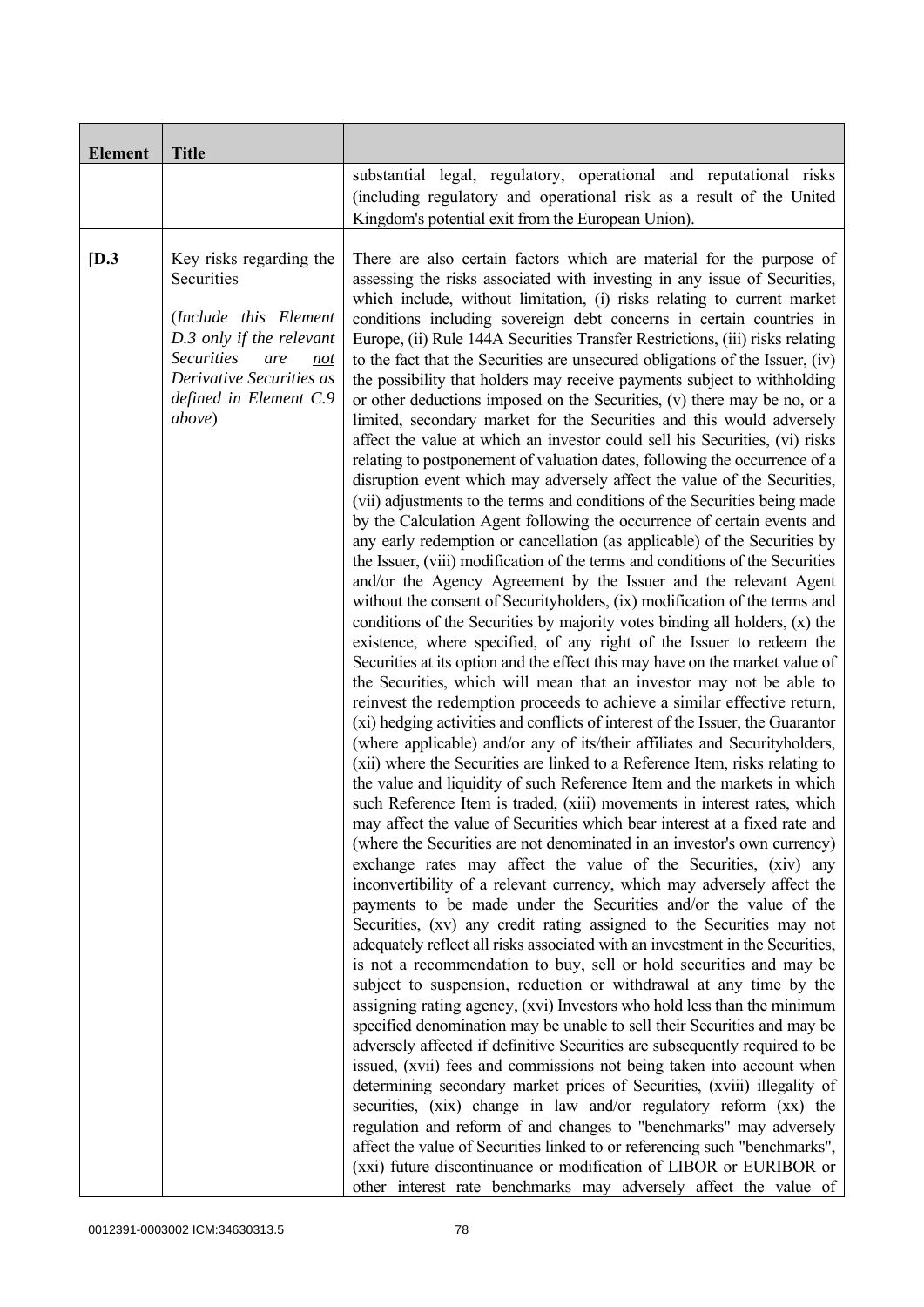| Element          | <b>Title</b>                                                                                                                                                           |                                                                                                                                                                                                                                                                                                                                                                                                                                                                                                   |
|------------------|------------------------------------------------------------------------------------------------------------------------------------------------------------------------|---------------------------------------------------------------------------------------------------------------------------------------------------------------------------------------------------------------------------------------------------------------------------------------------------------------------------------------------------------------------------------------------------------------------------------------------------------------------------------------------------|
|                  |                                                                                                                                                                        | Securities which reference such benchmarks or potentially lead to<br>termination of such Securities and (xxii) where payments in respect of the<br>Securities are payable in Renminbi, risks associated with the illiquidity,<br>inconvertibility or non-transferability of Renminbi, exchange rate and<br>interest rate risks and, if CNY Currency Event is applicable, the option<br>for the Issuer to make payments in U.S. dollars if Renminbi is not<br>available in certain circumstances.] |
| $\overline{D.6}$ | Risk warning<br>(Include this Element)<br>D.6 only if the relevant<br><i>Securities</i><br>are<br>Derivative Securities as<br>defined in Element C.9<br><i>above</i> ) | [Copy and paste the information from Element $D.3$ above and insert<br>here]<br>In addition, investors may lose all or part of their investment in the<br>Securities.]                                                                                                                                                                                                                                                                                                                            |

# **Section E - Offer**

| <b>Element</b>      | <b>Title</b>                                 |                                                                                                                                                                                                                                                                                                                                                                                                                                                                                                                                                                                                                                     |
|---------------------|----------------------------------------------|-------------------------------------------------------------------------------------------------------------------------------------------------------------------------------------------------------------------------------------------------------------------------------------------------------------------------------------------------------------------------------------------------------------------------------------------------------------------------------------------------------------------------------------------------------------------------------------------------------------------------------------|
| E.2b                | Reasons for the offer<br>and use of proceeds | The net proceeds from the issue of the Securities will be applied by<br>the Issuer for general corporate purposes, which include making a<br>profit. A substantial portion of the proceeds from the issue of the<br>Securities may be used to hedge market risk with respect to such<br>Securities.                                                                                                                                                                                                                                                                                                                                 |
|                     |                                              | Issue specific summary                                                                                                                                                                                                                                                                                                                                                                                                                                                                                                                                                                                                              |
|                     |                                              | The net proceeds from the issue of Securities will be applied by the<br>Issuer for its general corporate purposes, which include making a<br>profit [and [specify any other relevant corporate purposes of the<br>$Issuer$ [].]                                                                                                                                                                                                                                                                                                                                                                                                     |
| E.3<br>of the offer | Terms and conditions                         | Under the programme, the Securities may be offered to the public in a<br>Non-Exempt Offer in Austria, Belgium, Denmark, France, Germany,<br>Hungary, Italy, Ireland, Luxembourg, Poland, Portugal, Spain,<br>Sweden, The Netherlands and the United Kingdom.                                                                                                                                                                                                                                                                                                                                                                        |
|                     |                                              | The terms and conditions of each offer of Securities will be<br>determined by agreement between the Issuer and the relevant Dealer<br>at the time of issue and specified in the applicable Final Terms. An<br>Investor intending to acquire or acquiring any Securities in a Non-<br>Exempt Offer from an Authorised Offeror will do so, and offers and<br>sales of such Securities to an Investor by such Authorised Offeror<br>will be made, in accordance with any terms and other arrangements in<br>place between such Authorised Offeror and such Investor including<br>as to price, allocations and settlement arrangements. |
|                     |                                              | Issue specific summary:                                                                                                                                                                                                                                                                                                                                                                                                                                                                                                                                                                                                             |
|                     |                                              | [Not applicable, the Securities are not being offered to the public as                                                                                                                                                                                                                                                                                                                                                                                                                                                                                                                                                              |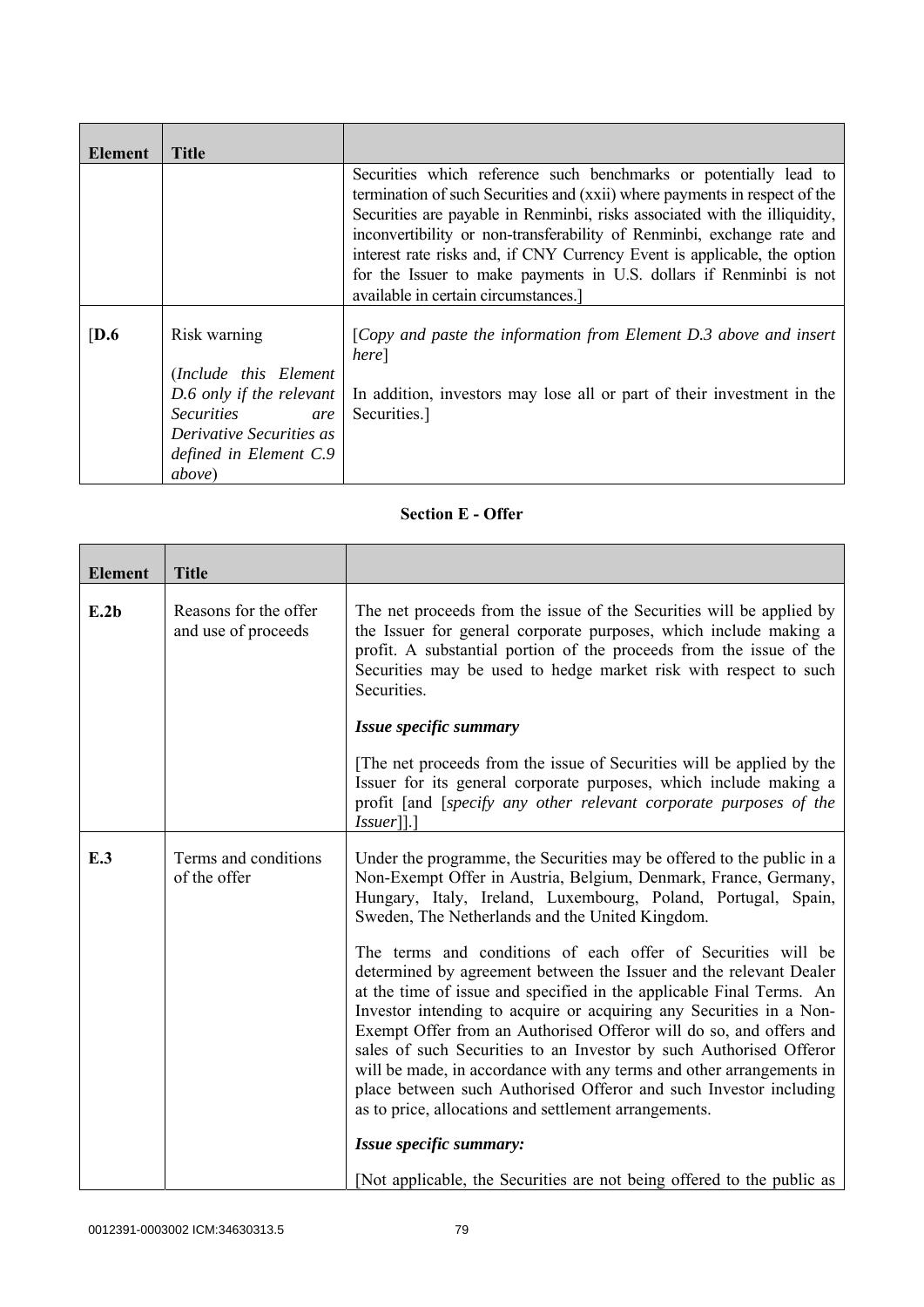| <b>Element</b> | <b>Title</b>                                                            |                                                                                                                                                                                                                                                                                                                                                                                                                                                                                    |
|----------------|-------------------------------------------------------------------------|------------------------------------------------------------------------------------------------------------------------------------------------------------------------------------------------------------------------------------------------------------------------------------------------------------------------------------------------------------------------------------------------------------------------------------------------------------------------------------|
|                |                                                                         | part of a Non-Exempt Offer.]                                                                                                                                                                                                                                                                                                                                                                                                                                                       |
|                |                                                                         | [This issue of Securities is being offered in a Non-Exempt Offer in<br>[specify particular country/ies].                                                                                                                                                                                                                                                                                                                                                                           |
|                |                                                                         | The issue price of the Securities is $[\bullet]$ [ $[\bullet]$ ] per cent. of their nominal<br>amount].                                                                                                                                                                                                                                                                                                                                                                            |
|                |                                                                         | The offer price of the Securities to which this Summary relates is $\lceil \bullet \rceil$<br>[the issue price].                                                                                                                                                                                                                                                                                                                                                                   |
|                |                                                                         | [The offer period of the Securities is the period from [specify date] until<br>[specify date]/the Issue Date/the date which falls [●] Business Days<br>thereafter.]]                                                                                                                                                                                                                                                                                                               |
|                |                                                                         | [Summarise any public offer, copying the language from paragraphs<br>$9(x)$ and 11 of Part B of the Final Terms for N&C Securities or<br>paragraphs $6(viii)$ or 8 of Part B of the Final Terms for W&C<br>Securities (as applicable)]                                                                                                                                                                                                                                             |
| E.4            | Interest of natural and<br>legal persons involved<br>in the issue/offer | The relevant Dealers may be paid fees in relation to any issue of<br>Securities under the Programme. Any such Dealer and its affiliates<br>may also have engaged, and may in the future engage, in investment<br>banking and/or commercial banking transactions with, and may<br>perform other services for, the Issuer and the Guarantor (if applicable)<br>and their respective affiliates in the ordinary course of business.                                                   |
|                |                                                                         | Issue specific summary                                                                                                                                                                                                                                                                                                                                                                                                                                                             |
|                |                                                                         | [The [Dealer[s]/Manager[s]] will be paid aggregate commissions<br>equal to $\lceil \bullet \rceil$ per cent. of the nominal amount of the Securities. Any<br>[Dealer/Manager] and its affiliates may also have engaged, and may<br>in the future engage, in investment banking and/or commercial<br>banking transactions with, and may perform other services for, the<br>Issuer [and the Guarantor] and [its/their respective] affiliates in the<br>ordinary course of business.] |
|                |                                                                         | [Other than as mentioned above,] and save for $\lceil \bullet \rceil$ [the [fees]<br>[commissions] payable to [●][the Authorised Offerors],]] so][So] far<br>as the Issuer is aware, no person involved in the issue of the<br>Securities has an interest material to the offer, including conflicting<br>interests.]                                                                                                                                                              |
|                |                                                                         | [For the purposes of the Securities the applicable <b>Dealer</b> [s] [is/are]:<br>[specify]                                                                                                                                                                                                                                                                                                                                                                                        |
|                |                                                                         | [For the purposes of the Securities the applicable Manager[s]<br>[is/are]: [ <i>specify</i> ]]                                                                                                                                                                                                                                                                                                                                                                                     |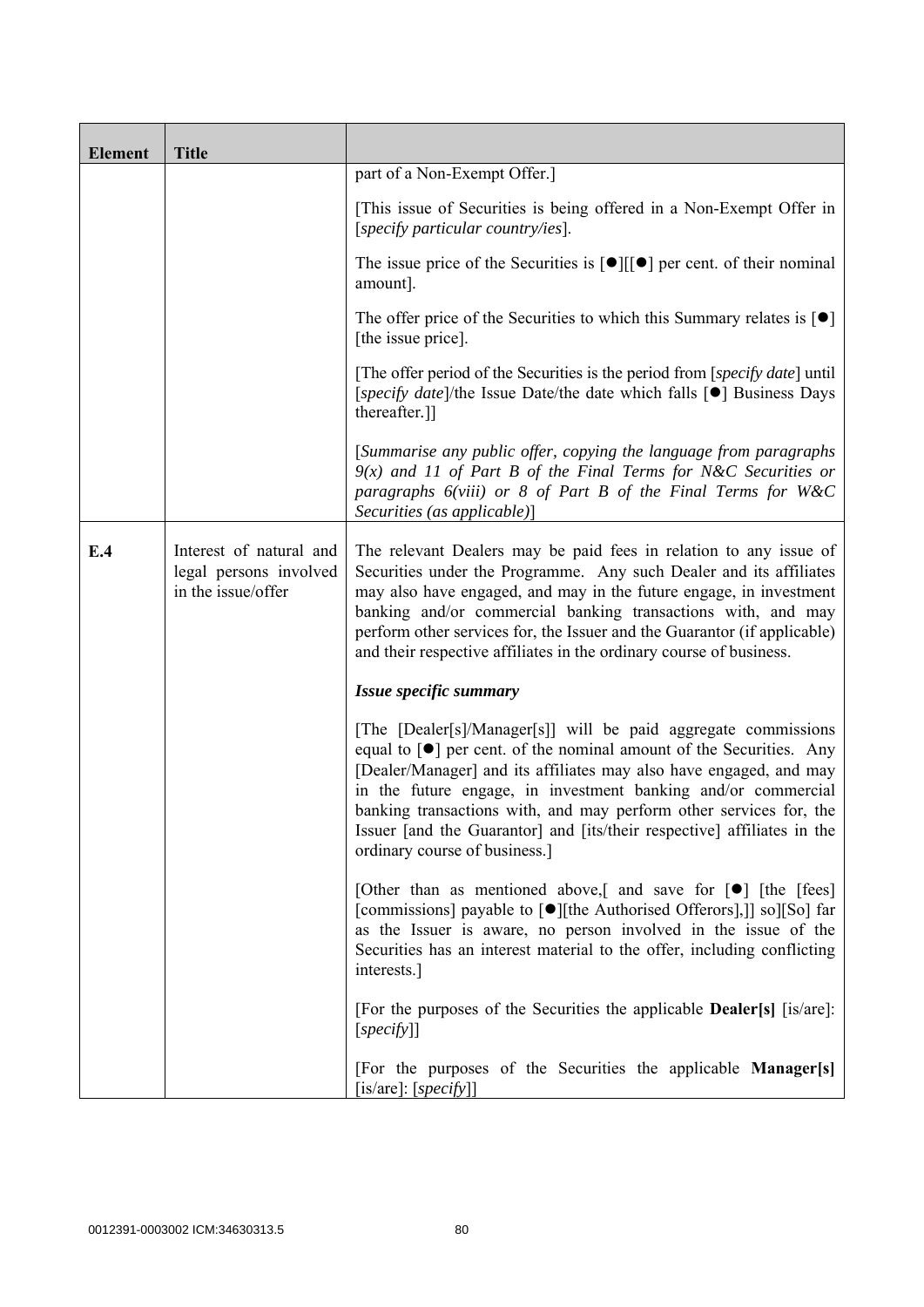| Element | Title                                      |                                                                                                                                          |
|---------|--------------------------------------------|------------------------------------------------------------------------------------------------------------------------------------------|
| E.7     | Expenses charged to<br>the investor by the | There are no expenses charged to an investor by the Issuer.                                                                              |
|         | Issuer                                     | Any expenses charged to an investor by any Authorised Offeror will<br>be set out in the terms and conditions of that Authorised Offeror. |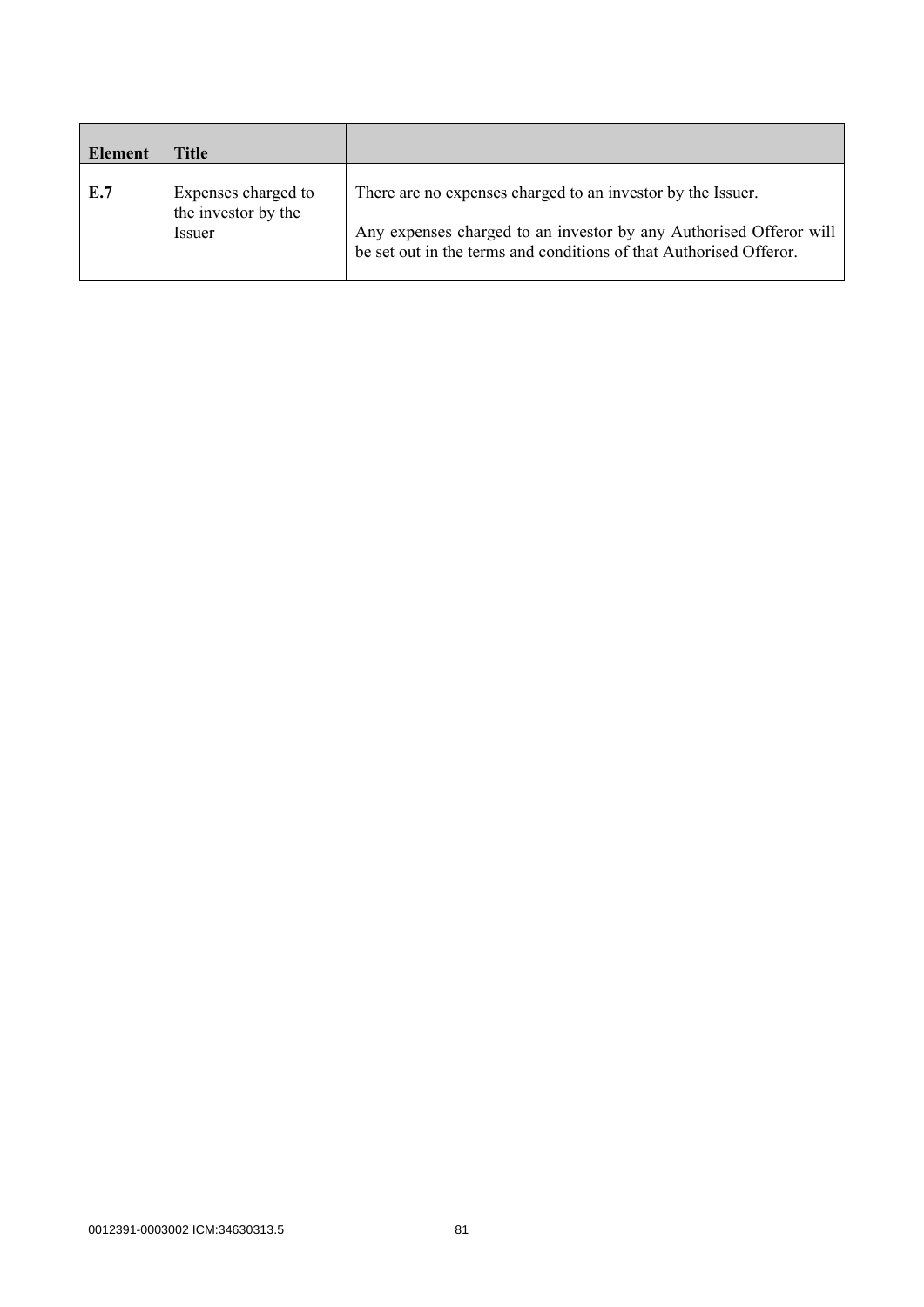### **AMENDMENT TO ANNEX 15 OF THE TERMS AND CONDITIONS (ADDITIONAL TERMS AND CONDITIONS FOR CREDIT LINKED SECURITIES (2014 ISDA CREDIT DERIVATIVES DEFINITIONS VERSION))**

Annex 15 of the Terms and Conditions - *Additional Terms and Conditions for Credit Linked Securities (2014 ISDA Credit Derivatives Definitions Version)* on pages 715 to 788 inclusive of the Base Prospectus is amended:

1. by the insertion of the following as a new Credit Linked Condition 28 therein:

### "**28. 2019 Narrowly Tailored Credit Event Provisions**

If this Credit Linked Condition 28 is specified as applicable in the applicable Final Terms, the following provisions will apply:

(a) The definition of "Failure to Pay" in Credit Linked Condition 13 shall be deleted and replaced with the following:

"**Failure to Pay** means, after the expiration of any applicable Grace Period (after the satisfaction of any conditions precedent to the commencement of such Grace Period), the failure by the Reference Entity to make, when and where due, any payments in an aggregate amount of not less than the Payment Requirement under one or more Obligations, in accordance with the terms of such Obligations at the time of such failure provided that, if an occurrence that would constitute a Failure to Pay (a) is a result of a redenomination that occurs as a result of action taken by a Governmental Authority which is of general application in the jurisdiction of such Governmental Authority and (b) a freely available market rate of conversion existed at the time of the redenomination, then such occurrence will be deemed not to constitute a Failure to Pay unless the redenomination itself constituted a reduction in the rate or amount of interest, principal or premium payable (as determined by reference to such freely available market rate of conversion) at the time of such redenomination. If "Credit Deterioration Requirement" is specified as applicable in the applicable Final Terms, then, notwithstanding the foregoing, it shall not constitute a Failure to Pay if such failure does not directly or indirectly either result from, or result in, a deterioration in the creditworthiness or financial condition of the Reference Entity. In the event that the Calculation Agent makes any such determination, it may take into account the guidance note set out in paragraph 3 (*Interpretive Guidance*) of the ISDA 2019 Narrowly Tailored Credit Event Supplement to the 2014 ISDA Credit Derivatives Definitions (published on July 15, 2019).".

(b) The definition of "Outstanding Principal Balance" in Credit Linked Condition 13 shall be deleted and replaced with the following:

"**Outstanding Principal Balance** means the outstanding principal balance of an obligation which will be calculated as follows:

(a) first, by determining, in respect of the obligation, the amount of the Reference Entity's principal payment obligations and, where applicable in accordance with the definition of Accrued Interest above, the Reference Entity's accrued but unpaid interest payment obligations (which, in the case of a Guarantee will be the lower of (i) the Outstanding Principal Balance (including accrued but unpaid interest, where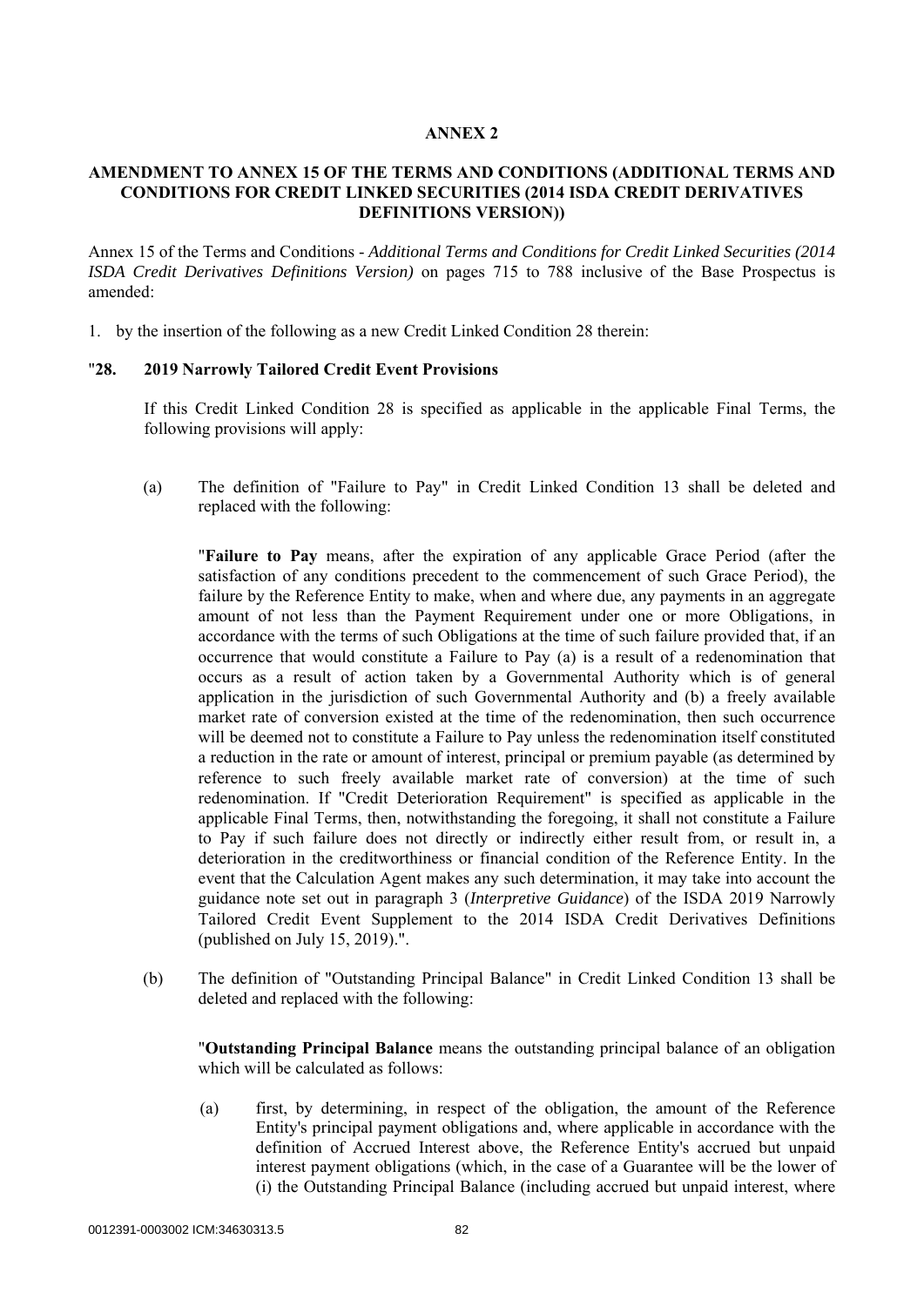applicable) of the Underlying Obligation (determined as if references to the Reference Entity were references to the Underlying Obligor) and (ii) the amount of the Fixed Cap, if any);

- (b) second, by subtracting all or any portion of such amount which, pursuant to the terms of the obligation, (i) is subject to any Prohibited Action, or (ii) may otherwise be reduced as a result of the effluxion of time or the occurrence or non-occurrence of an event or circumstance (other than by way of (A) payment or (B) a Permitted Contingency) (the amount determined in accordance with paragraph (a) above less any amounts subtracted in accordance with this paragraph (b), the **Non-Contingent Amount**); and
- (c) third, by determining the Quantum of the Claim, which shall then constitute the Outstanding Principal Balance,

in each case, determined:

- (i) unless otherwise specified, in accordance with the terms of the obligation in effect on either (A) such date as the Calculation Agent determines appropriate taking into account the Hedging Arrangements or (B) the relevant Valuation Date; and
- (ii) with respect to the Quantum of the Claim only, in accordance with any applicable laws (insofar as such laws reduce or discount the size of the claim to reflect the original issue price or accrued value of the obligation).

For the purposes of paragraph (ii) above, **applicable laws** shall include any bankruptcy or insolvency law or other law affecting creditors' rights to which the relevant obligation is, or may become, subject.

If "Fallback Discounting" is specified as applicable in the applicable Final Terms, then, notwithstanding the above, if (i) the Outstanding Principal Balance of an obligation is not reduced or discounted under paragraph (ii) above, (ii) that obligation is either a Bond that has an issue price less than ninety-five per cent of the principal redemption amount or a Loan where the amount advanced is less than ninety-five per cent of the principal repayment amount, and (iii) such Bond or Loan does not include provisions relating to the accretion over time of the amount which would be payable on an early redemption or repayment of such Bond or Loan that are customary for the applicable type of Bond or Loan as the case may be, then the Outstanding Principal Balance of such Bond or Loan shall be the lesser of (a) the Non-Contingent Amount; and (b) an amount determined by straight line interpolation between the issue price of the Bond or the amount advanced under the Loan and the principal redemption amount or principal repayment amount, as applicable.

For the purposes of determining whether the issue price of a Bond or the amount advanced under a Loan is less than ninety-five per cent of the principal redemption amount or principal repayment amount (as applicable) or, where applicable, for applying straight line interpolation:

- (x) where such Bond or Loan was issued as a result of an exchange offer, the issue price or amount advanced of the new Bond or Loan resulting from the exchange shall be deemed to be equal to the aggregate Outstanding Principal Balance of the original obligation(s) that were tendered or exchanged (the **Original Obligation(s)**) at the time of such exchange (determined without regard to market or trading value of the Original Obligation(s)); and
- (y) in the case of a Bond or Loan that is fungible with a prior debt obligation previously issued by the Reference Entity, such Bond or Loan shall be treated as having the same issue price or amount advanced as the prior debt obligation.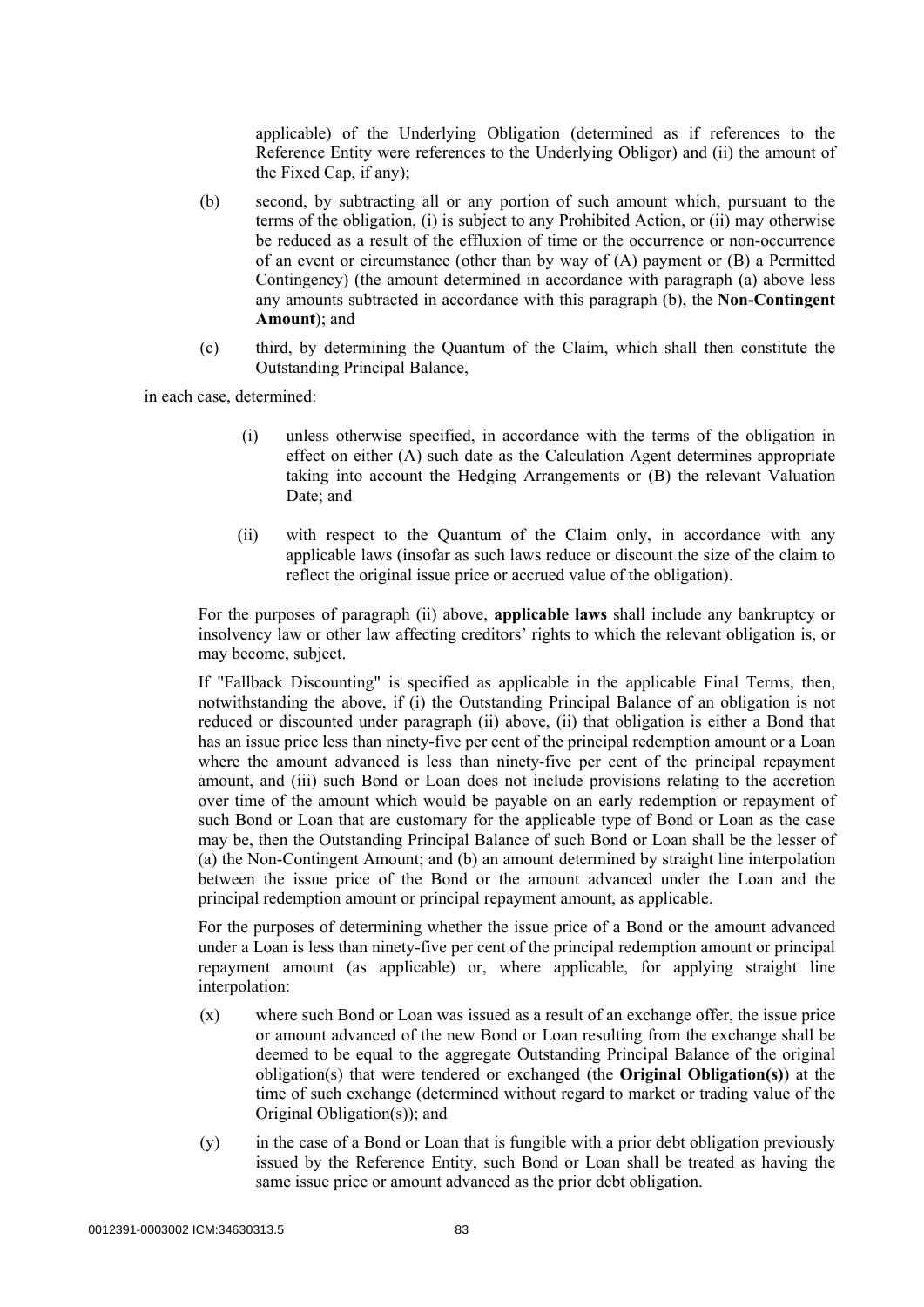In circumstances where a holder would have received more than one obligation in exchange for the Original Obligation(s), the Calculation Agent will determine the allocation of the aggregate Outstanding Principal Balance of the Original Obligation(s) amongst each of the resulting obligations for the purpose of determining the issue price or amount advanced of the relevant Bond or Loan. Such allocation will take into account the interest rate, maturity, level of subordination and other terms of the obligations that resulted from the exchange and shall be made by the Calculation Agent in accordance with the methodology (if any) determined by the relevant Credit Derivatives Determinations Committee."; and

2. by the addition of the following as the last row of the table in paragraph (b) of Credit Linked Condition 24 thereof: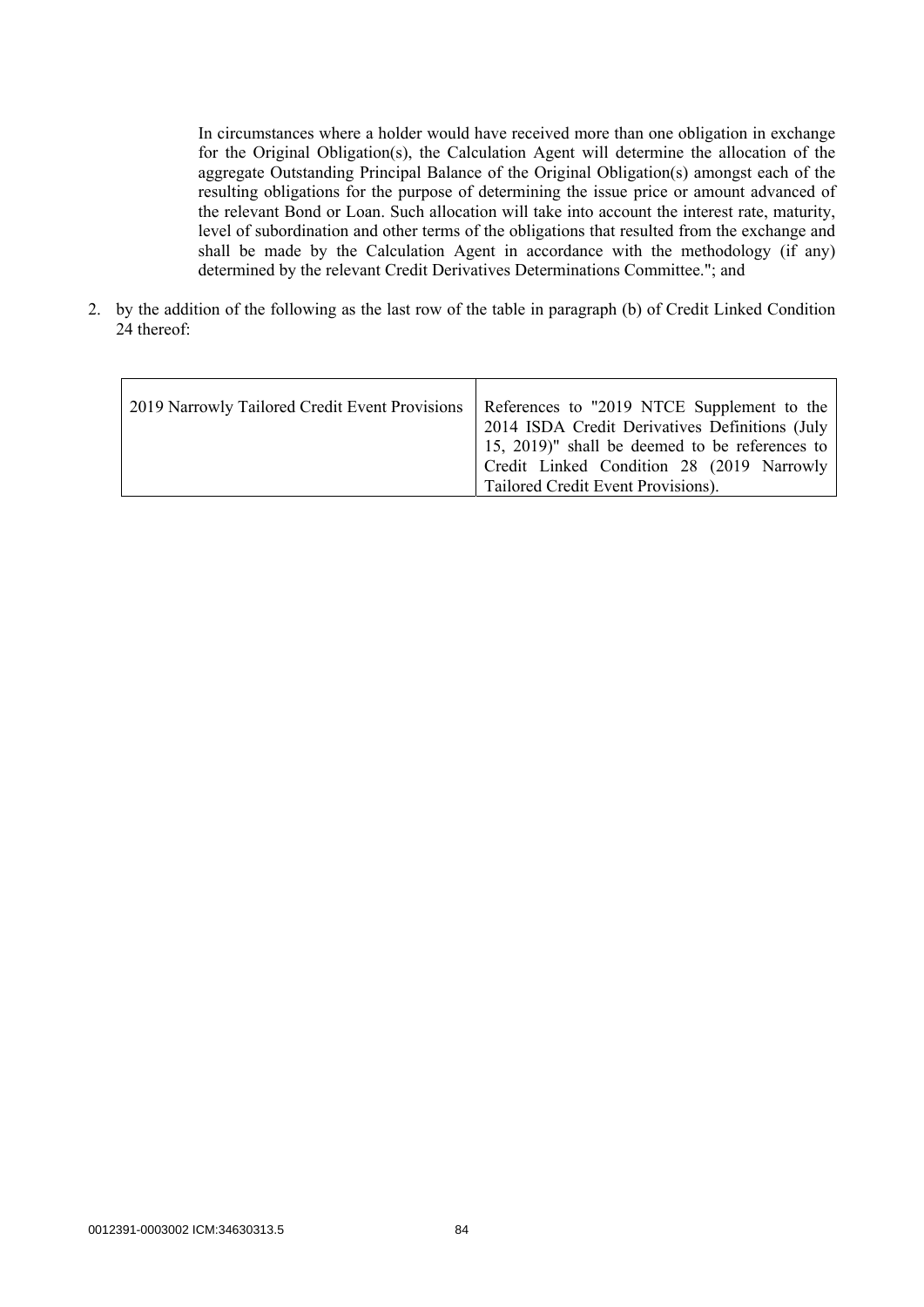## **AMENDMENT TO THE FORM OF FINAL TERMS FOR NON-EXEMPT N&C SECURITIES**

The Form of Final Terms for Non-Exempt N&C Securities on pages 226 to 273 inclusive of the Base Prospectus shall be amended by the addition of the following new paragraph (x1) in item 32 (Credit Linked N&C Securities) thereof:

| (x1) | 2019 Narrowly Tailored Credit<br><b>Event Provisions:</b> | Credit Linked Condition 28: [Applicable/Not Applicable/See<br>Physical Settlement Matrix]]        |
|------|-----------------------------------------------------------|---------------------------------------------------------------------------------------------------|
|      |                                                           | (If not applicable, delete the remaining sub-paragraphs of<br><i>this paragraph</i> )             |
|      |                                                           | [Fallback Discounting: [Applicable/Not]<br>Applicable/See Physical Settlement Matrix]             |
|      |                                                           | Credit Deterioration Requirement: [Applicable/Not]<br>Applicable/See Physical Settlement Matrix]] |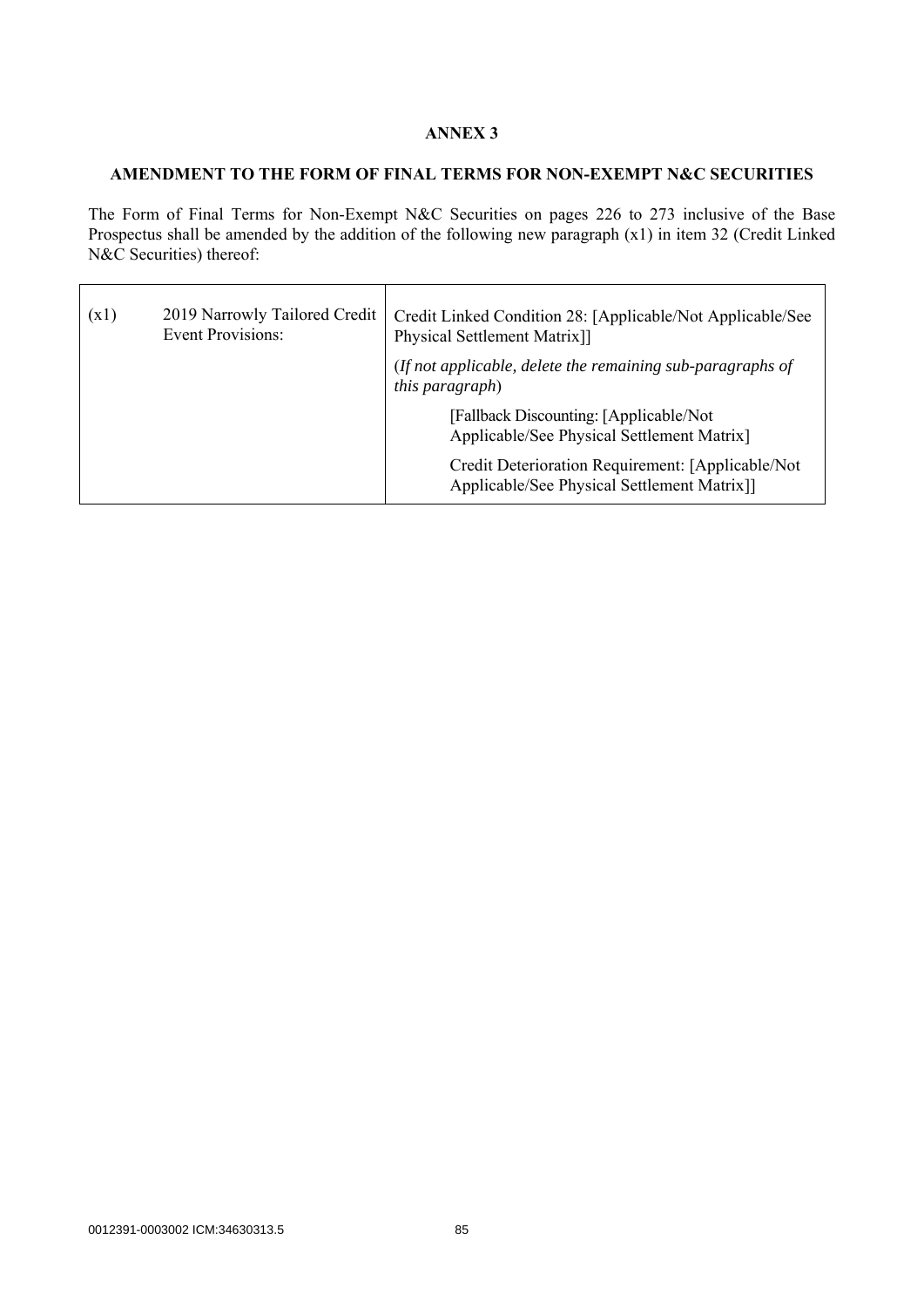## **AMENDMENT TO THE FORM OF PRICING SUPPLEMENT FOR EXEMPT N&C SECURITIES**

The Form of Pricing Supplement for Exempt N&C Securities on pages 919 to 971 of the Base Prospectus shall be amended by the addition of the following new paragraph (x1viii) in item 36 (Credit Linked N&C Securities) thereof:

| (x1viii) | 2019 Narrowly Tailored Credit<br><b>Event Provisions:</b> | Credit Linked Condition 28: [Applicable/Not Applicable/See<br>Physical Settlement Matrix]]       |
|----------|-----------------------------------------------------------|--------------------------------------------------------------------------------------------------|
|          |                                                           | (If not applicable, delete the remaining sub-paragraphs of<br><i>this paragraph</i> )            |
|          |                                                           | [Fallback Discounting: [Applicable/Not<br>Applicable/See Physical Settlement Matrix]             |
|          |                                                           | Credit Deterioration Requirement: [Applicable/Not<br>Applicable/See Physical Settlement Matrix]] |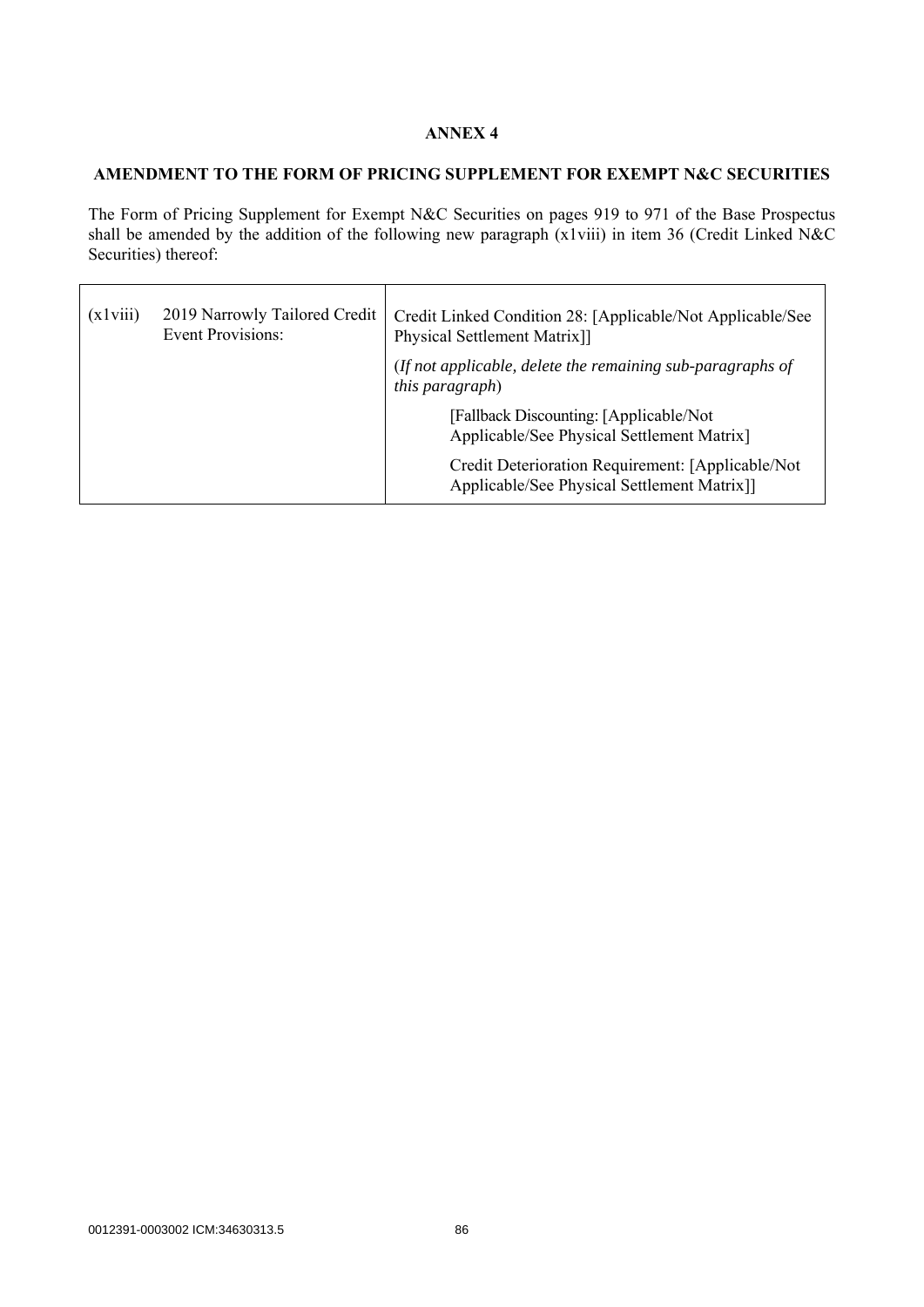### **AMENDMENT TO THE FORM OF PRICING SUPPLEMENT FOR EXEMPT W&C SECURITIES**

The Form of Pricing Supplement for Exempt W&C Securities on pages 972 to 1015 of the Base Prospectus shall be amended by the addition of the following new paragraph (x1viii) in item 36 (Credit Linked W&C Securities) thereof:

| (x1viii) | 2019 Narrowly Tailored Credit<br><b>Event Provisions:</b> | Credit Linked Condition 28: [Applicable/Not Applicable/See<br>Physical Settlement Matrix]]        |
|----------|-----------------------------------------------------------|---------------------------------------------------------------------------------------------------|
|          |                                                           | (If not applicable, delete the remaining sub-paragraphs of<br><i>this paragraph</i> )             |
|          |                                                           | [Fallback Discounting: [Applicable/Not]<br>Applicable/See Physical Settlement Matrix]             |
|          |                                                           | Credit Deterioration Requirement: [Applicable/Not]<br>Applicable/See Physical Settlement Matrix]] |